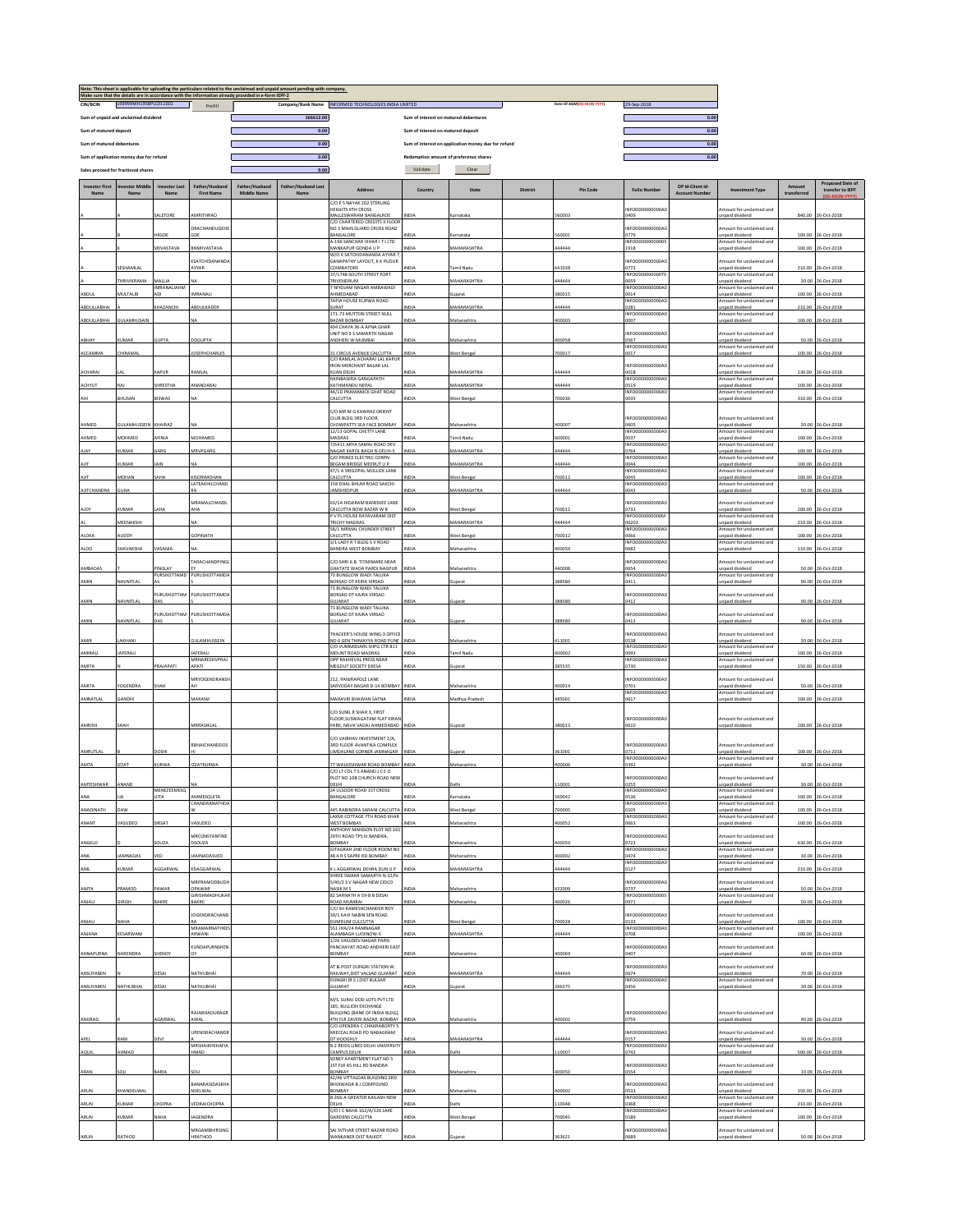|                              |                            |                            |                              |  | C/O MUKUNDBHAI T MARFATIA<br>2ND FLOOR PAREKH BLDG 20             |              |                      |        | NFO0000000000A                       |                    | mount for unclaimed and                     |         |                    |
|------------------------------|----------------------------|----------------------------|------------------------------|--|-------------------------------------------------------------------|--------------|----------------------|--------|--------------------------------------|--------------------|---------------------------------------------|---------|--------------------|
|                              | THALDAS                    |                            | THALDA                       |  | WALKESHWAR RD B'BAY<br>403, SONAL, PANCH PAKHADI                  |              | faharashtra          | 00006  | 0244<br>INFO0000000000A              |                    | inpaid dividend<br>mount for unclaimed and  | 110.00  |                    |
| ARVIND                       |                            | HALSASI                    | GANESH                       |  | THANE                                                             | INDIA        | Maharashtra          | 400602 | 1645                                 |                    | npaid dividend                              |         | 50.00 26-Oct-2018  |
| ARVINDBHA                    | ANDABHAI                   | ANDHI                      |                              |  | 7/94 KARWAD BAZAR NAVSARI                                         | <b>NDM</b>   | ujarat               | 396445 | INFO0000000000A<br>)586              |                    | mount for unclaimed and<br>npaid dividend   |         | 100.00 26-Oct-2018 |
|                              | <b>IARGOVINDBH</b>         |                            | MRHARGOVINDBI                |  | AT & POST DABHALA TAL & DIST<br>VIJAPUR DIST MEHSANA NEAR         |              |                      |        | NFO0000000000A                       |                    | mount for undaimed and                      |         |                    |
| ARVINDBHAI                   |                            | PATEL                      | AIPATEL                      |  | JAIN TEMPLE<br>49 JAWAHAR NAGAR 6TH ROAD                          | <b>NDIA</b>  | MAHARASHTRA          | 444444 | 3709<br>INFO0000000000A              |                    | npaid dividend<br>Amount for unclaimed and  |         | 100.00 26-Oct-2018 |
| ARVINDKUMA                   |                            | НАН                        | <b>HANDULA</b>               |  | GOREGAON WEST BOMBAY<br>RAJAPATI NIVAS JAMBUSAR DIST              | NDIA         | Maharashtra          | 100062 | 0522<br>NFO0000000000A               |                    | inpaid dividend<br>mount for unclaimed and  |         | 10.00 26-Oct-2018  |
| ARVINDKUMAR                  | VITHALBHAI                 | GUJJAR                     | VITHALBHAI                   |  | BROACH GUJARAT<br>19 SUSHILNAGAR SOCIETY 1 NEAR                   | INDIA        | ujarat               | 392150 | 0603                                 |                    | npaid dividend                              |         | 50.00 26-Oct-2018  |
|                              |                            |                            |                              |  | NIRANJAN BUS STOP DRIVEN                                          |              |                      |        | NFO0000000000A                       |                    | mount for unclaimed and                     |         |                    |
| ARVINDPRASAD                 | VISHWANATH                 | BHAT                       | <b>ISHWANATH</b>             |  | ROAD AHMEDABAD<br>171-73 MUTTON STREET NULL                       | <b>VDM</b>   | ujarat               | 380052 | 0199<br>NFO0000000000A               |                    | inpaid dividend<br>mount for unclaimed and  |         | 20.00 26-Oct-2018  |
| ASGARALI                     | ABDULLABHAI<br>CHANDRASHEK |                            | ABDULLABHAI<br>MVCHANDRASHEI |  | BAZAR BOMBAY<br>203 CFTRI LAYOUT BOGADI II                        | INDIA        | Maharashtra          | 400003 | 0204<br>INFO0000000000A              |                    | npaid dividend<br>mount for unclaimed and   |         | 100.00 26-Oct-2018 |
| <b>ASHOR</b>                 | HAR                        |                            |                              |  | PHASE MYSORE<br>B - 25 SOUTH EXTENSION - II NEW                   | INDIA        | Carnataka            | 570006 | 0467                                 | IN300206-10809203- | npaid dividend<br>Amount for unclaimed and  | 50.00   | 26-Oct-201         |
| <b>ASHOR</b>                 | GOEL                       |                            |                              |  | DELHI<br><b>LIMDA FALIO AT POST PIPLATA</b>                       | VDM          | elhi                 | 110049 |                                      | 0000               | npaid divident                              | 120.00  | 26-Oct-201         |
|                              |                            |                            |                              |  | DIST KHEDA, TAL NADIAD                                            |              |                      |        | NFO0000000000A                       |                    | mount for undaimed and                      |         |                    |
| <b>ASHOR</b>                 | <b>NDRAVADAN</b>           |                            | <b>INDRAVADAN</b>            |  | SUJARAT<br>70/70 A SEIKH MEMON STREET,                            | <b>INDIA</b> | <b>MAHARASHTRA</b>   | 444444 | 0612<br>INFO0000000000A0             |                    | heebivib bisen<br>Amount for unclaimed and  | 30.00   | 26-Oct-201         |
| <b>ASHOR</b>                 | <b>CUMAR</b>               | <b>JAMANI</b>              | MRKISHORILA                  |  | BOMBAY                                                            | NDIA         | faharashtra          | 400002 | 0705                                 | IN301330-17413216- | inpaid dividend<br>mount for unclaimed and  | 100.00  | 26-Oct-2018        |
| ASHOR                        | <b>IMAR</b>                |                            |                              |  | 273 SECTOR 33 A CHANDIGARH<br>ROW HOUSE NO 23 GOYAL               | <b>NDL</b>   | ndizart              | 160047 |                                      |                    | paid dividend                               | 210.00  | 6-Oct-201          |
|                              |                            | MENGHRAJANI                | MRLEKHRAJMA                  |  | INTERCITY OPP TV TOWER PO                                         | NDLA         |                      | 380054 | INFO0000000000A                      |                    | mount for unclaimed and                     | 50.00   | 26-Oct-201         |
| ASHOK                        |                            |                            |                              |  | MEMNAGAR AHMEDABAD<br>101 SODAH SADAN ROAD NO 7                   |              |                      |        | 0751<br>NFO0000000000A               |                    | npaid dividend<br>mount for unclaimed and   |         |                    |
| ASHOK<br><b>ASHVINCHANDE</b> | ACHMAN                     | ODAH                       |                              |  | WADALA BOMBAY<br>43 SARDAR PATEL NAGAR ELLIS                      | <b>IDI</b>   | laharashtr           | 00031  | 3577<br>INFO0000000000A              |                    | npaid dividend<br>Amount for unclaimed and  | 20.00   | 6-Oct-201          |
|                              | <b>AVNITLAI</b>            | ESAI                       | <b>JAVNITLAI</b>             |  | BRIDGE AHMEDABAD<br>C/O AMIT MODAK 1393/95                        | NDIA         | Jiarat               | 380006 | 1459                                 |                    | npaid dividend                              | 10.00   | 26-Oct-201         |
| <b>ASHVINI</b>               | <b>TIKE</b>                |                            | ARAJITDIKE                   |  | SHUKRAWAR PETH B/19 VISHNU<br>KRUPA PUNE                          | VDM          | Maharashtr           | 411002 | NFO0000000000A<br>0691               |                    | mount for unclaimed and<br>npaid dividend   | 100.00  | 26-Oct-201         |
| <b>ASHWANI</b>               | UMAF                       |                            | LABROL                       |  | BG-5A/32-B PASCHIM VIHAR NEW<br>DELHI                             |              | elh                  | 110063 | INFO0000000000A<br>0680              |                    | Amount for unclaimed and                    |         | 100.00 26-Oct-201  |
|                              |                            |                            |                              |  |                                                                   |              |                      |        |                                      |                    | npaid dividend                              |         |                    |
| ASHWIN                       |                            |                            | <b>ASIKLALSHAH</b>           |  | 24 MAHESH NAGAR NO 2 3RD FL<br>BHAYANDER WEST DIST THANE          |              | faharashti           | 101101 | NFO0000000000A<br>)534               |                    | mount for unclaimed and<br>npaid dividend   | 350.00  | 06-Oct-201         |
| ASIT                         | OTICHA                     |                            | <b>ISHORE</b>                |  | 46/47, RAJGIR CHAMBERS 12 S B<br>ROAD FORT BOMBAY                 | NDM          | Maharashtra          | 100023 | INFO0000000000A<br>0634              |                    | Amount for unclaimed and<br>npaid dividend  |         | 10.00 26-Oct-201   |
|                              |                            |                            |                              |  | 11 MAYMOON MANZIL 2ND<br>FLOOR 7 SPENCE RD BYCULLA                |              |                      |        | NFO0000000000A                       |                    | mount for unclaimed and                     |         |                    |
| ATEKA                        | BDULLAH                    | ATIR                       | BDULLAH                      |  | MUMBAI<br>703 PRUTHVI APARTMENT GHOD                              |              | taharashtr           | 00008  | 343                                  |                    | npaid divident                              | 110.00  | 26-Oct-201         |
|                              |                            |                            |                              |  | DOD ROAD NEAR PARLE POINT                                         |              |                      |        | INFO0000000000A0                     |                    | mount for unclaimed and                     |         |                    |
| ATUL                         | AYANTILAL                  | <b>HOKSI</b>               | AYANTILAL                    |  | SURAT<br>Q 806 KANOON GOYAN                                       |              |                      | 395003 | 1666                                 | IN302025-34051297- | npaid dividend<br>mount for unclaimed and   | 70.00   | 26-Oct-201         |
| ATUI                         | <b>IMAR</b>                | FRMA                       |                              |  | BARABANKI                                                         | <b>NDL</b>   | Ittar Prades         | 25001  |                                      | <b>DOO</b>         | npaid dividend                              | 250.00  | 6-Oct-201          |
| AVANI                        | <b>HANDRAKAN</b>           |                            | <b>HANDRAKANT</b>            |  | 145/C GROUND FLOOR DR VIEGAS<br>STREET KALBADEVI MUMBAI           | NDL          | laharasht            | 400002 | NFO00000000000<br>1403               |                    | mount for unclaimed and<br>inpaid dividend  | 1.00    | 26-Oct-201         |
|                              |                            | <b><i>VENKITESWARA</i></b> |                              |  | C/O THE AGENT INDIAN EXPRESS                                      |              |                      |        | NFO0000000000A                       |                    | mount for unclaimed and                     |         |                    |
| AYLORE                       | KRISHNA                    |                            | <b>RISHNAN</b>               |  | ALWAYE<br>34 SHOBHANA NAGAR SOC SYED                              |              | MAHARASHTRA          | 144444 | 1235                                 |                    | npaid dividend                              | 100.00  | 26-Oct-201         |
| AYUB                         |                            |                            | VIRABID                      |  | VASNA ROAD OLD PADRA ROAD<br>BARODA-15                            |              | <b>MAHARASHTRA</b>   | 444444 | INFO0000000000A<br>0732              |                    | mount for unclaimed and<br>npaid divident   | 50.00   | 26-Oct-201         |
|                              |                            |                            |                              |  | D3/10 HARI RATAN COOP HSG SO<br>BANGUR NAGAR M G ROAD             |              |                      |        | NFO0000000000A                       |                    | mount for unclaimed and                     |         |                    |
|                              | <b>NANTH</b>               | KRISHNAN                   |                              |  | <b>SOREGAON ROMRAY</b>                                            |              | Maharashtra          | 400062 | 0317                                 |                    | npaid divident                              |         | 210.00 26-Oct-201  |
|                              |                            |                            |                              |  | NO.3-A THALAYARI GURUNATHAI                                       |              |                      |        |                                      |                    |                                             |         |                    |
|                              |                            | <b>HULASIBRINDI</b>        | <b>VKIRUPASEKAR</b>          |  | SANNATHI STREET (SOUTHMASI<br><b>STREET) MADURA</b>               |              | mil Nad              | 25001  | INFO0000000000B<br><b>S60</b>        |                    | mount for unclaimed and<br>npaid dividend   | 150.00  | 26-Oct-201         |
|                              |                            |                            |                              |  | D NO 11-238 JOGIVANIPALEM NR                                      |              |                      |        |                                      |                    |                                             |         |                    |
|                              |                            | AKSHMANARA                 | BEHARAJAGGARA                |  | ATHULUGARI MEDA OLD                                               |              |                      |        | NFO0000000000B<br>0940               |                    | mount for unclaimed and                     |         |                    |
|                              |                            |                            | BALASUBRAMANI                |  | GAJUWAKA PO VISAKHAPATNAM INDIA<br>BLOCK 'N' NO.6 HOUSING UNIT    |              | ndhra Prades         | 30026  | INFO0000000000N                      |                    | inpaid dividend<br>Amount for unclaimed and |         | 50.00 26-Oct-2018  |
|                              | NAGRAJAN                   |                            |                              |  | SALAI NAGAR TIRUCHY<br>78/15 KRISHNA MAHAL PESTOM                 | NDIA         | <b>Tamil Nadu</b>    | 620003 | 0365                                 |                    | inpaid dividend                             |         | 210.00 26-Oct-201  |
|                              | <b>IAGHUNATH</b>           |                            | AGHUNATH                     |  | SAGAR, ROAD NO.1 CHEMBUR<br>BOMBAY                                | NDIA         | Maharashtra          | 100089 | NFO0000000000E<br>)594               |                    | mount for unclaimed and<br>inpaid dividend  |         | 100.00 26-Oct-2018 |
|                              | ARVOTHAM                   | PAI                        | BRVPA                        |  | 1-50, NEAR S V TEMPLE<br>BRAJMAVAR VIA MANGALORE                  | <b>INDIA</b> | Carnataka            | 576213 | INFO0000000000B<br>0654              |                    | mount for undaimed and<br>inpaid dividend   | 160.00  | 26-Oct-201         |
|                              |                            |                            |                              |  | H NO 24-143-21/14 VISHNUPURI<br><b>COLONY NR GAUTAMI HIGH</b>     |              |                      |        |                                      |                    |                                             |         |                    |
|                              |                            |                            | BEHARAJAGGARA                |  | SCHOOL P O MALKAJPURI                                             |              |                      |        | INFO0000000000B                      |                    | mount for unclaimed and                     |         |                    |
|                              | ESHAGIRI                   |                            |                              |  | HYDERABAD<br>C/O SATYANAND COLLECTION                             |              | ndhra Prade          | 500047 | 1491                                 |                    | npaid dividend                              | 50.00   | 26-Oct-201         |
|                              |                            |                            |                              |  | <b>GRUHLAXMI HOUSING SOCIETY</b><br>LTD SHOP NO.3, 77             |              |                      |        | NFO0000000000B                       |                    | mount for undaimed and                      |         |                    |
| BABITA                       | <b>ATHI</b>                |                            | ANTOSH                       |  | MAGARALI, HADAPSAR PUNE<br>C/O CYNO CHEM (INDIA) 54/1             | <b>INDIA</b> | Maharashtra          | 111028 | 0611                                 |                    | inpaid dividend                             |         | 100.00 26-Oct-2018 |
|                              |                            |                            | <b>MRVITHALDASPAT</b>        |  | CANNING STREET 3RD FLOOR                                          |              |                      |        | NFO0000000000B                       |                    | mount for unclaimed and                     |         |                    |
| BABU                         | BHAI                       | PATEL                      | LATERAMCHANDR                |  | CALCUTTA<br>43 AVAS VIKAS COLONY                                  | INDIA        | West Bengal          | 700001 | 0646<br>NFO0000000000B               |                    | Inpaid dividend<br>mount for unclaimed and  |         | 150.00 26-Oct-2018 |
| BABULAL                      | GARWAI                     |                            |                              |  | NANDANPURA, JHANSI(UP)<br>C/O. J.R. SHAH B/4-                     | INDIA        | <b>Jttar Pradesi</b> | 284003 | 1009                                 |                    | npaid dividend                              |         | 80.00 26-Oct-201   |
|                              |                            |                            |                              |  | 2. MANEKNAGAR, PUNJABI GALI<br>CHANDAVARKAR LANE BORIVALI         |              |                      |        | INFO0000000000B                      |                    | Amount for unclaimed and                    |         |                    |
| BACHUBHAI                    | BABALDAS                   | MEHTA                      | BABALDAS                     |  | WEST, BOMBAY                                                      |              | Maharashtra          | 400092 | 0392                                 |                    | inpaid dividend                             |         | 50.00 26-Oct-201   |
|                              |                            |                            |                              |  | HIROJ COTTAGE OPP PICNIC<br>COTTAGE JAYPRAKASH RD                 |              |                      |        | NFO0000000000B                       |                    | mount for unclaimed and                     |         |                    |
| BAI                          | BALAGAURI                  | <b>HIMANLAL</b>            | <b>HIMANLAI</b>              |  | VERSOVA BOMBAY<br>SAGAR CLASSICS 11TH FLOOR,                      | NDIA         | Maharashtra          | 400058 | 0270                                 |                    | inpaid dividend                             | 210.00  | 26-Oct-2018        |
|                              | SAKINABAI                  | NAYATALI                   | NAYATALI                     |  | FLAT NO.1103 CLARE ROAD,<br>BYCULLA MUMBAI                        | INDIA        | Maharashtra          | 400008 | NFO0000000000B<br>0251               |                    | mount for unclaimed and<br>inpaid dividend  |         | 210.00 26-Oct-2018 |
|                              |                            |                            |                              |  | 38 DUBASH HOUSE 3RD FLOOR<br>WAI CHAND HIRACHAND MARG             |              |                      |        | NEODDDDDDDDDR                        |                    | Amount for unclaimed and                    |         |                    |
|                              |                            |                            |                              |  | ORT BOMBAY                                                        |              |                      |        |                                      |                    | npaid divi                                  | 10.00   | $26-0c$            |
|                              |                            | HASIN                      | <b>AULKHRAJ</b>              |  | 6/19 WEST PATEL NAGAR NEW<br>DELHI                                | NDLA         | elh                  | 10008  | NFO0000000000B<br>0581               |                    | mount for unclaimed and<br>npaid dividend   |         | 200.00 26-Oct-2018 |
|                              |                            |                            |                              |  | FLAT NO 16 SHALAKA S B I<br>OFFICERS OTRS SANTACRUZ WEST          |              |                      |        | NFO0000000000B                       |                    | mount for unclaimed and                     |         |                    |
| BALAJI<br>BALASUBRAMA        | <b>OIROO</b>               | <b>INGLE</b>               | SOIROO                       |  | BOMBAY<br>112/175 NORTH MAIN STREET                               | INDIA        | Maharashtra          | 400054 | 0410<br>INFO0000000000B              |                    | Inpaid dividend<br>mount for unclaimed and  |         | 70.00 26-Oct-2018  |
| NIA                          | <b>ISVANATHAN</b>          |                            |                              |  | <b>THANJAVUR</b><br>179 LAJPAT RAI MARKET                         | NDLA         | amil Nadu            | 13009  | 0249<br>INFO0000000000B              |                    | inpaid dividend<br>Amount for unclaimed and |         | 100.00 26-Oct-2018 |
| BALBIR                       | KAUR                       |                            | WTARSINGH                    |  | CHANDNI CHOWK DELHI<br>C/O USHA S RAI N M J MARG 93-0             | NDIA         | elhi                 | 10006  | 0449                                 |                    | npaid dividend                              |         | 200.00 26-Oct-2018 |
|                              |                            |                            |                              |  | W R HEALTH UNIT DELIALE RD                                        |              |                      |        | NFO0000000000B                       |                    | mount for unclaimed and                     |         |                    |
| BALDEV                       | TAMMIH                     |                            | IIMMATRAI                    |  | LOWER PAREL BOMBAY                                                | NDIA         | Maharashtra          | 100013 | 3600<br><b>INFO0000</b><br>00000B    |                    | inpaid dividend<br>mount for unclaimed and  |         | 210.00 26-Oct-2018 |
| BALDEV                       | SAHAI                      | NAYYAR                     | <b>IWANCHAND</b>             |  | SIMIRITI NAGAR DIST. DURG M.P.<br><b>D-114 DEFENCE COLONY NEW</b> | INDIA        | <b>Chhattisgarh</b>  | 491001 | 040<br><b>NFO000</b><br><b>1000E</b> |                    | npaid dividend<br>mount for unclaimed and   |         | 10.00 26-Oct-2018  |
| BALVIR                       | <b>ALWAR</b>               |                            | ANPATRA                      |  | <b>IHJ3</b>                                                       | VDL          | elhi                 | 110003 | 1055                                 |                    | inpaid dividend                             | 420.00  | 26-Oct-2018        |
| BANKEY                       | <b>SIHARI</b>              | <b>AWAT</b>                | /ISHNULALRAWAT               |  | 208 RAJNEELAM RAJABALI PATEL<br>LANE BREACH CANDY BOMBAY          | NDIA         | Maharashtra          | 400026 | NFO0000000000E<br>0532               |                    | mount for unclaimed and<br>hosbivib bison   |         | 10.00 26-Oct-2018  |
|                              |                            |                            |                              |  | 1161 PATTNI ROAD                                                  |              |                      |        | <b>INFO0000</b><br>3000E             |                    | mount for unclaimed and                     |         |                    |
| BARJOR                       | HORMASJI                   | AMA                        | <b>IORMASJI</b>              |  | KRISHNANAGAR BHAVNAGAR<br>C/O.ARVINDKUMAR SHAH                    | NDM          | MAHARASHTRA          | 44444  | 0074                                 |                    | inpaid dividend                             |         | 100.00 26-Oct-2018 |
|                              |                            |                            |                              |  | 49 JAWAHAR NAGAR 6TH ROAD<br>MADHUKUNJ 2ND FLOOR                  |              |                      |        | NFO0000000000B                       |                    | mount for unclaimed and                     |         |                    |
| <b>BEENA</b>                 |                            | HAH                        |                              |  | GOREGAON WEST BOMBAY<br>M K V BULIDINGS NR SHENOYS'S              | NDIA         | Maharashtra          | 400062 | 3580                                 |                    | inpaid dividend                             |         | 10.00 26-Oct-2018  |
|                              |                            |                            |                              |  | JN M G ROAD ERNAKULAM                                             |              |                      |        | NFO0000000000B                       |                    | mount for unclaimed and                     |         |                    |
| BENNY                        |                            | <b>/ARGHESE</b>            |                              |  | KERALA<br>C/O PUNJAB TIMBER TRADERS                               | NDIA         | <b>Cerala</b>        | 682035 | 1498                                 |                    | inpaid dividend                             |         | 120.00 26-Oct-2018 |
| BHAGAT                       | SINGH                      | <b>SEHTI</b>               |                              |  | MOUNT ROAD MAZAGAON<br>BOMBAY                                     | NDI.         | Maharashtra          | 100010 | NFO0000000000B<br>0102               |                    | mount for undaimed and<br>npaid dividend    | 1050.00 | 26-Oct-201         |
| BHAGWAN                      | CHAND                      | <b>COHLI</b>               | ASHANAND                     |  | 7 CROSS ROAD DEHRALUN<br>DEHRADUN                                 | INDIA        | MAHARASHTRA          | 144444 | NFO0000000000B<br>109                |                    | mount for undaimed and<br>npaid dividend    |         | 490.00 26-Oct-2018 |
|                              |                            |                            |                              |  | A/6 SAMARTH KRUPA SOCIETY<br>NEAR LAW GARDEN ELUSBRIDGE           |              |                      |        | NFO0000000000B                       |                    | mount for unclaimed and                     |         |                    |
| BHAGWANDAS                   | HARIDAS                    |                            | <b>ARIDAS</b>                |  | AHMEDABAD                                                         | NDL          | ujarat               | 380006 | 0275                                 |                    | npaid dividend                              |         | 30.00 26-Oct-2018  |
| BHAGWANSING                  | ANEJA                      |                            | RAMKISHAN                    |  | C/O M/S BHAGWANSINGH & CO<br>BAZAR KHATIAN AMRITSAR               | <b>NDIA</b>  | MAHARASHTRA          | 144444 | NFO0000000000B<br>0121               |                    | mount for undaimed and<br>npaid dividend    | 100.00  | 26-Oct-2018        |
|                              |                            |                            |                              |  | KUNDAN S. PANCHVATI.<br>MANINAGAR AHMEDABAD                       |              |                      |        | NFO0000000000B                       |                    | mount for unclaimed and                     |         |                    |
| BHAILALBHAI                  | MANILAI                    | ATEL                       | MANILAI                      |  | GUJARAT                                                           | <b>INDIA</b> | ujara                | 380008 | 0558                                 |                    | inpaid dividend                             |         | 110.00 26-Oct-2018 |
| BHAKTI                       | VILAS                      | CRISHNANKUTT<br>YMENON     | MRKRISHNAMENO                |  | SRINILAYAM DURBAR HALL ROAD<br>ERNAKULAM KOCHI KERALA             | INDIA        | Cerala               | 682016 | NFO0000000000B<br>0645               |                    | mount for undaimed and<br>inpaid dividend   |         | 420.00 26-Oct-2018 |
|                              |                            |                            |                              |  | RAMDAS BHUWAN 1ST FLOOR<br>SHIVAJI PARK ROAD NO 3 DADAR           |              |                      |        | NFO0000000000B                       |                    |                                             |         |                    |
| BHALCHANDRA                  | TRIMBAK                    | EOHUF                      | MRTRIMBAKGDEC                |  | BOMBAY                                                            | NDIA         | Maharashtra          | 100028 | 0637                                 |                    | mount for unclaimed and<br>inpaid dividend  |         | 250.00 26-Oct-2018 |
|                              |                            |                            |                              |  | 145/C DR VIEGAS STREET<br>GROUND FLOOR KALBADEVI                  |              |                      |        | NFO00000000000                       |                    | mount for unclaimed and                     |         |                    |
| BHANUMATI                    | SURYAKANT                  |                            | <b>URYAKANT</b>              |  | MUMBAI                                                            | <b>ND14</b>  | Maharashtra          | 100002 | 1284                                 |                    | npaid dividend                              |         | 1.00 26-Oct-2018   |
| BHARAT                       | KUSUMGHAR                  |                            | MRMANEKLAL                   |  | ADHABAI MANSION 2ND FLOOR<br>I NEW QUEEN'S ROAD BOMBAY            | <b>INDIA</b> | Maharashtra          | 400004 | NFO0000000000B<br>0619               |                    | nount for unclaimed and<br>npaid dividend   | 100.00  | 26-Oct-2018        |
|                              |                            |                            |                              |  |                                                                   |              |                      |        | INFO0000000000B                      |                    | mount for unclaimed and                     |         |                    |
| BHARAT                       | NIDHI                      |                            |                              |  | TIMES HOUSE" 7 BAHADUR SHAH<br>ZAFAR MARG NEW DELHI               | <b>INDIA</b> | elhi                 | 10001  | 0231                                 |                    | paid dividend                               |         | 100.00 26-Oct-2018 |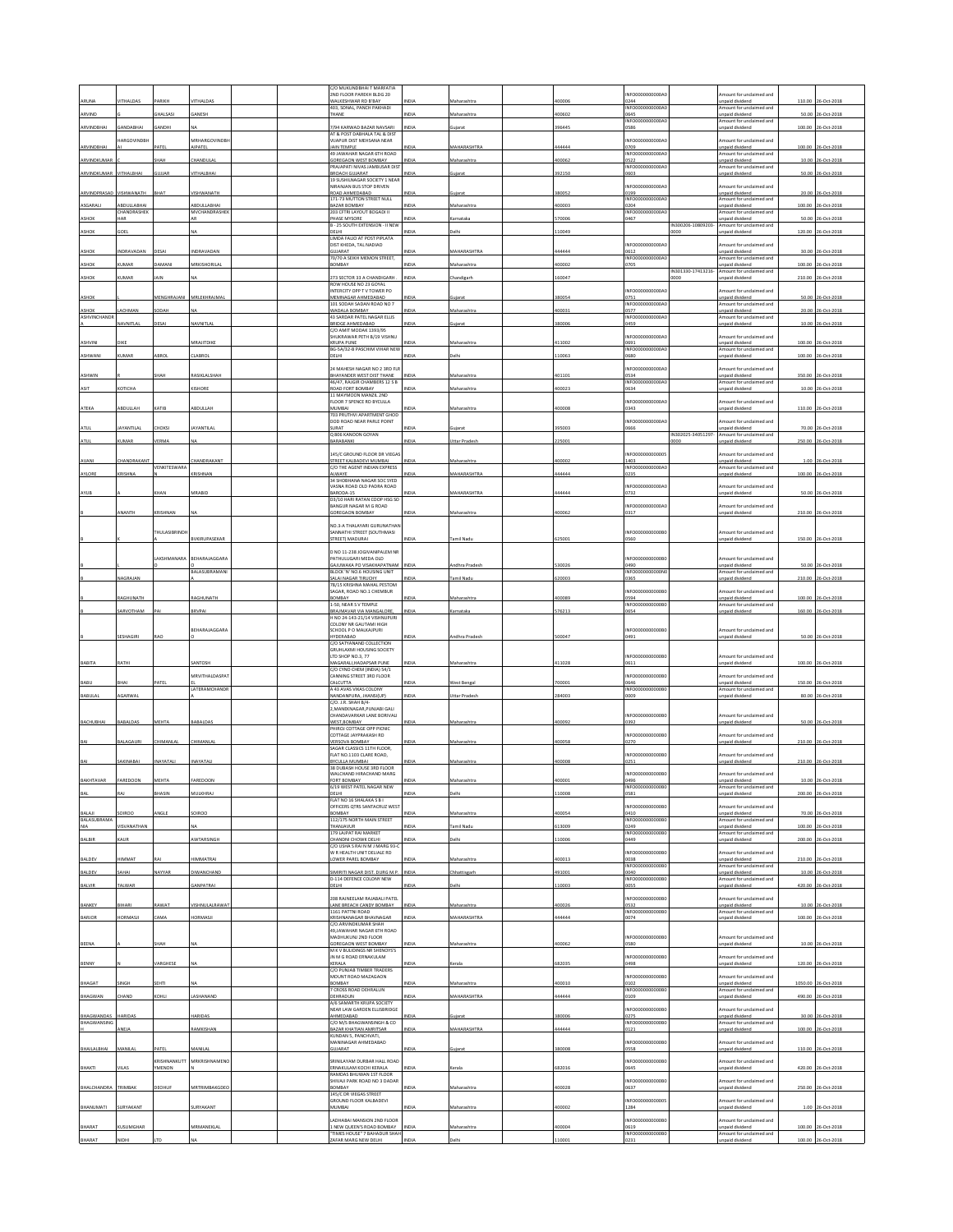|                            |                  |                                     |                                     | G-101 VISHAL APARTMENTS M \                                                   |             |                      |        | INFO0000000000B                           | mount for undaimed and                                               |        |                    |
|----------------------------|------------------|-------------------------------------|-------------------------------------|-------------------------------------------------------------------------------|-------------|----------------------|--------|-------------------------------------------|----------------------------------------------------------------------|--------|--------------------|
| HARAT                      |                  |                                     | <b>ENILA</b>                        | ROAD ANDHERI E BOMBAY<br>82 RAJA BASANTHA ROY ROAD I                          |             |                      | noss   | 1409                                      | paid dividend                                                        | 20.00  | 6-0ct-2018         |
|                            |                  |                                     |                                     | O RASH BEHARI AVENUE                                                          |             |                      |        | INFO0000000000B                           | mount for unclaimed and                                              |        |                    |
| BHARATI                    | ILLAI            |                                     |                                     | CALCUTTA<br>29 SHAIVALEE SOCIETY VEJALPUR                                     | NDIA        | Vest Benga           | 00029  | 0143<br>INFO0000000000B                   | <b>Inpaid dividend</b><br>mount for unclaimed and                    | 940.00 | 26-Oct-201         |
| BHARATKUMAR                | MEHTA            |                                     | HOGILAL                             | CAN AHMEDABAD                                                                 | <b>IDIA</b> |                      | 80051  | 1429                                      | npaid dividend                                                       | 10.00  | 26-Oct-201         |
|                            |                  |                                     |                                     | C/O NYALCHAND POPATLAL SHAH                                                   |             |                      |        | INFO0000000000B                           | mount for unclaimed and                                              |        |                    |
| BHARATKUMAR                | NYALCHAND        | HAH                                 | NYALCHAND<br>MRJAINARAINDA!         | ANKSHEL-KALUPUR AHMEDABAD<br>401 SATGURU APTS C-9/33 SEC 17                   | NDIA        |                      | 80001  | 1405<br>INFO0000000000B                   | inpaid dividend<br>mount for unclaimed and                           | 650.00 | 26-Oct-201         |
| BHARTI                     |                  | <b>ASWANI</b>                       | <b>ASWANI</b>                       | TEKRI ULHASNAGAR                                                              | <b>IDIA</b> |                      | 21003  | 0614                                      | npaid dividend                                                       | 50.00  | 26-Oct-201         |
|                            |                  |                                     |                                     | C/O BABULAL M PATEL NANA<br><b>HAKORAS VASTRAPUR</b>                          |             |                      |        | INFO0000000000B                           | Amount for unclaimed and                                             |        |                    |
| BHAVNA                     |                  | <b>AEHTA</b>                        | MRDARSHAN                           | HMEDABAD                                                                      | NDIA        | ujara                | 80015  | 0556                                      | inpaid dividend                                                      | 350.00 | 26-Oct-2018        |
|                            | NARAYANASWA      |                                     |                                     | C/O SHRI RAMESH<br>NARAYANSWAMI 330/D                                         |             |                      |        | NFO0000000000B                            | mount for unclaimed and                                              |        |                    |
| BHAWANI                    |                  |                                     | VARAYANASWAM                        | II/PANDARA ROAD NEW DELHI                                                     | <b>NDIA</b> | elhi                 | 10003  | 0151                                      | npaid dividend                                                       | 100.00 | 26-Oct-2018        |
| BHOGILAL                   | AAGANLAL         |                                     |                                     | WADI CHHELLI POLE BARODA                                                      | NDIA        | uiara                | 90019  | INFO0000000000B<br>0547                   | mount for unclaimed and<br>npaid dividend                            | 10.00  | 26-Oct-201         |
|                            | ΔΡΙΙ             | EOSHARMA                            | CAPILDEO                            | 226 SATISH BLDG CHHIPI TANK<br>MEERUT                                         | DIA         | <b>MAHARASHTRA</b>   | 44444  | INFO0000000000B                           | mount for unclaimed and                                              |        | 26-Oct-201         |
| BHUDEVI                    |                  |                                     |                                     | C/O MAYUR PAPER INDS A-12                                                     |             |                      |        | 0250                                      | npaid dividend                                                       | 100.00 |                    |
| BHUPENDRA                  | MATHURADAS       | VEC                                 | MATHURADA                           | ROYAL IND ESTATE WADALA 5-B N<br>(ROAD BOMBA)                                 | NDIA        | Vlaharashtra         | 100031 | NFO0000000000B<br>0403                    | Amount for unclaimed and<br><b>Inpaid</b> dividend                   |        | 60.00 26-Oct-201   |
|                            |                  |                                     |                                     |                                                                               |             |                      |        |                                           |                                                                      |        |                    |
|                            |                  |                                     |                                     | C/O MAYUR PAPER INDUSTRIES A<br>12 ROYAL IND ESTATE WADALA S-                 |             |                      |        | NEODDDDDDDDDA                             | Amount for unclaimed and                                             |        |                    |
| BHUPENDRA                  | MATHURDAS        | VED                                 | MATHURADAS                          | B N C ROAD BOMBAY                                                             | NDIA        | Maharashtra          | 400031 | 0404                                      | Inpaid dividend                                                      |        | 70.00 26-Oct-2018  |
| BHUPENDRA                  |                  | SHAH                                | RATILAL                             | 26 STRINGERS STREET 11TH<br><b>FLOOR MADARAS</b>                              | NDIA        | amil Nadu            | 00018  | INFO0000000000B<br>0519                   | mount for unclaimed and<br>npaid dividend                            |        | 100.00 26-Oct-2018 |
|                            |                  |                                     |                                     | 12, KAMESHWAR JYOT FLATS<br><b>VIRHAG-2 REHIND NEHRLI NAGAR</b>               |             |                      |        |                                           |                                                                      |        |                    |
|                            |                  |                                     |                                     | NEAR APSARA FLATS, AMBAWAD                                                    |             |                      |        | INFO0000000000B                           | Amount for unclaimed and                                             |        |                    |
| BHUPESH                    |                  | ANGHVI                              | MRJAYANTILAL                        | AHMEDABAD<br>QTR NO.R34-6A NEWNAVY                                            | NDI.        | uiarat               | 80015  | 0555<br>INFO0000000000B                   | Inpaid dividend<br>mount for unclaimed and                           | 50.00  | 26-Oct-2018        |
| BHUPINDER                  |                  |                                     | ARCHAINSINGH                        | NAGAR COLABA BOMBAY<br>17-G FREE SCHOOL STREET                                | NDIA        | laharashtr           | 00005  | 0633<br>INFO0000000000                    | npaid dividend<br>Amount for unclaimed and                           | 50.00  | 0-Oct-2018         |
| BHUPINDER                  | <b>SINGH</b>     | ARORA                               | AROOPSINGH                          | CALCUTTA                                                                      | NDIA        | West Bengal          | 700016 | 0370                                      | Inpaid dividend                                                      |        | 210.00 26-Oct-2018 |
| BIJAYA                     |                  | <b>AEHTA</b>                        | ANSINGH                             | 103\108 VEENA CHAMBER, DALA<br>STREET, FORT, BOMBAY                           | NDIA        | Aaharashtra          | 00001  | INFO0000000000B<br>)548                   | Amount for unclaimed and<br>inpaid dividend                          | 20.00  | 26-Oct-2018        |
|                            |                  |                                     |                                     | 315 DALAMAL TOWER 211                                                         |             |                      |        | <b>INFO0000</b><br>0000B                  | Amount for unclaimed and                                             |        |                    |
| BIMAL                      |                  | ANDHI                               | URESHGANDHI<br><b>HRIMAHENDRAI</b>  | NARIMAN POINT BOMBAY<br>C-894 RAJENDRA NAGAR                                  | NDIA        | <b>Aaharashtra</b>   | 00021  | 0533<br>INFO000                           | npaid dividend<br>mount for unclaimed and                            |        | 100.00 26-Oct-2018 |
| BIMLA                      | <b>GUPTA</b>     |                                     |                                     | BAREILLY                                                                      | NDIA        | <b>Ittar Pradesh</b> | 43122  | 0647                                      | inpaid dividend                                                      |        | 50.00 26-Oct-201   |
|                            |                  |                                     |                                     | 10 SARSHA CO-OP HSG SOC,<br>ADMAVATI DEVI ROAD, I.I.T.                        |             |                      |        | INFO0000000000                            | mount for unclaimed and                                              |        |                    |
| BINA                       | MITTAL           |                                     | <b>MOTILALMITTAL</b><br>SBINDUMADHA | MARKET, POWAL BOMBAY<br>F/12 SHREE DATTA GURU CHS LTE                         | NDIA        | Maharashtra          | 100076 | 0466<br>INFO0000000000                    | npaid dividend<br>mount for unclaimed and                            | 50.00  | 26-Oct-2018        |
| <b>BINDUMADHAY</b>         | <b>SESHGIR</b>   |                                     | <b>LAO</b>                          | DEONAR BOMBAY                                                                 | NDIA        | laharashtra          | 00088  | 0609                                      | inpaid dividend                                                      |        | 100.00 26-Oct-2018 |
|                            |                  |                                     |                                     | C/O. R.B. ASSOCIATES 26/4<br>ARMENIAN STREET 4TH FLOOR                        |             |                      |        | INFO0000000000                            | mount for unclaimed and                                              |        |                    |
| BINOD                      | <b>UMAR</b>      | GARWAL                              | ATERAMESHWAR                        | CALCUTTA                                                                      | NDIA        | Vest Bengal          | '00001 | 0588                                      | npaid dividend                                                       |        | 10.00 26-Oct-2018  |
| BIPIN                      | <b>BAPALAI</b>   | HAH                                 | <b>MRBAPALALAMB</b><br>ALSHAH       | 5/61 NEW JAIN BLDG 64 D DR<br>AMBEDKAR RD BOMBAY                              | NDIA        | faharashtra          | 00012  | INFO0000000000B<br>0641                   | mount for unclaimed and<br>inpaid dividend                           | 100.00 | 26-Oct-201         |
|                            |                  |                                     |                                     | 219C OLDCHINA BAZAR STREET                                                    |             |                      |        |                                           |                                                                      |        |                    |
| BIRDI                      | <b>HAND</b>      | URANA                               | <b>MARCSURANA</b>                   | ROOM NO.D-9 3RD FLOOR<br>CALCUTTA                                             | NDIA        | Vest Bengal          | '00001 | NFO0000000000B<br>0508                    | mount for unclaimed and<br>inpaid dividend                           |        | 50.00 26-Oct-2018  |
|                            |                  |                                     |                                     | <b>UNDEN HOUSE LANSDOWNE</b>                                                  |             |                      |        | INFO0000000000B                           | mount for unclaimed and                                              |        |                    |
| BOMAN                      | MINOCHER         | DASTUR                              | MINOCHER                            | ROAD APOLLO BUNDER BOMBAY                                                     | INDIA       | Maharashtra          | 400001 | 0266                                      | inpaid dividend                                                      |        | 50.00 26-Oct-2018  |
|                            |                  |                                     |                                     | C/O BAKHATAWAR MAL RAM<br>KISH- AN DASS2056/57 KATRA                          |             |                      |        | NEODDDDDDDDDA                             | mount for unclaimed and                                              |        |                    |
| BRIJ                       | <b>HUSHAN</b>    |                                     |                                     | TOBACCO KHARI BAOLI DELHI                                                     | NDIA        | Jelhi                | 10006  | 0478                                      | npaid dividend                                                       |        | 50.00 26-Oct-2018  |
| BRIJ                       | ISHORE           | <b>ATARIA</b>                       | SHWARDAS                            | L/10 RAJPURA TOWN SHIF<br>UNJAB                                               | NDIA        | unjat                | 40401  | INFO0000000000B<br>369                    | Amount for unclaimed and<br>npaid dividend                           | 100.00 | 26-Oct-2018        |
| BRIJ                       | <b>CRISHAN</b>   |                                     |                                     | 29 MAHADEV ROAD NEW DELHI                                                     | <b>NDIA</b> | elhi                 | 10001  | INFO0000000000B<br>0477                   | Amount for unclaimed and<br>npaid dividend                           | 250.00 | 26-Oct-2018        |
|                            |                  |                                     |                                     | C/O. D. R. MANKAD MANGNATH                                                    |             |                      |        | INFO0000000000B                           | Amount for unclaimed and                                             |        |                    |
| BRIND/                     | <b>MANKAD</b>    |                                     | <b>MRUGEN</b>                       | ROAD JUNAGADH<br>LANTIN CHAMBERS DALAL STREET                                 |             | <b>AAHARASHTRA</b>   | 44444  | 0568<br>INFO0000000000B                   | inpaid dividend<br>mount for unclaimed and                           | 100.00 | 26-Oct-201         |
| BURJOR                     | <b>HURSHEDJI</b> | <b>MOWDAVALA</b>                    | KHURSHEDJI                          | FORT BOMBAY                                                                   | NDIA        | Aaharashtr           | 00001  | 0220                                      | npaid dividend                                                       | 100.00 | 26-Oct-2018        |
|                            | <b>HILIPS</b>    |                                     |                                     | <b>11 THE MALL AMRITSAR</b>                                                   | NDIA        | <b>MAHARASHTRA</b>   | 144444 | INFO000000000P<br>0130                    | Amount for unclaimed and<br>npaid dividend                           | 420.00 | 26-Oct-201         |
|                            |                  |                                     |                                     | C/O UNITY PRINTERS 519                                                        |             |                      |        |                                           |                                                                      |        |                    |
|                            |                  | <b>AMPATHKUM</b>                    | RRANGANATHAN                        | METTUPPALAYAM ROAD<br>COIMBATORE                                              | NDIA        | amil Nadı            | 541043 | NFO0000000000<br>387                      | mount for unclaimed and<br>npaid dividend                            | 100.00 | 26-Oct-2018        |
|                            |                  | <b>INNIE</b>                        | <b><i>MRTHOMAS</i></b>              | WIII/2469 THOPPUMPADY<br>COCHIN KERALA                                        | NDIA        | erala                | 82005  | INFO0000000000<br>0379                    | Amount for unclaimed and                                             | 100.00 | 26-Oct-2018        |
|                            |                  | RAJYALAXMIDK                        |                                     | SAHEB OF GONDAL HAVA MAHAL                                                    |             |                      |        | INFO0000000000                            | inpaid dividend<br>Amount for unclaimed and                          |        |                    |
| CHAKRA                     | <b>HARA</b>      | <b>JVARANI</b><br><b>MANSHARAMA</b> | HIVRAJSINHJ<br>MENGHRAJMMAN         | SONDAL<br>F-272 RAJINDER NAGAR NEW                                            | NDIA        | <b>MAHARASHTRA</b>   | 44444  | 0013<br>INFO0000000000                    | inpaid dividend<br>Amount for unclaimed and                          | 70.00  | 26-Oct-201         |
|                            |                  |                                     | SHARAMANI                           | DELHI                                                                         | NDIA        | elhi                 | 10012  | 0280                                      | inpaid dividend                                                      | 150.00 | 26-Oct-2018        |
| CHAMPA                     |                  |                                     |                                     |                                                                               |             |                      |        |                                           |                                                                      |        |                    |
|                            |                  |                                     |                                     |                                                                               |             |                      |        |                                           |                                                                      |        |                    |
|                            |                  |                                     |                                     | C/O BLUE CHIP INVESTMENTS 25-<br>26, INDIAN MERCANTILE BLDG 31                |             |                      |        | INFO0000000000                            | mount for unclaimed and                                              |        |                    |
| CHAMPAKLAL                 | <b>HUKHANDAS</b> | KAPADIA                             |                                     | DR V B GANDHI MARG BOMBAY<br>VALLABH WADI ELLIS BRIDGE                        | NDIA        | Maharashtr           | 00023  | 0413<br>INFO0000000000C                   | npaid dividend<br>Amount for unclaimed and                           | 120.00 | 26-Oct-2018        |
| CHAMPAKLAI                 | <b>HHOTALAI</b>  | ATEL                                | <b>HHOTALALPATEI</b>                | AHMEDABAD                                                                     | NDIA        | juiarat              | 380006 | 0216                                      | npaid dividend                                                       |        | 110.00 26-Oct-201  |
|                            |                  |                                     |                                     | C/O BRIG A K SEHGAL<br>OMMANDER HQ 614 (I) MECH                               |             |                      |        | NFO0000000000                             | mount for undaimed and                                               |        |                    |
| CHANCHAL                   | EHGAL            |                                     | <b>INSEHGAL</b>                     | AD BDE C/O 56 APO<br>R-46 NEW MAIN MARKET INDER                               | NDIA        | <b>MAHARASHTRA</b>   | 44444  | 307<br>INFO00000000000                    | npaid dividend<br>Amount for unclaimed and                           | 70.00  | 26-Oct-2018        |
| CHAND                      | RANI             |                                     | ATENANDGOPAL                        | PURI NEW DELHI                                                                | NDIA        | elhi                 | 10012  | )278                                      | npaid dividend                                                       | 10.00  | 26-Oct-201         |
|                            |                  |                                     |                                     | S/O LATE L VIDYA SAGAR HOUSE                                                  |             |                      |        | NFO0000000000C                            | nount for unclaimed and                                              |        |                    |
| CHANDER                    | MOHAN            | MITTAL                              | ATELVIDYASAGA                       | NO H-558 PHASE I MOHALI<br>PUNJAB                                             | NDIA        | handigar!            | 160055 | 0248                                      | npaid dividend                                                       |        | 210.00 26-Oct-2018 |
|                            |                  |                                     |                                     | 20 RAMKRIPA SOC 2ND FLOOR<br>MAHARANA PRATAP MARG                             |             |                      |        | NFO0000000000C                            | mount for unclaimed and                                              |        |                    |
| CHANDRA                    | CANT             | ЖАН                                 | SHANTILAL                           | BHAYANDER W THANA                                                             |             | faharashtra          | 01101  | 0356                                      | npaid dividend                                                       |        | 100.00 26-Oct-2018 |
|                            |                  |                                     |                                     | C/O A P JADEJA 'ANANT NIWAS'<br><b>RAMKRISHNA NAGAR STREET NO</b>             |             |                      |        | NFO0000000000                             | mount for unclaimed and                                              |        |                    |
| CHANDRA                    | UMARI            | <b>SJHALA</b>                       |                                     | <b>RAJK</b><br>2003 TAFDA'S POLF SARANGPLIR                                   | VDIA        | <b>AAHARASHTRA</b>   | 44444  | 044<br>INFO0000000000C                    | npaid dividend<br>Amount for unclaimed and                           | 100.00 | 26-Oct-2018        |
| CHANDRAKANT                | <b>AMNADAS</b>   | MAJUMDAR                            | <b>JAMNADAS</b>                     | <b>AHMADABAD</b>                                                              |             | <b>AAHARASHTRA</b>   | 44444  | 0185                                      | npaid dividend                                                       | 100.00 | 26-Oct-201         |
|                            |                  |                                     | MADHUKANTCHI                        | P/3 SETTELLITE TOUTRS JOSHPRAF                                                |             |                      |        | INFO0000000000                            | mount for unclaimed and<br>said divi                                 | 50.0   |                    |
|                            |                  |                                     |                                     | 1/9/33 MINAXI STREET JAI                                                      |             |                      |        |                                           |                                                                      |        |                    |
| CHANDRAKANT                | THAKORDAS        | <b>LANA</b>                         | MRTHAKORDAS                         | BAJRANG P PRESS KATARGAM<br>SURAT                                             | NDIA        | iujara               | 95004  | NFO0000000000<br>0381                     | mount for unclaimed and<br>npaid dividend                            |        | 50.00 26-Oct-201   |
| CHANDRAKAN                 | <b>ARIRAM</b>    |                                     | <b>ARIRAM</b>                       | 351 KUCHA GHASI RAM CHANDN<br><b>CHOWK DELHI</b>                              | NDIA        | <b>MAHARASHTRA</b>   | 44444  | INFO0000000000<br>0148                    | mount for unclaimed and<br>npaid dividend                            | 30.00  | 26-Oct-2018        |
|                            |                  |                                     |                                     | DEGALAVARI STREET NAZERPAT                                                    |             |                      |        | INFO0000000000C                           | mount for undaimed and                                               |        |                    |
| CHANDRAPATI<br>CHANDRAPRAI | ALITA            |                                     | HANDRAPATI                          | TENALI<br>C/O AJANTHA AUTOMOBILES                                             | VDIA        | MAHARASHTRA          | 44444  | 066<br>INFO0000000000                     | npaid dividend<br>mount for unclaimed and                            | 100.00 | 26-Oct-2018        |
|                            | ALCHAND          | нан                                 | VALCHAND                            | <b>IDALAT ROAD AURANGABAD</b><br>E/1/6 GANESH KUNJ SOCIETY                    | NDIA        | <b>MAHARASHTRA</b>   | 44444  | 0067                                      | npaid dividend                                                       |        | 210.00 26-Oct-2018 |
| CHANDRAVAD.                |                  |                                     |                                     | NEAR NAVA VIKAS GRUH PALDI                                                    |             |                      |        | NFO0000000000                             | mount for unclaimed and                                              |        |                    |
|                            | <b>HIMANLAI</b>  | <b>НАН</b>                          | <b>HIMANLA</b>                      | AHMEDABAD<br>THE CALCUTTA TUBE CO 21-A                                        | NDIA        | ujarat               | 380007 | 1401<br>INFO00000000000                   | npaid dividend<br>Amount for unclaimed and                           |        | 50.00 26-Oct-2018  |
| CHANDRAVANT                |                  | OSHI                                | AYANTILAL                           | ANNING STREET CALCUTTA                                                        | <b>NDIA</b> | Vest Bengal          | 00001  | 0076                                      | npaid dividend                                                       |        | 120.00 26-Oct-2018 |
|                            |                  |                                     |                                     | C/O. NEW INDIA ASSU. CO.LTD.                                                  |             |                      |        |                                           |                                                                      |        |                    |
|                            |                  |                                     |                                     | TIDEO-120600 COMMERCE                                                         | NDIA        |                      |        | INFO00000000000                           | Amount for unclaimed and<br>npaid dividend                           |        |                    |
| CHANDRESH                  |                  | AREKH                               | DHANSUKHLAI                         | CENTRE TARDEO ROAD BOMBA                                                      |             | Maharashtra          | 100034 | 0394                                      |                                                                      |        | 50.00 26-Oct-201   |
|                            |                  |                                     |                                     | RADHIKA PL NO 41 ARUNODYA                                                     |             |                      |        |                                           |                                                                      |        |                    |
| CHANDRIKA                  | <b>MAND</b>      | <b>URDE</b>                         | MANDBURDE                           | CHS OPP VIVEKANAND SCHOOL M<br>PHULE RD DOMBIVLI W                            | VDIA        | Maharashtra          | 21202  | NFO0000000000<br>340                      | mount for unclaimed and<br>npaid dividend                            |        | 100.00 26-Oct-2018 |
| CHANDULAI                  | HAICHAND         | НАН                                 | HAICHAND                            | DEEPAK MEDICAL STORES 18-A                                                    | NDIA        | faharashtra          | 00004  | INFO0000000000<br>080                     | mount for unclaimed and<br>npaid dividend                            |        |                    |
|                            |                  |                                     |                                     | ADASHIV STREET BOMBAY<br>NO 23 CHAKRABARIA LANE                               |             |                      |        |                                           |                                                                      |        | 100.00 26-Oct-2018 |
| CHANDULAI                  | AGJIWANDAS       | DOSHI                               | AGJIWANDAS                          | BHAWANIPORE 1ST FLOOR                                                         | NDIA        | West Bengal          | 700020 | NFO0000000000<br>3270                     | mount for undaimed and                                               |        | 100.00 26-Oct-2018 |
|                            |                  |                                     |                                     | CALCUTTA (W B)<br>KALPANA 20 PARK ROAD VILA                                   |             |                      |        | INFO00000000000                           | unpaid dividend<br>Amount for unclaimed and                          |        |                    |
| CHANDULAL                  | MOHANLAL         | жан                                 | <b>MOHANLAI</b>                     | ARLE EAST BOMBAY                                                              | NDIA        | taharashtra          | 00057  | 0151                                      | npaid dividend                                                       |        | 210.00 26-Oct-2018 |
|                            |                  |                                     |                                     | 20 SHRI STHANAKWASI JAIN HSG<br>NARANPURA NR RLY CROSSING                     |             |                      |        | INFO00000000000                           | mount for unclaimed and                                              |        |                    |
| CHANDULAL                  | PUNJABHAI        | SHAH                                | PUNJABHA                            | OPP DENA BNK.AHMEDABAD                                                        | NDIA        | Gujarat              | 380013 | 0179                                      | inpaid dividend                                                      |        | 50.00 26-Oct-2018  |
|                            |                  |                                     |                                     | ARAS PLT NO 30 BHD KALUBHAI                                                   |             |                      |        |                                           |                                                                      |        |                    |
|                            | URUSHOTTAN       |                                     | URUSHOTTAMD                         | SAHEB BUNGALOW KALUBHAI RD                                                    |             |                      |        | NF000000000000                            | mount for unclaimed and                                              |        |                    |
| CHANDULA                   |                  | AMDAR                               |                                     | <b>SOVT SERVANT, BHAVNAGAR</b><br><b>SADHIMATA'S VAS RANDHEJA</b>             | NDIA        | uiara                | 64002  | 1334<br>INFO0000000000C                   | unpaid dividend<br>Amount for unclaimed and                          |        | 100.00 26-Oct-2018 |
| CHARULATABEN               | INODBHA          | ATEL                                | INODBHA                             | <b>IST GANDHINAGAR</b>                                                        | NDIA        | ujarat               | 82620  | )298                                      | npaid dividend                                                       |        | 10.00 26-Oct-2018  |
|                            |                  |                                     |                                     | -406 KALPITHA ENCLAVE SAHAR                                                   |             |                      |        | NFO0000000000                             | mount for unclaimed and                                              |        |                    |
| CHATURA                    | CAPILRAM         | <b>MUNSHI</b>                       | CAPILRAM                            | ROAD ANDHERI EAST BOMBAY<br>A-6 ASHOK KUNJ TEJPAL ROAD                        | NDIA        | Maharashtra          | 100069 | 091<br>INFO00000000000                    | npaid dividend<br>Amount for unclaimed and                           |        | 50.00 26-Oct-2018  |
| CHETAN                     |                  | нан                                 | <b>ARNKSHAF</b>                     | ILE PARLE (E) BOMBAY                                                          | NDIA        | taharashtra          | 00057  | 1406                                      | npaid dividend                                                       |        | 50.00 26-Oct-2018  |
|                            |                  |                                     |                                     | SHAH CLINIC" BARDOLI P O BOX                                                  |             |                      |        | NFO0000000000                             | mount for unclaimed and                                              |        |                    |
| CHHAGANLAL                 | RUPCHAND         | SHAH                                | RUPCHAND                            | NO 38 DIST SURAT GUJARAT                                                      | NDIA        | juiarat              | 394601 | 098                                       | npaid dividend                                                       |        | 210.00 26-Oct-2018 |
|                            |                  |                                     |                                     | 3 VENDANA APARTMENT HOUSE<br>OPP S T OFFICE AGRA ROAD                         |             |                      |        | NFO0000000000C                            | nount for unclaimed and                                              |        |                    |
| CHHAYA                     | <b>JANERJ</b>    |                                     | ARDHENDU                            | <b>THANE</b>                                                                  | NDIA        | Maharashtra          | 100602 | 0257                                      | inpaid dividend                                                      |        | 210.00 26-Oct-2018 |
| CHILAKAMARRI               | AYANTH           | CHARYULU                            | CRAMANUJACHAR<br>ш                  | 3-9-31 NEAR JAIL KHANA NEXT TO<br>AIL ROAD BIDAR<br>-39A SHIVAJI PARK PUNJABI | VDIA        | arnatak              | 685401 | INFO00000000000<br>0330<br>INFO0000000000 | mount for unclaimed and<br>npaid dividend<br>mount for unclaimed and |        | 50.00 26-Oct-201   |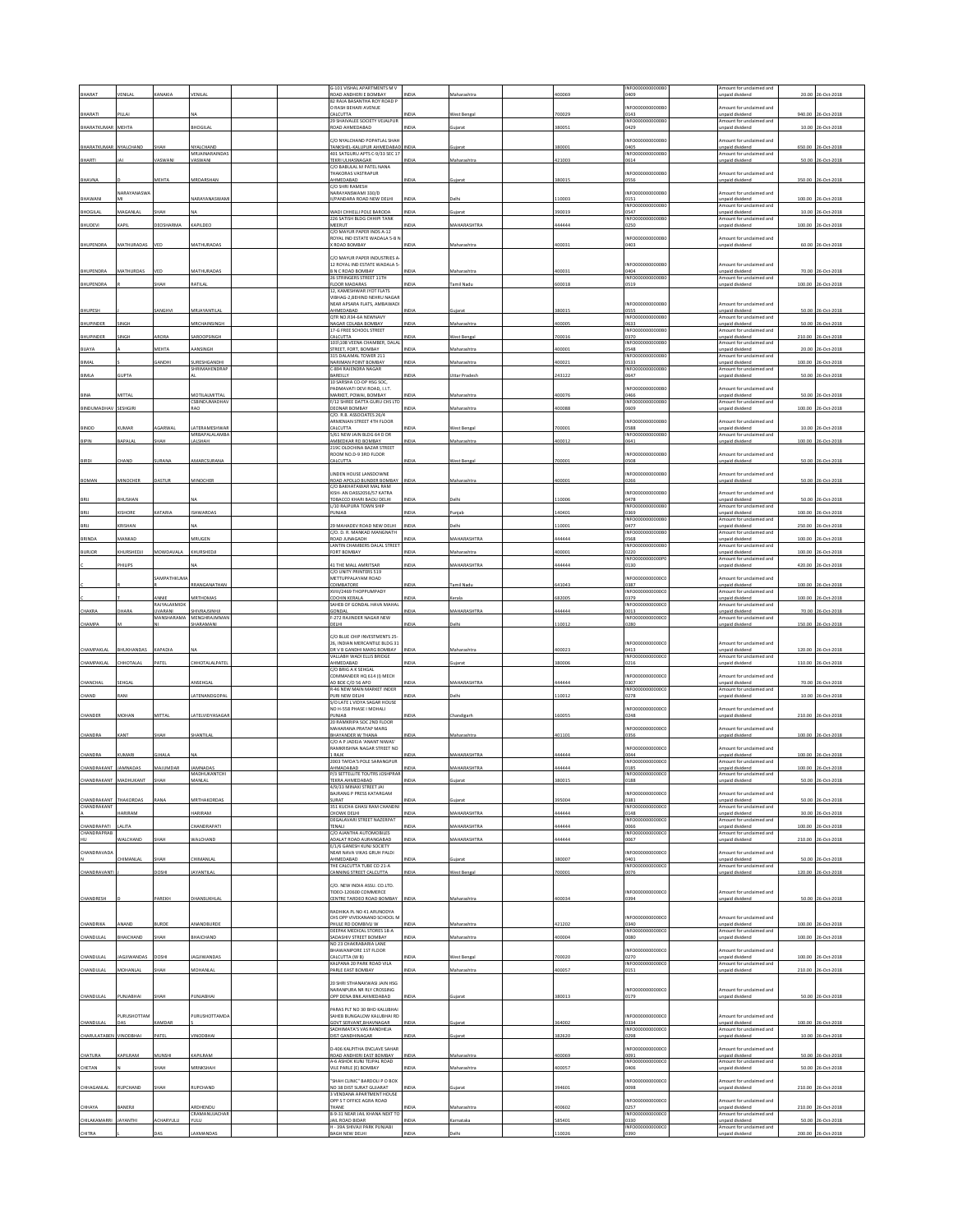| CHOKSEY                      | SHANTILAL               | MULCHANDBHA       | MULCHAND                     |  | DEVSHERRY LAKHAPATEL'S RD<br>SANKDISHERY AHMEDARAD                  | <b>INDIA</b>  | <b>MAHARASHTRA</b>           | 444444           | INFO0000000000C<br>0186         | mount for undaimed and<br>npaid dividend                      | 30.00   | 26-Oct-2018                             |
|------------------------------|-------------------------|-------------------|------------------------------|--|---------------------------------------------------------------------|---------------|------------------------------|------------------|---------------------------------|---------------------------------------------------------------|---------|-----------------------------------------|
| CHUNILA                      | ORDHANDAS               | VARSHANA          | <b>GRDHANDAS</b>             |  | 16 KUNJ SOCIETY SRUIKRUPA<br>LKAPURI BARODA                         | <b>VIDI</b>   |                              | 90005            | INFO00000000000<br>382          | mount for unclaimed and<br>npaid dividend                     | 10.00   | 06-Oct-201                              |
| CLARE                        | <b>HILLIPS</b>          |                   |                              |  | <b>11 THE MALL AMRITSAR</b>                                         | <b>NDL</b>    | MAHARASHTRA                  | 144444           | INFO0000000000C<br>164          | mount for unclaimed and<br>npaid dividend                     | 210.00  | 06-Oct-201                              |
|                              |                         |                   | MRGILBERTRODRI               |  | RODRIGUES COTTAGE BEHIND U B<br>M CHURCH KHOJ GAON                  |               |                              |                  | INFO0000000000                  | mount for unclaimed and                                       |         |                                         |
| CLAUDIA                      | RODRIGUES               |                   | <b>GUES</b>                  |  | AMBERNATH DIST THANE<br>70-B GOWALIA TANK ROAD                      | NDIA          | Maharashtra                  | 421501           | 1407<br>INFO0000000000          | inpaid dividend<br>mount for unclaimed and                    | 50.00   | 26-Oct-2018                             |
| <b>CUMI</b>                  | <b>IMOH</b>             | ALLAS             | <b>IOM</b>                   |  | BOMBAY                                                              | <b>JOIA</b>   | faharashtr.                  | 400026           | 140                             | npaid dividend                                                | 210.00  | 26-Oct-201                              |
|                              |                         |                   |                              |  | W/O M V RAMACHAITANYA 293<br>9TH MAIN I STAGE II PHASE              |               |                              |                  |                                 |                                                               |         |                                         |
|                              |                         | EETHAMMA          |                              |  | GOKUL EXTN MATTIKERE P O<br>BANGALORE                               | INDIA         | amataka                      | 560054           | NFO0000000000D<br>0435          | mount for unclaimed and<br>npaid dividend                     |         | 100.00 26-Oct-2018                      |
|                              |                         |                   | DRNIJAGUNARAD                |  | NO 38 57TH 'B' CROSS 4TH BLOCK                                      |               |                              |                  | NEODDDDDDDDDD                   | mount for unclaimed and                                       |         |                                         |
|                              | RABHASHAN               | <b>VINAYKUMAR</b> | <b>HYA</b><br>RAJYAGURUPJETH |  | RAJAJI NAGAR BANGALORE<br>D MAGHALAYA HAT SARDAF                    | <b>INDIA</b>  | Karnataka                    | 560010           | 0579<br>NFO0000000000           | npaid dividend<br>mount for unclaimed and                     |         | 100.00 26-Oct-2018                      |
| DALPATRAM                    |                         | <b>AJYAGURU</b>   | ALAI                         |  | PATEL COLONY AHMEDABAD<br>23/C PATEL SOCIETY OPP                    | INDIA         | ujarat                       | 380014           | 0015                            | npaid dividend                                                |         | 110.00 26-Oct-2018                      |
| DAMODARDAS                   | DAHYABHAI               | <b>LANA</b>       | DAHYABHA                     |  | MADHAVPURA MKT SHAHIBAG<br>RD AHMEDABAD                             |               |                              | 380004           | NFO0000000000D                  | mount for undaimed and                                        |         | 80.00 26-Oct-2018                       |
|                              |                         |                   |                              |  | <b>IRUPATI APARTMENTS ANAND E</b>                                   | <b>INDIA</b>  | iujarat                      |                  | 0457                            | inpaid dividend                                               |         |                                         |
| DARA                         | <b>OMANSHA</b>          | HAN               | <b>SOMANSHA</b>              |  | 14TH FLOOR BHULABHAI DESAI<br>RD BOMBAY                             | <b>VIDIZ</b>  | Maharashtr                   | 100026           | NFO0000000000D<br>0378          | mount for unclaimed and<br>npaid dividend                     | 30.00   | 26-Oct-201                              |
|                              |                         |                   |                              |  | 145/C DR VIEGAS STREET<br>GROUND FLOOR KALBADEVI                    |               |                              |                  | INFO00000000000                 | mount for unclaimed and                                       |         |                                         |
| DARSHAN                      |                         |                   | <b>HANDRAKANT</b>            |  | MUMBAI<br>394-A GUPTA NIVAS 2ND FLOOR                               | VDM           | Maharashtr.                  | 400002           | 0814                            | inpaid dividend                                               | 1.00    | 26-Oct-2018                             |
| <b>DARSHANKUMA</b>           | HANDRAKANT              |                   | <b>HANDRAKANT</b>            |  | BLOCK NO 10 BHAU DAJI ROAD<br>MATUNGA MUMBAI                        | <b>INDIA</b>  | Maharashtr                   | 400019           | NFO0000000000<br>1462           | mount for unclaimed and<br>inpaid dividend                    | 1.00    | 26-Oct-201                              |
|                              |                         |                   |                              |  | C/O DAULATRAO BADE<br>GANJIPETH JUNAJAIL KHANA                      |               |                              |                  | NFO0000000000D                  | mount for unclaimed and                                       |         |                                         |
| DAYANAND                     |                         | MUDLIYAR          | HANTIKUMAR                   |  | ROAD, NAGPUR                                                        | NDIA          | Maharashtra                  | 140018           | 1487                            | npaid dividend                                                |         | 50.00 26-Oct-2018                       |
| DEBSANKER                    |                         |                   |                              |  | <b>84 PARAMANICK GHAT ROAD</b><br>CALCUTTA                          | NDIA          | Vest Benga                   | 700036           | INFO0000000000D<br>060          | mount for unclaimed and<br>npaid dividend                     |         | 310.00 26-Oct-201                       |
| DEEPAK                       | KUMAR                   | HARMA             | LATEMRPAWANKL<br>MARSHARMA   |  | H - 79 GARHWALI MUHALLA<br>LAXMI NAGAR NEW DELHI                    | NDIA          | elhi                         | 110092           | INFO0000000000D<br>0564         | mount for unclaimed and<br>inpaid dividend                    | 100.00  | 26-Oct-2018                             |
|                              |                         |                   |                              |  | C/O. DEEPAK DEAMONDS 520<br>PANCHRATNA MAMA                         |               |                              |                  |                                 |                                                               |         |                                         |
| DEEPAK                       |                         | жан               | MRLAXMICHAND®<br>SHAH        |  | PANMANAND MARG OPERA<br>HOUSE BOMBAY                                | INDIA         | Maharashtra                  | 400004           | NFO0000000000D<br>0538          | Amount for unclaimed and<br>inpaid dividend                   |         | 1000.00 26-Oct-2018                     |
|                              |                         |                   |                              |  | B-16 SLEATER ROAD SUMAN APR'<br>1ST FLOOR BLOCK 3 GRANT ROAD        |               |                              |                  | NFO0000000000D                  | mount for unclaimed and                                       |         |                                         |
| DESAI                        | NDRAVADAN               | <b>ESHAVLAI</b>   | KESHAVLA                     |  | BOMBAY<br>311/H NEW RAJINDER NAGAR                                  | <b>IDI</b>    | Maharashtr                   | 100007           | 1070<br>INFO0000000000DC        | npaid dividend<br>Amount for unclaimed and                    | 30.00   | 26-Oct-2018                             |
| DEVDATT                      | <b>GUPTA</b>            |                   | NA                           |  | NEW DELHI                                                           | INDIA         | Delhi                        | 110005           | 0087                            | inpaid dividend                                               |         | 100.00 26-Oct-2018                      |
|                              |                         |                   |                              |  | C/O. KUSUM KHANDURI RUDRA<br>NIWAS KARANPRAYAG DIST                 |               |                              |                  | NFO0000000000D                  | nount for unclaimed and                                       |         |                                         |
| DEVENDRA                     | <b>HANDURI</b>          |                   | <b>KHANDUR</b>               |  | CHAMOLI(U.P)<br><b>SUGAR SALES CORPORATION</b>                      | <b>VIDIZ</b>  | <b>MAHARASHTRA</b>           | 144444           | <b>S20</b>                      | paid dividend                                                 | 6550.00 | 26-Oct-2018                             |
| DHAN                         | AXMI                    | ABULAL            | BABULAL                      |  | 462, SAKAR BAZAR KALUPUR<br>AHMEDABAD                               | <b>INDIA</b>  |                              | 380002           | INFO0000000000DC<br>)242        | mount for unclaimed and<br>inpaid dividend                    |         | 160.00 26-Oct-2018                      |
|                              |                         |                   |                              |  | 12 GHEEWALA BUILDING 2ND FLR<br>MAHATMA PHULE ROAD                  |               |                              |                  | NFO0000000000                   | mount for unclaimed and                                       |         |                                         |
| DHANLAXMI                    | HIMATLAL                | SHAH              | <b>IIMATLAL</b>              |  | MULUND E BOMBAY<br>KESHAV BAUG AMBAWADI ELLIS                       | <b>INDIA</b>  | Maharashtra                  | 400081           | 1446<br>INFO0000000000D         | npaid dividend<br>mount for undaimed and                      |         | 110.00 26-Oct-2018                      |
| DHANPAL                      | AYANTILAL               | HAH               | CHANDERBHANW                 |  | BRIDGE<br>245 VIVEKANAND PURI SARAI                                 | VDI           | uiarat                       | 380006           | 0246<br>NFO0000000000D          | inpaid dividend<br>mount for unclaimed and                    | 50.00   | 26-Oct-201                              |
| DHARAM                       |                         | VADHWA            | ADHAWA                       |  | ROHILLA DELHI<br>3/A. MANGALDAS BLDG NO.3.                          |               | <b>Delhi</b>                 | 10007            | 0512                            | npaid dividend                                                | 100.00  | 26-Oct-201                              |
|                              |                         |                   |                              |  | MANGALDAS ROAD 3RD FLOOR,                                           |               |                              |                  | INFO0000000000D                 | mount for unclaimed and                                       |         |                                         |
| DHARMESH                     | KISHORE                 | жан               |                              |  | R.NO.460 BOMBAY<br>C/O J C SHAH & CO 71 CANNING                     |               | Maharashtra                  | 400002           | 1494                            | inpaid dividend                                               |         | 50.00 26-Oct-201                        |
| DHIRAJBEN                    |                         | HAH               | VIRJAYANTILAL                |  | STREET ROOM NO B/134 1ST<br>FLOOR CALCUTTA                          | NDIA          | <b>Nest Bengal</b>           | 700001           | NFO0000000000D<br>3551          | mount for unclaimed and<br>npaid dividend                     |         | 100.00 26-Oct-2018                      |
| DHIRAJDASI                   | AJANBHAI                | <b>HAGAT</b>      | <b>MRRAJANBHAIBH</b><br>GAT  |  | BAZAR ROAD SANKHEDA DIST<br>BARODA                                  | NDIA          | uiarat                       | 391145           | <b>NFO0000</b><br>00000<br>0545 | mount for unclaimed and<br>inpaid dividend                    | 100.00  | 26-Oct-201                              |
|                              |                         |                   | MBELALIOGIBH                 |  | 41 SHREE DARSHAN SOCIETY B/H<br>ST XAVIER'S SCHOOL GHOD DOD         |               |                              |                  | NFO00000000000                  | mount for unclaimed and                                       |         |                                         |
| DHIRUBHAI                    | AMBELAL                 | DESAI             | IDESAI                       |  | <b>ROAD SURAT</b><br>ROSHAN MANSION 661 PARSI                       | NDIA          | uiarat                       | 395001           | 0661<br><b>INFO0000</b><br>000E | npaid dividend<br>mount for unclaimed and                     | 210.00  | 26-Oct-2018                             |
| DHUN                         | <b><i>EHMOORASP</i></b> | ARUWALA           | TEHMOORASE                   |  | COLONY DADAR BOMBAY                                                 | NDIA          | Maharashtra                  | 400014           | 0141                            | npaid dividend                                                | 110.00  | 26-Oct-2018                             |
| <b>DHUNJISHA</b>             | CHAI                    | LEVIA             | INSHAIL                      |  | BOMAN HOUSE 2ND FLOOR 2<br>HOMJI STREET FORT BOMBAY                 | <b>VIDIZ</b>  | taharashtr                   | 00001            | INFO0000000000<br>369           | mount for unclaimed and<br>npaid dividend                     | 100.00  | 06-Oct-2018                             |
| DIGAMBAR                     | BHAGWAN                 | AVSEKAR           | NA                           |  | 599 SOUTH KASABA SHOLAPUR                                           | <b>INDIA</b>  | MAHARASHTRA                  | 44444            | INFO0000000000<br>0276          | Amount for unclaimed and<br>inpaid dividend                   |         | 50.00 26-Oct-2018                       |
| DILIP                        |                         | ALKAR             | <b>JINKARRAC</b>             |  | 4/26,AGARKAR NAGAR PUNE                                             | INDIA         | Maharashtra                  | 111001           | INFO0000000000D<br>0506         | mount for unclaimed and<br>inpaid dividend                    |         | 500.00 26-Oct-2018                      |
|                              |                         |                   |                              |  | POST BOX NO 1980 VADAMALAI                                          |               |                              |                  |                                 |                                                               |         |                                         |
| DILIF                        | UMAR                    | <b>URAN</b>       | MRMOHANLALSU<br>ANA          |  | 1ST LANE TIRUPALLI ST<br>SOWCARPET GR FLR CHENNAL                   | <b>NDL</b>    | amil Nadı                    | 600079           | INFO0000000000D<br>0575         | mount for unclaimed and<br>npaid dividend                     |         | 10.00 26-Oct-201                        |
|                              |                         |                   |                              |  |                                                                     |               |                              |                  |                                 |                                                               |         |                                         |
|                              |                         |                   |                              |  | PRIME COURT FLAT NO 1 AMBAD                                         |               |                              |                  | NFO0000000000D                  | mount for unclaimed and                                       |         |                                         |
| DILIP                        |                         | ARADE             | <b>MRLAXMAN</b>              |  | ROAD VASAI(W)<br>304 SHUBHAM APT OPP ARIHANT                        | <b>IDI</b>    | Maharashtr                   | 401202           | 0536                            | npaid dividend                                                | 50.00   | 26-Oct-201                              |
| DILIP                        |                         | HAH               | MRSHANTILALSHA               |  | PARK AMBIKA NIKETAN PARLE<br>POINT SURAT                            | NDL           | MAHARASHTR                   | 444444           | NFO0000000000<br>0558           | mount for unclaimed and<br>inpaid dividend                    | 100.00  | 26-Oct-201                              |
|                              |                         |                   |                              |  | 603 SUN FLOWER LAXMINARAYAN<br>COMPLEX EKSAR ROAD BORIVALI          |               |                              |                  | NFO0000000000D                  | mount for undaimed and                                        |         |                                         |
| DILIP                        | SONI                    |                   | RAMJI                        |  | (W)<br>ABOVE METRO CLASSES SAHYOG                                   | <b>VDIA</b>   | Maharashtra                  | 400092           | 0525                            | inpaid dividend                                               |         | 370.00 26-Oct-2018                      |
|                              |                         |                   |                              |  | NAGAR TITHUL CROSS LANE                                             |               |                              |                  | NFO0000000000D                  | mount for unclaimed and                                       |         |                                         |
| DILIP                        | SON                     |                   | <b>LAMJI</b>                 |  | VALSAD<br>B/204 AMRAPALI FLATS OPP GHB                              | NDIA          | iujarat                      | 396001           | 0519                            | inpaid dividend                                               |         | 160.00 26-Oct-2018                      |
| DIMPLE                       |                         | PATEL             | SURESHBHAI                   |  | COMPLEX ANKUR ROAD<br>NARAYANPURA AHMEDABAD                         | INDIA         | juiarat                      | 380013           | NFO00000000000<br>1977          | mount for unclaimed and<br>npaid dividend                     |         | 50.00 26-Oct-2018                       |
|                              |                         |                   |                              |  | CHANDRAKANT MANSION 4TH<br>FLR URANWALA STREET GRANT                |               |                              |                  | NFO0000000000D                  | mount for unclaimed and                                       |         |                                         |
| DINA                         | BEHRAMSHAH              | KHUMBATTA         | BEHRAMSHAH                   |  | ROAD BOMBAY                                                         | NDIA          | Maharashtra                  | 400007           | 353<br>INFO0000000000           | npaid dividend<br>Amount for unclaimed and                    |         | 30.00 26-Oct-2018                       |
| DINA                         | INSHAW                  | <b>MERCHANT</b>   | INSHAW                       |  | 26 PALI HILL BANDRA BOMBAY<br>SHRI CHATRABHUJ R KAPADIA             | NDIA          | Maharashtra                  | 100050           | 0156                            | npaid dividend                                                |         | 310.00 26-Oct-201                       |
|                              |                         |                   |                              |  | MASTER MARKET, 1ST FLOOR OP<br>GUJARAT INDU.CO-OP BANK              |               |                              |                  | INFO0000000000DC                | Amount for unclaimed and                                      |         |                                         |
| <b>DINA</b>                  | KERSHASP                | KANGA             | NA                           |  | MOTTA BAZAR, NAVSARI                                                | <b>INDIA</b>  | Gujarat                      | 396445           | <b>S61</b><br>INFO0000000000DC  | inpaid dividend<br>Amount for unclaimed and                   |         | 100.00 26-Oct-2018                      |
| DINESH                       | CHAND                   | KHANDELWAL        | SURAJPRASAD                  |  | SALI MEGHA MATHURA U P                                              | INDIA         | MAHARASHTRA                  | 44444            | 0165                            | inpaid dividend                                               |         | 70.00 26-Oct-2018                       |
|                              | SARASWAT                |                   | MRDSARASWAT                  |  | D-12, STAFF COLONY M R ENGG.<br>OLLEGE IAIPUR RAIASTHAN             | NDIA          |                              | 302017           | NFO0000000000<br>0495           | mount for unclaimed and<br>npaid dividend                     |         | 100.00 26-Oct-2018                      |
| DINESH                       |                         |                   |                              |  | FLAT NO 12 PATKAR'S OLD BLDG !                                      |               | Rajasthan                    |                  |                                 |                                                               |         |                                         |
| DINKAR                       | <b>JAMARAO</b>          | CATRE             | <b>JAMARAO</b>               |  | V ROAD GEETANJALI BANDRA<br>WEST BOMBAY                             | VDIA          | Maharashtra                  | 100050           | NFO0000000000D<br>1453          | mount for unclaimed and<br>inpaid dividend                    |         | 20.00 26-Oct-2018                       |
| DINSHAW                      | ARDESHIR                | MERCHANT          | ARDESHIR                     |  | PUNAM 3RD FLOOR 67-A LINKING<br>ROAD KHAR BOMBAY                    | INDIA         | Maharashtra                  | 400052           | INFO0000000000<br>0174          | Amount for unclaimed and<br>npaid dividend                    |         | 50.00 26-Oct-2018                       |
|                              |                         |                   |                              |  | 8 SOMANATHNAGAR SOCIETY<br>VIJAYNAGAR ROAD NEAR                     |               |                              |                  |                                 |                                                               |         |                                         |
| DIPAK                        | SANGHVI                 |                   | MRNANALAL                    |  | SANGHVI HIGH SCHOOL<br>NARANPURA, AHMEDABAD                         | NDIA          | juiarat                      | 380013           | INFO0000000000DC<br>0474        | mount for undaimed and<br>inpaid dividend                     |         | 50.00 26-Oct-2018                       |
|                              |                         |                   |                              |  | VIIAYKUMAR AMRAIAI PATELS<br>JAYRAM NAGAR SOCIETY NEAR              |               |                              |                  |                                 |                                                               |         |                                         |
|                              |                         | ATEL              | <b>MRVIJAYBHAIPATE</b>       |  | TALAV VISNAGAR ROAD                                                 | NDIA          |                              |                  | NFO0000000000D                  | mount for unclaimed and                                       |         |                                         |
| DIPIKABEN<br>DIPTI           |                         | <b>TIXIT</b>      | ASHWIN                       |  | MEHSANA<br>27 UMA COLONY A WAGHODIA<br>ROAD BARODA                  | NDIA          | iujarat<br>uiarat            | 384001<br>390019 | 3552<br>INFO0000000000D<br>3507 | inpaid dividend<br>Amount for unclaimed and<br>npaid dividend |         | 300.00 26-Oct-2018                      |
|                              |                         |                   |                              |  | 155 LOWER CIRCULAR ROAD                                             |               |                              |                  | INFO0000000000DC                | mount for unclaimed and                                       |         | 50.00 26-Oct-2018                       |
| <b>DOLLY</b>                 | FRAMROZ                 | PATEL             | FRAMROZ                      |  | CALCUTTA                                                            | <b>INDIA</b>  | West Bengal                  | 700014           | 0436                            | inpaid dividend                                               |         | 210.00 26-Oct-2018                      |
|                              |                         |                   |                              |  | KHIMJI MATHARADAS BUILDING<br>145/C GROUND FLOOR DR VIEGAS          |               |                              |                  | INFO00000000000                 | Amount for unclaimed and                                      |         |                                         |
| DOSHI                        | AVNI                    |                   | <b>HANDRAKANT</b>            |  | STREET KALBADEVI MUMBAI                                             | INDIA         | Maharashtra                  | 400002           | 1390                            | inpaid dividend                                               |         | 1.00 26-Oct-2018                        |
| DOSHI                        | BHANU                   |                   | SURYAKANT                    |  | 145/C GROUND FLOOR DR VIEGAS<br>STREET KALBADEVI MUMBAI             | INDIA         | Maharashtra                  | 400002           | NFO00000000000<br>1420          | mount for unclaimed and<br>inpaid dividend                    |         | 1.00 26-Oct-2018                        |
|                              |                         |                   |                              |  | KHIMII MATHARADAS RUI DING<br>145/C DR VIEGAS STREET                |               |                              |                  |                                 |                                                               |         |                                         |
| DOSHI                        | FALGUNI                 |                   | VARESH                       |  | GROUND FLOOR KALBADEVI<br>MUMBAI                                    | NDIA          | Maharashtra                  | 400002           | NFO00000000000<br>1322          | Amount for unclaimed and<br>inpaid dividend                   |         | 1.00 26-Oct-2018                        |
|                              |                         |                   |                              |  | SANGAM CO OP HSG SOC LTD<br>145/C DR VIEGAS STREET                  |               |                              |                  |                                 |                                                               |         |                                         |
| DOSHI                        | NARESH                  |                   | CHANDRAKANT                  |  | GROUND FLOOR KALBADEVI<br>MUMBAI                                    |               | Maharashtra                  | 00002            | INFO00000000000<br>1306         | Amount for unclaimed and<br>inpaid dividend                   |         | 1.00 26-Oct-201                         |
|                              |                         |                   |                              |  |                                                                     |               |                              |                  |                                 |                                                               |         |                                         |
|                              |                         |                   |                              |  | SANGAM CO OP HSG SOC LTD<br>145/C GROUND FLOOR DR VIEGAS            |               |                              |                  | NFO00000000000                  | mount for undaimed and                                        |         |                                         |
| DOSHI                        | RUPAL                   |                   | SURYAKANT                    |  | STREET KALBADEVI MUMBAI<br>KHIMJI MATHARADAS BUILDING               | NDIA          | Maharashtra                  | 400002           | 1446                            | npaid dividend                                                |         | 1.00 26-Oct-2018                        |
|                              |                         |                   |                              |  | 145/C DR VIEGAS STREET<br>GROUND FLOOR KALBADEVI                    |               |                              |                  | NFO00000000000                  | mount for undaimed and                                        |         |                                         |
| DOSHI                        | WETAL                   |                   | <b>JURYAKANT</b>             |  | MUMBAI<br>BLOCK NO 1605 O T SECTION                                 | NDIA          | Maharashtra                  | 100002           | 1331<br>INFO0000000000          | npaid dividend<br>Amount for unclaimed and                    |         | 1.00 26-Oct-2018                        |
| DOULATRAM                    | TIRATHDAS               | HANDWANI          | <b>TRATHDAS</b>              |  | ULHASNAGAR<br>FATIMA BAGH JEPPOO                                    | NDIA          | MAHARASHTRA                  | 44444            | 0202<br>NFO0000000000D          | npaid dividend<br>mount for unclaimed and                     |         | 100.00 26-Oct-2018                      |
| DULCINE                      |                         | <b>FERNANDES</b>  | MICHAEL                      |  | MANGALORE<br>H-4 ANANDASHRAM PROCTOR                                | <b>NDIA</b>   | mataka                       | 575002           | 0374<br>INFO0000000000          | npaid dividend<br>mount for unclaimed and                     | 210.00  | 26-Oct-2018                             |
| <b>DURGABAI</b><br>DURGANAND | HRIPAD<br>SINHA         | NADKARNI          | SHRIPAD                      |  | <b>ROAD BOMBAY</b><br>NATIONAL FELLOW 8, MALAVIYA<br>ROAD ALLAHABAD | NDIA<br>INDIA | Maharashtra<br>Uttar Pradesh | 400007<br>211002 | 0213<br>INFO0000000000D<br>0245 | npaid dividend<br>Amount for unclaimed and<br>npaid dividend  |         | 10.00 26-Oct-2018<br>420.00 26-Oct-2018 |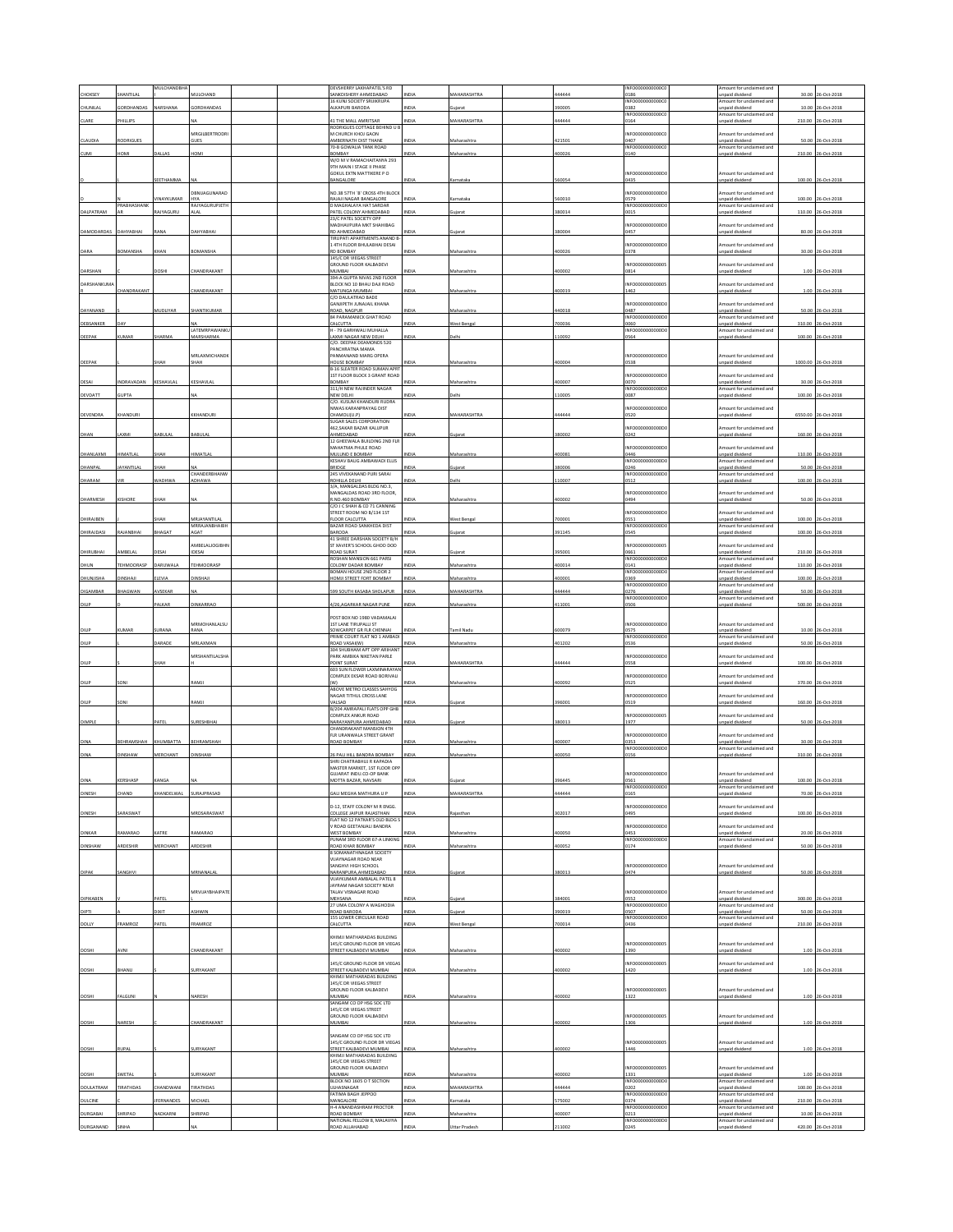| 230 PATEL BLDG 2ND FLOOR<br>BLOCK 5 OPP KOLIWADA RLY STM<br>NFO0000000000D<br>mount for unclaimed and<br><b>DURGAWATI</b><br>RAMPRIYADAS<br>KHANDELWA<br><b>BOMBAY</b><br>0217<br>210.00<br>26-Oct-2018<br>Maharashtra<br>inpaid dividend<br>١DIJ<br>C/O RAGHUNATH KHERKAR AT<br>MRRAGHUNATHK<br>HALANI POST NANDVI TAL<br>NFO000000000E<br>ount for unclaimed and<br>EKANATH<br>HERATKAR<br>HERATKAR<br>MANGAON DIST RAIGAD<br>MAHARASHTRA<br>0062<br>npaid dividend<br>50.00<br>26-Oct-2018<br>VDIA<br>14444<br>RAGHUNATH J KHERATKAR AT-<br>HALANI POST-NANDVI, TAL-<br>MRRAGHUNATHJK<br>AANGAON DIST-RAIGAD,<br>INFO000000000E<br>mount for unclaimed and<br>EKANATH<br>KHERATKAR<br>HERATKAR<br>MAHARASHTRA<br><b>MAHARASHTRA</b><br>44444<br>0063<br>npaid dividend<br>50.00<br>26-Oct-2018<br><b>NDIA</b><br>C/O NEIL H ALVARES MOTABHOY<br>BLDG 146 MEADOWS ST FORT<br>NFO0000000000E0<br>mount for unclaimed and<br>LVARES<br>NEILHENRY<br>YABANGE<br>00001<br>100.00<br>26-Oct-2018<br>ELLA<br>VDIA<br>Maharashtra<br>0014<br>unpaid dividend<br>, CAR STREET<br>KFCHANDRAMOU<br><b>SOBICHETTIPALAYAM CUSBA</b><br>NFO000000000E<br>mount for unclaimed and<br>ESWARA<br>ANTHOSH<br>EESWARAN<br>EERAPANDI DIST PERIYAR<br>mil Nadu<br>38452<br>1056<br>unpaid dividend<br>520.00<br>26-Oct-2018<br>VDIA<br>24 GARDEN VIEW APARTMENTS<br>CHEME 6 ROAD NO 29 SION<br>NFO000000000E<br>mount for unclaimed and<br>EVARIST<br>ASCAL<br>EBELLO<br>PETER<br><b>OMBAY</b><br>NDIA<br>Aaharashtra<br>100022<br>0041<br>10.00 26-Oct-2018<br><b>Inpaid divident</b><br>VO JAMB BAZAR, NOW R/O<br>ALAJI WRD GURJRI LINE<br>NFO0000000000F<br>mount for unclaimed and<br>AAHADEC<br>FAKIRA<br>PAIKRAO<br>PUSAD.DIST, YAVATMAL M.S<br>NDIA<br>Maharashtra<br>145204<br>0127<br><b>Inpaid dividend</b><br>100.00 26-Oct-2018<br>394 A/10 GUPTA NIWAS 2ND<br>LOOR BHAU DAJI ROAD<br>NFO00000<br>mount for undaimed and<br>FALGUNI<br>NARESHKUMA<br>NARESHKUMA<br>MATUNGA MUMBAL<br>100019<br>1471<br>unpaid dividend<br>1.00<br>26-Oct-2018<br>DOSHI<br>NDIA<br>Maharashtra<br>ASHA HOUSE GR. FLOOR, 808-<br>DR.AMBEDKAR ROAD, DADAR,<br>NEODDDDDDDDDAE<br>Amount for unclaimed and<br><b>OMBAY</b><br>DINSHAWJI<br>NDIA<br>400014<br>0125<br>100.00<br>26-Oct-2018<br>DINSHAWJI<br>KARANJIA<br>Maharashtra<br>unpaid dividend<br>FALI<br><b>38 DUBASH HOUSE 3RD FLOOR</b><br><b>OPP IANMARHOOMI CHAMRERS</b><br>NFO0000000000F<br>mount for unclaimed and<br>FAREDOON<br>DARABSHAH<br>DARABSHAH<br>30.00 26-Oct-2018<br><b>AEHTA</b><br><b>WALCHAND H MARG BOMBAY</b><br>NDIA<br>Maharashtra<br>100001<br>088<br>unpaid dividend<br>Amount for unclaimed and<br>CITY TRADERS GANPAT GALLI<br>INFO000000000F<br>FATIMA<br><b>NMOHAMED</b><br>BANDUKWALA<br>ANMOHAMED<br>NDIA<br>MAHARASHTRA<br>44444<br>60.00 26-Oct-2018<br>ELGAUM<br>0111<br>inpaid dividend<br>/O CITY TRADERS GANPAT GALLI<br>NFO0000000000F<br>mount for unclaimed and<br>FATIMA<br><b>NMOHAMED</b><br>BANDUKWALA<br>MMOHAMED<br>BELGAUM<br>VDIA<br><b>AAHARASHTRA</b><br>14444<br>0086<br>inpaid dividend<br>220.00<br>26-Oct-2018<br>C/O CITY TRADERS GENERAL<br>MERCHANTS GANAPT GALLI<br>NFO0000000000F<br>Amount for unclaimed and<br>FATIMA<br>ANMOHAMED<br>BANDUKWALA<br>JANMOHAMED<br>ELGAUM<br>NDIA<br><b>AAHARASHTRA</b><br>44444<br>0003<br>30.00 26-Oct-2018<br>unpaid dividend<br>JPP KUNJRA MASJID<br>INFO0000000000F0<br>mount for unclaimed and<br>FIDALI<br><b>NULLA</b><br>ASULII<br><b>PARTABGARH RAJASTAN</b><br>NDIA<br>ajasthan<br>12605<br>1056<br>210.00<br>6-Oct-2018<br><b>IULLA</b><br>inpaid dividend<br>FLAT 11 3RD FLOOR CAPRI<br>MANAV MANDIR ROAD MALABA<br>NFO0000000000F<br>Amount for unclaimed and<br>FIROZE<br>SORAB<br>VADIA<br>SORABWADIA<br><b>ILL BOMBAY</b><br>NDIA<br>Aaharashtra<br>100006<br>0057<br>unpaid dividend<br>10.00 26-Oct-2018<br><b>VEEL SAGAR ABDUL GAFFAR</b><br>INFO000000000F<br>Amount for unclaimed and<br>FRENY<br><b>ARA</b><br><b>ANIA</b><br><b>ARA</b><br>KHAN RD WORLI BOMBAY<br>NDIA<br>00018<br>0082<br>inpaid dividend<br>110.00<br>6-Oct-2018<br>Aaharashtra<br>C/O D D VANIA NEEL SAGAR 3RD<br>LOOR, ABDUL GAFFARKHAN<br>NFO0000000000F<br>Amount for unclaimed and<br>FRENY<br>DARA<br>ANIA<br>DARA<br>D,BOMBAY<br>NDIA<br>Maharashtra<br>00018<br>0045<br>unpaid dividend<br>50.00 26-Oct-2018<br>/24 GOVIND SAGAR CS TRD<br>INFO0000000000F0<br>mount for unclaimed and<br>FRENY<br>HEKHAR<br><b><i>MRPSHEKHAR</i></b><br>ALINA MUMBAL<br>NDIA<br>Aaharashtra<br>00098<br>0124<br>50.00<br>26-Oct-2018<br>npaid dividend<br><b>JANDA NIVAS 2ND FLOOR, ROOM</b><br>NO.48 NEAR GOGRASWADI GATE<br>INFO0000000000G<br>Amount for unclaimed and<br><b>AMALINGAIA</b><br>GBVEERANN<br>OMBIVLI EAST, DIST, THANE<br>NDL<br>21201<br>)389<br>unpaid dividend<br>100.00<br>26-Oct-201<br>Maharashtr.<br>NO 12 DESHBHIMANI COOP HSG S<br>HREE NAGAR ESTATE M G ROAD<br>KRISHNAIGOVIND<br>NFO0000000000G<br>Amount for unclaimed and<br>ANESH<br><b>SOREGAON W BOMBAY</b><br>50.00<br>26-Oct-2018<br><b>AJAN</b><br>00062<br>0327<br>unpaid dividend<br>ARAJAN<br>VDL<br>Maharashtra<br>7 ELEPHANT GATE STREET<br>INFO0000000000GD<br>mount for unclaimed and<br>HAGAT<br><b>MRBRBHAGAT</b><br>NDIA<br>amil Nadu<br>00079<br>0414<br>20.00<br>26-Oct-2018<br>MADRAS<br>inpaid dividend<br>MIG-20 NORTH EXTN.LAYOUT<br>SEETHAMMADHARA<br>NFO0000000000G<br>mount for unclaimed and<br><b>ADMAVATHI</b><br>530013<br>100.00<br>26-Oct-2018<br>VISAKHAPATNAM<br>VDIA<br>ndhra Prades<br>0377<br><b>WAVALLWARM</b><br><b>Inpaid divident</b><br><b>0.12 DESHABHIMANI SHREE</b><br>KRISHNAIGOVIND<br>VAGAR ESTATE OFF. M. G. ROAD<br>NFO0000000000G<br>mount for unclaimed and<br>URESH<br>50.00 26-Oct-2018<br>RAJAN<br>ARAJAN<br>SOREGAON W. BOMBAY<br>NDIA<br>Maharashtra<br>400062<br>0326<br>inpaid dividend<br>Amount for unclaimed and<br>INFO0000000000V<br>LEADER NARSINGHPUR (M P)<br><b>MAHARASHTRA</b><br>44444<br>100.00<br>26-Oct-2018<br><b>NDYA</b><br>NDIA<br>0006<br>npaid divident<br>MRUT TARA BANK OF INDIA CHS<br>16 A-13 3RD FLR YARI RD<br>NFO0000000000G<br>mount for undaimed and<br><b>BRAMHANDKAR FAKIRJI</b><br><b>ERSOVA ANDHERI W BOMBAY</b><br>100.00<br>GAJANAN<br>FAKIRJI<br>NDIA<br>Maharashtra<br>100061<br>0165<br>Inpaid dividend<br>26-Oct-2018<br>/O. GIRISH TEXTILES 428/B<br>INFO000<br>Amount for unclaimed and<br>AMCHANDRA<br>11002<br>26-Oct-2018<br>GANESH<br>AMCHANDRA<br>HUKRAWAR PETH PUNE<br>NDIA<br>0399<br>50.00<br>OSHI<br>Maharashtra<br>unpaid dividend<br>NFO0000000000G<br>Amount for unclaimed and<br>GANGADHAR<br>ATTATRAYA<br>AVALE<br>ATTATRAYA<br>41 RASTA PETH POONA<br>NDIA<br>faharashtra<br>11002<br>npaid dividend<br>210.00<br>6-Oct-2018<br>0210<br>SITARAMSWAM<br>NCON HOUSE UNIVERSITY<br>INFO0000000000G<br>Amount for undaimed and<br>CHOUDHARY<br><b>NDIA</b><br>GARAPATY<br><b>IYDERABAD</b><br>Andhra Pradesh<br>500007<br>0028<br>100.00<br>26-Oct-2018<br>unpaid dividend<br>8-2-680/3, ROAD NO 12, BANJARA<br>INFO0000000000G<br>Amount for unclaimed and<br>IILLS, HYDERABAD<br>GARAPATY<br><b>JAYESHWAR</b><br>VDL<br>dhra Prades<br>500034<br>0029<br>unpaid dividend<br>100.00<br>06-Oct-201<br>1700 KAKABALIANI POLE<br>INFO0000000000G<br>Amount for unclaimed and<br>GAUTAM<br>IIMATLAL<br>HIMATLAL<br>NDIA<br>380001<br>10.00<br>26-Oct-2018<br>SHAH<br>MANDVINI POLE AHMEDABAD<br>uiarat<br>0301<br>Inpaid dividend<br>3, MONALISA APPARTMENTS<br>INFO000000000G<br>Amount for unclaimed and<br>HAUDHARY<br>GAYATRI<br>80006<br>100.00<br>06-Oct-2018<br>AMBAWADI AHMEDABAD<br>VDIA<br>0253<br>Inpaid dividend<br>ujarat<br>103, SONAL PANCH PAKHADI<br>INFO0000000000G<br>mount for unclaimed and<br><b>GEETA</b><br>HALSASI<br>ARVIND<br>NDIA<br>Aaharashtra<br>00602<br>0386<br>inpaid dividend<br>50.00<br>6-Oct-2018<br><b>THANE</b><br>4-11 MUKTANGAN SOCIETY APNA<br>NAGAR NILEMORE NALASOPARA<br>INFO0000000000G<br>Amount for unclaimed and<br><b>GEETA</b><br><b>HATKAR</b><br><b>IRGANPA</b><br><b>NEST TAL-VASAI, DIST-THANE</b><br>101203<br>0430<br>100.00<br>26-Oct-201<br>NDL<br>Maharashtr.<br>unpaid dividend<br>AT THE SANKHEDA NAGRIK<br><b>SAHAKARI BANK LTD CHIPWAD</b><br>ANKHEDA TAL SANKHEDA DIST<br>NFO0000000000G<br>mount for unclaimed and<br>GEETABEN<br><b>MRMANHARBHAI</b><br>ARODA GUJ<br>391145<br>100.00<br>26-Oct-2018<br>HAH<br>VDIA<br>ujarat<br>1422<br><b>Inpaid dividend</b><br><b>SERAIYA POLE THIKWA CHOWKI</b><br>NFO0000000000G<br>nount for undaimed and<br><b>GIRDHARILAI</b><br><b>AMANLAL</b><br>PARIKH<br>RAMANLAL<br>MAHARASHTRA<br>100.00 26-Oct-2018<br><b>KALUPUR WARD AHMEDABAD</b><br>NDIA<br>144444<br>0185<br>npaid dividend<br><b>C/O MR RACHHLIRHALL RHAVSAR</b><br>OPP AMBIKA LODGE, ROOM NO 3<br>NFO0000000000G<br>mount for unclaimed and<br>ALOD A P. RLY<br>GIRDHARLA<br><b>AGANLA</b><br>MAHARASHTRA<br>144444<br>0177<br>unpaid dividend<br>30.00<br>26-Oct-201<br>KOTTAVAM PAZHAVEEDU<br>INFO0000000000G<br>Amount for unclaimed and<br><b>AMDAS</b><br>MSRAMDAS<br>NDIA<br>88009<br>210.00<br>26-Oct-2018<br>GIRIJA<br>ALLEPEY<br>erala<br>0315<br>heybivib hison<br>ΑΧΜΙ ΒΗΙ ΙΥΑΝ 9ΤΗ ΒΩΑΩ ΚΗΔΕ<br>INFO0000000000G<br>Amount for unclaimed and<br>ATILAL<br>RATILAL<br>00052<br>60.00<br>26-Oct-2018<br><b>GIRISH</b><br>YABANGE<br>Maharashtra<br>VDIA<br>0270<br>unpaid dividend<br>BLOCK NO.106/3, SECTOR 28<br>INFO0000000000<br>Amount for unclaimed and<br>GITA<br>PATEL<br><b>AJITKUMAR</b><br>NDIA<br>382028<br>0374<br>inpaid dividend<br>50.00<br>26-Oct-2018<br><b>GANDHINAGAR GUJARAT</b><br>ujara<br>M/S SENTIMENTS 257, JAWAHAR<br>AARG(RAJMOHALLA) OPP.<br>AMKARENPORW<br>NFO0000000000G<br>nount for unclaimed and<br><b>GITABAI</b><br>PORWAL<br>AISHNAV SCHOOL INDORE(M P)<br><b>INDIA</b><br>MAHARASHTRA<br>44444<br>0434<br>Inpaid dividend<br>70.00 26-Oct-2018<br><b>8/2 ΚΔΙ ΡΑΝΑ SOCIETY REHIND</b><br>POST OFF, NAVRANGPURA<br>NEODDDDDDDDDG<br>mount for unclaimed and<br>RATILAL<br><b>GITABEN</b><br>RATILAL<br>PATEL<br>80009<br>100.00 26-Oct-2018<br>HEMEDABAD<br>VDIA<br>ujarat<br>180<br>npaid divident<br><b>C/O. SANTOSH SYAL SYAL BHAVAN</b><br>NFO0000000000G<br>mount for unclaimed and<br>KAPOOR<br>MAHARASHTRA<br>340.00 26-Oct-2018<br><b>GOBIND</b><br>RAM<br><b>JICHOLSAN RD AMRAIA CANTT</b><br><b>NDIA</b><br>444444<br>0072<br>npaid dividend<br>VIJAYA VILAS 4TH FLOOR FLAT NO<br>17 OOMER PARK B DESAI ROAD<br>SHAIKHMAHAM<br>NF00000000000G<br>mount for unclaimed and<br>GOHAR<br><b>IUSEN</b><br><b>COMBAY</b><br>100026<br>0076<br>unpaid dividend<br>210.00 26-Oct-2018<br>Maharashtra<br>HREE GANESH FINANCIAL<br><b>SERVICE 119 1ST FLR RATANDEEP</b><br>COMPLEX CHOWKI CHAURAHA<br>NFO0000000000<br>Amount for unclaimed and<br>GOPAL<br><b>RISHAN</b><br>HRUALIMSINGH<br>AREILLY U P<br><b>Ittar Pradesh</b><br>43001<br>50.00 26-Oct-2018<br>1942<br>unpaid dividend<br>VDIA<br>-96 MANSAROVER GARDEN NEW<br>NF00000000000G<br>Amount for unclaimed and<br>GOPALDAS<br>MONGA<br>MASTRMONGA<br>DELHI<br>NDIA<br>elhi<br>10010<br>0322<br>Inpaid dividend<br>210.00 26-Oct-2018<br>DY REGIONAL DIRECTOR N S RTD<br>283 MAN MOHAN NGR NAI BASTI<br>mount for unclaimed and<br>NFO0000000000G<br><b>CYDGANJ ALLAHABAD</b><br><b>MAHARASHTRA</b><br>100.00 26-Oct-2018<br>HAND<br>HUNIMAI<br>14444<br>GOPI<br>VDIA<br>0196<br><b>Inpaid dividend</b><br>C/O N KRISHIN & CO 65/66<br>BOMBAY MUTUAL BLDG D N<br>NFO0000000000G<br>mount for unclaimed and<br>OKUMAI<br>ANSUKHANI<br>LOKUMAI<br><b>CAD BOMBAY</b><br>00001<br>0108<br>unpaid dividend<br>100.00<br>26-Oct-2018<br>GOPI<br><b>VIDIA</b><br>Aaharashtra<br>CO BHARAT GENRAL STORE<br>ANSARI BAZAR JAISALMER<br>INFO000<br>Amount for unclaimed and<br>000G<br><b>AJASTHAN</b><br>0424<br>GORDHAN<br>OLKIYA<br><b>MRRAWATMAI</b><br>VDIA<br>45001<br>unpaid dividend<br>50.00<br>26-Oct-2018<br>ajasthar<br>UDAYAN C H S LTD SECTOR 9A<br>INFO0000000000G<br>mount for unclaimed and<br>GOVIND<br>ΔΜΔΤ<br>TRIMBAK<br>ASHI NEW BOMBAY<br><b>VIDIA</b><br>00073<br>332<br>Inpaid dividend<br>50.00<br>6-Oct-2018<br>faharashtr.<br><b>IMCO OPTICIANS 55 COLABA</b><br>INFO0000000000G<br>Amount for unclaimed and<br>00039<br>100.00<br>26-Oct-2018<br>GOVIND<br>CHHANI<br><b>VIRVASHDEV</b><br>CAUSEWAY BOMBAY<br>VDIA<br>Aaharashtra<br>npaid divident<br>0432<br>/O FRANKLIN S GURJAR 22<br><b>MADHURAM PARK PO</b><br>LATERAMJIBHAIDE<br>SIONNAGAR MANINAGAR [EAST]<br>NF00000000000G<br>mount for unclaimed and<br>GRACE<br>RAMJIBHAI<br>AHMEDABAD<br>VDIA<br>380008<br>1402<br>Inpaid dividend<br>100.00<br>26-Oct-2018<br><b>Garat</b><br>SRI VASAVI STEEL INDUSTRIES LT<br>INFO0000000000G<br>Amount for unclaimed and<br>SWARA<br>VDIA<br>32127<br>GRANDHI<br>AO<br>CHINA<br><b>AJAM</b><br>dhra Pradesi<br>0381<br>inpaid divident<br>100.00<br>26-Oct-2018<br><b>36 SEKET TENEMENTS NEAR BUS</b><br>GOVARDHAND<br>TAND MEM NAGAR<br><b>NFO0000</b><br>nount for undaimed and<br>100000<br>GUJAR<br>NARAYANDA<br>AHMEDABAD<br>VDIA<br>180052<br>0179<br><b>Inpaid dividend</b><br>60.00 26-Oct-2018<br>ujarat<br>GULAM ABBAS M O RASOOBJI<br><b>IOTIPOLE FARTABGARH</b><br>NFO0000000000G<br>mount for unclaimed and<br><b>GULAMABAS</b><br>MULLA<br>ABDULRASOOL<br><b>ABDULRASOOL</b><br><b>RAJASTHAN</b><br>NDIA<br>MAHARASHTRA<br>44444<br>0197<br>inpaid dividend<br>210.00 26-Oct-2018<br>C/O MRS N K WECHA FLAT NO 602<br><b>GREEN GATES PERRY RD BANDRA</b><br>NFO0000000000G<br>mount for unclaimed and<br>GULESTON<br>URJOR<br>ERVAI<br>LATEBURJOR<br>00050<br>100.00<br>26-Oct-2018<br><b>OMBAY</b><br>Aaharashtra<br>VDL<br>0209<br>unpaid dividend<br>INFO0000000000G<br>Amount for unclaimed and<br>GULZARILAL<br>BHAGWAT<br>HANDELWAL<br>0 VITHALWADI BOMBAY<br>NDIA<br>Maharashtra<br>00002<br>0141<br>Inpaid dividend<br>100.00<br>26-Oct-2018<br>12 SARVAPALLI MALL AVENUE<br><b>INFO0000</b><br>mount for unclaimed and<br>00001<br><b>ATEBDOHHABRA</b><br>VDIA<br>26001<br>HHABRA<br><b>UCKNOW</b><br><b>Ittar Prades</b><br>0315<br>Inpaid dividend<br>70.00<br>26-Oct-2018<br>C/O MANOJ KUMAR LAKKAVALLI<br>Amount for unclaimed and<br>INFO0000000000H<br><b>AMESHAPP</b><br>77128<br><b>RSHEKARAPPA</b><br>HICKMAGAL<br>0420<br>npaid divide<br>100.00 26-Oct-2018 |  |  |  |  |  |  |  |  |
|---------------------------------------------------------------------------------------------------------------------------------------------------------------------------------------------------------------------------------------------------------------------------------------------------------------------------------------------------------------------------------------------------------------------------------------------------------------------------------------------------------------------------------------------------------------------------------------------------------------------------------------------------------------------------------------------------------------------------------------------------------------------------------------------------------------------------------------------------------------------------------------------------------------------------------------------------------------------------------------------------------------------------------------------------------------------------------------------------------------------------------------------------------------------------------------------------------------------------------------------------------------------------------------------------------------------------------------------------------------------------------------------------------------------------------------------------------------------------------------------------------------------------------------------------------------------------------------------------------------------------------------------------------------------------------------------------------------------------------------------------------------------------------------------------------------------------------------------------------------------------------------------------------------------------------------------------------------------------------------------------------------------------------------------------------------------------------------------------------------------------------------------------------------------------------------------------------------------------------------------------------------------------------------------------------------------------------------------------------------------------------------------------------------------------------------------------------------------------------------------------------------------------------------------------------------------------------------------------------------------------------------------------------------------------------------------------------------------------------------------------------------------------------------------------------------------------------------------------------------------------------------------------------------------------------------------------------------------------------------------------------------------------------------------------------------------------------------------------------------------------------------------------------------------------------------------------------------------------------------------------------------------------------------------------------------------------------------------------------------------------------------------------------------------------------------------------------------------------------------------------------------------------------------------------------------------------------------------------------------------------------------------------------------------------------------------------------------------------------------------------------------------------------------------------------------------------------------------------------------------------------------------------------------------------------------------------------------------------------------------------------------------------------------------------------------------------------------------------------------------------------------------------------------------------------------------------------------------------------------------------------------------------------------------------------------------------------------------------------------------------------------------------------------------------------------------------------------------------------------------------------------------------------------------------------------------------------------------------------------------------------------------------------------------------------------------------------------------------------------------------------------------------------------------------------------------------------------------------------------------------------------------------------------------------------------------------------------------------------------------------------------------------------------------------------------------------------------------------------------------------------------------------------------------------------------------------------------------------------------------------------------------------------------------------------------------------------------------------------------------------------------------------------------------------------------------------------------------------------------------------------------------------------------------------------------------------------------------------------------------------------------------------------------------------------------------------------------------------------------------------------------------------------------------------------------------------------------------------------------------------------------------------------------------------------------------------------------------------------------------------------------------------------------------------------------------------------------------------------------------------------------------------------------------------------------------------------------------------------------------------------------------------------------------------------------------------------------------------------------------------------------------------------------------------------------------------------------------------------------------------------------------------------------------------------------------------------------------------------------------------------------------------------------------------------------------------------------------------------------------------------------------------------------------------------------------------------------------------------------------------------------------------------------------------------------------------------------------------------------------------------------------------------------------------------------------------------------------------------------------------------------------------------------------------------------------------------------------------------------------------------------------------------------------------------------------------------------------------------------------------------------------------------------------------------------------------------------------------------------------------------------------------------------------------------------------------------------------------------------------------------------------------------------------------------------------------------------------------------------------------------------------------------------------------------------------------------------------------------------------------------------------------------------------------------------------------------------------------------------------------------------------------------------------------------------------------------------------------------------------------------------------------------------------------------------------------------------------------------------------------------------------------------------------------------------------------------------------------------------------------------------------------------------------------------------------------------------------------------------------------------------------------------------------------------------------------------------------------------------------------------------------------------------------------------------------------------------------------------------------------------------------------------------------------------------------------------------------------------------------------------------------------------------------------------------------------------------------------------------------------------------------------------------------------------------------------------------------------------------------------------------------------------------------------------------------------------------------------------------------------------------------------------------------------------------------------------------------------------------------------------------------------------------------------------------------------------------------------------------------------------------------------------------------------------------------------------------------------------------------------------------------------------------------------------------------------------------------------------------------------------------------------------------------------------------------------------------------------------------------------------------------------------------------------------------------------------------------------------------------------------------------------------------------------------------------------------------------------------------------------------------------------------------------------------------------------------------------------------------------------------------------------------------------------------------------------------------------------------------------------------------------------------------------------------------------------------------------------------------------------------------------------------------------------------------------------------------------------------------------------------------------------------------------------------------------------------------------------------------------------------------------------------------------------------------------------------------------------------------------------------------------------------------------------------------------------------------------------------------------------------------------------------------------------------------------------------------------------------------------------------------------------------------------------------------------------------------------------------------------------------------------------------------------------------------------------------------------------------------------------------------------------------------------------------------------------------------------------------------------------------------------------------------------------------------------------------------------------------------------------------------------------------------------------------------------------------------------------------------------------------------------------------------------------------------------------------------------------------------------------------------------------------------------------------------------------------------------------------------------------------------------------------------------------------------------------------------------------------------------------------------------------------------------------------------------------------------------------------------------------------------------------------------------------------------------------------------------------------------------------------------------------------------------------------------------------------------------------------------------------------------------------------------------------------------------------------------------------------------------------------------------------------------------------------------------------------------------------------------------------------------------------------------------------------------------------------------------------------------------------------------------------------------------------------------------------------------------------------------------------------------------------------------------------------------------------------------------------------------------------------------------------------------------------------------------------------------------------------------------------------------------------------------------------------------------------------------------------------------------------------------------------------------------------------------------------------------------------------------------------------------------------------------------------------------------------------------------------------------------------------------------------------------------------------------------------------------------------------------------------------------------------------------------------------------------------------------------------------------------------------------------------------------------------------------------------------------------------------------------------------------------------------------------------------------------------------------------------------------------------------------------------------------------------------------------------------------------------------------------------------------------------------------------------------------|--|--|--|--|--|--|--|--|
|                                                                                                                                                                                                                                                                                                                                                                                                                                                                                                                                                                                                                                                                                                                                                                                                                                                                                                                                                                                                                                                                                                                                                                                                                                                                                                                                                                                                                                                                                                                                                                                                                                                                                                                                                                                                                                                                                                                                                                                                                                                                                                                                                                                                                                                                                                                                                                                                                                                                                                                                                                                                                                                                                                                                                                                                                                                                                                                                                                                                                                                                                                                                                                                                                                                                                                                                                                                                                                                                                                                                                                                                                                                                                                                                                                                                                                                                                                                                                                                                                                                                                                                                                                                                                                                                                                                                                                                                                                                                                                                                                                                                                                                                                                                                                                                                                                                                                                                                                                                                                                                                                                                                                                                                                                                                                                                                                                                                                                                                                                                                                                                                                                                                                                                                                                                                                                                                                                                                                                                                                                                                                                                                                                                                                                                                                                                                                                                                                                                                                                                                                                                                                                                                                                                                                                                                                                                                                                                                                                                                                                                                                                                                                                                                                                                                                                                                                                                                                                                                                                                                                                                                                                                                                                                                                                                                                                                                                                                                                                                                                                                                                                                                                                                                                                                                                                                                                                                                                                                                                                                                                                                                                                                                                                                                                                                                                                                                                                                                                                                                                                                                                                                                                                                                                                                                                                                                                                                                                                                                                                                                                                                                                                                                                                                                                                                                                                                                                                                                                                                                                                                                                                                                                                                                                                                                                                                                                                                                                                                                                                                                                                                                                                                                                                                                                                                                                                                                                                                                                                                                                                                                                                                                                                                                                                                                                                                                                                                                                                                                                                                                                                                                                                                                                                                                                                                                                                                                                                                                                                                                                                                                                                                                                                                                                                                                                                                                                                                                                                                                                                                                                                                                                                                                                                                                                                                                                                                                                                                                                                                                                                                                                                                                                                                                                                                                                                                                                                                                                                                                                                                                                                                                                                                                                                                                                                                                                                                                                                                                                                                                                                                                                                                                                                                                                                                                                                               |  |  |  |  |  |  |  |  |
|                                                                                                                                                                                                                                                                                                                                                                                                                                                                                                                                                                                                                                                                                                                                                                                                                                                                                                                                                                                                                                                                                                                                                                                                                                                                                                                                                                                                                                                                                                                                                                                                                                                                                                                                                                                                                                                                                                                                                                                                                                                                                                                                                                                                                                                                                                                                                                                                                                                                                                                                                                                                                                                                                                                                                                                                                                                                                                                                                                                                                                                                                                                                                                                                                                                                                                                                                                                                                                                                                                                                                                                                                                                                                                                                                                                                                                                                                                                                                                                                                                                                                                                                                                                                                                                                                                                                                                                                                                                                                                                                                                                                                                                                                                                                                                                                                                                                                                                                                                                                                                                                                                                                                                                                                                                                                                                                                                                                                                                                                                                                                                                                                                                                                                                                                                                                                                                                                                                                                                                                                                                                                                                                                                                                                                                                                                                                                                                                                                                                                                                                                                                                                                                                                                                                                                                                                                                                                                                                                                                                                                                                                                                                                                                                                                                                                                                                                                                                                                                                                                                                                                                                                                                                                                                                                                                                                                                                                                                                                                                                                                                                                                                                                                                                                                                                                                                                                                                                                                                                                                                                                                                                                                                                                                                                                                                                                                                                                                                                                                                                                                                                                                                                                                                                                                                                                                                                                                                                                                                                                                                                                                                                                                                                                                                                                                                                                                                                                                                                                                                                                                                                                                                                                                                                                                                                                                                                                                                                                                                                                                                                                                                                                                                                                                                                                                                                                                                                                                                                                                                                                                                                                                                                                                                                                                                                                                                                                                                                                                                                                                                                                                                                                                                                                                                                                                                                                                                                                                                                                                                                                                                                                                                                                                                                                                                                                                                                                                                                                                                                                                                                                                                                                                                                                                                                                                                                                                                                                                                                                                                                                                                                                                                                                                                                                                                                                                                                                                                                                                                                                                                                                                                                                                                                                                                                                                                                                                                                                                                                                                                                                                                                                                                                                                                                                                                                                                               |  |  |  |  |  |  |  |  |
|                                                                                                                                                                                                                                                                                                                                                                                                                                                                                                                                                                                                                                                                                                                                                                                                                                                                                                                                                                                                                                                                                                                                                                                                                                                                                                                                                                                                                                                                                                                                                                                                                                                                                                                                                                                                                                                                                                                                                                                                                                                                                                                                                                                                                                                                                                                                                                                                                                                                                                                                                                                                                                                                                                                                                                                                                                                                                                                                                                                                                                                                                                                                                                                                                                                                                                                                                                                                                                                                                                                                                                                                                                                                                                                                                                                                                                                                                                                                                                                                                                                                                                                                                                                                                                                                                                                                                                                                                                                                                                                                                                                                                                                                                                                                                                                                                                                                                                                                                                                                                                                                                                                                                                                                                                                                                                                                                                                                                                                                                                                                                                                                                                                                                                                                                                                                                                                                                                                                                                                                                                                                                                                                                                                                                                                                                                                                                                                                                                                                                                                                                                                                                                                                                                                                                                                                                                                                                                                                                                                                                                                                                                                                                                                                                                                                                                                                                                                                                                                                                                                                                                                                                                                                                                                                                                                                                                                                                                                                                                                                                                                                                                                                                                                                                                                                                                                                                                                                                                                                                                                                                                                                                                                                                                                                                                                                                                                                                                                                                                                                                                                                                                                                                                                                                                                                                                                                                                                                                                                                                                                                                                                                                                                                                                                                                                                                                                                                                                                                                                                                                                                                                                                                                                                                                                                                                                                                                                                                                                                                                                                                                                                                                                                                                                                                                                                                                                                                                                                                                                                                                                                                                                                                                                                                                                                                                                                                                                                                                                                                                                                                                                                                                                                                                                                                                                                                                                                                                                                                                                                                                                                                                                                                                                                                                                                                                                                                                                                                                                                                                                                                                                                                                                                                                                                                                                                                                                                                                                                                                                                                                                                                                                                                                                                                                                                                                                                                                                                                                                                                                                                                                                                                                                                                                                                                                                                                                                                                                                                                                                                                                                                                                                                                                                                                                                                                                                               |  |  |  |  |  |  |  |  |
|                                                                                                                                                                                                                                                                                                                                                                                                                                                                                                                                                                                                                                                                                                                                                                                                                                                                                                                                                                                                                                                                                                                                                                                                                                                                                                                                                                                                                                                                                                                                                                                                                                                                                                                                                                                                                                                                                                                                                                                                                                                                                                                                                                                                                                                                                                                                                                                                                                                                                                                                                                                                                                                                                                                                                                                                                                                                                                                                                                                                                                                                                                                                                                                                                                                                                                                                                                                                                                                                                                                                                                                                                                                                                                                                                                                                                                                                                                                                                                                                                                                                                                                                                                                                                                                                                                                                                                                                                                                                                                                                                                                                                                                                                                                                                                                                                                                                                                                                                                                                                                                                                                                                                                                                                                                                                                                                                                                                                                                                                                                                                                                                                                                                                                                                                                                                                                                                                                                                                                                                                                                                                                                                                                                                                                                                                                                                                                                                                                                                                                                                                                                                                                                                                                                                                                                                                                                                                                                                                                                                                                                                                                                                                                                                                                                                                                                                                                                                                                                                                                                                                                                                                                                                                                                                                                                                                                                                                                                                                                                                                                                                                                                                                                                                                                                                                                                                                                                                                                                                                                                                                                                                                                                                                                                                                                                                                                                                                                                                                                                                                                                                                                                                                                                                                                                                                                                                                                                                                                                                                                                                                                                                                                                                                                                                                                                                                                                                                                                                                                                                                                                                                                                                                                                                                                                                                                                                                                                                                                                                                                                                                                                                                                                                                                                                                                                                                                                                                                                                                                                                                                                                                                                                                                                                                                                                                                                                                                                                                                                                                                                                                                                                                                                                                                                                                                                                                                                                                                                                                                                                                                                                                                                                                                                                                                                                                                                                                                                                                                                                                                                                                                                                                                                                                                                                                                                                                                                                                                                                                                                                                                                                                                                                                                                                                                                                                                                                                                                                                                                                                                                                                                                                                                                                                                                                                                                                                                                                                                                                                                                                                                                                                                                                                                                                                                                                                                               |  |  |  |  |  |  |  |  |
|                                                                                                                                                                                                                                                                                                                                                                                                                                                                                                                                                                                                                                                                                                                                                                                                                                                                                                                                                                                                                                                                                                                                                                                                                                                                                                                                                                                                                                                                                                                                                                                                                                                                                                                                                                                                                                                                                                                                                                                                                                                                                                                                                                                                                                                                                                                                                                                                                                                                                                                                                                                                                                                                                                                                                                                                                                                                                                                                                                                                                                                                                                                                                                                                                                                                                                                                                                                                                                                                                                                                                                                                                                                                                                                                                                                                                                                                                                                                                                                                                                                                                                                                                                                                                                                                                                                                                                                                                                                                                                                                                                                                                                                                                                                                                                                                                                                                                                                                                                                                                                                                                                                                                                                                                                                                                                                                                                                                                                                                                                                                                                                                                                                                                                                                                                                                                                                                                                                                                                                                                                                                                                                                                                                                                                                                                                                                                                                                                                                                                                                                                                                                                                                                                                                                                                                                                                                                                                                                                                                                                                                                                                                                                                                                                                                                                                                                                                                                                                                                                                                                                                                                                                                                                                                                                                                                                                                                                                                                                                                                                                                                                                                                                                                                                                                                                                                                                                                                                                                                                                                                                                                                                                                                                                                                                                                                                                                                                                                                                                                                                                                                                                                                                                                                                                                                                                                                                                                                                                                                                                                                                                                                                                                                                                                                                                                                                                                                                                                                                                                                                                                                                                                                                                                                                                                                                                                                                                                                                                                                                                                                                                                                                                                                                                                                                                                                                                                                                                                                                                                                                                                                                                                                                                                                                                                                                                                                                                                                                                                                                                                                                                                                                                                                                                                                                                                                                                                                                                                                                                                                                                                                                                                                                                                                                                                                                                                                                                                                                                                                                                                                                                                                                                                                                                                                                                                                                                                                                                                                                                                                                                                                                                                                                                                                                                                                                                                                                                                                                                                                                                                                                                                                                                                                                                                                                                                                                                                                                                                                                                                                                                                                                                                                                                                                                                                                                                               |  |  |  |  |  |  |  |  |
|                                                                                                                                                                                                                                                                                                                                                                                                                                                                                                                                                                                                                                                                                                                                                                                                                                                                                                                                                                                                                                                                                                                                                                                                                                                                                                                                                                                                                                                                                                                                                                                                                                                                                                                                                                                                                                                                                                                                                                                                                                                                                                                                                                                                                                                                                                                                                                                                                                                                                                                                                                                                                                                                                                                                                                                                                                                                                                                                                                                                                                                                                                                                                                                                                                                                                                                                                                                                                                                                                                                                                                                                                                                                                                                                                                                                                                                                                                                                                                                                                                                                                                                                                                                                                                                                                                                                                                                                                                                                                                                                                                                                                                                                                                                                                                                                                                                                                                                                                                                                                                                                                                                                                                                                                                                                                                                                                                                                                                                                                                                                                                                                                                                                                                                                                                                                                                                                                                                                                                                                                                                                                                                                                                                                                                                                                                                                                                                                                                                                                                                                                                                                                                                                                                                                                                                                                                                                                                                                                                                                                                                                                                                                                                                                                                                                                                                                                                                                                                                                                                                                                                                                                                                                                                                                                                                                                                                                                                                                                                                                                                                                                                                                                                                                                                                                                                                                                                                                                                                                                                                                                                                                                                                                                                                                                                                                                                                                                                                                                                                                                                                                                                                                                                                                                                                                                                                                                                                                                                                                                                                                                                                                                                                                                                                                                                                                                                                                                                                                                                                                                                                                                                                                                                                                                                                                                                                                                                                                                                                                                                                                                                                                                                                                                                                                                                                                                                                                                                                                                                                                                                                                                                                                                                                                                                                                                                                                                                                                                                                                                                                                                                                                                                                                                                                                                                                                                                                                                                                                                                                                                                                                                                                                                                                                                                                                                                                                                                                                                                                                                                                                                                                                                                                                                                                                                                                                                                                                                                                                                                                                                                                                                                                                                                                                                                                                                                                                                                                                                                                                                                                                                                                                                                                                                                                                                                                                                                                                                                                                                                                                                                                                                                                                                                                                                                                                                                               |  |  |  |  |  |  |  |  |
|                                                                                                                                                                                                                                                                                                                                                                                                                                                                                                                                                                                                                                                                                                                                                                                                                                                                                                                                                                                                                                                                                                                                                                                                                                                                                                                                                                                                                                                                                                                                                                                                                                                                                                                                                                                                                                                                                                                                                                                                                                                                                                                                                                                                                                                                                                                                                                                                                                                                                                                                                                                                                                                                                                                                                                                                                                                                                                                                                                                                                                                                                                                                                                                                                                                                                                                                                                                                                                                                                                                                                                                                                                                                                                                                                                                                                                                                                                                                                                                                                                                                                                                                                                                                                                                                                                                                                                                                                                                                                                                                                                                                                                                                                                                                                                                                                                                                                                                                                                                                                                                                                                                                                                                                                                                                                                                                                                                                                                                                                                                                                                                                                                                                                                                                                                                                                                                                                                                                                                                                                                                                                                                                                                                                                                                                                                                                                                                                                                                                                                                                                                                                                                                                                                                                                                                                                                                                                                                                                                                                                                                                                                                                                                                                                                                                                                                                                                                                                                                                                                                                                                                                                                                                                                                                                                                                                                                                                                                                                                                                                                                                                                                                                                                                                                                                                                                                                                                                                                                                                                                                                                                                                                                                                                                                                                                                                                                                                                                                                                                                                                                                                                                                                                                                                                                                                                                                                                                                                                                                                                                                                                                                                                                                                                                                                                                                                                                                                                                                                                                                                                                                                                                                                                                                                                                                                                                                                                                                                                                                                                                                                                                                                                                                                                                                                                                                                                                                                                                                                                                                                                                                                                                                                                                                                                                                                                                                                                                                                                                                                                                                                                                                                                                                                                                                                                                                                                                                                                                                                                                                                                                                                                                                                                                                                                                                                                                                                                                                                                                                                                                                                                                                                                                                                                                                                                                                                                                                                                                                                                                                                                                                                                                                                                                                                                                                                                                                                                                                                                                                                                                                                                                                                                                                                                                                                                                                                                                                                                                                                                                                                                                                                                                                                                                                                                                                                                               |  |  |  |  |  |  |  |  |
|                                                                                                                                                                                                                                                                                                                                                                                                                                                                                                                                                                                                                                                                                                                                                                                                                                                                                                                                                                                                                                                                                                                                                                                                                                                                                                                                                                                                                                                                                                                                                                                                                                                                                                                                                                                                                                                                                                                                                                                                                                                                                                                                                                                                                                                                                                                                                                                                                                                                                                                                                                                                                                                                                                                                                                                                                                                                                                                                                                                                                                                                                                                                                                                                                                                                                                                                                                                                                                                                                                                                                                                                                                                                                                                                                                                                                                                                                                                                                                                                                                                                                                                                                                                                                                                                                                                                                                                                                                                                                                                                                                                                                                                                                                                                                                                                                                                                                                                                                                                                                                                                                                                                                                                                                                                                                                                                                                                                                                                                                                                                                                                                                                                                                                                                                                                                                                                                                                                                                                                                                                                                                                                                                                                                                                                                                                                                                                                                                                                                                                                                                                                                                                                                                                                                                                                                                                                                                                                                                                                                                                                                                                                                                                                                                                                                                                                                                                                                                                                                                                                                                                                                                                                                                                                                                                                                                                                                                                                                                                                                                                                                                                                                                                                                                                                                                                                                                                                                                                                                                                                                                                                                                                                                                                                                                                                                                                                                                                                                                                                                                                                                                                                                                                                                                                                                                                                                                                                                                                                                                                                                                                                                                                                                                                                                                                                                                                                                                                                                                                                                                                                                                                                                                                                                                                                                                                                                                                                                                                                                                                                                                                                                                                                                                                                                                                                                                                                                                                                                                                                                                                                                                                                                                                                                                                                                                                                                                                                                                                                                                                                                                                                                                                                                                                                                                                                                                                                                                                                                                                                                                                                                                                                                                                                                                                                                                                                                                                                                                                                                                                                                                                                                                                                                                                                                                                                                                                                                                                                                                                                                                                                                                                                                                                                                                                                                                                                                                                                                                                                                                                                                                                                                                                                                                                                                                                                                                                                                                                                                                                                                                                                                                                                                                                                                                                                                                                               |  |  |  |  |  |  |  |  |
|                                                                                                                                                                                                                                                                                                                                                                                                                                                                                                                                                                                                                                                                                                                                                                                                                                                                                                                                                                                                                                                                                                                                                                                                                                                                                                                                                                                                                                                                                                                                                                                                                                                                                                                                                                                                                                                                                                                                                                                                                                                                                                                                                                                                                                                                                                                                                                                                                                                                                                                                                                                                                                                                                                                                                                                                                                                                                                                                                                                                                                                                                                                                                                                                                                                                                                                                                                                                                                                                                                                                                                                                                                                                                                                                                                                                                                                                                                                                                                                                                                                                                                                                                                                                                                                                                                                                                                                                                                                                                                                                                                                                                                                                                                                                                                                                                                                                                                                                                                                                                                                                                                                                                                                                                                                                                                                                                                                                                                                                                                                                                                                                                                                                                                                                                                                                                                                                                                                                                                                                                                                                                                                                                                                                                                                                                                                                                                                                                                                                                                                                                                                                                                                                                                                                                                                                                                                                                                                                                                                                                                                                                                                                                                                                                                                                                                                                                                                                                                                                                                                                                                                                                                                                                                                                                                                                                                                                                                                                                                                                                                                                                                                                                                                                                                                                                                                                                                                                                                                                                                                                                                                                                                                                                                                                                                                                                                                                                                                                                                                                                                                                                                                                                                                                                                                                                                                                                                                                                                                                                                                                                                                                                                                                                                                                                                                                                                                                                                                                                                                                                                                                                                                                                                                                                                                                                                                                                                                                                                                                                                                                                                                                                                                                                                                                                                                                                                                                                                                                                                                                                                                                                                                                                                                                                                                                                                                                                                                                                                                                                                                                                                                                                                                                                                                                                                                                                                                                                                                                                                                                                                                                                                                                                                                                                                                                                                                                                                                                                                                                                                                                                                                                                                                                                                                                                                                                                                                                                                                                                                                                                                                                                                                                                                                                                                                                                                                                                                                                                                                                                                                                                                                                                                                                                                                                                                                                                                                                                                                                                                                                                                                                                                                                                                                                                                                                                                               |  |  |  |  |  |  |  |  |
|                                                                                                                                                                                                                                                                                                                                                                                                                                                                                                                                                                                                                                                                                                                                                                                                                                                                                                                                                                                                                                                                                                                                                                                                                                                                                                                                                                                                                                                                                                                                                                                                                                                                                                                                                                                                                                                                                                                                                                                                                                                                                                                                                                                                                                                                                                                                                                                                                                                                                                                                                                                                                                                                                                                                                                                                                                                                                                                                                                                                                                                                                                                                                                                                                                                                                                                                                                                                                                                                                                                                                                                                                                                                                                                                                                                                                                                                                                                                                                                                                                                                                                                                                                                                                                                                                                                                                                                                                                                                                                                                                                                                                                                                                                                                                                                                                                                                                                                                                                                                                                                                                                                                                                                                                                                                                                                                                                                                                                                                                                                                                                                                                                                                                                                                                                                                                                                                                                                                                                                                                                                                                                                                                                                                                                                                                                                                                                                                                                                                                                                                                                                                                                                                                                                                                                                                                                                                                                                                                                                                                                                                                                                                                                                                                                                                                                                                                                                                                                                                                                                                                                                                                                                                                                                                                                                                                                                                                                                                                                                                                                                                                                                                                                                                                                                                                                                                                                                                                                                                                                                                                                                                                                                                                                                                                                                                                                                                                                                                                                                                                                                                                                                                                                                                                                                                                                                                                                                                                                                                                                                                                                                                                                                                                                                                                                                                                                                                                                                                                                                                                                                                                                                                                                                                                                                                                                                                                                                                                                                                                                                                                                                                                                                                                                                                                                                                                                                                                                                                                                                                                                                                                                                                                                                                                                                                                                                                                                                                                                                                                                                                                                                                                                                                                                                                                                                                                                                                                                                                                                                                                                                                                                                                                                                                                                                                                                                                                                                                                                                                                                                                                                                                                                                                                                                                                                                                                                                                                                                                                                                                                                                                                                                                                                                                                                                                                                                                                                                                                                                                                                                                                                                                                                                                                                                                                                                                                                                                                                                                                                                                                                                                                                                                                                                                                                                                                                               |  |  |  |  |  |  |  |  |
|                                                                                                                                                                                                                                                                                                                                                                                                                                                                                                                                                                                                                                                                                                                                                                                                                                                                                                                                                                                                                                                                                                                                                                                                                                                                                                                                                                                                                                                                                                                                                                                                                                                                                                                                                                                                                                                                                                                                                                                                                                                                                                                                                                                                                                                                                                                                                                                                                                                                                                                                                                                                                                                                                                                                                                                                                                                                                                                                                                                                                                                                                                                                                                                                                                                                                                                                                                                                                                                                                                                                                                                                                                                                                                                                                                                                                                                                                                                                                                                                                                                                                                                                                                                                                                                                                                                                                                                                                                                                                                                                                                                                                                                                                                                                                                                                                                                                                                                                                                                                                                                                                                                                                                                                                                                                                                                                                                                                                                                                                                                                                                                                                                                                                                                                                                                                                                                                                                                                                                                                                                                                                                                                                                                                                                                                                                                                                                                                                                                                                                                                                                                                                                                                                                                                                                                                                                                                                                                                                                                                                                                                                                                                                                                                                                                                                                                                                                                                                                                                                                                                                                                                                                                                                                                                                                                                                                                                                                                                                                                                                                                                                                                                                                                                                                                                                                                                                                                                                                                                                                                                                                                                                                                                                                                                                                                                                                                                                                                                                                                                                                                                                                                                                                                                                                                                                                                                                                                                                                                                                                                                                                                                                                                                                                                                                                                                                                                                                                                                                                                                                                                                                                                                                                                                                                                                                                                                                                                                                                                                                                                                                                                                                                                                                                                                                                                                                                                                                                                                                                                                                                                                                                                                                                                                                                                                                                                                                                                                                                                                                                                                                                                                                                                                                                                                                                                                                                                                                                                                                                                                                                                                                                                                                                                                                                                                                                                                                                                                                                                                                                                                                                                                                                                                                                                                                                                                                                                                                                                                                                                                                                                                                                                                                                                                                                                                                                                                                                                                                                                                                                                                                                                                                                                                                                                                                                                                                                                                                                                                                                                                                                                                                                                                                                                                                                                                                                               |  |  |  |  |  |  |  |  |
|                                                                                                                                                                                                                                                                                                                                                                                                                                                                                                                                                                                                                                                                                                                                                                                                                                                                                                                                                                                                                                                                                                                                                                                                                                                                                                                                                                                                                                                                                                                                                                                                                                                                                                                                                                                                                                                                                                                                                                                                                                                                                                                                                                                                                                                                                                                                                                                                                                                                                                                                                                                                                                                                                                                                                                                                                                                                                                                                                                                                                                                                                                                                                                                                                                                                                                                                                                                                                                                                                                                                                                                                                                                                                                                                                                                                                                                                                                                                                                                                                                                                                                                                                                                                                                                                                                                                                                                                                                                                                                                                                                                                                                                                                                                                                                                                                                                                                                                                                                                                                                                                                                                                                                                                                                                                                                                                                                                                                                                                                                                                                                                                                                                                                                                                                                                                                                                                                                                                                                                                                                                                                                                                                                                                                                                                                                                                                                                                                                                                                                                                                                                                                                                                                                                                                                                                                                                                                                                                                                                                                                                                                                                                                                                                                                                                                                                                                                                                                                                                                                                                                                                                                                                                                                                                                                                                                                                                                                                                                                                                                                                                                                                                                                                                                                                                                                                                                                                                                                                                                                                                                                                                                                                                                                                                                                                                                                                                                                                                                                                                                                                                                                                                                                                                                                                                                                                                                                                                                                                                                                                                                                                                                                                                                                                                                                                                                                                                                                                                                                                                                                                                                                                                                                                                                                                                                                                                                                                                                                                                                                                                                                                                                                                                                                                                                                                                                                                                                                                                                                                                                                                                                                                                                                                                                                                                                                                                                                                                                                                                                                                                                                                                                                                                                                                                                                                                                                                                                                                                                                                                                                                                                                                                                                                                                                                                                                                                                                                                                                                                                                                                                                                                                                                                                                                                                                                                                                                                                                                                                                                                                                                                                                                                                                                                                                                                                                                                                                                                                                                                                                                                                                                                                                                                                                                                                                                                                                                                                                                                                                                                                                                                                                                                                                                                                                                                                                               |  |  |  |  |  |  |  |  |
|                                                                                                                                                                                                                                                                                                                                                                                                                                                                                                                                                                                                                                                                                                                                                                                                                                                                                                                                                                                                                                                                                                                                                                                                                                                                                                                                                                                                                                                                                                                                                                                                                                                                                                                                                                                                                                                                                                                                                                                                                                                                                                                                                                                                                                                                                                                                                                                                                                                                                                                                                                                                                                                                                                                                                                                                                                                                                                                                                                                                                                                                                                                                                                                                                                                                                                                                                                                                                                                                                                                                                                                                                                                                                                                                                                                                                                                                                                                                                                                                                                                                                                                                                                                                                                                                                                                                                                                                                                                                                                                                                                                                                                                                                                                                                                                                                                                                                                                                                                                                                                                                                                                                                                                                                                                                                                                                                                                                                                                                                                                                                                                                                                                                                                                                                                                                                                                                                                                                                                                                                                                                                                                                                                                                                                                                                                                                                                                                                                                                                                                                                                                                                                                                                                                                                                                                                                                                                                                                                                                                                                                                                                                                                                                                                                                                                                                                                                                                                                                                                                                                                                                                                                                                                                                                                                                                                                                                                                                                                                                                                                                                                                                                                                                                                                                                                                                                                                                                                                                                                                                                                                                                                                                                                                                                                                                                                                                                                                                                                                                                                                                                                                                                                                                                                                                                                                                                                                                                                                                                                                                                                                                                                                                                                                                                                                                                                                                                                                                                                                                                                                                                                                                                                                                                                                                                                                                                                                                                                                                                                                                                                                                                                                                                                                                                                                                                                                                                                                                                                                                                                                                                                                                                                                                                                                                                                                                                                                                                                                                                                                                                                                                                                                                                                                                                                                                                                                                                                                                                                                                                                                                                                                                                                                                                                                                                                                                                                                                                                                                                                                                                                                                                                                                                                                                                                                                                                                                                                                                                                                                                                                                                                                                                                                                                                                                                                                                                                                                                                                                                                                                                                                                                                                                                                                                                                                                                                                                                                                                                                                                                                                                                                                                                                                                                                                                                                                               |  |  |  |  |  |  |  |  |
|                                                                                                                                                                                                                                                                                                                                                                                                                                                                                                                                                                                                                                                                                                                                                                                                                                                                                                                                                                                                                                                                                                                                                                                                                                                                                                                                                                                                                                                                                                                                                                                                                                                                                                                                                                                                                                                                                                                                                                                                                                                                                                                                                                                                                                                                                                                                                                                                                                                                                                                                                                                                                                                                                                                                                                                                                                                                                                                                                                                                                                                                                                                                                                                                                                                                                                                                                                                                                                                                                                                                                                                                                                                                                                                                                                                                                                                                                                                                                                                                                                                                                                                                                                                                                                                                                                                                                                                                                                                                                                                                                                                                                                                                                                                                                                                                                                                                                                                                                                                                                                                                                                                                                                                                                                                                                                                                                                                                                                                                                                                                                                                                                                                                                                                                                                                                                                                                                                                                                                                                                                                                                                                                                                                                                                                                                                                                                                                                                                                                                                                                                                                                                                                                                                                                                                                                                                                                                                                                                                                                                                                                                                                                                                                                                                                                                                                                                                                                                                                                                                                                                                                                                                                                                                                                                                                                                                                                                                                                                                                                                                                                                                                                                                                                                                                                                                                                                                                                                                                                                                                                                                                                                                                                                                                                                                                                                                                                                                                                                                                                                                                                                                                                                                                                                                                                                                                                                                                                                                                                                                                                                                                                                                                                                                                                                                                                                                                                                                                                                                                                                                                                                                                                                                                                                                                                                                                                                                                                                                                                                                                                                                                                                                                                                                                                                                                                                                                                                                                                                                                                                                                                                                                                                                                                                                                                                                                                                                                                                                                                                                                                                                                                                                                                                                                                                                                                                                                                                                                                                                                                                                                                                                                                                                                                                                                                                                                                                                                                                                                                                                                                                                                                                                                                                                                                                                                                                                                                                                                                                                                                                                                                                                                                                                                                                                                                                                                                                                                                                                                                                                                                                                                                                                                                                                                                                                                                                                                                                                                                                                                                                                                                                                                                                                                                                                                                                                               |  |  |  |  |  |  |  |  |
|                                                                                                                                                                                                                                                                                                                                                                                                                                                                                                                                                                                                                                                                                                                                                                                                                                                                                                                                                                                                                                                                                                                                                                                                                                                                                                                                                                                                                                                                                                                                                                                                                                                                                                                                                                                                                                                                                                                                                                                                                                                                                                                                                                                                                                                                                                                                                                                                                                                                                                                                                                                                                                                                                                                                                                                                                                                                                                                                                                                                                                                                                                                                                                                                                                                                                                                                                                                                                                                                                                                                                                                                                                                                                                                                                                                                                                                                                                                                                                                                                                                                                                                                                                                                                                                                                                                                                                                                                                                                                                                                                                                                                                                                                                                                                                                                                                                                                                                                                                                                                                                                                                                                                                                                                                                                                                                                                                                                                                                                                                                                                                                                                                                                                                                                                                                                                                                                                                                                                                                                                                                                                                                                                                                                                                                                                                                                                                                                                                                                                                                                                                                                                                                                                                                                                                                                                                                                                                                                                                                                                                                                                                                                                                                                                                                                                                                                                                                                                                                                                                                                                                                                                                                                                                                                                                                                                                                                                                                                                                                                                                                                                                                                                                                                                                                                                                                                                                                                                                                                                                                                                                                                                                                                                                                                                                                                                                                                                                                                                                                                                                                                                                                                                                                                                                                                                                                                                                                                                                                                                                                                                                                                                                                                                                                                                                                                                                                                                                                                                                                                                                                                                                                                                                                                                                                                                                                                                                                                                                                                                                                                                                                                                                                                                                                                                                                                                                                                                                                                                                                                                                                                                                                                                                                                                                                                                                                                                                                                                                                                                                                                                                                                                                                                                                                                                                                                                                                                                                                                                                                                                                                                                                                                                                                                                                                                                                                                                                                                                                                                                                                                                                                                                                                                                                                                                                                                                                                                                                                                                                                                                                                                                                                                                                                                                                                                                                                                                                                                                                                                                                                                                                                                                                                                                                                                                                                                                                                                                                                                                                                                                                                                                                                                                                                                                                                                                                               |  |  |  |  |  |  |  |  |
|                                                                                                                                                                                                                                                                                                                                                                                                                                                                                                                                                                                                                                                                                                                                                                                                                                                                                                                                                                                                                                                                                                                                                                                                                                                                                                                                                                                                                                                                                                                                                                                                                                                                                                                                                                                                                                                                                                                                                                                                                                                                                                                                                                                                                                                                                                                                                                                                                                                                                                                                                                                                                                                                                                                                                                                                                                                                                                                                                                                                                                                                                                                                                                                                                                                                                                                                                                                                                                                                                                                                                                                                                                                                                                                                                                                                                                                                                                                                                                                                                                                                                                                                                                                                                                                                                                                                                                                                                                                                                                                                                                                                                                                                                                                                                                                                                                                                                                                                                                                                                                                                                                                                                                                                                                                                                                                                                                                                                                                                                                                                                                                                                                                                                                                                                                                                                                                                                                                                                                                                                                                                                                                                                                                                                                                                                                                                                                                                                                                                                                                                                                                                                                                                                                                                                                                                                                                                                                                                                                                                                                                                                                                                                                                                                                                                                                                                                                                                                                                                                                                                                                                                                                                                                                                                                                                                                                                                                                                                                                                                                                                                                                                                                                                                                                                                                                                                                                                                                                                                                                                                                                                                                                                                                                                                                                                                                                                                                                                                                                                                                                                                                                                                                                                                                                                                                                                                                                                                                                                                                                                                                                                                                                                                                                                                                                                                                                                                                                                                                                                                                                                                                                                                                                                                                                                                                                                                                                                                                                                                                                                                                                                                                                                                                                                                                                                                                                                                                                                                                                                                                                                                                                                                                                                                                                                                                                                                                                                                                                                                                                                                                                                                                                                                                                                                                                                                                                                                                                                                                                                                                                                                                                                                                                                                                                                                                                                                                                                                                                                                                                                                                                                                                                                                                                                                                                                                                                                                                                                                                                                                                                                                                                                                                                                                                                                                                                                                                                                                                                                                                                                                                                                                                                                                                                                                                                                                                                                                                                                                                                                                                                                                                                                                                                                                                                                                                                               |  |  |  |  |  |  |  |  |
|                                                                                                                                                                                                                                                                                                                                                                                                                                                                                                                                                                                                                                                                                                                                                                                                                                                                                                                                                                                                                                                                                                                                                                                                                                                                                                                                                                                                                                                                                                                                                                                                                                                                                                                                                                                                                                                                                                                                                                                                                                                                                                                                                                                                                                                                                                                                                                                                                                                                                                                                                                                                                                                                                                                                                                                                                                                                                                                                                                                                                                                                                                                                                                                                                                                                                                                                                                                                                                                                                                                                                                                                                                                                                                                                                                                                                                                                                                                                                                                                                                                                                                                                                                                                                                                                                                                                                                                                                                                                                                                                                                                                                                                                                                                                                                                                                                                                                                                                                                                                                                                                                                                                                                                                                                                                                                                                                                                                                                                                                                                                                                                                                                                                                                                                                                                                                                                                                                                                                                                                                                                                                                                                                                                                                                                                                                                                                                                                                                                                                                                                                                                                                                                                                                                                                                                                                                                                                                                                                                                                                                                                                                                                                                                                                                                                                                                                                                                                                                                                                                                                                                                                                                                                                                                                                                                                                                                                                                                                                                                                                                                                                                                                                                                                                                                                                                                                                                                                                                                                                                                                                                                                                                                                                                                                                                                                                                                                                                                                                                                                                                                                                                                                                                                                                                                                                                                                                                                                                                                                                                                                                                                                                                                                                                                                                                                                                                                                                                                                                                                                                                                                                                                                                                                                                                                                                                                                                                                                                                                                                                                                                                                                                                                                                                                                                                                                                                                                                                                                                                                                                                                                                                                                                                                                                                                                                                                                                                                                                                                                                                                                                                                                                                                                                                                                                                                                                                                                                                                                                                                                                                                                                                                                                                                                                                                                                                                                                                                                                                                                                                                                                                                                                                                                                                                                                                                                                                                                                                                                                                                                                                                                                                                                                                                                                                                                                                                                                                                                                                                                                                                                                                                                                                                                                                                                                                                                                                                                                                                                                                                                                                                                                                                                                                                                                                                                                                               |  |  |  |  |  |  |  |  |
|                                                                                                                                                                                                                                                                                                                                                                                                                                                                                                                                                                                                                                                                                                                                                                                                                                                                                                                                                                                                                                                                                                                                                                                                                                                                                                                                                                                                                                                                                                                                                                                                                                                                                                                                                                                                                                                                                                                                                                                                                                                                                                                                                                                                                                                                                                                                                                                                                                                                                                                                                                                                                                                                                                                                                                                                                                                                                                                                                                                                                                                                                                                                                                                                                                                                                                                                                                                                                                                                                                                                                                                                                                                                                                                                                                                                                                                                                                                                                                                                                                                                                                                                                                                                                                                                                                                                                                                                                                                                                                                                                                                                                                                                                                                                                                                                                                                                                                                                                                                                                                                                                                                                                                                                                                                                                                                                                                                                                                                                                                                                                                                                                                                                                                                                                                                                                                                                                                                                                                                                                                                                                                                                                                                                                                                                                                                                                                                                                                                                                                                                                                                                                                                                                                                                                                                                                                                                                                                                                                                                                                                                                                                                                                                                                                                                                                                                                                                                                                                                                                                                                                                                                                                                                                                                                                                                                                                                                                                                                                                                                                                                                                                                                                                                                                                                                                                                                                                                                                                                                                                                                                                                                                                                                                                                                                                                                                                                                                                                                                                                                                                                                                                                                                                                                                                                                                                                                                                                                                                                                                                                                                                                                                                                                                                                                                                                                                                                                                                                                                                                                                                                                                                                                                                                                                                                                                                                                                                                                                                                                                                                                                                                                                                                                                                                                                                                                                                                                                                                                                                                                                                                                                                                                                                                                                                                                                                                                                                                                                                                                                                                                                                                                                                                                                                                                                                                                                                                                                                                                                                                                                                                                                                                                                                                                                                                                                                                                                                                                                                                                                                                                                                                                                                                                                                                                                                                                                                                                                                                                                                                                                                                                                                                                                                                                                                                                                                                                                                                                                                                                                                                                                                                                                                                                                                                                                                                                                                                                                                                                                                                                                                                                                                                                                                                                                                                                                               |  |  |  |  |  |  |  |  |
|                                                                                                                                                                                                                                                                                                                                                                                                                                                                                                                                                                                                                                                                                                                                                                                                                                                                                                                                                                                                                                                                                                                                                                                                                                                                                                                                                                                                                                                                                                                                                                                                                                                                                                                                                                                                                                                                                                                                                                                                                                                                                                                                                                                                                                                                                                                                                                                                                                                                                                                                                                                                                                                                                                                                                                                                                                                                                                                                                                                                                                                                                                                                                                                                                                                                                                                                                                                                                                                                                                                                                                                                                                                                                                                                                                                                                                                                                                                                                                                                                                                                                                                                                                                                                                                                                                                                                                                                                                                                                                                                                                                                                                                                                                                                                                                                                                                                                                                                                                                                                                                                                                                                                                                                                                                                                                                                                                                                                                                                                                                                                                                                                                                                                                                                                                                                                                                                                                                                                                                                                                                                                                                                                                                                                                                                                                                                                                                                                                                                                                                                                                                                                                                                                                                                                                                                                                                                                                                                                                                                                                                                                                                                                                                                                                                                                                                                                                                                                                                                                                                                                                                                                                                                                                                                                                                                                                                                                                                                                                                                                                                                                                                                                                                                                                                                                                                                                                                                                                                                                                                                                                                                                                                                                                                                                                                                                                                                                                                                                                                                                                                                                                                                                                                                                                                                                                                                                                                                                                                                                                                                                                                                                                                                                                                                                                                                                                                                                                                                                                                                                                                                                                                                                                                                                                                                                                                                                                                                                                                                                                                                                                                                                                                                                                                                                                                                                                                                                                                                                                                                                                                                                                                                                                                                                                                                                                                                                                                                                                                                                                                                                                                                                                                                                                                                                                                                                                                                                                                                                                                                                                                                                                                                                                                                                                                                                                                                                                                                                                                                                                                                                                                                                                                                                                                                                                                                                                                                                                                                                                                                                                                                                                                                                                                                                                                                                                                                                                                                                                                                                                                                                                                                                                                                                                                                                                                                                                                                                                                                                                                                                                                                                                                                                                                                                                                                                                               |  |  |  |  |  |  |  |  |
|                                                                                                                                                                                                                                                                                                                                                                                                                                                                                                                                                                                                                                                                                                                                                                                                                                                                                                                                                                                                                                                                                                                                                                                                                                                                                                                                                                                                                                                                                                                                                                                                                                                                                                                                                                                                                                                                                                                                                                                                                                                                                                                                                                                                                                                                                                                                                                                                                                                                                                                                                                                                                                                                                                                                                                                                                                                                                                                                                                                                                                                                                                                                                                                                                                                                                                                                                                                                                                                                                                                                                                                                                                                                                                                                                                                                                                                                                                                                                                                                                                                                                                                                                                                                                                                                                                                                                                                                                                                                                                                                                                                                                                                                                                                                                                                                                                                                                                                                                                                                                                                                                                                                                                                                                                                                                                                                                                                                                                                                                                                                                                                                                                                                                                                                                                                                                                                                                                                                                                                                                                                                                                                                                                                                                                                                                                                                                                                                                                                                                                                                                                                                                                                                                                                                                                                                                                                                                                                                                                                                                                                                                                                                                                                                                                                                                                                                                                                                                                                                                                                                                                                                                                                                                                                                                                                                                                                                                                                                                                                                                                                                                                                                                                                                                                                                                                                                                                                                                                                                                                                                                                                                                                                                                                                                                                                                                                                                                                                                                                                                                                                                                                                                                                                                                                                                                                                                                                                                                                                                                                                                                                                                                                                                                                                                                                                                                                                                                                                                                                                                                                                                                                                                                                                                                                                                                                                                                                                                                                                                                                                                                                                                                                                                                                                                                                                                                                                                                                                                                                                                                                                                                                                                                                                                                                                                                                                                                                                                                                                                                                                                                                                                                                                                                                                                                                                                                                                                                                                                                                                                                                                                                                                                                                                                                                                                                                                                                                                                                                                                                                                                                                                                                                                                                                                                                                                                                                                                                                                                                                                                                                                                                                                                                                                                                                                                                                                                                                                                                                                                                                                                                                                                                                                                                                                                                                                                                                                                                                                                                                                                                                                                                                                                                                                                                                                                                                               |  |  |  |  |  |  |  |  |
|                                                                                                                                                                                                                                                                                                                                                                                                                                                                                                                                                                                                                                                                                                                                                                                                                                                                                                                                                                                                                                                                                                                                                                                                                                                                                                                                                                                                                                                                                                                                                                                                                                                                                                                                                                                                                                                                                                                                                                                                                                                                                                                                                                                                                                                                                                                                                                                                                                                                                                                                                                                                                                                                                                                                                                                                                                                                                                                                                                                                                                                                                                                                                                                                                                                                                                                                                                                                                                                                                                                                                                                                                                                                                                                                                                                                                                                                                                                                                                                                                                                                                                                                                                                                                                                                                                                                                                                                                                                                                                                                                                                                                                                                                                                                                                                                                                                                                                                                                                                                                                                                                                                                                                                                                                                                                                                                                                                                                                                                                                                                                                                                                                                                                                                                                                                                                                                                                                                                                                                                                                                                                                                                                                                                                                                                                                                                                                                                                                                                                                                                                                                                                                                                                                                                                                                                                                                                                                                                                                                                                                                                                                                                                                                                                                                                                                                                                                                                                                                                                                                                                                                                                                                                                                                                                                                                                                                                                                                                                                                                                                                                                                                                                                                                                                                                                                                                                                                                                                                                                                                                                                                                                                                                                                                                                                                                                                                                                                                                                                                                                                                                                                                                                                                                                                                                                                                                                                                                                                                                                                                                                                                                                                                                                                                                                                                                                                                                                                                                                                                                                                                                                                                                                                                                                                                                                                                                                                                                                                                                                                                                                                                                                                                                                                                                                                                                                                                                                                                                                                                                                                                                                                                                                                                                                                                                                                                                                                                                                                                                                                                                                                                                                                                                                                                                                                                                                                                                                                                                                                                                                                                                                                                                                                                                                                                                                                                                                                                                                                                                                                                                                                                                                                                                                                                                                                                                                                                                                                                                                                                                                                                                                                                                                                                                                                                                                                                                                                                                                                                                                                                                                                                                                                                                                                                                                                                                                                                                                                                                                                                                                                                                                                                                                                                                                                                                                                               |  |  |  |  |  |  |  |  |
|                                                                                                                                                                                                                                                                                                                                                                                                                                                                                                                                                                                                                                                                                                                                                                                                                                                                                                                                                                                                                                                                                                                                                                                                                                                                                                                                                                                                                                                                                                                                                                                                                                                                                                                                                                                                                                                                                                                                                                                                                                                                                                                                                                                                                                                                                                                                                                                                                                                                                                                                                                                                                                                                                                                                                                                                                                                                                                                                                                                                                                                                                                                                                                                                                                                                                                                                                                                                                                                                                                                                                                                                                                                                                                                                                                                                                                                                                                                                                                                                                                                                                                                                                                                                                                                                                                                                                                                                                                                                                                                                                                                                                                                                                                                                                                                                                                                                                                                                                                                                                                                                                                                                                                                                                                                                                                                                                                                                                                                                                                                                                                                                                                                                                                                                                                                                                                                                                                                                                                                                                                                                                                                                                                                                                                                                                                                                                                                                                                                                                                                                                                                                                                                                                                                                                                                                                                                                                                                                                                                                                                                                                                                                                                                                                                                                                                                                                                                                                                                                                                                                                                                                                                                                                                                                                                                                                                                                                                                                                                                                                                                                                                                                                                                                                                                                                                                                                                                                                                                                                                                                                                                                                                                                                                                                                                                                                                                                                                                                                                                                                                                                                                                                                                                                                                                                                                                                                                                                                                                                                                                                                                                                                                                                                                                                                                                                                                                                                                                                                                                                                                                                                                                                                                                                                                                                                                                                                                                                                                                                                                                                                                                                                                                                                                                                                                                                                                                                                                                                                                                                                                                                                                                                                                                                                                                                                                                                                                                                                                                                                                                                                                                                                                                                                                                                                                                                                                                                                                                                                                                                                                                                                                                                                                                                                                                                                                                                                                                                                                                                                                                                                                                                                                                                                                                                                                                                                                                                                                                                                                                                                                                                                                                                                                                                                                                                                                                                                                                                                                                                                                                                                                                                                                                                                                                                                                                                                                                                                                                                                                                                                                                                                                                                                                                                                                                                                                               |  |  |  |  |  |  |  |  |
|                                                                                                                                                                                                                                                                                                                                                                                                                                                                                                                                                                                                                                                                                                                                                                                                                                                                                                                                                                                                                                                                                                                                                                                                                                                                                                                                                                                                                                                                                                                                                                                                                                                                                                                                                                                                                                                                                                                                                                                                                                                                                                                                                                                                                                                                                                                                                                                                                                                                                                                                                                                                                                                                                                                                                                                                                                                                                                                                                                                                                                                                                                                                                                                                                                                                                                                                                                                                                                                                                                                                                                                                                                                                                                                                                                                                                                                                                                                                                                                                                                                                                                                                                                                                                                                                                                                                                                                                                                                                                                                                                                                                                                                                                                                                                                                                                                                                                                                                                                                                                                                                                                                                                                                                                                                                                                                                                                                                                                                                                                                                                                                                                                                                                                                                                                                                                                                                                                                                                                                                                                                                                                                                                                                                                                                                                                                                                                                                                                                                                                                                                                                                                                                                                                                                                                                                                                                                                                                                                                                                                                                                                                                                                                                                                                                                                                                                                                                                                                                                                                                                                                                                                                                                                                                                                                                                                                                                                                                                                                                                                                                                                                                                                                                                                                                                                                                                                                                                                                                                                                                                                                                                                                                                                                                                                                                                                                                                                                                                                                                                                                                                                                                                                                                                                                                                                                                                                                                                                                                                                                                                                                                                                                                                                                                                                                                                                                                                                                                                                                                                                                                                                                                                                                                                                                                                                                                                                                                                                                                                                                                                                                                                                                                                                                                                                                                                                                                                                                                                                                                                                                                                                                                                                                                                                                                                                                                                                                                                                                                                                                                                                                                                                                                                                                                                                                                                                                                                                                                                                                                                                                                                                                                                                                                                                                                                                                                                                                                                                                                                                                                                                                                                                                                                                                                                                                                                                                                                                                                                                                                                                                                                                                                                                                                                                                                                                                                                                                                                                                                                                                                                                                                                                                                                                                                                                                                                                                                                                                                                                                                                                                                                                                                                                                                                                                                                                                               |  |  |  |  |  |  |  |  |
|                                                                                                                                                                                                                                                                                                                                                                                                                                                                                                                                                                                                                                                                                                                                                                                                                                                                                                                                                                                                                                                                                                                                                                                                                                                                                                                                                                                                                                                                                                                                                                                                                                                                                                                                                                                                                                                                                                                                                                                                                                                                                                                                                                                                                                                                                                                                                                                                                                                                                                                                                                                                                                                                                                                                                                                                                                                                                                                                                                                                                                                                                                                                                                                                                                                                                                                                                                                                                                                                                                                                                                                                                                                                                                                                                                                                                                                                                                                                                                                                                                                                                                                                                                                                                                                                                                                                                                                                                                                                                                                                                                                                                                                                                                                                                                                                                                                                                                                                                                                                                                                                                                                                                                                                                                                                                                                                                                                                                                                                                                                                                                                                                                                                                                                                                                                                                                                                                                                                                                                                                                                                                                                                                                                                                                                                                                                                                                                                                                                                                                                                                                                                                                                                                                                                                                                                                                                                                                                                                                                                                                                                                                                                                                                                                                                                                                                                                                                                                                                                                                                                                                                                                                                                                                                                                                                                                                                                                                                                                                                                                                                                                                                                                                                                                                                                                                                                                                                                                                                                                                                                                                                                                                                                                                                                                                                                                                                                                                                                                                                                                                                                                                                                                                                                                                                                                                                                                                                                                                                                                                                                                                                                                                                                                                                                                                                                                                                                                                                                                                                                                                                                                                                                                                                                                                                                                                                                                                                                                                                                                                                                                                                                                                                                                                                                                                                                                                                                                                                                                                                                                                                                                                                                                                                                                                                                                                                                                                                                                                                                                                                                                                                                                                                                                                                                                                                                                                                                                                                                                                                                                                                                                                                                                                                                                                                                                                                                                                                                                                                                                                                                                                                                                                                                                                                                                                                                                                                                                                                                                                                                                                                                                                                                                                                                                                                                                                                                                                                                                                                                                                                                                                                                                                                                                                                                                                                                                                                                                                                                                                                                                                                                                                                                                                                                                                                                                                               |  |  |  |  |  |  |  |  |
|                                                                                                                                                                                                                                                                                                                                                                                                                                                                                                                                                                                                                                                                                                                                                                                                                                                                                                                                                                                                                                                                                                                                                                                                                                                                                                                                                                                                                                                                                                                                                                                                                                                                                                                                                                                                                                                                                                                                                                                                                                                                                                                                                                                                                                                                                                                                                                                                                                                                                                                                                                                                                                                                                                                                                                                                                                                                                                                                                                                                                                                                                                                                                                                                                                                                                                                                                                                                                                                                                                                                                                                                                                                                                                                                                                                                                                                                                                                                                                                                                                                                                                                                                                                                                                                                                                                                                                                                                                                                                                                                                                                                                                                                                                                                                                                                                                                                                                                                                                                                                                                                                                                                                                                                                                                                                                                                                                                                                                                                                                                                                                                                                                                                                                                                                                                                                                                                                                                                                                                                                                                                                                                                                                                                                                                                                                                                                                                                                                                                                                                                                                                                                                                                                                                                                                                                                                                                                                                                                                                                                                                                                                                                                                                                                                                                                                                                                                                                                                                                                                                                                                                                                                                                                                                                                                                                                                                                                                                                                                                                                                                                                                                                                                                                                                                                                                                                                                                                                                                                                                                                                                                                                                                                                                                                                                                                                                                                                                                                                                                                                                                                                                                                                                                                                                                                                                                                                                                                                                                                                                                                                                                                                                                                                                                                                                                                                                                                                                                                                                                                                                                                                                                                                                                                                                                                                                                                                                                                                                                                                                                                                                                                                                                                                                                                                                                                                                                                                                                                                                                                                                                                                                                                                                                                                                                                                                                                                                                                                                                                                                                                                                                                                                                                                                                                                                                                                                                                                                                                                                                                                                                                                                                                                                                                                                                                                                                                                                                                                                                                                                                                                                                                                                                                                                                                                                                                                                                                                                                                                                                                                                                                                                                                                                                                                                                                                                                                                                                                                                                                                                                                                                                                                                                                                                                                                                                                                                                                                                                                                                                                                                                                                                                                                                                                                                                                                                               |  |  |  |  |  |  |  |  |
|                                                                                                                                                                                                                                                                                                                                                                                                                                                                                                                                                                                                                                                                                                                                                                                                                                                                                                                                                                                                                                                                                                                                                                                                                                                                                                                                                                                                                                                                                                                                                                                                                                                                                                                                                                                                                                                                                                                                                                                                                                                                                                                                                                                                                                                                                                                                                                                                                                                                                                                                                                                                                                                                                                                                                                                                                                                                                                                                                                                                                                                                                                                                                                                                                                                                                                                                                                                                                                                                                                                                                                                                                                                                                                                                                                                                                                                                                                                                                                                                                                                                                                                                                                                                                                                                                                                                                                                                                                                                                                                                                                                                                                                                                                                                                                                                                                                                                                                                                                                                                                                                                                                                                                                                                                                                                                                                                                                                                                                                                                                                                                                                                                                                                                                                                                                                                                                                                                                                                                                                                                                                                                                                                                                                                                                                                                                                                                                                                                                                                                                                                                                                                                                                                                                                                                                                                                                                                                                                                                                                                                                                                                                                                                                                                                                                                                                                                                                                                                                                                                                                                                                                                                                                                                                                                                                                                                                                                                                                                                                                                                                                                                                                                                                                                                                                                                                                                                                                                                                                                                                                                                                                                                                                                                                                                                                                                                                                                                                                                                                                                                                                                                                                                                                                                                                                                                                                                                                                                                                                                                                                                                                                                                                                                                                                                                                                                                                                                                                                                                                                                                                                                                                                                                                                                                                                                                                                                                                                                                                                                                                                                                                                                                                                                                                                                                                                                                                                                                                                                                                                                                                                                                                                                                                                                                                                                                                                                                                                                                                                                                                                                                                                                                                                                                                                                                                                                                                                                                                                                                                                                                                                                                                                                                                                                                                                                                                                                                                                                                                                                                                                                                                                                                                                                                                                                                                                                                                                                                                                                                                                                                                                                                                                                                                                                                                                                                                                                                                                                                                                                                                                                                                                                                                                                                                                                                                                                                                                                                                                                                                                                                                                                                                                                                                                                                                                                                               |  |  |  |  |  |  |  |  |
|                                                                                                                                                                                                                                                                                                                                                                                                                                                                                                                                                                                                                                                                                                                                                                                                                                                                                                                                                                                                                                                                                                                                                                                                                                                                                                                                                                                                                                                                                                                                                                                                                                                                                                                                                                                                                                                                                                                                                                                                                                                                                                                                                                                                                                                                                                                                                                                                                                                                                                                                                                                                                                                                                                                                                                                                                                                                                                                                                                                                                                                                                                                                                                                                                                                                                                                                                                                                                                                                                                                                                                                                                                                                                                                                                                                                                                                                                                                                                                                                                                                                                                                                                                                                                                                                                                                                                                                                                                                                                                                                                                                                                                                                                                                                                                                                                                                                                                                                                                                                                                                                                                                                                                                                                                                                                                                                                                                                                                                                                                                                                                                                                                                                                                                                                                                                                                                                                                                                                                                                                                                                                                                                                                                                                                                                                                                                                                                                                                                                                                                                                                                                                                                                                                                                                                                                                                                                                                                                                                                                                                                                                                                                                                                                                                                                                                                                                                                                                                                                                                                                                                                                                                                                                                                                                                                                                                                                                                                                                                                                                                                                                                                                                                                                                                                                                                                                                                                                                                                                                                                                                                                                                                                                                                                                                                                                                                                                                                                                                                                                                                                                                                                                                                                                                                                                                                                                                                                                                                                                                                                                                                                                                                                                                                                                                                                                                                                                                                                                                                                                                                                                                                                                                                                                                                                                                                                                                                                                                                                                                                                                                                                                                                                                                                                                                                                                                                                                                                                                                                                                                                                                                                                                                                                                                                                                                                                                                                                                                                                                                                                                                                                                                                                                                                                                                                                                                                                                                                                                                                                                                                                                                                                                                                                                                                                                                                                                                                                                                                                                                                                                                                                                                                                                                                                                                                                                                                                                                                                                                                                                                                                                                                                                                                                                                                                                                                                                                                                                                                                                                                                                                                                                                                                                                                                                                                                                                                                                                                                                                                                                                                                                                                                                                                                                                                                                                                               |  |  |  |  |  |  |  |  |
|                                                                                                                                                                                                                                                                                                                                                                                                                                                                                                                                                                                                                                                                                                                                                                                                                                                                                                                                                                                                                                                                                                                                                                                                                                                                                                                                                                                                                                                                                                                                                                                                                                                                                                                                                                                                                                                                                                                                                                                                                                                                                                                                                                                                                                                                                                                                                                                                                                                                                                                                                                                                                                                                                                                                                                                                                                                                                                                                                                                                                                                                                                                                                                                                                                                                                                                                                                                                                                                                                                                                                                                                                                                                                                                                                                                                                                                                                                                                                                                                                                                                                                                                                                                                                                                                                                                                                                                                                                                                                                                                                                                                                                                                                                                                                                                                                                                                                                                                                                                                                                                                                                                                                                                                                                                                                                                                                                                                                                                                                                                                                                                                                                                                                                                                                                                                                                                                                                                                                                                                                                                                                                                                                                                                                                                                                                                                                                                                                                                                                                                                                                                                                                                                                                                                                                                                                                                                                                                                                                                                                                                                                                                                                                                                                                                                                                                                                                                                                                                                                                                                                                                                                                                                                                                                                                                                                                                                                                                                                                                                                                                                                                                                                                                                                                                                                                                                                                                                                                                                                                                                                                                                                                                                                                                                                                                                                                                                                                                                                                                                                                                                                                                                                                                                                                                                                                                                                                                                                                                                                                                                                                                                                                                                                                                                                                                                                                                                                                                                                                                                                                                                                                                                                                                                                                                                                                                                                                                                                                                                                                                                                                                                                                                                                                                                                                                                                                                                                                                                                                                                                                                                                                                                                                                                                                                                                                                                                                                                                                                                                                                                                                                                                                                                                                                                                                                                                                                                                                                                                                                                                                                                                                                                                                                                                                                                                                                                                                                                                                                                                                                                                                                                                                                                                                                                                                                                                                                                                                                                                                                                                                                                                                                                                                                                                                                                                                                                                                                                                                                                                                                                                                                                                                                                                                                                                                                                                                                                                                                                                                                                                                                                                                                                                                                                                                                                                                               |  |  |  |  |  |  |  |  |
|                                                                                                                                                                                                                                                                                                                                                                                                                                                                                                                                                                                                                                                                                                                                                                                                                                                                                                                                                                                                                                                                                                                                                                                                                                                                                                                                                                                                                                                                                                                                                                                                                                                                                                                                                                                                                                                                                                                                                                                                                                                                                                                                                                                                                                                                                                                                                                                                                                                                                                                                                                                                                                                                                                                                                                                                                                                                                                                                                                                                                                                                                                                                                                                                                                                                                                                                                                                                                                                                                                                                                                                                                                                                                                                                                                                                                                                                                                                                                                                                                                                                                                                                                                                                                                                                                                                                                                                                                                                                                                                                                                                                                                                                                                                                                                                                                                                                                                                                                                                                                                                                                                                                                                                                                                                                                                                                                                                                                                                                                                                                                                                                                                                                                                                                                                                                                                                                                                                                                                                                                                                                                                                                                                                                                                                                                                                                                                                                                                                                                                                                                                                                                                                                                                                                                                                                                                                                                                                                                                                                                                                                                                                                                                                                                                                                                                                                                                                                                                                                                                                                                                                                                                                                                                                                                                                                                                                                                                                                                                                                                                                                                                                                                                                                                                                                                                                                                                                                                                                                                                                                                                                                                                                                                                                                                                                                                                                                                                                                                                                                                                                                                                                                                                                                                                                                                                                                                                                                                                                                                                                                                                                                                                                                                                                                                                                                                                                                                                                                                                                                                                                                                                                                                                                                                                                                                                                                                                                                                                                                                                                                                                                                                                                                                                                                                                                                                                                                                                                                                                                                                                                                                                                                                                                                                                                                                                                                                                                                                                                                                                                                                                                                                                                                                                                                                                                                                                                                                                                                                                                                                                                                                                                                                                                                                                                                                                                                                                                                                                                                                                                                                                                                                                                                                                                                                                                                                                                                                                                                                                                                                                                                                                                                                                                                                                                                                                                                                                                                                                                                                                                                                                                                                                                                                                                                                                                                                                                                                                                                                                                                                                                                                                                                                                                                                                                                                                               |  |  |  |  |  |  |  |  |
|                                                                                                                                                                                                                                                                                                                                                                                                                                                                                                                                                                                                                                                                                                                                                                                                                                                                                                                                                                                                                                                                                                                                                                                                                                                                                                                                                                                                                                                                                                                                                                                                                                                                                                                                                                                                                                                                                                                                                                                                                                                                                                                                                                                                                                                                                                                                                                                                                                                                                                                                                                                                                                                                                                                                                                                                                                                                                                                                                                                                                                                                                                                                                                                                                                                                                                                                                                                                                                                                                                                                                                                                                                                                                                                                                                                                                                                                                                                                                                                                                                                                                                                                                                                                                                                                                                                                                                                                                                                                                                                                                                                                                                                                                                                                                                                                                                                                                                                                                                                                                                                                                                                                                                                                                                                                                                                                                                                                                                                                                                                                                                                                                                                                                                                                                                                                                                                                                                                                                                                                                                                                                                                                                                                                                                                                                                                                                                                                                                                                                                                                                                                                                                                                                                                                                                                                                                                                                                                                                                                                                                                                                                                                                                                                                                                                                                                                                                                                                                                                                                                                                                                                                                                                                                                                                                                                                                                                                                                                                                                                                                                                                                                                                                                                                                                                                                                                                                                                                                                                                                                                                                                                                                                                                                                                                                                                                                                                                                                                                                                                                                                                                                                                                                                                                                                                                                                                                                                                                                                                                                                                                                                                                                                                                                                                                                                                                                                                                                                                                                                                                                                                                                                                                                                                                                                                                                                                                                                                                                                                                                                                                                                                                                                                                                                                                                                                                                                                                                                                                                                                                                                                                                                                                                                                                                                                                                                                                                                                                                                                                                                                                                                                                                                                                                                                                                                                                                                                                                                                                                                                                                                                                                                                                                                                                                                                                                                                                                                                                                                                                                                                                                                                                                                                                                                                                                                                                                                                                                                                                                                                                                                                                                                                                                                                                                                                                                                                                                                                                                                                                                                                                                                                                                                                                                                                                                                                                                                                                                                                                                                                                                                                                                                                                                                                                                                                                                               |  |  |  |  |  |  |  |  |
|                                                                                                                                                                                                                                                                                                                                                                                                                                                                                                                                                                                                                                                                                                                                                                                                                                                                                                                                                                                                                                                                                                                                                                                                                                                                                                                                                                                                                                                                                                                                                                                                                                                                                                                                                                                                                                                                                                                                                                                                                                                                                                                                                                                                                                                                                                                                                                                                                                                                                                                                                                                                                                                                                                                                                                                                                                                                                                                                                                                                                                                                                                                                                                                                                                                                                                                                                                                                                                                                                                                                                                                                                                                                                                                                                                                                                                                                                                                                                                                                                                                                                                                                                                                                                                                                                                                                                                                                                                                                                                                                                                                                                                                                                                                                                                                                                                                                                                                                                                                                                                                                                                                                                                                                                                                                                                                                                                                                                                                                                                                                                                                                                                                                                                                                                                                                                                                                                                                                                                                                                                                                                                                                                                                                                                                                                                                                                                                                                                                                                                                                                                                                                                                                                                                                                                                                                                                                                                                                                                                                                                                                                                                                                                                                                                                                                                                                                                                                                                                                                                                                                                                                                                                                                                                                                                                                                                                                                                                                                                                                                                                                                                                                                                                                                                                                                                                                                                                                                                                                                                                                                                                                                                                                                                                                                                                                                                                                                                                                                                                                                                                                                                                                                                                                                                                                                                                                                                                                                                                                                                                                                                                                                                                                                                                                                                                                                                                                                                                                                                                                                                                                                                                                                                                                                                                                                                                                                                                                                                                                                                                                                                                                                                                                                                                                                                                                                                                                                                                                                                                                                                                                                                                                                                                                                                                                                                                                                                                                                                                                                                                                                                                                                                                                                                                                                                                                                                                                                                                                                                                                                                                                                                                                                                                                                                                                                                                                                                                                                                                                                                                                                                                                                                                                                                                                                                                                                                                                                                                                                                                                                                                                                                                                                                                                                                                                                                                                                                                                                                                                                                                                                                                                                                                                                                                                                                                                                                                                                                                                                                                                                                                                                                                                                                                                                                                                                                               |  |  |  |  |  |  |  |  |
|                                                                                                                                                                                                                                                                                                                                                                                                                                                                                                                                                                                                                                                                                                                                                                                                                                                                                                                                                                                                                                                                                                                                                                                                                                                                                                                                                                                                                                                                                                                                                                                                                                                                                                                                                                                                                                                                                                                                                                                                                                                                                                                                                                                                                                                                                                                                                                                                                                                                                                                                                                                                                                                                                                                                                                                                                                                                                                                                                                                                                                                                                                                                                                                                                                                                                                                                                                                                                                                                                                                                                                                                                                                                                                                                                                                                                                                                                                                                                                                                                                                                                                                                                                                                                                                                                                                                                                                                                                                                                                                                                                                                                                                                                                                                                                                                                                                                                                                                                                                                                                                                                                                                                                                                                                                                                                                                                                                                                                                                                                                                                                                                                                                                                                                                                                                                                                                                                                                                                                                                                                                                                                                                                                                                                                                                                                                                                                                                                                                                                                                                                                                                                                                                                                                                                                                                                                                                                                                                                                                                                                                                                                                                                                                                                                                                                                                                                                                                                                                                                                                                                                                                                                                                                                                                                                                                                                                                                                                                                                                                                                                                                                                                                                                                                                                                                                                                                                                                                                                                                                                                                                                                                                                                                                                                                                                                                                                                                                                                                                                                                                                                                                                                                                                                                                                                                                                                                                                                                                                                                                                                                                                                                                                                                                                                                                                                                                                                                                                                                                                                                                                                                                                                                                                                                                                                                                                                                                                                                                                                                                                                                                                                                                                                                                                                                                                                                                                                                                                                                                                                                                                                                                                                                                                                                                                                                                                                                                                                                                                                                                                                                                                                                                                                                                                                                                                                                                                                                                                                                                                                                                                                                                                                                                                                                                                                                                                                                                                                                                                                                                                                                                                                                                                                                                                                                                                                                                                                                                                                                                                                                                                                                                                                                                                                                                                                                                                                                                                                                                                                                                                                                                                                                                                                                                                                                                                                                                                                                                                                                                                                                                                                                                                                                                                                                                                                                                               |  |  |  |  |  |  |  |  |
|                                                                                                                                                                                                                                                                                                                                                                                                                                                                                                                                                                                                                                                                                                                                                                                                                                                                                                                                                                                                                                                                                                                                                                                                                                                                                                                                                                                                                                                                                                                                                                                                                                                                                                                                                                                                                                                                                                                                                                                                                                                                                                                                                                                                                                                                                                                                                                                                                                                                                                                                                                                                                                                                                                                                                                                                                                                                                                                                                                                                                                                                                                                                                                                                                                                                                                                                                                                                                                                                                                                                                                                                                                                                                                                                                                                                                                                                                                                                                                                                                                                                                                                                                                                                                                                                                                                                                                                                                                                                                                                                                                                                                                                                                                                                                                                                                                                                                                                                                                                                                                                                                                                                                                                                                                                                                                                                                                                                                                                                                                                                                                                                                                                                                                                                                                                                                                                                                                                                                                                                                                                                                                                                                                                                                                                                                                                                                                                                                                                                                                                                                                                                                                                                                                                                                                                                                                                                                                                                                                                                                                                                                                                                                                                                                                                                                                                                                                                                                                                                                                                                                                                                                                                                                                                                                                                                                                                                                                                                                                                                                                                                                                                                                                                                                                                                                                                                                                                                                                                                                                                                                                                                                                                                                                                                                                                                                                                                                                                                                                                                                                                                                                                                                                                                                                                                                                                                                                                                                                                                                                                                                                                                                                                                                                                                                                                                                                                                                                                                                                                                                                                                                                                                                                                                                                                                                                                                                                                                                                                                                                                                                                                                                                                                                                                                                                                                                                                                                                                                                                                                                                                                                                                                                                                                                                                                                                                                                                                                                                                                                                                                                                                                                                                                                                                                                                                                                                                                                                                                                                                                                                                                                                                                                                                                                                                                                                                                                                                                                                                                                                                                                                                                                                                                                                                                                                                                                                                                                                                                                                                                                                                                                                                                                                                                                                                                                                                                                                                                                                                                                                                                                                                                                                                                                                                                                                                                                                                                                                                                                                                                                                                                                                                                                                                                                                                                                                               |  |  |  |  |  |  |  |  |
|                                                                                                                                                                                                                                                                                                                                                                                                                                                                                                                                                                                                                                                                                                                                                                                                                                                                                                                                                                                                                                                                                                                                                                                                                                                                                                                                                                                                                                                                                                                                                                                                                                                                                                                                                                                                                                                                                                                                                                                                                                                                                                                                                                                                                                                                                                                                                                                                                                                                                                                                                                                                                                                                                                                                                                                                                                                                                                                                                                                                                                                                                                                                                                                                                                                                                                                                                                                                                                                                                                                                                                                                                                                                                                                                                                                                                                                                                                                                                                                                                                                                                                                                                                                                                                                                                                                                                                                                                                                                                                                                                                                                                                                                                                                                                                                                                                                                                                                                                                                                                                                                                                                                                                                                                                                                                                                                                                                                                                                                                                                                                                                                                                                                                                                                                                                                                                                                                                                                                                                                                                                                                                                                                                                                                                                                                                                                                                                                                                                                                                                                                                                                                                                                                                                                                                                                                                                                                                                                                                                                                                                                                                                                                                                                                                                                                                                                                                                                                                                                                                                                                                                                                                                                                                                                                                                                                                                                                                                                                                                                                                                                                                                                                                                                                                                                                                                                                                                                                                                                                                                                                                                                                                                                                                                                                                                                                                                                                                                                                                                                                                                                                                                                                                                                                                                                                                                                                                                                                                                                                                                                                                                                                                                                                                                                                                                                                                                                                                                                                                                                                                                                                                                                                                                                                                                                                                                                                                                                                                                                                                                                                                                                                                                                                                                                                                                                                                                                                                                                                                                                                                                                                                                                                                                                                                                                                                                                                                                                                                                                                                                                                                                                                                                                                                                                                                                                                                                                                                                                                                                                                                                                                                                                                                                                                                                                                                                                                                                                                                                                                                                                                                                                                                                                                                                                                                                                                                                                                                                                                                                                                                                                                                                                                                                                                                                                                                                                                                                                                                                                                                                                                                                                                                                                                                                                                                                                                                                                                                                                                                                                                                                                                                                                                                                                                                                                                                               |  |  |  |  |  |  |  |  |
|                                                                                                                                                                                                                                                                                                                                                                                                                                                                                                                                                                                                                                                                                                                                                                                                                                                                                                                                                                                                                                                                                                                                                                                                                                                                                                                                                                                                                                                                                                                                                                                                                                                                                                                                                                                                                                                                                                                                                                                                                                                                                                                                                                                                                                                                                                                                                                                                                                                                                                                                                                                                                                                                                                                                                                                                                                                                                                                                                                                                                                                                                                                                                                                                                                                                                                                                                                                                                                                                                                                                                                                                                                                                                                                                                                                                                                                                                                                                                                                                                                                                                                                                                                                                                                                                                                                                                                                                                                                                                                                                                                                                                                                                                                                                                                                                                                                                                                                                                                                                                                                                                                                                                                                                                                                                                                                                                                                                                                                                                                                                                                                                                                                                                                                                                                                                                                                                                                                                                                                                                                                                                                                                                                                                                                                                                                                                                                                                                                                                                                                                                                                                                                                                                                                                                                                                                                                                                                                                                                                                                                                                                                                                                                                                                                                                                                                                                                                                                                                                                                                                                                                                                                                                                                                                                                                                                                                                                                                                                                                                                                                                                                                                                                                                                                                                                                                                                                                                                                                                                                                                                                                                                                                                                                                                                                                                                                                                                                                                                                                                                                                                                                                                                                                                                                                                                                                                                                                                                                                                                                                                                                                                                                                                                                                                                                                                                                                                                                                                                                                                                                                                                                                                                                                                                                                                                                                                                                                                                                                                                                                                                                                                                                                                                                                                                                                                                                                                                                                                                                                                                                                                                                                                                                                                                                                                                                                                                                                                                                                                                                                                                                                                                                                                                                                                                                                                                                                                                                                                                                                                                                                                                                                                                                                                                                                                                                                                                                                                                                                                                                                                                                                                                                                                                                                                                                                                                                                                                                                                                                                                                                                                                                                                                                                                                                                                                                                                                                                                                                                                                                                                                                                                                                                                                                                                                                                                                                                                                                                                                                                                                                                                                                                                                                                                                                                                                                               |  |  |  |  |  |  |  |  |
|                                                                                                                                                                                                                                                                                                                                                                                                                                                                                                                                                                                                                                                                                                                                                                                                                                                                                                                                                                                                                                                                                                                                                                                                                                                                                                                                                                                                                                                                                                                                                                                                                                                                                                                                                                                                                                                                                                                                                                                                                                                                                                                                                                                                                                                                                                                                                                                                                                                                                                                                                                                                                                                                                                                                                                                                                                                                                                                                                                                                                                                                                                                                                                                                                                                                                                                                                                                                                                                                                                                                                                                                                                                                                                                                                                                                                                                                                                                                                                                                                                                                                                                                                                                                                                                                                                                                                                                                                                                                                                                                                                                                                                                                                                                                                                                                                                                                                                                                                                                                                                                                                                                                                                                                                                                                                                                                                                                                                                                                                                                                                                                                                                                                                                                                                                                                                                                                                                                                                                                                                                                                                                                                                                                                                                                                                                                                                                                                                                                                                                                                                                                                                                                                                                                                                                                                                                                                                                                                                                                                                                                                                                                                                                                                                                                                                                                                                                                                                                                                                                                                                                                                                                                                                                                                                                                                                                                                                                                                                                                                                                                                                                                                                                                                                                                                                                                                                                                                                                                                                                                                                                                                                                                                                                                                                                                                                                                                                                                                                                                                                                                                                                                                                                                                                                                                                                                                                                                                                                                                                                                                                                                                                                                                                                                                                                                                                                                                                                                                                                                                                                                                                                                                                                                                                                                                                                                                                                                                                                                                                                                                                                                                                                                                                                                                                                                                                                                                                                                                                                                                                                                                                                                                                                                                                                                                                                                                                                                                                                                                                                                                                                                                                                                                                                                                                                                                                                                                                                                                                                                                                                                                                                                                                                                                                                                                                                                                                                                                                                                                                                                                                                                                                                                                                                                                                                                                                                                                                                                                                                                                                                                                                                                                                                                                                                                                                                                                                                                                                                                                                                                                                                                                                                                                                                                                                                                                                                                                                                                                                                                                                                                                                                                                                                                                                                                                                                               |  |  |  |  |  |  |  |  |
|                                                                                                                                                                                                                                                                                                                                                                                                                                                                                                                                                                                                                                                                                                                                                                                                                                                                                                                                                                                                                                                                                                                                                                                                                                                                                                                                                                                                                                                                                                                                                                                                                                                                                                                                                                                                                                                                                                                                                                                                                                                                                                                                                                                                                                                                                                                                                                                                                                                                                                                                                                                                                                                                                                                                                                                                                                                                                                                                                                                                                                                                                                                                                                                                                                                                                                                                                                                                                                                                                                                                                                                                                                                                                                                                                                                                                                                                                                                                                                                                                                                                                                                                                                                                                                                                                                                                                                                                                                                                                                                                                                                                                                                                                                                                                                                                                                                                                                                                                                                                                                                                                                                                                                                                                                                                                                                                                                                                                                                                                                                                                                                                                                                                                                                                                                                                                                                                                                                                                                                                                                                                                                                                                                                                                                                                                                                                                                                                                                                                                                                                                                                                                                                                                                                                                                                                                                                                                                                                                                                                                                                                                                                                                                                                                                                                                                                                                                                                                                                                                                                                                                                                                                                                                                                                                                                                                                                                                                                                                                                                                                                                                                                                                                                                                                                                                                                                                                                                                                                                                                                                                                                                                                                                                                                                                                                                                                                                                                                                                                                                                                                                                                                                                                                                                                                                                                                                                                                                                                                                                                                                                                                                                                                                                                                                                                                                                                                                                                                                                                                                                                                                                                                                                                                                                                                                                                                                                                                                                                                                                                                                                                                                                                                                                                                                                                                                                                                                                                                                                                                                                                                                                                                                                                                                                                                                                                                                                                                                                                                                                                                                                                                                                                                                                                                                                                                                                                                                                                                                                                                                                                                                                                                                                                                                                                                                                                                                                                                                                                                                                                                                                                                                                                                                                                                                                                                                                                                                                                                                                                                                                                                                                                                                                                                                                                                                                                                                                                                                                                                                                                                                                                                                                                                                                                                                                                                                                                                                                                                                                                                                                                                                                                                                                                                                                                                                                                               |  |  |  |  |  |  |  |  |
|                                                                                                                                                                                                                                                                                                                                                                                                                                                                                                                                                                                                                                                                                                                                                                                                                                                                                                                                                                                                                                                                                                                                                                                                                                                                                                                                                                                                                                                                                                                                                                                                                                                                                                                                                                                                                                                                                                                                                                                                                                                                                                                                                                                                                                                                                                                                                                                                                                                                                                                                                                                                                                                                                                                                                                                                                                                                                                                                                                                                                                                                                                                                                                                                                                                                                                                                                                                                                                                                                                                                                                                                                                                                                                                                                                                                                                                                                                                                                                                                                                                                                                                                                                                                                                                                                                                                                                                                                                                                                                                                                                                                                                                                                                                                                                                                                                                                                                                                                                                                                                                                                                                                                                                                                                                                                                                                                                                                                                                                                                                                                                                                                                                                                                                                                                                                                                                                                                                                                                                                                                                                                                                                                                                                                                                                                                                                                                                                                                                                                                                                                                                                                                                                                                                                                                                                                                                                                                                                                                                                                                                                                                                                                                                                                                                                                                                                                                                                                                                                                                                                                                                                                                                                                                                                                                                                                                                                                                                                                                                                                                                                                                                                                                                                                                                                                                                                                                                                                                                                                                                                                                                                                                                                                                                                                                                                                                                                                                                                                                                                                                                                                                                                                                                                                                                                                                                                                                                                                                                                                                                                                                                                                                                                                                                                                                                                                                                                                                                                                                                                                                                                                                                                                                                                                                                                                                                                                                                                                                                                                                                                                                                                                                                                                                                                                                                                                                                                                                                                                                                                                                                                                                                                                                                                                                                                                                                                                                                                                                                                                                                                                                                                                                                                                                                                                                                                                                                                                                                                                                                                                                                                                                                                                                                                                                                                                                                                                                                                                                                                                                                                                                                                                                                                                                                                                                                                                                                                                                                                                                                                                                                                                                                                                                                                                                                                                                                                                                                                                                                                                                                                                                                                                                                                                                                                                                                                                                                                                                                                                                                                                                                                                                                                                                                                                                                                                                               |  |  |  |  |  |  |  |  |
|                                                                                                                                                                                                                                                                                                                                                                                                                                                                                                                                                                                                                                                                                                                                                                                                                                                                                                                                                                                                                                                                                                                                                                                                                                                                                                                                                                                                                                                                                                                                                                                                                                                                                                                                                                                                                                                                                                                                                                                                                                                                                                                                                                                                                                                                                                                                                                                                                                                                                                                                                                                                                                                                                                                                                                                                                                                                                                                                                                                                                                                                                                                                                                                                                                                                                                                                                                                                                                                                                                                                                                                                                                                                                                                                                                                                                                                                                                                                                                                                                                                                                                                                                                                                                                                                                                                                                                                                                                                                                                                                                                                                                                                                                                                                                                                                                                                                                                                                                                                                                                                                                                                                                                                                                                                                                                                                                                                                                                                                                                                                                                                                                                                                                                                                                                                                                                                                                                                                                                                                                                                                                                                                                                                                                                                                                                                                                                                                                                                                                                                                                                                                                                                                                                                                                                                                                                                                                                                                                                                                                                                                                                                                                                                                                                                                                                                                                                                                                                                                                                                                                                                                                                                                                                                                                                                                                                                                                                                                                                                                                                                                                                                                                                                                                                                                                                                                                                                                                                                                                                                                                                                                                                                                                                                                                                                                                                                                                                                                                                                                                                                                                                                                                                                                                                                                                                                                                                                                                                                                                                                                                                                                                                                                                                                                                                                                                                                                                                                                                                                                                                                                                                                                                                                                                                                                                                                                                                                                                                                                                                                                                                                                                                                                                                                                                                                                                                                                                                                                                                                                                                                                                                                                                                                                                                                                                                                                                                                                                                                                                                                                                                                                                                                                                                                                                                                                                                                                                                                                                                                                                                                                                                                                                                                                                                                                                                                                                                                                                                                                                                                                                                                                                                                                                                                                                                                                                                                                                                                                                                                                                                                                                                                                                                                                                                                                                                                                                                                                                                                                                                                                                                                                                                                                                                                                                                                                                                                                                                                                                                                                                                                                                                                                                                                                                                                                                                               |  |  |  |  |  |  |  |  |
|                                                                                                                                                                                                                                                                                                                                                                                                                                                                                                                                                                                                                                                                                                                                                                                                                                                                                                                                                                                                                                                                                                                                                                                                                                                                                                                                                                                                                                                                                                                                                                                                                                                                                                                                                                                                                                                                                                                                                                                                                                                                                                                                                                                                                                                                                                                                                                                                                                                                                                                                                                                                                                                                                                                                                                                                                                                                                                                                                                                                                                                                                                                                                                                                                                                                                                                                                                                                                                                                                                                                                                                                                                                                                                                                                                                                                                                                                                                                                                                                                                                                                                                                                                                                                                                                                                                                                                                                                                                                                                                                                                                                                                                                                                                                                                                                                                                                                                                                                                                                                                                                                                                                                                                                                                                                                                                                                                                                                                                                                                                                                                                                                                                                                                                                                                                                                                                                                                                                                                                                                                                                                                                                                                                                                                                                                                                                                                                                                                                                                                                                                                                                                                                                                                                                                                                                                                                                                                                                                                                                                                                                                                                                                                                                                                                                                                                                                                                                                                                                                                                                                                                                                                                                                                                                                                                                                                                                                                                                                                                                                                                                                                                                                                                                                                                                                                                                                                                                                                                                                                                                                                                                                                                                                                                                                                                                                                                                                                                                                                                                                                                                                                                                                                                                                                                                                                                                                                                                                                                                                                                                                                                                                                                                                                                                                                                                                                                                                                                                                                                                                                                                                                                                                                                                                                                                                                                                                                                                                                                                                                                                                                                                                                                                                                                                                                                                                                                                                                                                                                                                                                                                                                                                                                                                                                                                                                                                                                                                                                                                                                                                                                                                                                                                                                                                                                                                                                                                                                                                                                                                                                                                                                                                                                                                                                                                                                                                                                                                                                                                                                                                                                                                                                                                                                                                                                                                                                                                                                                                                                                                                                                                                                                                                                                                                                                                                                                                                                                                                                                                                                                                                                                                                                                                                                                                                                                                                                                                                                                                                                                                                                                                                                                                                                                                                                                                                                               |  |  |  |  |  |  |  |  |
|                                                                                                                                                                                                                                                                                                                                                                                                                                                                                                                                                                                                                                                                                                                                                                                                                                                                                                                                                                                                                                                                                                                                                                                                                                                                                                                                                                                                                                                                                                                                                                                                                                                                                                                                                                                                                                                                                                                                                                                                                                                                                                                                                                                                                                                                                                                                                                                                                                                                                                                                                                                                                                                                                                                                                                                                                                                                                                                                                                                                                                                                                                                                                                                                                                                                                                                                                                                                                                                                                                                                                                                                                                                                                                                                                                                                                                                                                                                                                                                                                                                                                                                                                                                                                                                                                                                                                                                                                                                                                                                                                                                                                                                                                                                                                                                                                                                                                                                                                                                                                                                                                                                                                                                                                                                                                                                                                                                                                                                                                                                                                                                                                                                                                                                                                                                                                                                                                                                                                                                                                                                                                                                                                                                                                                                                                                                                                                                                                                                                                                                                                                                                                                                                                                                                                                                                                                                                                                                                                                                                                                                                                                                                                                                                                                                                                                                                                                                                                                                                                                                                                                                                                                                                                                                                                                                                                                                                                                                                                                                                                                                                                                                                                                                                                                                                                                                                                                                                                                                                                                                                                                                                                                                                                                                                                                                                                                                                                                                                                                                                                                                                                                                                                                                                                                                                                                                                                                                                                                                                                                                                                                                                                                                                                                                                                                                                                                                                                                                                                                                                                                                                                                                                                                                                                                                                                                                                                                                                                                                                                                                                                                                                                                                                                                                                                                                                                                                                                                                                                                                                                                                                                                                                                                                                                                                                                                                                                                                                                                                                                                                                                                                                                                                                                                                                                                                                                                                                                                                                                                                                                                                                                                                                                                                                                                                                                                                                                                                                                                                                                                                                                                                                                                                                                                                                                                                                                                                                                                                                                                                                                                                                                                                                                                                                                                                                                                                                                                                                                                                                                                                                                                                                                                                                                                                                                                                                                                                                                                                                                                                                                                                                                                                                                                                                                                                                                                               |  |  |  |  |  |  |  |  |
|                                                                                                                                                                                                                                                                                                                                                                                                                                                                                                                                                                                                                                                                                                                                                                                                                                                                                                                                                                                                                                                                                                                                                                                                                                                                                                                                                                                                                                                                                                                                                                                                                                                                                                                                                                                                                                                                                                                                                                                                                                                                                                                                                                                                                                                                                                                                                                                                                                                                                                                                                                                                                                                                                                                                                                                                                                                                                                                                                                                                                                                                                                                                                                                                                                                                                                                                                                                                                                                                                                                                                                                                                                                                                                                                                                                                                                                                                                                                                                                                                                                                                                                                                                                                                                                                                                                                                                                                                                                                                                                                                                                                                                                                                                                                                                                                                                                                                                                                                                                                                                                                                                                                                                                                                                                                                                                                                                                                                                                                                                                                                                                                                                                                                                                                                                                                                                                                                                                                                                                                                                                                                                                                                                                                                                                                                                                                                                                                                                                                                                                                                                                                                                                                                                                                                                                                                                                                                                                                                                                                                                                                                                                                                                                                                                                                                                                                                                                                                                                                                                                                                                                                                                                                                                                                                                                                                                                                                                                                                                                                                                                                                                                                                                                                                                                                                                                                                                                                                                                                                                                                                                                                                                                                                                                                                                                                                                                                                                                                                                                                                                                                                                                                                                                                                                                                                                                                                                                                                                                                                                                                                                                                                                                                                                                                                                                                                                                                                                                                                                                                                                                                                                                                                                                                                                                                                                                                                                                                                                                                                                                                                                                                                                                                                                                                                                                                                                                                                                                                                                                                                                                                                                                                                                                                                                                                                                                                                                                                                                                                                                                                                                                                                                                                                                                                                                                                                                                                                                                                                                                                                                                                                                                                                                                                                                                                                                                                                                                                                                                                                                                                                                                                                                                                                                                                                                                                                                                                                                                                                                                                                                                                                                                                                                                                                                                                                                                                                                                                                                                                                                                                                                                                                                                                                                                                                                                                                                                                                                                                                                                                                                                                                                                                                                                                                                                                                                               |  |  |  |  |  |  |  |  |
|                                                                                                                                                                                                                                                                                                                                                                                                                                                                                                                                                                                                                                                                                                                                                                                                                                                                                                                                                                                                                                                                                                                                                                                                                                                                                                                                                                                                                                                                                                                                                                                                                                                                                                                                                                                                                                                                                                                                                                                                                                                                                                                                                                                                                                                                                                                                                                                                                                                                                                                                                                                                                                                                                                                                                                                                                                                                                                                                                                                                                                                                                                                                                                                                                                                                                                                                                                                                                                                                                                                                                                                                                                                                                                                                                                                                                                                                                                                                                                                                                                                                                                                                                                                                                                                                                                                                                                                                                                                                                                                                                                                                                                                                                                                                                                                                                                                                                                                                                                                                                                                                                                                                                                                                                                                                                                                                                                                                                                                                                                                                                                                                                                                                                                                                                                                                                                                                                                                                                                                                                                                                                                                                                                                                                                                                                                                                                                                                                                                                                                                                                                                                                                                                                                                                                                                                                                                                                                                                                                                                                                                                                                                                                                                                                                                                                                                                                                                                                                                                                                                                                                                                                                                                                                                                                                                                                                                                                                                                                                                                                                                                                                                                                                                                                                                                                                                                                                                                                                                                                                                                                                                                                                                                                                                                                                                                                                                                                                                                                                                                                                                                                                                                                                                                                                                                                                                                                                                                                                                                                                                                                                                                                                                                                                                                                                                                                                                                                                                                                                                                                                                                                                                                                                                                                                                                                                                                                                                                                                                                                                                                                                                                                                                                                                                                                                                                                                                                                                                                                                                                                                                                                                                                                                                                                                                                                                                                                                                                                                                                                                                                                                                                                                                                                                                                                                                                                                                                                                                                                                                                                                                                                                                                                                                                                                                                                                                                                                                                                                                                                                                                                                                                                                                                                                                                                                                                                                                                                                                                                                                                                                                                                                                                                                                                                                                                                                                                                                                                                                                                                                                                                                                                                                                                                                                                                                                                                                                                                                                                                                                                                                                                                                                                                                                                                                                                                                               |  |  |  |  |  |  |  |  |
|                                                                                                                                                                                                                                                                                                                                                                                                                                                                                                                                                                                                                                                                                                                                                                                                                                                                                                                                                                                                                                                                                                                                                                                                                                                                                                                                                                                                                                                                                                                                                                                                                                                                                                                                                                                                                                                                                                                                                                                                                                                                                                                                                                                                                                                                                                                                                                                                                                                                                                                                                                                                                                                                                                                                                                                                                                                                                                                                                                                                                                                                                                                                                                                                                                                                                                                                                                                                                                                                                                                                                                                                                                                                                                                                                                                                                                                                                                                                                                                                                                                                                                                                                                                                                                                                                                                                                                                                                                                                                                                                                                                                                                                                                                                                                                                                                                                                                                                                                                                                                                                                                                                                                                                                                                                                                                                                                                                                                                                                                                                                                                                                                                                                                                                                                                                                                                                                                                                                                                                                                                                                                                                                                                                                                                                                                                                                                                                                                                                                                                                                                                                                                                                                                                                                                                                                                                                                                                                                                                                                                                                                                                                                                                                                                                                                                                                                                                                                                                                                                                                                                                                                                                                                                                                                                                                                                                                                                                                                                                                                                                                                                                                                                                                                                                                                                                                                                                                                                                                                                                                                                                                                                                                                                                                                                                                                                                                                                                                                                                                                                                                                                                                                                                                                                                                                                                                                                                                                                                                                                                                                                                                                                                                                                                                                                                                                                                                                                                                                                                                                                                                                                                                                                                                                                                                                                                                                                                                                                                                                                                                                                                                                                                                                                                                                                                                                                                                                                                                                                                                                                                                                                                                                                                                                                                                                                                                                                                                                                                                                                                                                                                                                                                                                                                                                                                                                                                                                                                                                                                                                                                                                                                                                                                                                                                                                                                                                                                                                                                                                                                                                                                                                                                                                                                                                                                                                                                                                                                                                                                                                                                                                                                                                                                                                                                                                                                                                                                                                                                                                                                                                                                                                                                                                                                                                                                                                                                                                                                                                                                                                                                                                                                                                                                                                                                                                                                               |  |  |  |  |  |  |  |  |
|                                                                                                                                                                                                                                                                                                                                                                                                                                                                                                                                                                                                                                                                                                                                                                                                                                                                                                                                                                                                                                                                                                                                                                                                                                                                                                                                                                                                                                                                                                                                                                                                                                                                                                                                                                                                                                                                                                                                                                                                                                                                                                                                                                                                                                                                                                                                                                                                                                                                                                                                                                                                                                                                                                                                                                                                                                                                                                                                                                                                                                                                                                                                                                                                                                                                                                                                                                                                                                                                                                                                                                                                                                                                                                                                                                                                                                                                                                                                                                                                                                                                                                                                                                                                                                                                                                                                                                                                                                                                                                                                                                                                                                                                                                                                                                                                                                                                                                                                                                                                                                                                                                                                                                                                                                                                                                                                                                                                                                                                                                                                                                                                                                                                                                                                                                                                                                                                                                                                                                                                                                                                                                                                                                                                                                                                                                                                                                                                                                                                                                                                                                                                                                                                                                                                                                                                                                                                                                                                                                                                                                                                                                                                                                                                                                                                                                                                                                                                                                                                                                                                                                                                                                                                                                                                                                                                                                                                                                                                                                                                                                                                                                                                                                                                                                                                                                                                                                                                                                                                                                                                                                                                                                                                                                                                                                                                                                                                                                                                                                                                                                                                                                                                                                                                                                                                                                                                                                                                                                                                                                                                                                                                                                                                                                                                                                                                                                                                                                                                                                                                                                                                                                                                                                                                                                                                                                                                                                                                                                                                                                                                                                                                                                                                                                                                                                                                                                                                                                                                                                                                                                                                                                                                                                                                                                                                                                                                                                                                                                                                                                                                                                                                                                                                                                                                                                                                                                                                                                                                                                                                                                                                                                                                                                                                                                                                                                                                                                                                                                                                                                                                                                                                                                                                                                                                                                                                                                                                                                                                                                                                                                                                                                                                                                                                                                                                                                                                                                                                                                                                                                                                                                                                                                                                                                                                                                                                                                                                                                                                                                                                                                                                                                                                                                                                                                                                                                               |  |  |  |  |  |  |  |  |
|                                                                                                                                                                                                                                                                                                                                                                                                                                                                                                                                                                                                                                                                                                                                                                                                                                                                                                                                                                                                                                                                                                                                                                                                                                                                                                                                                                                                                                                                                                                                                                                                                                                                                                                                                                                                                                                                                                                                                                                                                                                                                                                                                                                                                                                                                                                                                                                                                                                                                                                                                                                                                                                                                                                                                                                                                                                                                                                                                                                                                                                                                                                                                                                                                                                                                                                                                                                                                                                                                                                                                                                                                                                                                                                                                                                                                                                                                                                                                                                                                                                                                                                                                                                                                                                                                                                                                                                                                                                                                                                                                                                                                                                                                                                                                                                                                                                                                                                                                                                                                                                                                                                                                                                                                                                                                                                                                                                                                                                                                                                                                                                                                                                                                                                                                                                                                                                                                                                                                                                                                                                                                                                                                                                                                                                                                                                                                                                                                                                                                                                                                                                                                                                                                                                                                                                                                                                                                                                                                                                                                                                                                                                                                                                                                                                                                                                                                                                                                                                                                                                                                                                                                                                                                                                                                                                                                                                                                                                                                                                                                                                                                                                                                                                                                                                                                                                                                                                                                                                                                                                                                                                                                                                                                                                                                                                                                                                                                                                                                                                                                                                                                                                                                                                                                                                                                                                                                                                                                                                                                                                                                                                                                                                                                                                                                                                                                                                                                                                                                                                                                                                                                                                                                                                                                                                                                                                                                                                                                                                                                                                                                                                                                                                                                                                                                                                                                                                                                                                                                                                                                                                                                                                                                                                                                                                                                                                                                                                                                                                                                                                                                                                                                                                                                                                                                                                                                                                                                                                                                                                                                                                                                                                                                                                                                                                                                                                                                                                                                                                                                                                                                                                                                                                                                                                                                                                                                                                                                                                                                                                                                                                                                                                                                                                                                                                                                                                                                                                                                                                                                                                                                                                                                                                                                                                                                                                                                                                                                                                                                                                                                                                                                                                                                                                                                                                                                                               |  |  |  |  |  |  |  |  |
|                                                                                                                                                                                                                                                                                                                                                                                                                                                                                                                                                                                                                                                                                                                                                                                                                                                                                                                                                                                                                                                                                                                                                                                                                                                                                                                                                                                                                                                                                                                                                                                                                                                                                                                                                                                                                                                                                                                                                                                                                                                                                                                                                                                                                                                                                                                                                                                                                                                                                                                                                                                                                                                                                                                                                                                                                                                                                                                                                                                                                                                                                                                                                                                                                                                                                                                                                                                                                                                                                                                                                                                                                                                                                                                                                                                                                                                                                                                                                                                                                                                                                                                                                                                                                                                                                                                                                                                                                                                                                                                                                                                                                                                                                                                                                                                                                                                                                                                                                                                                                                                                                                                                                                                                                                                                                                                                                                                                                                                                                                                                                                                                                                                                                                                                                                                                                                                                                                                                                                                                                                                                                                                                                                                                                                                                                                                                                                                                                                                                                                                                                                                                                                                                                                                                                                                                                                                                                                                                                                                                                                                                                                                                                                                                                                                                                                                                                                                                                                                                                                                                                                                                                                                                                                                                                                                                                                                                                                                                                                                                                                                                                                                                                                                                                                                                                                                                                                                                                                                                                                                                                                                                                                                                                                                                                                                                                                                                                                                                                                                                                                                                                                                                                                                                                                                                                                                                                                                                                                                                                                                                                                                                                                                                                                                                                                                                                                                                                                                                                                                                                                                                                                                                                                                                                                                                                                                                                                                                                                                                                                                                                                                                                                                                                                                                                                                                                                                                                                                                                                                                                                                                                                                                                                                                                                                                                                                                                                                                                                                                                                                                                                                                                                                                                                                                                                                                                                                                                                                                                                                                                                                                                                                                                                                                                                                                                                                                                                                                                                                                                                                                                                                                                                                                                                                                                                                                                                                                                                                                                                                                                                                                                                                                                                                                                                                                                                                                                                                                                                                                                                                                                                                                                                                                                                                                                                                                                                                                                                                                                                                                                                                                                                                                                                                                                                                                                                               |  |  |  |  |  |  |  |  |
|                                                                                                                                                                                                                                                                                                                                                                                                                                                                                                                                                                                                                                                                                                                                                                                                                                                                                                                                                                                                                                                                                                                                                                                                                                                                                                                                                                                                                                                                                                                                                                                                                                                                                                                                                                                                                                                                                                                                                                                                                                                                                                                                                                                                                                                                                                                                                                                                                                                                                                                                                                                                                                                                                                                                                                                                                                                                                                                                                                                                                                                                                                                                                                                                                                                                                                                                                                                                                                                                                                                                                                                                                                                                                                                                                                                                                                                                                                                                                                                                                                                                                                                                                                                                                                                                                                                                                                                                                                                                                                                                                                                                                                                                                                                                                                                                                                                                                                                                                                                                                                                                                                                                                                                                                                                                                                                                                                                                                                                                                                                                                                                                                                                                                                                                                                                                                                                                                                                                                                                                                                                                                                                                                                                                                                                                                                                                                                                                                                                                                                                                                                                                                                                                                                                                                                                                                                                                                                                                                                                                                                                                                                                                                                                                                                                                                                                                                                                                                                                                                                                                                                                                                                                                                                                                                                                                                                                                                                                                                                                                                                                                                                                                                                                                                                                                                                                                                                                                                                                                                                                                                                                                                                                                                                                                                                                                                                                                                                                                                                                                                                                                                                                                                                                                                                                                                                                                                                                                                                                                                                                                                                                                                                                                                                                                                                                                                                                                                                                                                                                                                                                                                                                                                                                                                                                                                                                                                                                                                                                                                                                                                                                                                                                                                                                                                                                                                                                                                                                                                                                                                                                                                                                                                                                                                                                                                                                                                                                                                                                                                                                                                                                                                                                                                                                                                                                                                                                                                                                                                                                                                                                                                                                                                                                                                                                                                                                                                                                                                                                                                                                                                                                                                                                                                                                                                                                                                                                                                                                                                                                                                                                                                                                                                                                                                                                                                                                                                                                                                                                                                                                                                                                                                                                                                                                                                                                                                                                                                                                                                                                                                                                                                                                                                                                                                                                                                                               |  |  |  |  |  |  |  |  |
|                                                                                                                                                                                                                                                                                                                                                                                                                                                                                                                                                                                                                                                                                                                                                                                                                                                                                                                                                                                                                                                                                                                                                                                                                                                                                                                                                                                                                                                                                                                                                                                                                                                                                                                                                                                                                                                                                                                                                                                                                                                                                                                                                                                                                                                                                                                                                                                                                                                                                                                                                                                                                                                                                                                                                                                                                                                                                                                                                                                                                                                                                                                                                                                                                                                                                                                                                                                                                                                                                                                                                                                                                                                                                                                                                                                                                                                                                                                                                                                                                                                                                                                                                                                                                                                                                                                                                                                                                                                                                                                                                                                                                                                                                                                                                                                                                                                                                                                                                                                                                                                                                                                                                                                                                                                                                                                                                                                                                                                                                                                                                                                                                                                                                                                                                                                                                                                                                                                                                                                                                                                                                                                                                                                                                                                                                                                                                                                                                                                                                                                                                                                                                                                                                                                                                                                                                                                                                                                                                                                                                                                                                                                                                                                                                                                                                                                                                                                                                                                                                                                                                                                                                                                                                                                                                                                                                                                                                                                                                                                                                                                                                                                                                                                                                                                                                                                                                                                                                                                                                                                                                                                                                                                                                                                                                                                                                                                                                                                                                                                                                                                                                                                                                                                                                                                                                                                                                                                                                                                                                                                                                                                                                                                                                                                                                                                                                                                                                                                                                                                                                                                                                                                                                                                                                                                                                                                                                                                                                                                                                                                                                                                                                                                                                                                                                                                                                                                                                                                                                                                                                                                                                                                                                                                                                                                                                                                                                                                                                                                                                                                                                                                                                                                                                                                                                                                                                                                                                                                                                                                                                                                                                                                                                                                                                                                                                                                                                                                                                                                                                                                                                                                                                                                                                                                                                                                                                                                                                                                                                                                                                                                                                                                                                                                                                                                                                                                                                                                                                                                                                                                                                                                                                                                                                                                                                                                                                                                                                                                                                                                                                                                                                                                                                                                                                                                                                                               |  |  |  |  |  |  |  |  |
|                                                                                                                                                                                                                                                                                                                                                                                                                                                                                                                                                                                                                                                                                                                                                                                                                                                                                                                                                                                                                                                                                                                                                                                                                                                                                                                                                                                                                                                                                                                                                                                                                                                                                                                                                                                                                                                                                                                                                                                                                                                                                                                                                                                                                                                                                                                                                                                                                                                                                                                                                                                                                                                                                                                                                                                                                                                                                                                                                                                                                                                                                                                                                                                                                                                                                                                                                                                                                                                                                                                                                                                                                                                                                                                                                                                                                                                                                                                                                                                                                                                                                                                                                                                                                                                                                                                                                                                                                                                                                                                                                                                                                                                                                                                                                                                                                                                                                                                                                                                                                                                                                                                                                                                                                                                                                                                                                                                                                                                                                                                                                                                                                                                                                                                                                                                                                                                                                                                                                                                                                                                                                                                                                                                                                                                                                                                                                                                                                                                                                                                                                                                                                                                                                                                                                                                                                                                                                                                                                                                                                                                                                                                                                                                                                                                                                                                                                                                                                                                                                                                                                                                                                                                                                                                                                                                                                                                                                                                                                                                                                                                                                                                                                                                                                                                                                                                                                                                                                                                                                                                                                                                                                                                                                                                                                                                                                                                                                                                                                                                                                                                                                                                                                                                                                                                                                                                                                                                                                                                                                                                                                                                                                                                                                                                                                                                                                                                                                                                                                                                                                                                                                                                                                                                                                                                                                                                                                                                                                                                                                                                                                                                                                                                                                                                                                                                                                                                                                                                                                                                                                                                                                                                                                                                                                                                                                                                                                                                                                                                                                                                                                                                                                                                                                                                                                                                                                                                                                                                                                                                                                                                                                                                                                                                                                                                                                                                                                                                                                                                                                                                                                                                                                                                                                                                                                                                                                                                                                                                                                                                                                                                                                                                                                                                                                                                                                                                                                                                                                                                                                                                                                                                                                                                                                                                                                                                                                                                                                                                                                                                                                                                                                                                                                                                                                                                                                                               |  |  |  |  |  |  |  |  |
|                                                                                                                                                                                                                                                                                                                                                                                                                                                                                                                                                                                                                                                                                                                                                                                                                                                                                                                                                                                                                                                                                                                                                                                                                                                                                                                                                                                                                                                                                                                                                                                                                                                                                                                                                                                                                                                                                                                                                                                                                                                                                                                                                                                                                                                                                                                                                                                                                                                                                                                                                                                                                                                                                                                                                                                                                                                                                                                                                                                                                                                                                                                                                                                                                                                                                                                                                                                                                                                                                                                                                                                                                                                                                                                                                                                                                                                                                                                                                                                                                                                                                                                                                                                                                                                                                                                                                                                                                                                                                                                                                                                                                                                                                                                                                                                                                                                                                                                                                                                                                                                                                                                                                                                                                                                                                                                                                                                                                                                                                                                                                                                                                                                                                                                                                                                                                                                                                                                                                                                                                                                                                                                                                                                                                                                                                                                                                                                                                                                                                                                                                                                                                                                                                                                                                                                                                                                                                                                                                                                                                                                                                                                                                                                                                                                                                                                                                                                                                                                                                                                                                                                                                                                                                                                                                                                                                                                                                                                                                                                                                                                                                                                                                                                                                                                                                                                                                                                                                                                                                                                                                                                                                                                                                                                                                                                                                                                                                                                                                                                                                                                                                                                                                                                                                                                                                                                                                                                                                                                                                                                                                                                                                                                                                                                                                                                                                                                                                                                                                                                                                                                                                                                                                                                                                                                                                                                                                                                                                                                                                                                                                                                                                                                                                                                                                                                                                                                                                                                                                                                                                                                                                                                                                                                                                                                                                                                                                                                                                                                                                                                                                                                                                                                                                                                                                                                                                                                                                                                                                                                                                                                                                                                                                                                                                                                                                                                                                                                                                                                                                                                                                                                                                                                                                                                                                                                                                                                                                                                                                                                                                                                                                                                                                                                                                                                                                                                                                                                                                                                                                                                                                                                                                                                                                                                                                                                                                                                                                                                                                                                                                                                                                                                                                                                                                                                                                                               |  |  |  |  |  |  |  |  |
|                                                                                                                                                                                                                                                                                                                                                                                                                                                                                                                                                                                                                                                                                                                                                                                                                                                                                                                                                                                                                                                                                                                                                                                                                                                                                                                                                                                                                                                                                                                                                                                                                                                                                                                                                                                                                                                                                                                                                                                                                                                                                                                                                                                                                                                                                                                                                                                                                                                                                                                                                                                                                                                                                                                                                                                                                                                                                                                                                                                                                                                                                                                                                                                                                                                                                                                                                                                                                                                                                                                                                                                                                                                                                                                                                                                                                                                                                                                                                                                                                                                                                                                                                                                                                                                                                                                                                                                                                                                                                                                                                                                                                                                                                                                                                                                                                                                                                                                                                                                                                                                                                                                                                                                                                                                                                                                                                                                                                                                                                                                                                                                                                                                                                                                                                                                                                                                                                                                                                                                                                                                                                                                                                                                                                                                                                                                                                                                                                                                                                                                                                                                                                                                                                                                                                                                                                                                                                                                                                                                                                                                                                                                                                                                                                                                                                                                                                                                                                                                                                                                                                                                                                                                                                                                                                                                                                                                                                                                                                                                                                                                                                                                                                                                                                                                                                                                                                                                                                                                                                                                                                                                                                                                                                                                                                                                                                                                                                                                                                                                                                                                                                                                                                                                                                                                                                                                                                                                                                                                                                                                                                                                                                                                                                                                                                                                                                                                                                                                                                                                                                                                                                                                                                                                                                                                                                                                                                                                                                                                                                                                                                                                                                                                                                                                                                                                                                                                                                                                                                                                                                                                                                                                                                                                                                                                                                                                                                                                                                                                                                                                                                                                                                                                                                                                                                                                                                                                                                                                                                                                                                                                                                                                                                                                                                                                                                                                                                                                                                                                                                                                                                                                                                                                                                                                                                                                                                                                                                                                                                                                                                                                                                                                                                                                                                                                                                                                                                                                                                                                                                                                                                                                                                                                                                                                                                                                                                                                                                                                                                                                                                                                                                                                                                                                                                                                                                                               |  |  |  |  |  |  |  |  |
|                                                                                                                                                                                                                                                                                                                                                                                                                                                                                                                                                                                                                                                                                                                                                                                                                                                                                                                                                                                                                                                                                                                                                                                                                                                                                                                                                                                                                                                                                                                                                                                                                                                                                                                                                                                                                                                                                                                                                                                                                                                                                                                                                                                                                                                                                                                                                                                                                                                                                                                                                                                                                                                                                                                                                                                                                                                                                                                                                                                                                                                                                                                                                                                                                                                                                                                                                                                                                                                                                                                                                                                                                                                                                                                                                                                                                                                                                                                                                                                                                                                                                                                                                                                                                                                                                                                                                                                                                                                                                                                                                                                                                                                                                                                                                                                                                                                                                                                                                                                                                                                                                                                                                                                                                                                                                                                                                                                                                                                                                                                                                                                                                                                                                                                                                                                                                                                                                                                                                                                                                                                                                                                                                                                                                                                                                                                                                                                                                                                                                                                                                                                                                                                                                                                                                                                                                                                                                                                                                                                                                                                                                                                                                                                                                                                                                                                                                                                                                                                                                                                                                                                                                                                                                                                                                                                                                                                                                                                                                                                                                                                                                                                                                                                                                                                                                                                                                                                                                                                                                                                                                                                                                                                                                                                                                                                                                                                                                                                                                                                                                                                                                                                                                                                                                                                                                                                                                                                                                                                                                                                                                                                                                                                                                                                                                                                                                                                                                                                                                                                                                                                                                                                                                                                                                                                                                                                                                                                                                                                                                                                                                                                                                                                                                                                                                                                                                                                                                                                                                                                                                                                                                                                                                                                                                                                                                                                                                                                                                                                                                                                                                                                                                                                                                                                                                                                                                                                                                                                                                                                                                                                                                                                                                                                                                                                                                                                                                                                                                                                                                                                                                                                                                                                                                                                                                                                                                                                                                                                                                                                                                                                                                                                                                                                                                                                                                                                                                                                                                                                                                                                                                                                                                                                                                                                                                                                                                                                                                                                                                                                                                                                                                                                                                                                                                                                                                                               |  |  |  |  |  |  |  |  |
|                                                                                                                                                                                                                                                                                                                                                                                                                                                                                                                                                                                                                                                                                                                                                                                                                                                                                                                                                                                                                                                                                                                                                                                                                                                                                                                                                                                                                                                                                                                                                                                                                                                                                                                                                                                                                                                                                                                                                                                                                                                                                                                                                                                                                                                                                                                                                                                                                                                                                                                                                                                                                                                                                                                                                                                                                                                                                                                                                                                                                                                                                                                                                                                                                                                                                                                                                                                                                                                                                                                                                                                                                                                                                                                                                                                                                                                                                                                                                                                                                                                                                                                                                                                                                                                                                                                                                                                                                                                                                                                                                                                                                                                                                                                                                                                                                                                                                                                                                                                                                                                                                                                                                                                                                                                                                                                                                                                                                                                                                                                                                                                                                                                                                                                                                                                                                                                                                                                                                                                                                                                                                                                                                                                                                                                                                                                                                                                                                                                                                                                                                                                                                                                                                                                                                                                                                                                                                                                                                                                                                                                                                                                                                                                                                                                                                                                                                                                                                                                                                                                                                                                                                                                                                                                                                                                                                                                                                                                                                                                                                                                                                                                                                                                                                                                                                                                                                                                                                                                                                                                                                                                                                                                                                                                                                                                                                                                                                                                                                                                                                                                                                                                                                                                                                                                                                                                                                                                                                                                                                                                                                                                                                                                                                                                                                                                                                                                                                                                                                                                                                                                                                                                                                                                                                                                                                                                                                                                                                                                                                                                                                                                                                                                                                                                                                                                                                                                                                                                                                                                                                                                                                                                                                                                                                                                                                                                                                                                                                                                                                                                                                                                                                                                                                                                                                                                                                                                                                                                                                                                                                                                                                                                                                                                                                                                                                                                                                                                                                                                                                                                                                                                                                                                                                                                                                                                                                                                                                                                                                                                                                                                                                                                                                                                                                                                                                                                                                                                                                                                                                                                                                                                                                                                                                                                                                                                                                                                                                                                                                                                                                                                                                                                                                                                                                                                                                                               |  |  |  |  |  |  |  |  |
|                                                                                                                                                                                                                                                                                                                                                                                                                                                                                                                                                                                                                                                                                                                                                                                                                                                                                                                                                                                                                                                                                                                                                                                                                                                                                                                                                                                                                                                                                                                                                                                                                                                                                                                                                                                                                                                                                                                                                                                                                                                                                                                                                                                                                                                                                                                                                                                                                                                                                                                                                                                                                                                                                                                                                                                                                                                                                                                                                                                                                                                                                                                                                                                                                                                                                                                                                                                                                                                                                                                                                                                                                                                                                                                                                                                                                                                                                                                                                                                                                                                                                                                                                                                                                                                                                                                                                                                                                                                                                                                                                                                                                                                                                                                                                                                                                                                                                                                                                                                                                                                                                                                                                                                                                                                                                                                                                                                                                                                                                                                                                                                                                                                                                                                                                                                                                                                                                                                                                                                                                                                                                                                                                                                                                                                                                                                                                                                                                                                                                                                                                                                                                                                                                                                                                                                                                                                                                                                                                                                                                                                                                                                                                                                                                                                                                                                                                                                                                                                                                                                                                                                                                                                                                                                                                                                                                                                                                                                                                                                                                                                                                                                                                                                                                                                                                                                                                                                                                                                                                                                                                                                                                                                                                                                                                                                                                                                                                                                                                                                                                                                                                                                                                                                                                                                                                                                                                                                                                                                                                                                                                                                                                                                                                                                                                                                                                                                                                                                                                                                                                                                                                                                                                                                                                                                                                                                                                                                                                                                                                                                                                                                                                                                                                                                                                                                                                                                                                                                                                                                                                                                                                                                                                                                                                                                                                                                                                                                                                                                                                                                                                                                                                                                                                                                                                                                                                                                                                                                                                                                                                                                                                                                                                                                                                                                                                                                                                                                                                                                                                                                                                                                                                                                                                                                                                                                                                                                                                                                                                                                                                                                                                                                                                                                                                                                                                                                                                                                                                                                                                                                                                                                                                                                                                                                                                                                                                                                                                                                                                                                                                                                                                                                                                                                                                                                                                                               |  |  |  |  |  |  |  |  |
|                                                                                                                                                                                                                                                                                                                                                                                                                                                                                                                                                                                                                                                                                                                                                                                                                                                                                                                                                                                                                                                                                                                                                                                                                                                                                                                                                                                                                                                                                                                                                                                                                                                                                                                                                                                                                                                                                                                                                                                                                                                                                                                                                                                                                                                                                                                                                                                                                                                                                                                                                                                                                                                                                                                                                                                                                                                                                                                                                                                                                                                                                                                                                                                                                                                                                                                                                                                                                                                                                                                                                                                                                                                                                                                                                                                                                                                                                                                                                                                                                                                                                                                                                                                                                                                                                                                                                                                                                                                                                                                                                                                                                                                                                                                                                                                                                                                                                                                                                                                                                                                                                                                                                                                                                                                                                                                                                                                                                                                                                                                                                                                                                                                                                                                                                                                                                                                                                                                                                                                                                                                                                                                                                                                                                                                                                                                                                                                                                                                                                                                                                                                                                                                                                                                                                                                                                                                                                                                                                                                                                                                                                                                                                                                                                                                                                                                                                                                                                                                                                                                                                                                                                                                                                                                                                                                                                                                                                                                                                                                                                                                                                                                                                                                                                                                                                                                                                                                                                                                                                                                                                                                                                                                                                                                                                                                                                                                                                                                                                                                                                                                                                                                                                                                                                                                                                                                                                                                                                                                                                                                                                                                                                                                                                                                                                                                                                                                                                                                                                                                                                                                                                                                                                                                                                                                                                                                                                                                                                                                                                                                                                                                                                                                                                                                                                                                                                                                                                                                                                                                                                                                                                                                                                                                                                                                                                                                                                                                                                                                                                                                                                                                                                                                                                                                                                                                                                                                                                                                                                                                                                                                                                                                                                                                                                                                                                                                                                                                                                                                                                                                                                                                                                                                                                                                                                                                                                                                                                                                                                                                                                                                                                                                                                                                                                                                                                                                                                                                                                                                                                                                                                                                                                                                                                                                                                                                                                                                                                                                                                                                                                                                                                                                                                                                                                                                                                                               |  |  |  |  |  |  |  |  |
|                                                                                                                                                                                                                                                                                                                                                                                                                                                                                                                                                                                                                                                                                                                                                                                                                                                                                                                                                                                                                                                                                                                                                                                                                                                                                                                                                                                                                                                                                                                                                                                                                                                                                                                                                                                                                                                                                                                                                                                                                                                                                                                                                                                                                                                                                                                                                                                                                                                                                                                                                                                                                                                                                                                                                                                                                                                                                                                                                                                                                                                                                                                                                                                                                                                                                                                                                                                                                                                                                                                                                                                                                                                                                                                                                                                                                                                                                                                                                                                                                                                                                                                                                                                                                                                                                                                                                                                                                                                                                                                                                                                                                                                                                                                                                                                                                                                                                                                                                                                                                                                                                                                                                                                                                                                                                                                                                                                                                                                                                                                                                                                                                                                                                                                                                                                                                                                                                                                                                                                                                                                                                                                                                                                                                                                                                                                                                                                                                                                                                                                                                                                                                                                                                                                                                                                                                                                                                                                                                                                                                                                                                                                                                                                                                                                                                                                                                                                                                                                                                                                                                                                                                                                                                                                                                                                                                                                                                                                                                                                                                                                                                                                                                                                                                                                                                                                                                                                                                                                                                                                                                                                                                                                                                                                                                                                                                                                                                                                                                                                                                                                                                                                                                                                                                                                                                                                                                                                                                                                                                                                                                                                                                                                                                                                                                                                                                                                                                                                                                                                                                                                                                                                                                                                                                                                                                                                                                                                                                                                                                                                                                                                                                                                                                                                                                                                                                                                                                                                                                                                                                                                                                                                                                                                                                                                                                                                                                                                                                                                                                                                                                                                                                                                                                                                                                                                                                                                                                                                                                                                                                                                                                                                                                                                                                                                                                                                                                                                                                                                                                                                                                                                                                                                                                                                                                                                                                                                                                                                                                                                                                                                                                                                                                                                                                                                                                                                                                                                                                                                                                                                                                                                                                                                                                                                                                                                                                                                                                                                                                                                                                                                                                                                                                                                                                                                                                                               |  |  |  |  |  |  |  |  |
|                                                                                                                                                                                                                                                                                                                                                                                                                                                                                                                                                                                                                                                                                                                                                                                                                                                                                                                                                                                                                                                                                                                                                                                                                                                                                                                                                                                                                                                                                                                                                                                                                                                                                                                                                                                                                                                                                                                                                                                                                                                                                                                                                                                                                                                                                                                                                                                                                                                                                                                                                                                                                                                                                                                                                                                                                                                                                                                                                                                                                                                                                                                                                                                                                                                                                                                                                                                                                                                                                                                                                                                                                                                                                                                                                                                                                                                                                                                                                                                                                                                                                                                                                                                                                                                                                                                                                                                                                                                                                                                                                                                                                                                                                                                                                                                                                                                                                                                                                                                                                                                                                                                                                                                                                                                                                                                                                                                                                                                                                                                                                                                                                                                                                                                                                                                                                                                                                                                                                                                                                                                                                                                                                                                                                                                                                                                                                                                                                                                                                                                                                                                                                                                                                                                                                                                                                                                                                                                                                                                                                                                                                                                                                                                                                                                                                                                                                                                                                                                                                                                                                                                                                                                                                                                                                                                                                                                                                                                                                                                                                                                                                                                                                                                                                                                                                                                                                                                                                                                                                                                                                                                                                                                                                                                                                                                                                                                                                                                                                                                                                                                                                                                                                                                                                                                                                                                                                                                                                                                                                                                                                                                                                                                                                                                                                                                                                                                                                                                                                                                                                                                                                                                                                                                                                                                                                                                                                                                                                                                                                                                                                                                                                                                                                                                                                                                                                                                                                                                                                                                                                                                                                                                                                                                                                                                                                                                                                                                                                                                                                                                                                                                                                                                                                                                                                                                                                                                                                                                                                                                                                                                                                                                                                                                                                                                                                                                                                                                                                                                                                                                                                                                                                                                                                                                                                                                                                                                                                                                                                                                                                                                                                                                                                                                                                                                                                                                                                                                                                                                                                                                                                                                                                                                                                                                                                                                                                                                                                                                                                                                                                                                                                                                                                                                                                                                                                                               |  |  |  |  |  |  |  |  |
|                                                                                                                                                                                                                                                                                                                                                                                                                                                                                                                                                                                                                                                                                                                                                                                                                                                                                                                                                                                                                                                                                                                                                                                                                                                                                                                                                                                                                                                                                                                                                                                                                                                                                                                                                                                                                                                                                                                                                                                                                                                                                                                                                                                                                                                                                                                                                                                                                                                                                                                                                                                                                                                                                                                                                                                                                                                                                                                                                                                                                                                                                                                                                                                                                                                                                                                                                                                                                                                                                                                                                                                                                                                                                                                                                                                                                                                                                                                                                                                                                                                                                                                                                                                                                                                                                                                                                                                                                                                                                                                                                                                                                                                                                                                                                                                                                                                                                                                                                                                                                                                                                                                                                                                                                                                                                                                                                                                                                                                                                                                                                                                                                                                                                                                                                                                                                                                                                                                                                                                                                                                                                                                                                                                                                                                                                                                                                                                                                                                                                                                                                                                                                                                                                                                                                                                                                                                                                                                                                                                                                                                                                                                                                                                                                                                                                                                                                                                                                                                                                                                                                                                                                                                                                                                                                                                                                                                                                                                                                                                                                                                                                                                                                                                                                                                                                                                                                                                                                                                                                                                                                                                                                                                                                                                                                                                                                                                                                                                                                                                                                                                                                                                                                                                                                                                                                                                                                                                                                                                                                                                                                                                                                                                                                                                                                                                                                                                                                                                                                                                                                                                                                                                                                                                                                                                                                                                                                                                                                                                                                                                                                                                                                                                                                                                                                                                                                                                                                                                                                                                                                                                                                                                                                                                                                                                                                                                                                                                                                                                                                                                                                                                                                                                                                                                                                                                                                                                                                                                                                                                                                                                                                                                                                                                                                                                                                                                                                                                                                                                                                                                                                                                                                                                                                                                                                                                                                                                                                                                                                                                                                                                                                                                                                                                                                                                                                                                                                                                                                                                                                                                                                                                                                                                                                                                                                                                                                                                                                                                                                                                                                                                                                                                                                                                                                                                                                                               |  |  |  |  |  |  |  |  |
|                                                                                                                                                                                                                                                                                                                                                                                                                                                                                                                                                                                                                                                                                                                                                                                                                                                                                                                                                                                                                                                                                                                                                                                                                                                                                                                                                                                                                                                                                                                                                                                                                                                                                                                                                                                                                                                                                                                                                                                                                                                                                                                                                                                                                                                                                                                                                                                                                                                                                                                                                                                                                                                                                                                                                                                                                                                                                                                                                                                                                                                                                                                                                                                                                                                                                                                                                                                                                                                                                                                                                                                                                                                                                                                                                                                                                                                                                                                                                                                                                                                                                                                                                                                                                                                                                                                                                                                                                                                                                                                                                                                                                                                                                                                                                                                                                                                                                                                                                                                                                                                                                                                                                                                                                                                                                                                                                                                                                                                                                                                                                                                                                                                                                                                                                                                                                                                                                                                                                                                                                                                                                                                                                                                                                                                                                                                                                                                                                                                                                                                                                                                                                                                                                                                                                                                                                                                                                                                                                                                                                                                                                                                                                                                                                                                                                                                                                                                                                                                                                                                                                                                                                                                                                                                                                                                                                                                                                                                                                                                                                                                                                                                                                                                                                                                                                                                                                                                                                                                                                                                                                                                                                                                                                                                                                                                                                                                                                                                                                                                                                                                                                                                                                                                                                                                                                                                                                                                                                                                                                                                                                                                                                                                                                                                                                                                                                                                                                                                                                                                                                                                                                                                                                                                                                                                                                                                                                                                                                                                                                                                                                                                                                                                                                                                                                                                                                                                                                                                                                                                                                                                                                                                                                                                                                                                                                                                                                                                                                                                                                                                                                                                                                                                                                                                                                                                                                                                                                                                                                                                                                                                                                                                                                                                                                                                                                                                                                                                                                                                                                                                                                                                                                                                                                                                                                                                                                                                                                                                                                                                                                                                                                                                                                                                                                                                                                                                                                                                                                                                                                                                                                                                                                                                                                                                                                                                                                                                                                                                                                                                                                                                                                                                                                                                                                                                                                                               |  |  |  |  |  |  |  |  |
|                                                                                                                                                                                                                                                                                                                                                                                                                                                                                                                                                                                                                                                                                                                                                                                                                                                                                                                                                                                                                                                                                                                                                                                                                                                                                                                                                                                                                                                                                                                                                                                                                                                                                                                                                                                                                                                                                                                                                                                                                                                                                                                                                                                                                                                                                                                                                                                                                                                                                                                                                                                                                                                                                                                                                                                                                                                                                                                                                                                                                                                                                                                                                                                                                                                                                                                                                                                                                                                                                                                                                                                                                                                                                                                                                                                                                                                                                                                                                                                                                                                                                                                                                                                                                                                                                                                                                                                                                                                                                                                                                                                                                                                                                                                                                                                                                                                                                                                                                                                                                                                                                                                                                                                                                                                                                                                                                                                                                                                                                                                                                                                                                                                                                                                                                                                                                                                                                                                                                                                                                                                                                                                                                                                                                                                                                                                                                                                                                                                                                                                                                                                                                                                                                                                                                                                                                                                                                                                                                                                                                                                                                                                                                                                                                                                                                                                                                                                                                                                                                                                                                                                                                                                                                                                                                                                                                                                                                                                                                                                                                                                                                                                                                                                                                                                                                                                                                                                                                                                                                                                                                                                                                                                                                                                                                                                                                                                                                                                                                                                                                                                                                                                                                                                                                                                                                                                                                                                                                                                                                                                                                                                                                                                                                                                                                                                                                                                                                                                                                                                                                                                                                                                                                                                                                                                                                                                                                                                                                                                                                                                                                                                                                                                                                                                                                                                                                                                                                                                                                                                                                                                                                                                                                                                                                                                                                                                                                                                                                                                                                                                                                                                                                                                                                                                                                                                                                                                                                                                                                                                                                                                                                                                                                                                                                                                                                                                                                                                                                                                                                                                                                                                                                                                                                                                                                                                                                                                                                                                                                                                                                                                                                                                                                                                                                                                                                                                                                                                                                                                                                                                                                                                                                                                                                                                                                                                                                                                                                                                                                                                                                                                                                                                                                                                                                                                                                                               |  |  |  |  |  |  |  |  |
|                                                                                                                                                                                                                                                                                                                                                                                                                                                                                                                                                                                                                                                                                                                                                                                                                                                                                                                                                                                                                                                                                                                                                                                                                                                                                                                                                                                                                                                                                                                                                                                                                                                                                                                                                                                                                                                                                                                                                                                                                                                                                                                                                                                                                                                                                                                                                                                                                                                                                                                                                                                                                                                                                                                                                                                                                                                                                                                                                                                                                                                                                                                                                                                                                                                                                                                                                                                                                                                                                                                                                                                                                                                                                                                                                                                                                                                                                                                                                                                                                                                                                                                                                                                                                                                                                                                                                                                                                                                                                                                                                                                                                                                                                                                                                                                                                                                                                                                                                                                                                                                                                                                                                                                                                                                                                                                                                                                                                                                                                                                                                                                                                                                                                                                                                                                                                                                                                                                                                                                                                                                                                                                                                                                                                                                                                                                                                                                                                                                                                                                                                                                                                                                                                                                                                                                                                                                                                                                                                                                                                                                                                                                                                                                                                                                                                                                                                                                                                                                                                                                                                                                                                                                                                                                                                                                                                                                                                                                                                                                                                                                                                                                                                                                                                                                                                                                                                                                                                                                                                                                                                                                                                                                                                                                                                                                                                                                                                                                                                                                                                                                                                                                                                                                                                                                                                                                                                                                                                                                                                                                                                                                                                                                                                                                                                                                                                                                                                                                                                                                                                                                                                                                                                                                                                                                                                                                                                                                                                                                                                                                                                                                                                                                                                                                                                                                                                                                                                                                                                                                                                                                                                                                                                                                                                                                                                                                                                                                                                                                                                                                                                                                                                                                                                                                                                                                                                                                                                                                                                                                                                                                                                                                                                                                                                                                                                                                                                                                                                                                                                                                                                                                                                                                                                                                                                                                                                                                                                                                                                                                                                                                                                                                                                                                                                                                                                                                                                                                                                                                                                                                                                                                                                                                                                                                                                                                                                                                                                                                                                                                                                                                                                                                                                                                                                                                                                                               |  |  |  |  |  |  |  |  |
|                                                                                                                                                                                                                                                                                                                                                                                                                                                                                                                                                                                                                                                                                                                                                                                                                                                                                                                                                                                                                                                                                                                                                                                                                                                                                                                                                                                                                                                                                                                                                                                                                                                                                                                                                                                                                                                                                                                                                                                                                                                                                                                                                                                                                                                                                                                                                                                                                                                                                                                                                                                                                                                                                                                                                                                                                                                                                                                                                                                                                                                                                                                                                                                                                                                                                                                                                                                                                                                                                                                                                                                                                                                                                                                                                                                                                                                                                                                                                                                                                                                                                                                                                                                                                                                                                                                                                                                                                                                                                                                                                                                                                                                                                                                                                                                                                                                                                                                                                                                                                                                                                                                                                                                                                                                                                                                                                                                                                                                                                                                                                                                                                                                                                                                                                                                                                                                                                                                                                                                                                                                                                                                                                                                                                                                                                                                                                                                                                                                                                                                                                                                                                                                                                                                                                                                                                                                                                                                                                                                                                                                                                                                                                                                                                                                                                                                                                                                                                                                                                                                                                                                                                                                                                                                                                                                                                                                                                                                                                                                                                                                                                                                                                                                                                                                                                                                                                                                                                                                                                                                                                                                                                                                                                                                                                                                                                                                                                                                                                                                                                                                                                                                                                                                                                                                                                                                                                                                                                                                                                                                                                                                                                                                                                                                                                                                                                                                                                                                                                                                                                                                                                                                                                                                                                                                                                                                                                                                                                                                                                                                                                                                                                                                                                                                                                                                                                                                                                                                                                                                                                                                                                                                                                                                                                                                                                                                                                                                                                                                                                                                                                                                                                                                                                                                                                                                                                                                                                                                                                                                                                                                                                                                                                                                                                                                                                                                                                                                                                                                                                                                                                                                                                                                                                                                                                                                                                                                                                                                                                                                                                                                                                                                                                                                                                                                                                                                                                                                                                                                                                                                                                                                                                                                                                                                                                                                                                                                                                                                                                                                                                                                                                                                                                                                                                                                                                                               |  |  |  |  |  |  |  |  |
|                                                                                                                                                                                                                                                                                                                                                                                                                                                                                                                                                                                                                                                                                                                                                                                                                                                                                                                                                                                                                                                                                                                                                                                                                                                                                                                                                                                                                                                                                                                                                                                                                                                                                                                                                                                                                                                                                                                                                                                                                                                                                                                                                                                                                                                                                                                                                                                                                                                                                                                                                                                                                                                                                                                                                                                                                                                                                                                                                                                                                                                                                                                                                                                                                                                                                                                                                                                                                                                                                                                                                                                                                                                                                                                                                                                                                                                                                                                                                                                                                                                                                                                                                                                                                                                                                                                                                                                                                                                                                                                                                                                                                                                                                                                                                                                                                                                                                                                                                                                                                                                                                                                                                                                                                                                                                                                                                                                                                                                                                                                                                                                                                                                                                                                                                                                                                                                                                                                                                                                                                                                                                                                                                                                                                                                                                                                                                                                                                                                                                                                                                                                                                                                                                                                                                                                                                                                                                                                                                                                                                                                                                                                                                                                                                                                                                                                                                                                                                                                                                                                                                                                                                                                                                                                                                                                                                                                                                                                                                                                                                                                                                                                                                                                                                                                                                                                                                                                                                                                                                                                                                                                                                                                                                                                                                                                                                                                                                                                                                                                                                                                                                                                                                                                                                                                                                                                                                                                                                                                                                                                                                                                                                                                                                                                                                                                                                                                                                                                                                                                                                                                                                                                                                                                                                                                                                                                                                                                                                                                                                                                                                                                                                                                                                                                                                                                                                                                                                                                                                                                                                                                                                                                                                                                                                                                                                                                                                                                                                                                                                                                                                                                                                                                                                                                                                                                                                                                                                                                                                                                                                                                                                                                                                                                                                                                                                                                                                                                                                                                                                                                                                                                                                                                                                                                                                                                                                                                                                                                                                                                                                                                                                                                                                                                                                                                                                                                                                                                                                                                                                                                                                                                                                                                                                                                                                                                                                                                                                                                                                                                                                                                                                                                                                                                                                                                                                                               |  |  |  |  |  |  |  |  |
|                                                                                                                                                                                                                                                                                                                                                                                                                                                                                                                                                                                                                                                                                                                                                                                                                                                                                                                                                                                                                                                                                                                                                                                                                                                                                                                                                                                                                                                                                                                                                                                                                                                                                                                                                                                                                                                                                                                                                                                                                                                                                                                                                                                                                                                                                                                                                                                                                                                                                                                                                                                                                                                                                                                                                                                                                                                                                                                                                                                                                                                                                                                                                                                                                                                                                                                                                                                                                                                                                                                                                                                                                                                                                                                                                                                                                                                                                                                                                                                                                                                                                                                                                                                                                                                                                                                                                                                                                                                                                                                                                                                                                                                                                                                                                                                                                                                                                                                                                                                                                                                                                                                                                                                                                                                                                                                                                                                                                                                                                                                                                                                                                                                                                                                                                                                                                                                                                                                                                                                                                                                                                                                                                                                                                                                                                                                                                                                                                                                                                                                                                                                                                                                                                                                                                                                                                                                                                                                                                                                                                                                                                                                                                                                                                                                                                                                                                                                                                                                                                                                                                                                                                                                                                                                                                                                                                                                                                                                                                                                                                                                                                                                                                                                                                                                                                                                                                                                                                                                                                                                                                                                                                                                                                                                                                                                                                                                                                                                                                                                                                                                                                                                                                                                                                                                                                                                                                                                                                                                                                                                                                                                                                                                                                                                                                                                                                                                                                                                                                                                                                                                                                                                                                                                                                                                                                                                                                                                                                                                                                                                                                                                                                                                                                                                                                                                                                                                                                                                                                                                                                                                                                                                                                                                                                                                                                                                                                                                                                                                                                                                                                                                                                                                                                                                                                                                                                                                                                                                                                                                                                                                                                                                                                                                                                                                                                                                                                                                                                                                                                                                                                                                                                                                                                                                                                                                                                                                                                                                                                                                                                                                                                                                                                                                                                                                                                                                                                                                                                                                                                                                                                                                                                                                                                                                                                                                                                                                                                                                                                                                                                                                                                                                                                                                                                                                                                                               |  |  |  |  |  |  |  |  |
|                                                                                                                                                                                                                                                                                                                                                                                                                                                                                                                                                                                                                                                                                                                                                                                                                                                                                                                                                                                                                                                                                                                                                                                                                                                                                                                                                                                                                                                                                                                                                                                                                                                                                                                                                                                                                                                                                                                                                                                                                                                                                                                                                                                                                                                                                                                                                                                                                                                                                                                                                                                                                                                                                                                                                                                                                                                                                                                                                                                                                                                                                                                                                                                                                                                                                                                                                                                                                                                                                                                                                                                                                                                                                                                                                                                                                                                                                                                                                                                                                                                                                                                                                                                                                                                                                                                                                                                                                                                                                                                                                                                                                                                                                                                                                                                                                                                                                                                                                                                                                                                                                                                                                                                                                                                                                                                                                                                                                                                                                                                                                                                                                                                                                                                                                                                                                                                                                                                                                                                                                                                                                                                                                                                                                                                                                                                                                                                                                                                                                                                                                                                                                                                                                                                                                                                                                                                                                                                                                                                                                                                                                                                                                                                                                                                                                                                                                                                                                                                                                                                                                                                                                                                                                                                                                                                                                                                                                                                                                                                                                                                                                                                                                                                                                                                                                                                                                                                                                                                                                                                                                                                                                                                                                                                                                                                                                                                                                                                                                                                                                                                                                                                                                                                                                                                                                                                                                                                                                                                                                                                                                                                                                                                                                                                                                                                                                                                                                                                                                                                                                                                                                                                                                                                                                                                                                                                                                                                                                                                                                                                                                                                                                                                                                                                                                                                                                                                                                                                                                                                                                                                                                                                                                                                                                                                                                                                                                                                                                                                                                                                                                                                                                                                                                                                                                                                                                                                                                                                                                                                                                                                                                                                                                                                                                                                                                                                                                                                                                                                                                                                                                                                                                                                                                                                                                                                                                                                                                                                                                                                                                                                                                                                                                                                                                                                                                                                                                                                                                                                                                                                                                                                                                                                                                                                                                                                                                                                                                                                                                                                                                                                                                                                                                                                                                                                                                                               |  |  |  |  |  |  |  |  |
|                                                                                                                                                                                                                                                                                                                                                                                                                                                                                                                                                                                                                                                                                                                                                                                                                                                                                                                                                                                                                                                                                                                                                                                                                                                                                                                                                                                                                                                                                                                                                                                                                                                                                                                                                                                                                                                                                                                                                                                                                                                                                                                                                                                                                                                                                                                                                                                                                                                                                                                                                                                                                                                                                                                                                                                                                                                                                                                                                                                                                                                                                                                                                                                                                                                                                                                                                                                                                                                                                                                                                                                                                                                                                                                                                                                                                                                                                                                                                                                                                                                                                                                                                                                                                                                                                                                                                                                                                                                                                                                                                                                                                                                                                                                                                                                                                                                                                                                                                                                                                                                                                                                                                                                                                                                                                                                                                                                                                                                                                                                                                                                                                                                                                                                                                                                                                                                                                                                                                                                                                                                                                                                                                                                                                                                                                                                                                                                                                                                                                                                                                                                                                                                                                                                                                                                                                                                                                                                                                                                                                                                                                                                                                                                                                                                                                                                                                                                                                                                                                                                                                                                                                                                                                                                                                                                                                                                                                                                                                                                                                                                                                                                                                                                                                                                                                                                                                                                                                                                                                                                                                                                                                                                                                                                                                                                                                                                                                                                                                                                                                                                                                                                                                                                                                                                                                                                                                                                                                                                                                                                                                                                                                                                                                                                                                                                                                                                                                                                                                                                                                                                                                                                                                                                                                                                                                                                                                                                                                                                                                                                                                                                                                                                                                                                                                                                                                                                                                                                                                                                                                                                                                                                                                                                                                                                                                                                                                                                                                                                                                                                                                                                                                                                                                                                                                                                                                                                                                                                                                                                                                                                                                                                                                                                                                                                                                                                                                                                                                                                                                                                                                                                                                                                                                                                                                                                                                                                                                                                                                                                                                                                                                                                                                                                                                                                                                                                                                                                                                                                                                                                                                                                                                                                                                                                                                                                                                                                                                                                                                                                                                                                                                                                                                                                                                                                                                                               |  |  |  |  |  |  |  |  |
|                                                                                                                                                                                                                                                                                                                                                                                                                                                                                                                                                                                                                                                                                                                                                                                                                                                                                                                                                                                                                                                                                                                                                                                                                                                                                                                                                                                                                                                                                                                                                                                                                                                                                                                                                                                                                                                                                                                                                                                                                                                                                                                                                                                                                                                                                                                                                                                                                                                                                                                                                                                                                                                                                                                                                                                                                                                                                                                                                                                                                                                                                                                                                                                                                                                                                                                                                                                                                                                                                                                                                                                                                                                                                                                                                                                                                                                                                                                                                                                                                                                                                                                                                                                                                                                                                                                                                                                                                                                                                                                                                                                                                                                                                                                                                                                                                                                                                                                                                                                                                                                                                                                                                                                                                                                                                                                                                                                                                                                                                                                                                                                                                                                                                                                                                                                                                                                                                                                                                                                                                                                                                                                                                                                                                                                                                                                                                                                                                                                                                                                                                                                                                                                                                                                                                                                                                                                                                                                                                                                                                                                                                                                                                                                                                                                                                                                                                                                                                                                                                                                                                                                                                                                                                                                                                                                                                                                                                                                                                                                                                                                                                                                                                                                                                                                                                                                                                                                                                                                                                                                                                                                                                                                                                                                                                                                                                                                                                                                                                                                                                                                                                                                                                                                                                                                                                                                                                                                                                                                                                                                                                                                                                                                                                                                                                                                                                                                                                                                                                                                                                                                                                                                                                                                                                                                                                                                                                                                                                                                                                                                                                                                                                                                                                                                                                                                                                                                                                                                                                                                                                                                                                                                                                                                                                                                                                                                                                                                                                                                                                                                                                                                                                                                                                                                                                                                                                                                                                                                                                                                                                                                                                                                                                                                                                                                                                                                                                                                                                                                                                                                                                                                                                                                                                                                                                                                                                                                                                                                                                                                                                                                                                                                                                                                                                                                                                                                                                                                                                                                                                                                                                                                                                                                                                                                                                                                                                                                                                                                                                                                                                                                                                                                                                                                                                                                                                                               |  |  |  |  |  |  |  |  |
|                                                                                                                                                                                                                                                                                                                                                                                                                                                                                                                                                                                                                                                                                                                                                                                                                                                                                                                                                                                                                                                                                                                                                                                                                                                                                                                                                                                                                                                                                                                                                                                                                                                                                                                                                                                                                                                                                                                                                                                                                                                                                                                                                                                                                                                                                                                                                                                                                                                                                                                                                                                                                                                                                                                                                                                                                                                                                                                                                                                                                                                                                                                                                                                                                                                                                                                                                                                                                                                                                                                                                                                                                                                                                                                                                                                                                                                                                                                                                                                                                                                                                                                                                                                                                                                                                                                                                                                                                                                                                                                                                                                                                                                                                                                                                                                                                                                                                                                                                                                                                                                                                                                                                                                                                                                                                                                                                                                                                                                                                                                                                                                                                                                                                                                                                                                                                                                                                                                                                                                                                                                                                                                                                                                                                                                                                                                                                                                                                                                                                                                                                                                                                                                                                                                                                                                                                                                                                                                                                                                                                                                                                                                                                                                                                                                                                                                                                                                                                                                                                                                                                                                                                                                                                                                                                                                                                                                                                                                                                                                                                                                                                                                                                                                                                                                                                                                                                                                                                                                                                                                                                                                                                                                                                                                                                                                                                                                                                                                                                                                                                                                                                                                                                                                                                                                                                                                                                                                                                                                                                                                                                                                                                                                                                                                                                                                                                                                                                                                                                                                                                                                                                                                                                                                                                                                                                                                                                                                                                                                                                                                                                                                                                                                                                                                                                                                                                                                                                                                                                                                                                                                                                                                                                                                                                                                                                                                                                                                                                                                                                                                                                                                                                                                                                                                                                                                                                                                                                                                                                                                                                                                                                                                                                                                                                                                                                                                                                                                                                                                                                                                                                                                                                                                                                                                                                                                                                                                                                                                                                                                                                                                                                                                                                                                                                                                                                                                                                                                                                                                                                                                                                                                                                                                                                                                                                                                                                                                                                                                                                                                                                                                                                                                                                                                                                                                                                                               |  |  |  |  |  |  |  |  |
|                                                                                                                                                                                                                                                                                                                                                                                                                                                                                                                                                                                                                                                                                                                                                                                                                                                                                                                                                                                                                                                                                                                                                                                                                                                                                                                                                                                                                                                                                                                                                                                                                                                                                                                                                                                                                                                                                                                                                                                                                                                                                                                                                                                                                                                                                                                                                                                                                                                                                                                                                                                                                                                                                                                                                                                                                                                                                                                                                                                                                                                                                                                                                                                                                                                                                                                                                                                                                                                                                                                                                                                                                                                                                                                                                                                                                                                                                                                                                                                                                                                                                                                                                                                                                                                                                                                                                                                                                                                                                                                                                                                                                                                                                                                                                                                                                                                                                                                                                                                                                                                                                                                                                                                                                                                                                                                                                                                                                                                                                                                                                                                                                                                                                                                                                                                                                                                                                                                                                                                                                                                                                                                                                                                                                                                                                                                                                                                                                                                                                                                                                                                                                                                                                                                                                                                                                                                                                                                                                                                                                                                                                                                                                                                                                                                                                                                                                                                                                                                                                                                                                                                                                                                                                                                                                                                                                                                                                                                                                                                                                                                                                                                                                                                                                                                                                                                                                                                                                                                                                                                                                                                                                                                                                                                                                                                                                                                                                                                                                                                                                                                                                                                                                                                                                                                                                                                                                                                                                                                                                                                                                                                                                                                                                                                                                                                                                                                                                                                                                                                                                                                                                                                                                                                                                                                                                                                                                                                                                                                                                                                                                                                                                                                                                                                                                                                                                                                                                                                                                                                                                                                                                                                                                                                                                                                                                                                                                                                                                                                                                                                                                                                                                                                                                                                                                                                                                                                                                                                                                                                                                                                                                                                                                                                                                                                                                                                                                                                                                                                                                                                                                                                                                                                                                                                                                                                                                                                                                                                                                                                                                                                                                                                                                                                                                                                                                                                                                                                                                                                                                                                                                                                                                                                                                                                                                                                                                                                                                                                                                                                                                                                                                                                                                                                                                                                                                                               |  |  |  |  |  |  |  |  |
|                                                                                                                                                                                                                                                                                                                                                                                                                                                                                                                                                                                                                                                                                                                                                                                                                                                                                                                                                                                                                                                                                                                                                                                                                                                                                                                                                                                                                                                                                                                                                                                                                                                                                                                                                                                                                                                                                                                                                                                                                                                                                                                                                                                                                                                                                                                                                                                                                                                                                                                                                                                                                                                                                                                                                                                                                                                                                                                                                                                                                                                                                                                                                                                                                                                                                                                                                                                                                                                                                                                                                                                                                                                                                                                                                                                                                                                                                                                                                                                                                                                                                                                                                                                                                                                                                                                                                                                                                                                                                                                                                                                                                                                                                                                                                                                                                                                                                                                                                                                                                                                                                                                                                                                                                                                                                                                                                                                                                                                                                                                                                                                                                                                                                                                                                                                                                                                                                                                                                                                                                                                                                                                                                                                                                                                                                                                                                                                                                                                                                                                                                                                                                                                                                                                                                                                                                                                                                                                                                                                                                                                                                                                                                                                                                                                                                                                                                                                                                                                                                                                                                                                                                                                                                                                                                                                                                                                                                                                                                                                                                                                                                                                                                                                                                                                                                                                                                                                                                                                                                                                                                                                                                                                                                                                                                                                                                                                                                                                                                                                                                                                                                                                                                                                                                                                                                                                                                                                                                                                                                                                                                                                                                                                                                                                                                                                                                                                                                                                                                                                                                                                                                                                                                                                                                                                                                                                                                                                                                                                                                                                                                                                                                                                                                                                                                                                                                                                                                                                                                                                                                                                                                                                                                                                                                                                                                                                                                                                                                                                                                                                                                                                                                                                                                                                                                                                                                                                                                                                                                                                                                                                                                                                                                                                                                                                                                                                                                                                                                                                                                                                                                                                                                                                                                                                                                                                                                                                                                                                                                                                                                                                                                                                                                                                                                                                                                                                                                                                                                                                                                                                                                                                                                                                                                                                                                                                                                                                                                                                                                                                                                                                                                                                                                                                                                                                                                                               |  |  |  |  |  |  |  |  |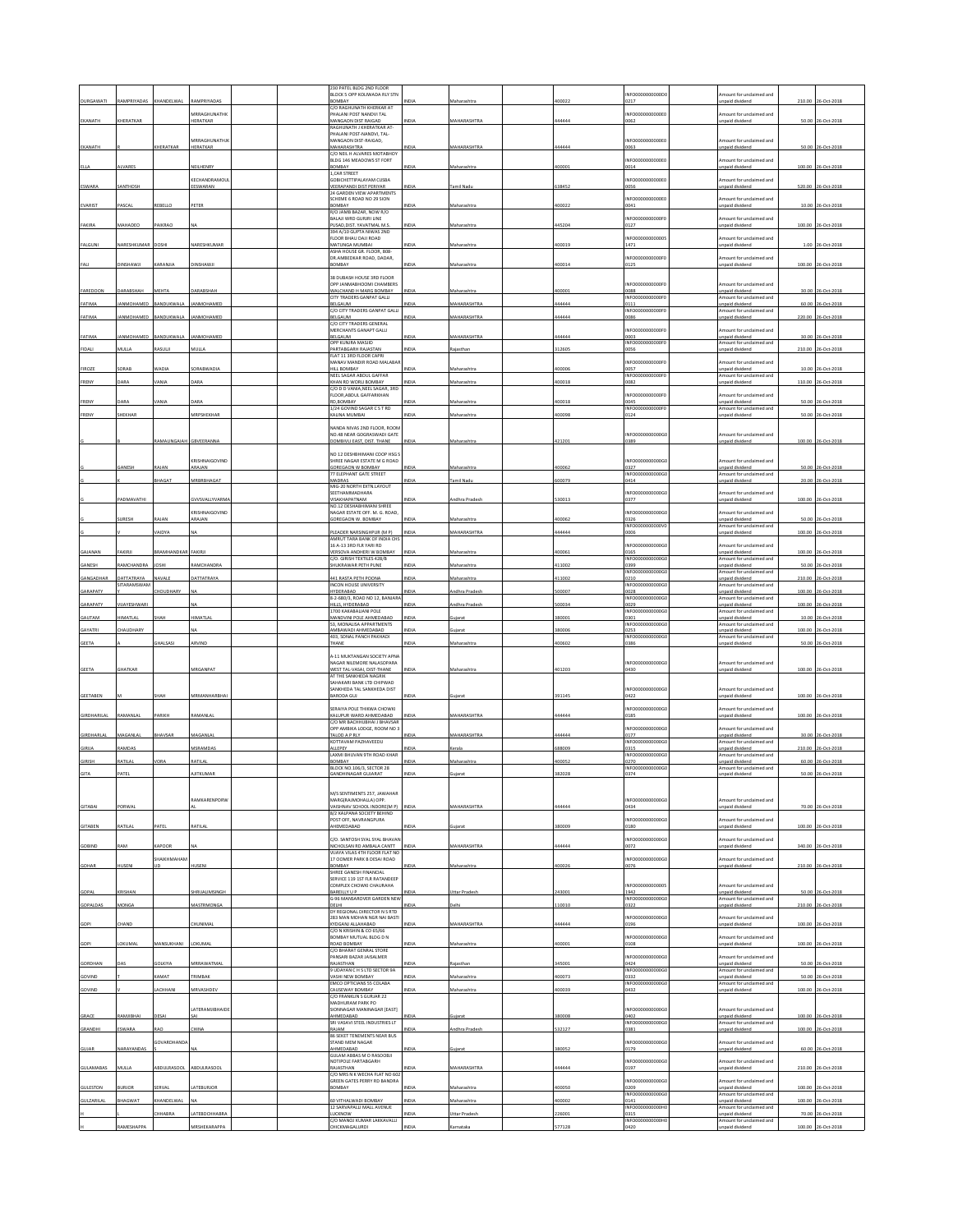|                       |                    |                        | CLEMENTMNIBLET                | K A EXPORT CORPORATION BOX<br>NO 307 RIDGEWOOD NEW JERSEY                      |              |                    |                | INFO0000000000                            | mount for unclaimed and                                                |        |                     |
|-----------------------|--------------------|------------------------|-------------------------------|--------------------------------------------------------------------------------|--------------|--------------------|----------------|-------------------------------------------|------------------------------------------------------------------------|--------|---------------------|
|                       |                    | <b>IBLETTE</b>         |                               | $\{U S A\}$<br>C/O ESOOFALLY AHMEDALY                                          | <b>IDIA</b>  | <b>AAHARASHTRA</b> | 4444           | 159                                       | <b>Inpaid dividend</b>                                                 | 210.00 | 26-Oct-201          |
| HABII                 | ABDULHUSEIN        | MERCHANT               |                               | &SONS 173 MUTTON STREET.<br>NULL BAZAR BOMBAY                                  | IDIA         | Maharashtra        | 100003         | INFO000000000H<br>0417                    | mount for unclaimed and<br>Inpaid dividend                             | 100.00 | 26-Oct-2018         |
|                       |                    | BDULLAHNAO             |                               | MUMIR MANZIL, MEMONS MOTI<br>ROAD VOKIA STREET, BHUJ (DIST)                    |              |                    |                | NFO0000000000                             | mount for undaimed and                                                 |        |                     |
| HAJI                  | MOHAMMED           | RANGZADA               | MOHDAMUNIR                    | GUJARAT<br>AT & POST ASNA VIA DABHEL                                           | NDIA         | iujarat            | 70001          | 0331<br>INFO0000000000H                   | unpaid dividend<br>Amount for unclaimed and                            |        | 50.00 26-Oct-2018   |
| HANIFA                | EBRAHIM            | LANGE                  | EBRAHIM                       | BULSAR<br>C/O M G GOMBAR 3 JAIPURIA                                            | NDIA         | uiarat             | 396415         | 0350<br>INFO0000000000H                   | inpaid dividend<br>Amount for unclaimed and                            | 50.00  | 26-Oct-201          |
| HANS                  |                    | OMBAI                  |                               | BLDG KAMLA NAGAR DELHI<br>ROOM NO 30 RAMCHANDRA                                | NDIA         | elhi               | 10006          | 0182                                      | <b>Inpaid dividend</b>                                                 | 100.00 | 26-Oct-2018         |
| HANSA                 | MAHENDRA           | RAJANI                 | MAHENDRA                      | NIWAS 2ND FLOOR 487 S.V.P.<br>ROAD BOMBAY                                      | NDIA         | Maharashtr         | 100007         | INFO0000000000H<br>0302                   | mount for unclaimed and<br>Inpaid dividend                             |        | 10.00 26-Oct-2018   |
|                       |                    |                        |                               | C/O MR LALIT N PATEL 6<br>UDHANAGAR JETALPUR ROAD                              |              |                    |                | INFO0000000000H                           | mount for unclaimed and                                                |        |                     |
| HANSABEN              | RAMANBHAI          | PATEL                  | RAMANBHAI                     | BARODA<br>C/O MR RAJENDRASINGH                                                 | NDIA         | iujarat            | 90007          | 0222                                      | inpaid dividend                                                        |        | 210.00 26-Oct-2018  |
| HARBANS               | CAUR               |                        |                               | <b>SAWHNEY A-202 DEFENCE</b><br>COLONY NEW DELHI                               | NDIA         | <b>AAHARASHTRA</b> | 44444          | INFO0000000000<br>0016                    | mount for undaimed and<br>unpaid dividend                              | 100.00 | 26-Oct-2018         |
| <b>HARBANS</b>        | A1                 |                        | ATFDRMAYADAS                  | -6 R B I COLONY PASCHIM VIHAR<br>NEW DELHI                                     | NDIA         | <b>Jelhi</b>       | 10063          | INFO000000000H<br>0343                    | mount for undaimed and<br>Inpaid dividend                              | 100.00 | 26-Oct-2018         |
| <b>HARBANS</b>        |                    |                        |                               | NO. 49-19/A CHANDIGARH                                                         | NDIA         | handigart          | 60019          | INFO0000000000<br>0357                    | mount for unclaimed and<br>Inpaid dividend                             | 270.00 | 26-Oct-201          |
|                       |                    |                        |                               | OUSE NO.23 STREET NO.6<br>PROFESSION COLONY CHHOTI LIN                         |              |                    |                | INFO0000000000                            | mount for unclaimed and                                                |        |                     |
| HARCHARAN             |                    | <b>HIPTA</b>           | MRDIWANCHAND                  | AMUNA NAGAR HARYANA<br>C/O MR C. S. RHATTI TAGOAL                              | <b>IDIA</b>  | laryan             | 35001          | 1411<br>INFO000000000H                    | inpaid dividend<br>Amount for unclaimed and                            | 200.00 | 6-Oct-2018          |
| HARDAYAL              | INGH               | HARA                   |                               | <b>GARDEN. N DELHI</b><br>/O MAYUR PAPER INDUSTRIES A                          | IDIA         | elhi               | 10027          | 1028                                      | inpaid divident                                                        | 100.00 | 26-Oct-201          |
| HARESH                | <b>MATHLIRADA</b>  |                        | <b>MATHLIRADA</b>             | 12 ROYAL OPTICAL INDUS EST 5-B<br><b>JAIGON X RD BOMBAY</b>                    |              |                    | 00031          | INFO0000000000<br>1256                    | mount for unclaimed and<br>npaid divident                              | 50.00  | 6-Oct-201           |
|                       |                    |                        |                               | C/O MAYUR PAPER INDUSTRIES A<br>12 ROYAL OPTICAL IND.EST. 5-B N                |              |                    |                | INFO0000000000H                           | Amount for unclaimed and                                               |        |                     |
| HARESH                | MATHURADAS         | VED                    | MATHURADAS                    | RD BOMBAY<br>C/O MAYUR PAPER INDUSTRIES A                                      | NDIA         | Aaharashtr         | 00031          | 0267                                      | <b>Inpaid dividend</b>                                                 | 420.00 | 26-Oct-2018         |
| HARESH                | MATHURADAS         |                        | MATHRUADAS                    | 12 ROYAL OPTICAL IND EST 5-B<br>NAIGUM X RD BOMBAY                             | NDIA         | Maharashtra        | 100031         | INFO000000000<br>0277                     | mount for unclaimed and<br>inpaid dividend                             | 30.00  | 26-Oct-2018         |
|                       |                    |                        |                               | C/O MAYUR PAPER INDUSTRIES A<br>2 ROYAL OPTICAL IND EST. 5-8                   |              |                    |                | INFO0000000000H                           | mount for unclaimed and                                                |        |                     |
| HARESH                | MATHURADAS         | VED                    | MATHURADAS                    | NAIGUM X RD BOMBAY<br>3/11 ST JHON'S APARTMENTS                                | NDIA         | Maharashtra        | 100031         | 0278                                      | inpaid dividend                                                        |        | 20.00 26-Oct-2018   |
| HARESH                | <b>ORA</b>         |                        | MRDILIP                       | CHURCH ROAD MAROL ANDHERI<br>EAST BOMBAY-59                                    | NDIA         | <b>AAHARASHTRA</b> | 44444          | INFO0000000000H<br>0432                   | mount for unclaimed and<br>unpaid dividend                             | 150.00 | 26-Oct-2018         |
| HARI                  | RAJU               | DATLA                  | MRVENKATAPATH                 | -45-3 T.P.T. MIG II LAWSONS BAY<br>COLONY VISAKAPATNAM                         | NDIA         | ndhra Pradesh      | 30007          | INFO0000000000S<br>1500                   | mount for undaimed and<br>inpaid dividend                              |        | 50.00 26-Oct-2018   |
|                       |                    |                        | RAMLAKHANSHAF                 | MADHAV BAUG LAXMI NARAYAN                                                      |              |                    |                | INFO0000000000H                           | Amount for unclaimed and                                               |        |                     |
| HARI                  | SHANKAR            | SHARMA                 | MA                            | TEMPLE C P TANK ROAD MUMBAL<br><b>081 PRATAP STREET FAIZBAZAR</b>              | INDIA        | Maharashtra        | 100004         | 0448<br><b>INFO0000</b>                   | unpaid dividend<br>mount for unclaimed and                             |        | 150.00 26-Oct-2018  |
| HARIKISHANLAL         | KAPOOR             |                        | NA                            | DELHI                                                                          | NDIA         | <b>Delhi</b>       | 10007          | 0033                                      | inpaid dividend                                                        | 100.00 | 26-Oct-2018         |
| <b>HARILAL</b>        | MADHAVBHAI         | PATEL                  | VALLAVBHAI                    | ΗΤΑΝ ΙΑΗΑΔΙ ΙΔΝ ΙΔΗΝΑΙΜΑΝ<br>SINOR JORBHAI'S FALIYA BARODA INDIA               |              | MAHARASHTRA        | 444444         | INFO0000000000<br>00517                   | mount for unclaimed and<br>unpaid dividend                             |        | 50.00 26-Oct-2018   |
|                       |                    |                        |                               | ALIT KUNJ JAUN VILLAGE & POST                                                  |              |                    |                | INFO0000000000H                           | nount for unclaimed and                                                |        |                     |
| HARINARAYAM           | <b>JARMA</b>       |                        | ATEHARSAHA                    | <b>AUN DIST JAIPUR RAJASTHAN</b>                                               |              | iastha             | 03506          | )284<br>INFO000000000H                    | inpaid dividend<br>Amount for unclaimed and                            | 100.00 | 6-Oct-201           |
| HARISH                | HANDRA             | ANAND                  | ALANARINJAN                   | OST BILASPUR SIMLA HILLS<br><b>GRINDLAYS BANK LTD 90</b>                       | <b>INDIA</b> | MAHARASHTRA        | 144444         | 0045                                      | inpaid dividend                                                        |        | 70.00 26-Oct-2018   |
| HARISH                | HANDRA             | HANNA                  | BDEVICHANDRA                  | MAHATMA GANDHI ROAD<br>BOMBAY<br>POLYCLINIC STATION ROAD                       | INM          | aharashtr          | 00023          | INFO0000000000<br>1046<br>INFO000000000H  | mount for unclaimed and<br>unpaid dividend<br>Amount for unclaimed and | 420.00 | 6-Oct-201           |
| HARISH<br>HARISHCHAND | <b>HANDULAI</b>    | SHAH                   | CHANDULAL                     | PETLAD VIA ANAND GUJARAT<br>100345 NAWA WADAJ ROAD                             | INDIA        | MAHARASHTRA        | 144444         | 0273<br>INFO0000000000                    | Inpaid dividend<br>mount for unclaimed and                             |        | 210.00 26-Oct-2018  |
| HARISHCHAND           | APULAL             | AVE                    | APULAL                        | HMEDABAD                                                                       | NDIA         | iujarat            | 80013          | 0295<br>INFO0000000000H                   | unpaid dividend<br>mount for unclaimed and                             |        | 10.00 26-Oct-2018   |
|                       | IRALAI             | CHETAN                 | <b>HIRALALKHETAN</b>          | <b>JLD BHAJI MANDI KAMPTEE</b><br>A-4 INCOME TAX COLONY OPP                    | NDIA         | Maharashtra        | 141001         | 0328                                      | inpaid dividend                                                        | 50.00  | 26-Oct-2018         |
| HARJYOTI              | BHATIA             |                        | <b>LITSINGH</b>               | <b>IIGH COURT NAVRANGPURA</b><br>AHMEDABAD                                     | NDIA         | Sujarat            | 80009          | INFO0000000000H<br>0311                   | nount for unclaimed and<br>inpaid dividend                             |        | 50.00 26-Oct-2018   |
|                       |                    |                        |                               | C/O MARHUM MOHAMED A<br>ATCHA WAKAF TRUST AT& PO                               |              |                    |                |                                           |                                                                        |        |                     |
| HASHIM                | DAWOOD             | <b>TCHHA</b>           | MRDAWOOD                      | BARBODHAN VIA RANDER DIST<br>URAT                                              | NDIA         |                    | 95005          | INFO0000000000H<br>0354                   | Amount for unclaimed and<br>unpaid dividend                            | 70.00  | 26-Oct-2018         |
|                       |                    |                        |                               | A\7, 4TH FLOOR, FORJETT<br>FARRACE, FORJETT HILL ROAD,                         |              |                    |                | INFO0000000000                            | nount for unclaimed and                                                |        |                     |
| HASMUKH               |                    |                        | RAMJ                          | TARDEO BOMBAY<br>603, SUN FLOWER ROYAL                                         | NDIA         | Maharashtr         | 100036         | 0376                                      | <b>Inpaid dividend</b>                                                 | 20.00  | 26-Oct-201          |
| HASMUKH               | SONI               |                        | <b>LAMJ</b>                   | COMPLEX EKSAR ROAD, BORIVALI<br>WEST BOMBAY                                    | NDIA         | Maharashtra        | 100092         | INFO0000000000H<br>1405                   | mount for unclaimed and<br>unpaid dividend                             |        | 40.00 26-Oct-2018   |
|                       |                    |                        |                               |                                                                                |              |                    |                |                                           |                                                                        |        |                     |
|                       |                    |                        |                               | 14 CHITTARANJAN AVENUE 3RD<br>FLOOR MOHAMMED MANZIL                            |              |                    |                | INFO0000000000H                           | mount for unclaimed and                                                |        |                     |
| HASSANALLY            | MULLA              | GULAMHUSEIN NA         |                               | CALCUTTA                                                                       | NDIA         | West Bengal        | 700013         | 0077<br>INFO0000000000                    | unpaid dividend<br>Imount for undaimed and                             |        | 420.00 26-Oct-2018  |
| <b>HAVABIBI</b>       | SHAP               | ATEL                   | SHAP                          | BARBODHAN VI RANDER SURAT<br>5/3 BEACH NEST COLONY                             | INDIA        | <b>MAHARASHTRA</b> | 44444          | 0334<br>INFO0000000000H                   | unpaid dividend<br>Amount for unclaimed and                            | 100.00 | 26-Oct-2018         |
| <b>HECTOR</b>         | RODRICK            |                        | ALEXGAJETAN                   | MIRAMAR PANAJI                                                                 | NDIA         | na.                | 03001          | 0290<br>INFO0000000000H                   | Inpaid dividend<br>Amount for unclaimed and                            | 70.00  | 26-Oct-2018         |
| HEERA                 |                    |                        | MOOLCHAND                     | <b>IS ARMENIAN STREET CALCUTTA</b><br><b>SOS HILL CREST HOLY CROSS</b>         | NDIA         | est Benga          | 00001          | 0347                                      | inpaid divide                                                          | 50.00  | 26-Oct-2018         |
| HELEN                 | GOMES              |                        |                               | ROAD I C COLONY BORIVALI WEST<br>MUMBAI                                        | NDIA         | Maharashtra        | 100103         | INFO0000000000<br>3236                    | mount for unclaimed and<br>Inpaid dividend                             |        | 200.00 26-Oct-2018  |
|                       |                    |                        |                               | M/S CHIMANLAL LALBHAI SHARE<br>BROKER, 2286 MANEKCHOWK                         |              |                    |                | <b>INFO00000</b><br>100001                | mount for unclaimed and                                                |        |                     |
| <b>HEMANT</b>         | RASIKLAL           | НЕТН                   | RASIKLAL                      | AHMEDABAD<br>BHILAI STEEL PLANT HOSPITAL                                       | NDIA         | Sujarat            | 80001          | 0349<br>INFO0000000000H                   | unpaid dividend<br>mount for unclaimed and                             |        | 20.00 26-Oct-2018   |
| <b>HEMCHANDRA</b>     | SITARAM            | SATHE                  | SITARAM                       | <b>SECTOR 1 BHILAI</b><br>305 NAVJEEVAN COMPLEX 29                             | NDIA         | <b>AAHARASHTRA</b> | 44444          | 0149<br>INFO000                           | Inpaid dividend<br>Amount for unclaimed and                            | 310.00 | 26-Oct-2018         |
| HEMLATHA              |                    |                        | FSHANTIKUMAR<br>LATESHRIHEMBH | <b>STATION ROAD JAIPUR</b><br>GOPAL BANERJEE LANE                              | NDIA         | <b>MAHARASHTRA</b> | 44444          | 0288<br>INFO0000000000H                   | unpaid dividend<br>mount for unclaimed and                             | 200.00 | 26-Oct-2018         |
| HERAMBA               | <b>HAAR</b>        | <b>JANDI</b>           | NDRANANDI                     | <b>ALCUTTA</b><br>639 DERI ROAD KRISHNANAGAR                                   | IDIA         | est Ber            | 00026          | 0425<br>INFO000000000H                    | inpaid dividend<br>Amount for undaimed and                             | 100.00 | 6-Oct-2018          |
|                       |                    |                        |                               | <b>IAVNAGAR</b>                                                                |              |                    |                | 98                                        | paid dividend                                                          | 10.00  |                     |
| <b>HIMATSINGHA</b>    |                    |                        |                               | O KONDH VIA DHARANGADRA<br>AMPURA SURENDRA NAGAR                               |              | <b>MAHARASHTRA</b> | 14444          | INFO000000000H                            | nount for unclaimed and<br>nnaid dividend                              | 100.00 | 06-Oct-2018         |
|                       |                    |                        |                               | 12/999 MACHLIPETH NEAR PATEL                                                   |              |                    |                | INFO0000000000H                           | mount for unclaimed and                                                |        |                     |
| HINA                  | GAMANLAL           | GANDHI                 | GAMANLAL                      | <b>SIRLS HIGH SCHOOL SURAT</b>                                                 | NDI.         | juiarat            | 95003          | 305                                       | <b>Inpaid</b> dividend                                                 |        | 150.00 26-Oct-2018  |
| HIRALAL               | <b>IAMNADAS</b>    | MEHTA                  | <b>AMNADAS</b>                | HYAM BHUVAN NO 2 2ND FLOOR<br><b>GAZDAR STREET BOMBAY</b>                      | NDIA         | Maharashtra        | 100002         | INFO0000000000H<br>0108                   | mount for unclaimed and<br>Inpaid dividend                             |        | 60.00 26-Oct-2018   |
|                       |                    |                        |                               | HYAM BHAVAN NO 2 2ND FLOOR                                                     |              |                    |                | NFO0000000000H                            | mount for unclaimed and                                                |        |                     |
| HIRALAL<br>HOMI       | AMNADAS            | <b>MEHTA</b><br>MISTRY | AMNADAS                       | <b>GAZDAR STREET BOMBAY</b><br>299 FRERE ROAD BOMBAY                           | NDIA<br>NDIA | Maharashtra        | 00002<br>00001 | 109<br>INFO0000000000H<br>0126            | unpaid dividend<br>Amount for unclaimed and                            |        | 60.00 26-Oct-2018   |
|                       | RATANSHAW          |                        | RATANSHAW                     | VIJAY VILAS FLAT NO 17 4TH                                                     |              | Maharashtra        |                | INFO0000000000H                           | Inpaid dividend                                                        | 140.00 | 26-Oct-2018         |
| <b>HUSENISSALEBI-</b> | HAIKH              | MAHAMUD                | SALEBHAI                      | LOOR OOMAR PARK B DESAI<br>ROAD BOMBAY                                         | NDIA         | Maharashtra        | 00026          | 0144                                      | mount for unclaimed and<br>unpaid dividend                             |        | 1050.00 26-Oct-2018 |
| ICP                   | <b>SECURITIES</b>  | TD.                    | NΔ                            | 80 SAINIK FARMS KHANPUR NEW<br>DELHI<br>49 JHAWAR NAGAR, 6TH ROAD              | NDIA         | elhi               | 10062          | INFO000000000005<br>0075                  | Amount for undaimed and<br>Inpaid dividend                             |        | 50.00 26-Oct-2018   |
|                       |                    | НАН                    | ASHAH                         | MADHUKUNJ 2ND FLOOR,                                                           | NDIA         |                    |                | INFO000000000010<br>130                   | Amount for unclaimed and                                               |        |                     |
| <b>ILABEN</b>         |                    |                        |                               | GOREGAON WEST BOMBAY<br>19 ABDUL COURT SURYAVANSHI                             |              | Maharashtra        | 100062         | INFO0000000000                            | unpaid dividend<br>Amount for unclaimed and                            |        | 50.00 26-Oct-2018   |
| <b>INDIRA</b>         | KAMLAKAR           | TELANG                 | KAMLAKAF                      | MARG, OFF CADEL ROAD BOMBAY INDIA<br>WARD NO 3 HOUSE NO 362 NEAP               |              | Maharashtra        | 00028          |                                           | <b>Inpaid dividend</b>                                                 |        | 100.00 26-Oct-2018  |
| INDIRA                | PURUSHOTAM         |                        | PURUSHOTAM                    | HOWGULE COLLEGE GOGOL<br>MARGAO GOA                                            | NDIA         | MAHARASHTRA        | 44444          | INFO00000000000<br>021                    | mount for unclaimed and<br>inpaid dividend                             |        | 100.00 26-Oct-2018  |
|                       |                    |                        |                               | ABOVE METRO CLASSES SAHYOG<br>NAGAR TITHAL CROSS LANE                          |              |                    |                | INFOODDOODDOOL                            | mount for unclaimed and                                                |        |                     |
| <b>INDIRA</b>         | SON                |                        | <b>HASMUKH</b>                | VALSAD<br>ABOVE METRO CLASSES SAHYOG                                           | NDIA         | iujarat            | 96001          | 132                                       | unpaid dividend                                                        |        | 50.00 26-Oct-2018   |
| <b>INDIRA</b>         | SONI               |                        | HASMUKH                       | NAGAR TITHAL CROSS LANE<br>VALSAD                                              | NDIA         | iujarat            | 96001          | <b>INFO0000</b><br>100001<br>134          | mount for unclaimed and<br>Inpaid dividend                             |        | 50.00 26-Oct-2018   |
|                       |                    |                        |                               | <b>B/8. SATGURUKRUPA APPT N R</b><br>PATEL ROAD NAVAWADAJ                      |              |                    |                | INFO000000000010                          | mount for unclaimed and                                                |        |                     |
| INDIRABEN             |                    | ANCHAL                 | MRMAHESHBHA                   | AHMEDABAD<br>FLAT G1 POCKET II NILGIRI APTS                                    | NDIA         | Sujarat            | 80013          | 142                                       | inpaid dividend                                                        |        | 100.00 26-Oct-2018  |
| INDRA                 | KHURANA            |                        | VIDYASAGAR                    | DDA SFS FLATS NARAGRI NEW<br>DELHI                                             | NDIA         | elhi               | 10028          | INFO000000000010<br>110                   | mount for unclaimed and<br>npaid dividend                              |        | 200.00 26-Oct-2018  |
|                       | <b>NARAYANASWA</b> |                        | KRNARAYANASWA                 | LAT NO 3 SURCHI COOP HSG SOC                                                   |              |                    |                | INFO00000000000                           | nount for unclaimed and                                                |        |                     |
| INDRA                 |                    |                        |                               | 820-4 BHANDARKAR RD POONA<br><b>B-16 SLEATER ROAD SUMAN APTS</b>               | NDIA         | Maharashtra        | 11004          | <b>020</b>                                | inpaid dividend                                                        |        | 20.00 26-Oct-2018   |
| INDRAVADAN            | KESHAVLAI          |                        |                               | 1ST FLOOR BLK 3 GRANT ROAD<br>BOMBAY                                           | NDIA         | Aaharashtra        | 00007          | INFO0000000000<br>063                     | mount for unclaimed and<br>unpaid dividend                             |        | 60.00 26-Oct-2018   |
| INDU                  | KHANDELWAI         |                        | HARIKANT                      | D-24 KAKAD ESTATE WORLI SEA<br>FACE ROAD BOMBAY<br>313 VALLABHWADI ELUS BRIDGE | <b>NDIA</b>  | <b>Aaharashtr</b>  | 00018          | INFO00000000000<br>090<br>INFO00000000000 | mount for undaimed and<br>npaid dividend<br>mount for unclaimed and    | 780.00 | 26-Oct-2018         |
| INDUBHAI              | HHOTALAI           | PATE                   | <b>HHOTALA</b>                | <b>AHMEDABAD</b><br>VIVEK HOUSE FLAT NO 1<br>MAMLETDAR WADI MALAD              | NDIA         | iujarat            | 80006          | 172<br>INFO00000000000                    | inpaid dividend                                                        | 100.00 | 26-Oct-2018         |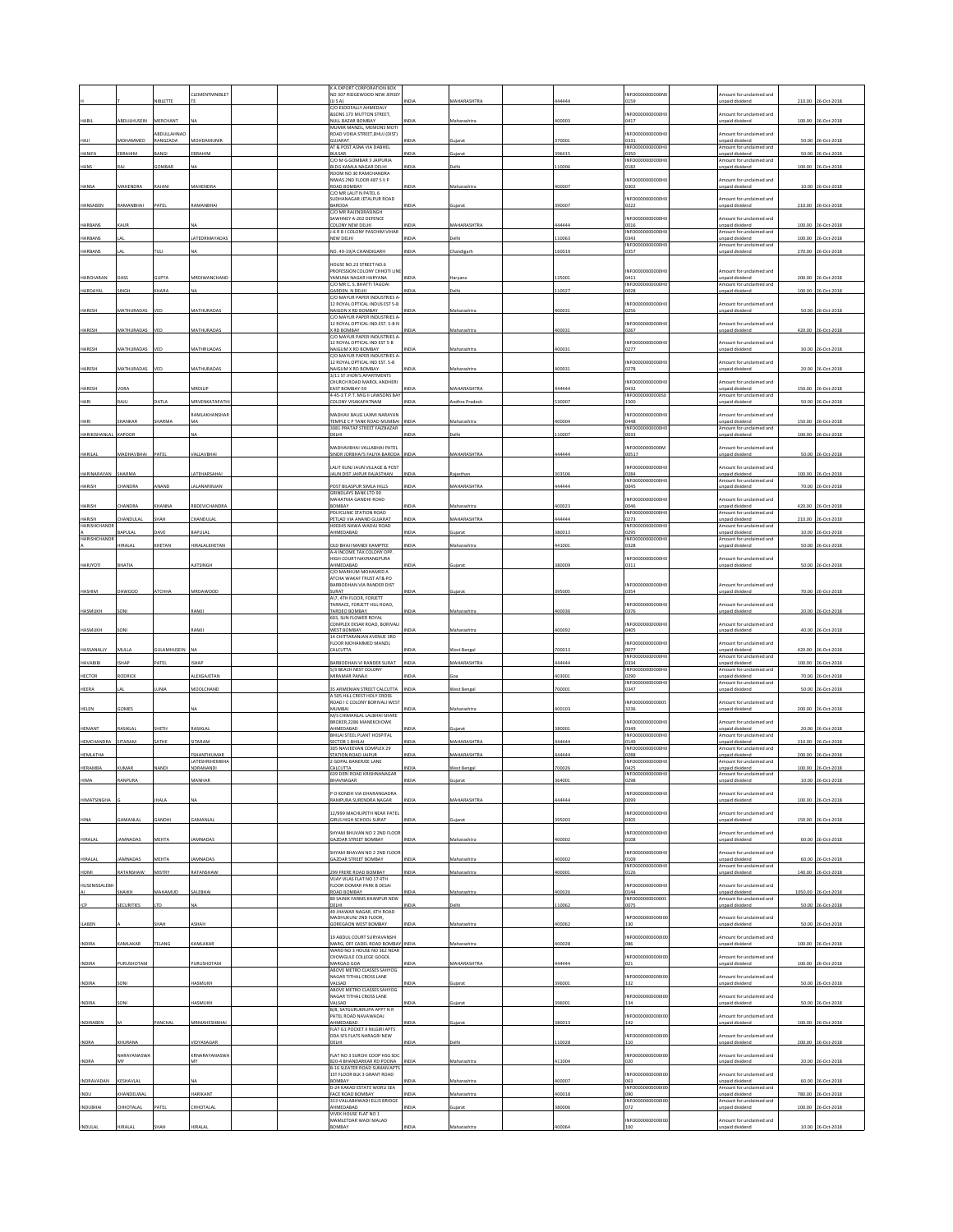|                                  |                             |                       |                                   |  | ONAWALE EST.SURENDRA NEW<br>HAWL ROOM NO 5 NR CISCO                        |                     |                              |                | NFO000000000                      | int for unclaimed and                                          |                  |                                   |
|----------------------------------|-----------------------------|-----------------------|-----------------------------------|--|----------------------------------------------------------------------------|---------------------|------------------------------|----------------|-----------------------------------|----------------------------------------------------------------|------------------|-----------------------------------|
| INDULAL                          | PRANLAL                     | SHAH                  | PRANLAL                           |  | AC.GOREGAON E BOMBAY                                                       | NDIA                | Maharashtra                  | 100063         | 185                               | Inpaid dividend                                                | 100.00           | 26-Oct-2018                       |
| INDUMATI                         | AANUBHAI                    | SHAH                  | MANUBHAI                          |  | HANDAN MAHAL 11TH ROAD<br><b>ILOCK A/4, 1ST FLOOR BOMBAY</b>               | NDIA                | Maharashtra                  | 100055         | NFO000000000010<br>37             | mount for unclaimed and<br>unpaid dividend                     | 110.00           | 26-Oct-2018                       |
| IQBAL                            |                             | <b>ICHOPRA</b>        | LATEBNCHOPRA                      |  | 73 RING ROAD LAJPAT NAGAR III<br>NEW DELHI                                 | NDIA                | MAHARASHTRA                  | 144444         | INFO00000000000<br><b>075</b>     | Amount for unclaimed and<br>unpaid dividend                    | 840.00           | 26-Oct-2018                       |
| IQBAL                            | <b>AOHAMED</b>              |                       | MOHAMED                           |  | <b>IT. BARBODHAN VIA. RANDER</b><br><b>JIST. SURAT</b>                     | NDI                 | <b>MAHARASHTRA</b>           | 44444          | INFO0000000000<br>136             | Amount for unclaimed and<br><b>Inpaid divident</b>             | 100.00           | 06-Oct-2018                       |
|                                  | DEVI                        |                       |                                   |  | 106, NEW RAJDHANI ENCLAVE<br>PREET VIHAR VIKAS ROAD DELHI,                 | <b>INDIA</b>        | Delhi                        | 10092          | INFO0000000000<br>048             | mount for unclaimed and<br>unpaid dividend                     |                  |                                   |
| <b>ISHWAR</b><br><b>ISHWAR</b>   |                             | <b>HHANI</b>          | MRVASHDEVPLAC<br><b>HAN</b>       |  | -B PUSHTIKAR SOCIETY<br>OGESHWARI WEST BOMBAY                              | NDIA                | Maharashtra                  | 00102          | <b>INFO0000</b><br>0000010<br>145 | Amount for unclaimed and<br>inpaid divident                    | 100.00<br>250.00 | 26-Oct-2018<br>26-Oct-2018        |
|                                  |                             |                       | KALYANKIDTRIVED                   |  | MUKTA BLDG FLAT 35 2ND FLR<br>OWER BAUG AAREY ROAD                         |                     |                              |                | NFO0000                           | nount for unclaimed and                                        |                  |                                   |
| <b>ISHWARLAL</b>                 | KALYANJI                    | RIVEDI                |                                   |  | GOREGAON EAST BOMBAY<br>FLAT NO 6A DOOR NO 25/732                          | NDIA                | Maharashtra                  | 100063         | 127<br>INFO000000000G             | Inpaid dividend<br>Amount for unclaimed and                    | 50.00            | 26-Oct-2018                       |
|                                  | EORGE                       | EERAMPULLY            | VVCHAKKAPPAM                      |  | CYPRUS GROVE NEHRU NAGAR<br><b>0 RAGHAVENDRAPURAM</b>                      | NDIA                | erala                        | 80006          | 0038<br>INFO000000000010          | unpaid dividend<br>mount for unclaimed and                     | 210.00           | 26-Oct-2018                       |
|                                  | <b>ALMA</b>                 |                       | <b>IANAKIRAMAN</b>                |  | RIRANGAM TIRUCHI                                                           | <b>NDIA</b>         | mil Nadu                     | 20006          | 0040                              | npaid dividend                                                 | 100.00           | 26-Oct-2018                       |
|                                  |                             |                       |                                   |  | NO. 1985 SATYA GNANA KRUPA<br>SOUTH END C ROAD JAYANAGAR                   |                     |                              |                | NFO00000000001                    | Amount for unclaimed and                                       |                  |                                   |
|                                  | AGARAJA                     | <b>LAO</b>            | <b>AYARAMAJAH</b><br>MLTCOLASMONG |  | TH BLOCK BANGALORE<br>EC - 307 MAYA ENCLAVE NEAR                           | VDIA                | arnataka                     | 60069          | 0512<br>INFO000000000010          | unpaid dividend<br>Amount for unclaimed and                    |                  | 50.00 26-Oct-2018                 |
| <b>JAGBIR</b>                    | KAUR                        | <b>IONGIA</b>         | <b>BRIGMONOHARSI</b>              |  | HARI NAGAR NEW DELHI                                                       | NDIA                | <b>Jelhi</b>                 | 10064          | 0456<br>INFO000000000010          | unpaid dividend<br>Amount for unclaimed and                    | 100.00           | 26-Oct-2018                       |
| <b>JAGDEESH</b><br><b>AGDISH</b> | KAUF<br>PRASAD              |                       | NGH<br>TULSIRAM                   |  | 8 GREEN PARK NEW DELHI<br>7/10 DARYAGANJ NEW DELHI                         | NDIA<br><b>NDIA</b> | <b>MAHARASHTRA</b><br>lelhi  | 14444<br>10002 | 0431<br>INFO00000000001<br>0040   | unpaid dividend<br>mount for unclaimed and<br>Inpaid dividend  | 40.00            | 06-Oct-2018                       |
| <b>JAGDISH</b>                   | PRASAD                      |                       |                                   |  | 7/10 DARYAGANJ DELHI                                                       | NDIA                | <b>MAHARASHTRA</b>           | 144444         | INFO0000000000J<br>0013           | mount for unclaimed and<br>npaid dividend                      | 10.00<br>100.00  | 26-Oct-2018<br>26-Oct-2018        |
| AGDISHCHANI                      |                             |                       |                                   |  | 32/86 HAZI MANZIL 2ND FLOOR                                                |                     |                              |                | <b>NFO0000</b><br>0000J           | mount for undaimed and                                         |                  |                                   |
| RA                               | AHERCHAND                   | HAVERI                | AHERCHAND                         |  | ABDUL REHMAN STREET BOMBAY<br>J-144 PASCHIM VIHAR RESERVE                  | NDIA                | Maharashtra                  | 100003         | 0225<br>INFO000000000010          | unpaid dividend<br>Amount for unclaimed and                    | 100.00           | 26-Oct-2018                       |
| <b>JAGDISHMITTRA</b>             | WADHWA                      |                       | MALCHAND                          |  | BANK ENCLAVE NEW DELHI<br><b>&lt;- 8 N D S E I SOUTH EXTENSION</b>         | <b>VDIA</b>         | Delhi                        | 10063          | 396<br>INFO00000000001            | Inpaid dividend<br>Amount for unclaimed and                    | 100.00           | 26-Oct-2018                       |
| JAGR                             | AM                          | HATIA                 | ALLARAM                           |  | ART 1 NEW DELHI                                                            | VDIA                | MAHARASHTRA                  | 44444          | 0025<br>INFO00000000000           | unpaid dividend<br>Amount for unclaimed and                    | 100.00           | 26-Oct-2018                       |
|                                  | <b>DEV</b>                  | <b>AITRA</b>          | ARMITRA                           |  | A BLOCK 6 VUAY NAGAR DELHI<br>C/O ACCOUNTS DEPARTMENT                      | NDIA                | elhi                         | 10009          | 0263                              | <b>Inpaid</b> dividend                                         | 120.00           | 26-Oct-2018                       |
|                                  | RAKASH                      | HANDELWA              | KEDARNATH                         |  | <b>CHANDELWAL FERRO ALLOYS LTD</b><br>O KHANDELWAL NAGAR                   | NDIA                | Maharashtra                  | 441402         | NFO0000000000J<br>0428            | mount for unclaimed and<br>unpaid dividend                     |                  | 100.00 26-Oct-2018                |
|                                  |                             |                       |                                   |  | LORENCIA FLAT NO 11,6TH FLR<br>PLOT NO 299.OFF TURNER RD.                  |                     |                              |                | NEODDDDDDDDDDIG                   | mount for unclaimed and                                        |                  |                                   |
|                                  | FRAMROZE                    | DASTOOR               | FRAMROZE                          |  | BANDRA BOMBAY<br>AYABI MANZIL, 1ST FLOOR BLOCK                             | <b>NDIA</b>         | Maharashtra                  | 100050         | 0034                              | <b>Inpaid</b> dividend                                         |                  | 20.00 26-Oct-2018                 |
|                                  | NAOROJI                     |                       | NAOROJI                           |  | <b>VO.B.4 FORJET STREET CROSS</b><br>ANE, GOWALIYA TANK RD<br><b>OMBAY</b> | NDIA                |                              | 100036         | NFO0000000000J<br>0037            | mount for unclaimed and                                        |                  |                                   |
| JAMIATRAM                        |                             | DRIVER<br>OLAT        | NATHUBHAI                         |  | KINARI BAZAR NANAVAT<br>/N/11/1489 SURAT                                   | NDIA                | Maharashtra                  | 95001          | INFO000000000010                  | unpaid dividend<br>Amount for unclaimed and<br>unpaid dividend | 210.00           | 26-Oct-2018<br>06-Oct-2018        |
| JAMSP                            | <b>IATHUBHAI</b><br>NARIMAN | ONTRACTOR             | <b>NARIMANCONTRA</b><br>CTOR      |  | <b>TANK ROAD GODERA W RLY</b>                                              | NDIA                | ilarat<br><b>MAHARASHTRA</b> | 44444          | 0046<br>INFO000000000010<br>0392  | mount for unclaimed and<br>inpaid dividend                     | 100.00<br>210.00 | 26-Oct-2018                       |
|                                  |                             |                       |                                   |  | C/O SHIV NARAIN KHANNA KUCHA                                               |                     |                              |                |                                   |                                                                |                  |                                   |
| JANAK                            | LANI                        | HANNA                 | HIVNARAIN                         |  | <b>GUJRAN DHAB KHATIKAN H</b><br>NO414/10 AMRITSAR                         | NDIA                | MAHARASHTRA                  | 44444          | INFO0000000000J<br>0270           | Amount for unclaimed and<br>unpaid dividend                    |                  | 100.00 26-Oct-2018                |
|                                  |                             |                       |                                   |  | ARIKH NIVAS SARDAR STREET<br>OPP RAO PURA POST OFFICE                      |                     |                              |                | INFO0000000000                    | mount for unclaimed and                                        |                  |                                   |
| <b>JASHUMATI</b>                 | HASMUKHRHAL                 | PATE                  |                                   |  | <b>SOJITRA DIST ANAND GUJARAT</b><br>C/O PROCON ENGINEERS 9                |                     | uiarat                       | 387240         | 1616<br>INFO00000000000           | unpaid dividend<br>Amount for unclaimed and                    | 110.00           | 26-Oct-201                        |
| <b>JASHVANT</b>                  |                             | DANI                  | RIBHUVANDAS                       |  | TRAND ROAD CALCUTTA                                                        | NDIA                | Vest Bengal                  | 00001          | 0483                              | <b>Inpaid dividend</b>                                         |                  | 500.00 26-Oct-2018                |
| <b>JASUBHAI</b>                  | <b>HHOTALA</b>              | PATE                  | <b>HHOTALAI</b>                   |  | <b>SPECTRUM DYES LUCK NEW BLDG</b><br>HANKADI SHERI AHMEDABAD              | NDIA                | <b>MAHARASHTRA</b>           | 444444         | NFO0000000000J<br>0287            | mount for unclaimed and<br>inpaid divident                     |                  | 100.00 26-Oct-2018                |
|                                  |                             |                       |                                   |  | C/O PERFECT CABLES &<br>WITCHGEARS PVT LTD 57 MASAT                        |                     |                              |                | NFO000000000010                   | nount for unclaimed and                                        |                  |                                   |
| JAWAHAR                          |                             | ARC                   | HRATANPRAKAS                      |  | NDL ESTATE SILVASSA<br>PLOT 192 RASHMIKANT SHAH'S                          | NDIA                | Jadar Nagar Havel            | 396230         | 3567                              | npaid dividend                                                 | 200.00           | 26-Oct-2018                       |
|                                  |                             |                       |                                   |  | <b>BUNGALOW.NR.TIRUPATI SOC</b><br>VADSAR ROAD, MANJALPUR                  |                     |                              |                | INFO00000000001                   | Amount for unclaimed and                                       |                  |                                   |
| JAYA                             | AYANTILAL                   | SHAR                  | AYANTILAL                         |  | <b>ARODA</b><br>C/O DR R G THAKER 106 THAKER                               | NDIA                | ujarat                       | 90011          | 0087                              | inpaid divident                                                |                  | 210.00 26-Oct-2018                |
| JAYA                             | RAVIKANT                    | HAKER                 | RAVIKAN                           |  | <b>BGLW JAIPRAKASH NAGAR RD</b><br><b>VO2 GOREGAON EAST BOMBAY</b>         | NDL                 | Maharashtra                  | 00063          | INFO00000000001<br>0088           | Amount for unclaimed and<br>unpaid dividend                    | 100.00           | 26-Oct-2018                       |
|                                  |                             |                       | RAVIKANTGTHAKE                    |  | C/O DR R G THAKER 106<br>AYPRAKASH NGR GOREGAON                            |                     |                              |                | NFO0000000000J                    | ount for unclaimed and                                         |                  |                                   |
| <b>JAYA</b>                      | THAKER                      |                       |                                   |  | <b>OMBAY</b><br>293 S R P COLONY JAWAHAR                                   | VDL                 | Aaharashtra                  | 00062          | 1399<br>INFO000000000010          | unpaid dividend<br>Amount for unclaimed and                    | 10.00            | 26-Oct-2018                       |
| JAYALAKSHM                       | OMANATHAN                   |                       |                                   |  | NAGAR MADRAS<br>200-A SARASWATI NAGAR                                      | VDL                 | mil Nad                      | 00052          | 0459<br>NFO00000000001            | unpaid dividend<br>mount for unclaimed and                     | 100.00           | 06-Oct-201                        |
| JAYANT                           | ША                          |                       | SPLIL                             |  | <b>ODHPUR RAJASTHAN</b><br>503, ANAND APPARTMENTS OPF                      | NDIA                | <b>MAHARASHTRA</b>           | 44444          | 0504                              | inpaid dividend                                                | 40.00            | 26-Oct-2018                       |
| JAYANT                           | THAKKAR                     |                       | BHIKHABHAI                        |  | RAJASHREE CINEMA SAYAGIGAN<br><b>JADODARA</b>                              | NDIA                | Gujarat                      | 390005         | INFO0000000000J<br>0454           | Amount for unclaimed and<br>unpaid dividend                    | 20.00            | 26-Oct-2018                       |
|                                  |                             |                       | LATESHRICHUNIL                    |  | C/O J C SHAH & CO 71 CANNING<br>TREET ROOM NO B/134 1ST                    |                     |                              |                | NFO0000000000J                    | unt for unclaimed and                                          |                  |                                   |
| <b>JAYANTILAL</b>                |                             | <b>IAH</b>            |                                   |  | <b>LOOR CALCUTTA</b><br><b>JALARAM PARK BHD</b>                            | NDIA                | est Beng                     | 00001          | 0552                              | npaid dividend                                                 | 200.00           | 26-Oct-2018                       |
| <b>JAYANTILAL</b>                | ESHAVLAL                    | SHAH                  |                                   |  | PUSHPKUNJ SOC BHALEJ ROAD<br>NAND GUJARAT                                  | NDIA                | <b>MAHARASHTRA</b>           | 44444          | NFO0000000000J<br>0419            | mount for unclaimed and<br>ınpaid dividend                     |                  | 30.00 26-Oct-2018                 |
|                                  | MOHANLAI                    | SHAH                  | MOHANLALBAPAL                     |  | <b>46-B SWASTIK SOCIETY</b><br>NAVRANGPURA ELLISBRIDGE<br>AHMEDABAD        | NDIA                | uiarat                       | 380009         | NFO0000000000J<br>0387            | mount for unclaimed and                                        |                  |                                   |
| <b>JAYANTILAL</b>                |                             |                       |                                   |  | PREMJI JETHA WADI KIROL ROAD<br><b>AMA LANE GHATKOPAR WEST</b>             |                     |                              |                | NFO0000000000J                    | <b>Inpaid dividend</b><br>ount for unclaimed and               |                  | 120.00 26-Oct-2018                |
| <b>JAYANTILAL</b>                |                             | <b>IMBACHL</b>        | HAMBHULA                          |  | <b>OMBAY</b><br>12 GIRL SCHOOL STREET                                      |                     | Maharashtra                  | 00086          | 1421<br>INFO000000000010          | unpaid dividend<br>mount for unclaimed and                     | 20.00            | 26-Oct-2018                       |
| JAYASHREE                        |                             |                       |                                   |  | ESHADRIPURA BANGALORE<br><b>BHAGAWAT PARA PATEL SOCIETY</b>                | NDIA                | arnatak                      | 60020          | 0527<br>INFO000000000010          | Inpaid dividend<br>Amount for unclaimed and                    | 100.00           | 26-Oct-2018                       |
| JAYENDRA                         |                             |                       |                                   |  | ONDAL                                                                      | VDIA                |                              | 60311          | 0540                              | npaid dividend                                                 | 50.00            | 26-Oct-2018                       |
| JAYSHREE                         |                             |                       | MRCHHITALALSHA                    |  | 10/2 BHAGIRATH SOCIETY CHHAI<br>AKAT NAKA VADODARA                         | <b>VIDIJ</b>        | uiarat                       | 90002          | NFO0000000000J<br><b>SS3</b>      | mount for unclaimed and<br>Inpaid dividend                     |                  | 50.00 26-Oct-2018                 |
| JAYSHREE                         |                             | <b>UMARJOSHI</b>      | <b>HIVKUMAR</b>                   |  | 266, SANCHAR GULLY MULJI<br>ETHA MARKET BOMBAY                             | VDIA                | faharashtra                  | 00002          | INFO00000000001<br>360            | Amount for unclaimed and<br>inpaid dividend                    |                  | 10.00 26-Oct-2018                 |
| JENIX                            | ASSETTS                     | VTLTD                 |                                   |  | 10/11 PAREKH MARKET OPERA<br><b>OUSE MUMBAI</b>                            | <b>VIDIA</b>        | faharashtra                  | 0004           | NFO000000000010<br>3568           | mount for unclaimed and<br>npaid dividend                      | 1450.00          | 6-Oct-2018                        |
|                                  | UBHASH                      |                       | <b>HAMVARCHATUR</b><br>BHUJ       |  | 17 GITANJALI SOCY BLDG 2 1ST<br>OPP NEHRU MEMORLAL CAMP<br><b>OONA</b>     | NDIA                |                              |                | NFO0000000000J0<br>0141           | Amount for unclaimed and                                       |                  |                                   |
| JHAMVAR                          |                             | HATURBHUJ             |                                   |  | <b>MOHAN KUNJ APARTMENT PLOT</b>                                           |                     | Maharashtra                  | 11001          |                                   | unpaid dividend                                                |                  | 100.00 26-Oct-2018                |
|                                  |                             |                       | MRHARAKHCHAN                      |  | NO.1.FLAT NO.4.44/2 AMAR CO-<br>OP HSG SOC LTD GULMOHAR                    |                     |                              |                | INFO00000000001                   | Amount for unclaimed and                                       |                  |                                   |
| JITEN                            | HAH                         |                       |                                   |  | ATH, ERANDWANE, PUNE<br>9 JAWAHAR NAGAR 6TH ROAD                           | VDIA                | Maharashtra                  | 11004          | 0545                              | <b>Inpaid dividend</b>                                         |                  | 100.00 26-Oct-2018                |
| <b>JITENDRA</b>                  |                             |                       |                                   |  | <b>MADHUKUNJ 2ND FLOOR</b>                                                 |                     |                              |                | NFO00000000001                    | mount for unclaimed and                                        |                  | 10.00 26-Oct-2018                 |
|                                  |                             | нан                   |                                   |  |                                                                            |                     |                              |                |                                   |                                                                |                  |                                   |
|                                  |                             |                       | ARVINDKUMAR                       |  | GOREGAON W BOMBAY<br>C/O. WILLEM JACKS & CO<br>AMILTON HOUSE BALLARD       | NDIA                | Maharashtra                  | 100062         | 0461<br>NFO0000000000J            | inpaid dividend<br>mount for undaimed and                      |                  |                                   |
| JOHN                             | ANTHONY                     | TNNEL                 | RAMDALLOANDI                      |  | STATE BOMBAY<br>HE ARK, 301 3RD FLOOR, SWAM                                |                     | Maharashtra                  | 00001          | 0163                              | unpaid dividend                                                | 60.00            | 26-Oct-2018                       |
| JOHNY                            | TRIBHOVANDAS                | PAYMASTER             | TRIBHOVANDAS                      |  | VIVEKANNAD ROAD, SANTACRUZ<br>W BOMBAY                                     | NDIA                | Maharashtra                  | 400054         | NFO00000000001<br>0444            | Amount for unclaimed and<br>unpaid dividend                    | 180.00           | 26-Oct-2018                       |
| <b>JOSEPH</b>                    | INCENT                      | <b>INEDSOUZA</b>      | ANTOLUISDSOUZ                     |  | <b>3-16 KALUMAK ESTATE OPP JUHU</b><br>YABMOS UHULO                        |                     | Maharashtra                  | 100054         | INFO000000000010<br>0332          | Amount for unclaimed and<br>unpaid dividend                    | 100.00           | 26-Oct-2018                       |
| JOSEPHONE                        | AARGARET                    | RANCIS                | <b>IOHNFRANCIS</b>                |  | <b>JDAY BHAU B/3 MAIN AVENUE</b><br>ANTACRUZ WEST BOMBAY                   | NDIA                | Maharashtra                  | 100054         | INFO000000000010<br>397           | Amount for unclaimed and<br>npaid dividend                     |                  | 80.00 26-0ct-2018                 |
| JUGAL                            | <b>ISHORE</b>               | OENKA                 | VANDLAL                           |  | O NEAMATPUR DIST BURDWA<br><b>NEST BENGAL</b>                              | NDIA                | <b>MAHARASHTRA</b>           | 14444          | INFO000<br>100010<br>0192         | Amount for unclaimed and<br>Inpaid dividend                    | 100.00           | 26-Oct-2018                       |
|                                  |                             |                       |                                   |  | <b>INESH SHENOY &amp; CO, C.A.</b><br>M.F.5,39\40,BHANDHAR                 |                     |                              |                |                                   |                                                                |                  |                                   |
| <b>JYOTHI</b>                    | DINESH                      | SHENOY                | BHAMY                             |  | COMPLEX, ANAND RAO CIRCLE,<br>BANGALORE                                    | NDIA                | Karnataka                    | 560009         | INFO00000000001<br>0474           | Amount for unclaimed and<br>unpaid dividend                    |                  | 50.00 26-Oct-2018                 |
| <b>IYOTI</b>                     |                             |                       |                                   |  | 71/107 PREM NAGAR PO<br><b>LAKNAGAR NEW DELH</b>                           | NDIA                |                              | 10018          | INFO000000000010<br>1403          | Amount for unclaimed and<br>inpaid dividen                     | 10.00            | 26-Oct-2018                       |
| <b>JYOTIBEN</b>                  |                             | SHAH                  | MRSHIRISHSHAH                     |  | CAT III BLOCK NO. 9/2 G E B<br><b>COLONY GANDHINAGAR GUJARAT</b>           | NDIA                | Sujarat                      | 382041         | NFO00000000001<br>0536            | mount for unclaimed and<br>unpaid dividend                     |                  | 50.00 26-Oct-2018                 |
|                                  |                             |                       |                                   |  | HUBH SANDESH CO OP HSG SOC'                                                |                     |                              |                |                                   |                                                                |                  |                                   |
| <b>JYOTINDRA</b>                 | GUNVANTLAL                  | SHAH                  | SUNVANTILAL                       |  | NOS09 A SCHEME BYCULLA 16<br><b>JANSRAJI LANE B'BAY</b>                    | NDIA                | Maharashtra                  | 100027         | INFO00000000001<br>308            | mount for unclaimed and<br>inpaid dividend                     |                  | 70.00 26-Oct-2018                 |
|                                  |                             |                       |                                   |  | 26-A WARNORS ROAD                                                          |                     |                              |                | NFO0000<br>0000A                  | mount for unclaimed and                                        |                  |                                   |
|                                  | AGAPPAN                     |                       | SKAILASAM                         |  | ONTONMENT TIRUCHIRAPALI                                                    | NDL                 | amil Nadı                    | 20001          | 397<br>INFO0000000000K            | unpaid dividend<br>Amount for unclaimed and                    | 120.00           | 26-Oct-2018                       |
|                                  | NNAPURNA                    | RAO                   |                                   |  | <b>ADRI ROAD MANGALORE</b><br>3/30 EAST PATEL NAGAR NEW                    | NDIA                | mataka                       | 75003          | 0689<br><b>INFO0000</b><br>оооок  | npaid dividend<br>Amount for unclaimed and                     | 100.00           | 26-Oct-2018                       |
|                                  |                             | KHANNA<br>GOPINATHANN | <b>HAGWANDASS</b><br>KNPILLA      |  | DELHI<br>HREE 246 NEHRU NAGAR                                              | NDIA<br>NDIA        | elhi<br>erala                | 10008<br>80006 | 0877<br>NFO0000000000G            | Inpaid dividend<br>mount for unclaimed and                     | 100.00           | 26-Oct-2018                       |
|                                  | NAMAGIRILAKS<br>HMI         |                       |                                   |  | <b>UNACHIRA TRICHUR KERALA</b><br><b>CAR STREET</b><br>GOBICHETTIPALAYAM   | NDIA                | Tamil Nadu                   | 638452         | 0111<br>INFO0000000000KO<br>0817  | inpaid dividend<br>Amount for unclaimed and<br>unpaid dividend | 20.00            | 26-Oct-2018<br>520.00 26-Oct-2018 |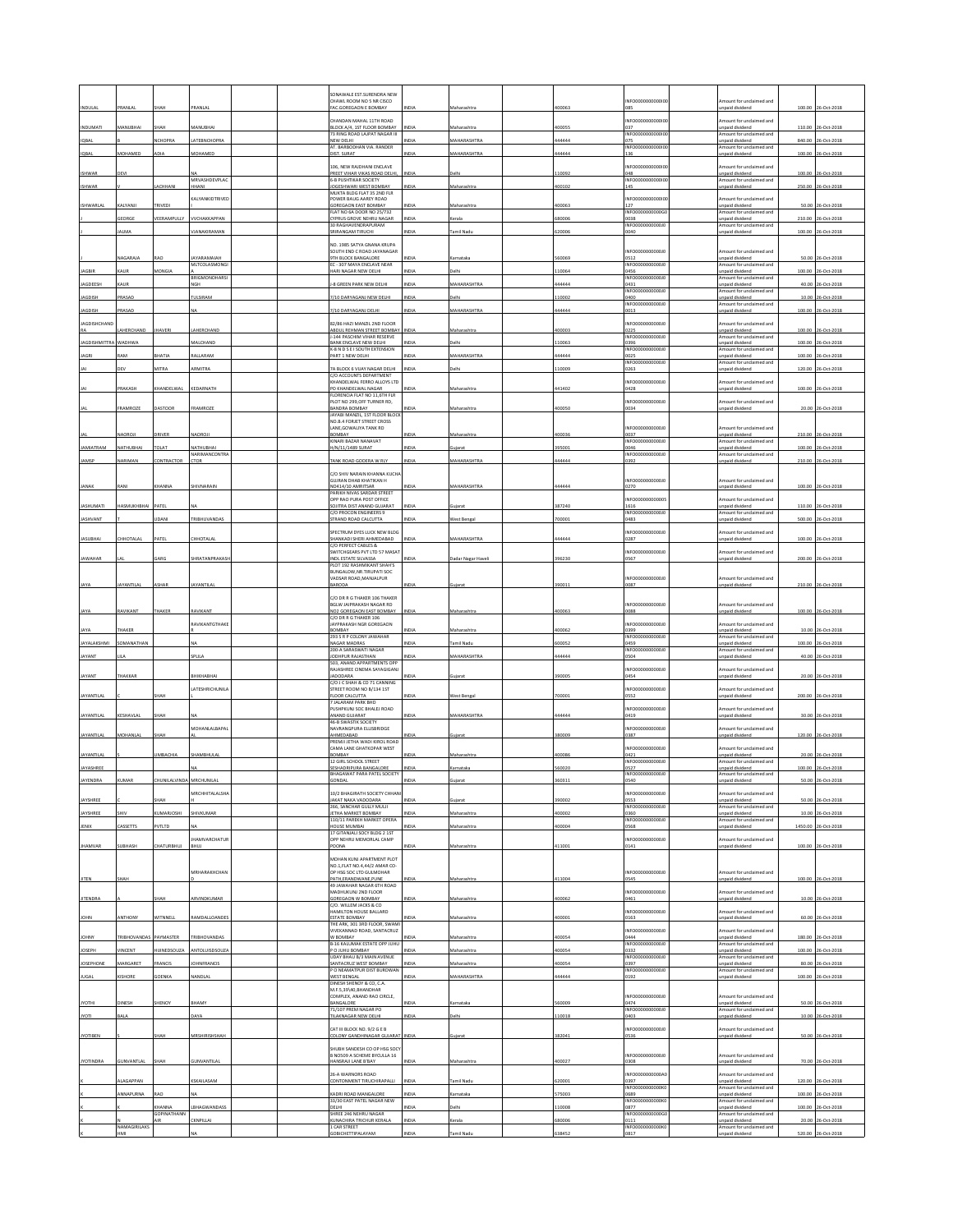|                        | <b>ARAYANA</b>     |                              |                                     |  | <b>KOLLATHODI HOUSE PO PERIN TAL</b><br>AANNA KERALA               | NDIA         | 'erala             | 79322  | INFO0000000000K<br>0803            | mount for unclaimed and<br><b>Inpaid dividend</b>  | 50.00  | 26-Oct-201         |
|------------------------|--------------------|------------------------------|-------------------------------------|--|--------------------------------------------------------------------|--------------|--------------------|--------|------------------------------------|----------------------------------------------------|--------|--------------------|
|                        |                    |                              | ELAMANASMENO                        |  | NO.2, 3RD AVENUE HARRINGTON                                        |              |                    |        | INFOODDDDDDDDA                     | Amount for unclaimed and                           |        |                    |
|                        |                    | <b>IMENON</b>                |                                     |  | RD, CHETPUT MADRAS<br>89 EAST LOKAMANYA STREET R S                 | NDIA         | Tamil Nadu         | 500031 | 00543<br>INFO0000000000K           | unpaid dividend<br>Amount for unclaimed and        | 210.00 | 26-Oct-201         |
|                        | ANGAMAN            |                              |                                     |  | URAM COIMBATORE                                                    |              | amil Nadı          | 41002  | 0870                               | unpaid dividend                                    | 100.00 | 26-Oct-201         |
|                        |                    |                              | ANANTHALAKSH PHVENKATESWAF          |  | B/14 SRI SAI APTS M D KENI ROAD<br>HANDUP(E) MUMBAI                | VDIA         | <b>Aaharashtra</b> | 100042 | INFO0000000000K<br>3806            | mount for unclaimed and<br>npaid dividend          | 100.00 | 26-Oct-2018        |
|                        |                    |                              | ANANTHALAKSH PKVENKATESWAF          |  | 3/14 SRI SAI APTS M D KENI ROAD<br><b>BHANDUP(E) MUMBAI</b>        | NDIA         | Maharashtra        | 00042  | INFO000<br>0708                    | mount for undaimed and<br>npaid dividend           | 50.00  | 26-Oct-2018        |
|                        |                    | ODIKAL                       |                                     |  | 121, SUNDERNAGAR S V ROAD                                          | VDIA         | faharashtr         | 00064  | NFO0000000000                      | mount for unclaimed and                            |        |                    |
|                        |                    |                              |                                     |  | <b>AALAD WEST BOMBAY</b><br>NO 1 KALYANARAMAN ST                   |              |                    |        | 0926<br>INFO0000000000R            | npaid dividend<br>Amount for unclaimed and         | 100.00 | 26-Oct-2018        |
|                        |                    | RAMANATHAN                   | KSMANIAM                            |  | KUMBAKONAM<br>32 4TH MAIN ROAD EXTN                                | NDIA         | lamil Nadu         | 612001 | 0524                               | <b>Inpaid</b> dividend                             |        | 10.00 26-Oct-2018  |
|                        |                    | <b>VENKATRAMAN</b> NA        |                                     |  | ASTURBA NAGAR ADYAR<br><b>PARANAM</b>                              | NDIA         | amil Nadu          | 00020  | NFO0000000000V<br>0097             | mount for unclaimed and<br>npaid dividend          |        | 210.00 26-Oct-2018 |
|                        |                    |                              |                                     |  | C/O MR D S MURTI RETD LOCAL                                        |              |                    |        | INFO0000000000S                    | mount for unclaimed and                            |        |                    |
|                        | UNDERAMMA          | ŁΔΙ<br>ALKULANDAYAN          | <b>DSAMBAMURTI</b>                  |  | <b>UDITOR DHANTOLI NAGPUR</b>                                      | NDIA         | Maharashtra        | 140001 | 0548<br>INFO0000000000K            | Inpaid dividend<br>Amount for unclaimed and        |        | 100.00 26-Oct-201  |
|                        |                    | CHETTIAR                     |                                     |  | O RAYAVARAM DIST TRICHY<br>OM RESIDENCY 2ND FLOOR FLAT             | NDIA         | <b>MAHARASHTR</b>  | 44444  | 1409                               | inpaid dividend                                    | 520.00 | 26-Oct-201         |
|                        |                    |                              |                                     |  | NO 16 17TH CROSS RETWEEN 4TH<br>& STH MAIN MALLESWARAM             |              |                    |        | INFO0000000000V                    | Amount for unclaimed and                           |        |                    |
|                        | ATSALA             |                              | <b>UMANATHRAO</b>                   |  | BANGALORE                                                          | VDIA         | ırnataka           | 60055  | 0340                               | npaid divident                                     |        | 310.00 26-Oct-201  |
|                        |                    |                              | KACHARDASBBAIR                      |  | AJI AISHABAI MANZIL BLOCK NO<br>11 NOOR BAUG P O DR                |              |                    |        | NFO0000000000K                     | mount for unclaimed and                            |        |                    |
| KACHARDAS              | <b>JALKRISHANA</b> | AIRAGI                       |                                     |  | <b>MAHESHWARI RD B'BAY</b><br>HAJI AISHABAI MANZIL BLOCK NO        | NDIA         | Maharashtra        | 100009 | 0731                               | npaid dividend                                     |        | 310.00 26-Oct-2018 |
|                        | <b>BALKRISHN</b>   | AIRAG                        | <b>RAI KRISHNARRAIR</b>             |  | 11 NOOR BAUG P O DR                                                |              |                    |        | <b>INFO00000</b><br>0000K          | mount for unclaimed and                            |        |                    |
| KACHARDAS              |                    |                              |                                     |  | MAHESHWARI RD B'BAY<br>HAJI AISHABAI MANZIL BL NO 11               | VDIA         | Maharashtra        | 100009 | 0721                               | unpaid dividend                                    | 100.00 | 26-Oct-2018        |
| KACHARDAS              | <b>JALKRISHN</b>   | <b>JAIRAGI</b>               | <b>JALKRISHN</b>                    |  | ABOVE NOOR BAUG P O DR<br>MAHESHWARI RD B'BAY                      | NDIA         | Aaharashtr         | 00009  | INFO0000000000K<br>0666            | Amount for unclaimed and<br><b>Inpaid dividend</b> | 10.00  | 26-Oct-201         |
|                        |                    |                              |                                     |  | HAJI AISHABAI MANZIL BLOCK NO<br>11 NOOR BAUG P O DR               |              |                    |        | NFO0000000000K                     | mount for unclaimed and                            |        |                    |
| KACHARDAS              | <b>BALKRISHNA</b>  | LAIRAGE                      | KACHARDAS                           |  | MAHESHWARI RD B'BAY                                                | NDIA         | Maharashtr.        | 100009 | 0737                               | npaid dividend                                     |        | 100.00 26-Oct-2018 |
| KAILASH                | <b>HANDRA</b>      | <b>HAUDHARYKH</b><br>ANDELWA |                                     |  | 48-B DIAMOND HARBOUR ROAD<br>ALCUTTA                               | NDIA         | Vest Benga         | 00027  | INFO0000000000KO<br>0367           | Amount for unclaimed and<br><b>Inpaid dividend</b> |        | 100.00 26-Oct-201  |
|                        |                    |                              | MADANLALDHAN                        |  | 107-A TODI CHAMBERS 1ST<br>LOOR 2 LALBAZAR STREET                  |              |                    |        | NFO0000000000K                     | mount for unclaimed and                            |        |                    |
| KAILASH                | <b>HANDRA</b>      | HANUKA                       | UKA                                 |  | CALCUTTA                                                           | NDIA         | Vest Bengal        | '00001 | 0753                               | inpaid dividend                                    |        | 30.00 26-Oct-2018  |
|                        |                    |                              |                                     |  | 48/B. HANUMAN BLDG 308 PERIN                                       |              |                    |        |                                    |                                                    |        |                    |
| KAILASH                | <b>IANTRY</b>      |                              | MRSHANKARLALM<br>ANTRY              |  | NARIMAN BLDG OPP CENTRAL<br><b>IBRAQY FORT BOMBAY</b>              |              |                    | 00001  | INFO0000000000K<br>0918            | Amount for unclaimed and<br>inpaid dividend        | 20.00  | 26-Oct-201         |
|                        |                    |                              |                                     |  | 48/B. HANUMAN BLDG 308 PERIN                                       |              |                    |        |                                    |                                                    |        |                    |
|                        |                    |                              | MRSHANKARLALM                       |  | NARIMAN STREET OPP CENTRAL                                         |              |                    |        | INFO0000000000K                    | Amount for unclaimed and                           |        |                    |
| KAILASH                | <b>MANTRY</b>      |                              | ANTRY                               |  | <b>LIBRARY FORT BOMBAY</b><br>/51, VISHWA KARMA VIHAR              | VDIA         | Aaharashtra        | 00001  | 1927                               | inpaid dividend                                    |        | 20.00 26-Oct-2018  |
| KAILASHBEN             | CANTILAL           | PATEL                        | KANTILAL                            |  | SOCELIODHPUR CHAR RASTA<br>ATELITE ROAD AHMEDABAD                  | NDIA         | Guiarat            | 80054  | NFO0000000000K<br>0829             | mount for unclaimed and<br>inpaid dividend         |        | 50.00 26-Oct-2018  |
|                        |                    |                              |                                     |  | ZAVERI RI DG 1ST FIR B NO 6                                        | VDIA         |                    |        | INFO0000000000K                    | Amount for unclaimed and                           |        | 100.00 26-Oct-201  |
| KALAVATI               | <b>ANTILAL</b>     | <b>AODI</b>                  | KANTILAL                            |  | <b>CHAMBATTA BYCULLA BOMBAY</b>                                    |              | Aaharashtr         | 00027  | 0442                               | npaid dividend                                     |        |                    |
|                        |                    |                              |                                     |  | C/O CENTRAL BANK OF INDIA<br>REGIONAL OFFICE STATION ROAD          |              |                    |        | INFO0000000000K                    | mount for unclaimed and                            |        |                    |
| KALPANABEN             |                    | ATE                          | <b>AMESHBHA</b>                     |  | NEAR D N HIGH SCHOOL ANAND<br>4-202. SHINGAR APT K T VILLAGE       | NDIA         | iujarat            | 88001  | 0354<br>INFO0000000000K            | Inpaid dividend<br>Amount for unclaimed and        | 30.00  | 26-Oct-201         |
| KALPESH                | <b>AMESH</b>       | HAH                          | MRRAMESH                            |  | AVAGHAR VASAI (W)                                                  | VDIA         | Aaharashtra        | 01202  | 0909                               | inpaid dividend                                    | 100.00 | 26-Oct-201         |
| KAMALKISHOF            | <b>IARISHCHAND</b> | HETAN                        | <b>MRHARISHCHAND</b><br>RAKHETAN    |  | OLD BHAJI MANDI KAMPTEE DIST<br><b>JAGPUR</b>                      | IDIA         | Aaharashtr         | 41002  | INFO0000000000<br>1902             | mount for unclaimed and<br>npaid dividend          | 50.00  | 0-Oct-201          |
| KAMLABEN               | RALAL              | HAH                          | <b>IRALALMSHAH</b>                  |  | 18 PUSHPKUNJ PATEL WADI S V<br>PATEL RD BORIVLI BOMBAY             | VDIA         | Aaharashtr.        | 100092 | INFO0000000000K<br>0804            | Amount for unclaimed and<br>inpaid dividend        | 80.00  | 26-Oct-2018        |
|                        |                    | нан                          |                                     |  | 8 PUSHPKUNJ PATEL WADI S V P                                       |              |                    |        | INFO0000000000K                    | mount for unclaimed and                            |        | 40.00 26-Oct-2018  |
| KAMLABEN               | IRALAL             |                              | IRALALMSHAH                         |  | RD BORIVLI BOMBAY                                                  | NDIA         | Maharashtra        | 100092 | 0805                               | npaid dividend                                     |        |                    |
|                        |                    |                              |                                     |  | 733 RESERVE BANK OFFICERS FL<br>NR H L COLLEGE OF COMMERCE         |              |                    |        | INFO0000000000K                    | Amount for unclaimed and                           |        |                    |
| KAMLABEN<br>KAMLESHWAR | <b>JUAYAPRASAD</b> | DESAI                        |                                     |  | AVRANGPURA AHMEDABAD<br>SIRJA SADAN PO SHECHAR DT                  | VDIA         | iujara             | 80009  | 0740<br>INFO0000000000K            | inpaid dividend<br>mount for unclaimed and         | 70.00  | 26-Oct-201         |
| NANDAN                 |                    |                              | ALIKNANDAN                          |  | <b>MUZAFFARPUR BIHAR</b>                                           | <b>VIDIA</b> | <b>MAHARASHTRA</b> | 44444  | 2201                               | paid dividend                                      | 100.00 | 26-Oct-201         |
|                        |                    |                              |                                     |  | NEEL & SHEEL BLDG FLAT NO9 1ST<br>FLR POLICE STN ROAD VILE PARLE   |              |                    |        | INFO0000000000K                    | mount for unclaimed and                            |        |                    |
| KAMUBEN                | KOOBHA             | ESAI                         | <b>KOOBHAI</b>                      |  | OMBAY<br>E/7 H B TOWN BUOYPUR P O                                  | VDIA         | Aaharashtra        | 100056 | 0067                               | inpaid dividend                                    |        | 100.00 26-Oct-2018 |
| KANAK                  | UMAR               | ANJILAI                      |                                     |  | SODEPUR DT 24 PARGANAS WEST<br>BENGAL                              | IDIA         | <b>MAHARASHTRA</b> | 144444 | NFO0000000000K<br>0748             | mount for unclaimed and<br>Inpaid dividend         |        | 100.00 26-Oct-201  |
|                        |                    |                              |                                     |  |                                                                    |              |                    |        | INFO0000000000KO                   | Amount for unclaimed and                           |        |                    |
|                        |                    |                              |                                     |  | DEEPAK MEDICAL STORES 18-A                                         |              |                    |        |                                    |                                                    |        |                    |
| KANCHAN                | <b>HANDULAI</b>    | НАН                          | <b>HANDULAI</b>                     |  | ADASHIV LANE BOMBAY<br>78/15, KRISHNA MAHAL PESTOM                 | NDIA         | Aaharashtra        | 100004 | 0668                               | inpaid dividend                                    | 10.00  | 26-Oct-201         |
| KANCHAN                | AGHUNATH           |                              | BRAGHUNATH                          |  | AGAR, ROAD NO.1 CHEMBUR<br>YABNOE                                  | VDIA         | Aaharashtra        | 100089 | NFO0000000000K<br>0882             | mount for unclaimed and<br><b>Inpaid dividend</b>  | 150.00 | 26-Oct-201         |
|                        |                    |                              |                                     |  | 78/15, KRISHNA MAHAL PESTOM                                        |              |                    |        |                                    |                                                    |        |                    |
| KANCHAN                | RAGHUNATH          |                              | BRAGHUNATH                          |  | AGAR ROAD NO.1, CHEMBUR<br>ROMRAY                                  | NDIA         | Maharashtra        | 100089 | NFO0000000000K<br>0859             | mount for unclaimed and<br>npaid dividend          |        | 150.00 26-Oct-2018 |
| KANCHANBEN             | SHANTILAL          | HAH                          | SHANTILAL                           |  | BAZAR BARDOLI DT SURAT<br><b>SUJARAT</b>                           | NDIA         | <b>MAHARASHTRA</b> | 144444 | INFO0000000000K<br>0493            | Amount for unclaimed and<br>unpaid dividend        |        | 110.00 26-Oct-201  |
| <b>KANCHANKUMA</b>     |                    |                              |                                     |  | C/O PRAVINSINH A PARMAR                                            |              |                    |        | INFO0000000000K                    | Amount for unclaimed and                           |        |                    |
|                        |                    | <b>IALA</b>                  |                                     |  | <b>AROLI VIA SILVAGA</b>                                           | NDIA         | <b>MAHARASHTRA</b> | 44444  | 0077                               | <b>Inpaid divider</b>                              | 100.00 | 26-Oct-201         |
| KANCHANLAL             | VIAGANLAI          | RANDERIA                     | MAGANLA                             |  | 13 CHEWAL WADI KALBADEVI RD<br>DR M B VELKAR STREET BOMBAY         | INDIA        | Maharashtra        | 100002 | INFO0000000000K<br>0076            | mount for unclaimed and<br>Inpaid dividend         |        | 120.00 26-Oct-201  |
|                        |                    | ALAL                         | <b>ANGILDAS</b>                     |  | 10/1984.SONI FALIA PANI BHIT                                       |              | <b>MAHARASHTRA</b> | 44444  | INFO0000000000K                    | Amount for unclaimed and                           |        |                    |
| KANCHANLAL             |                    |                              |                                     |  | URAT<br>613/614 B'BAY MKT BLDG 6TH F                               | VDIA         |                    |        | 1862                               | npaid dividend                                     | 100.00 | 26-Oct-201         |
|                        |                    |                              |                                     |  | NEXTTO TARDEO<br>AIRCONDITIONED                                    |              |                    |        | INFO0000000000                     | Amount for unclaimed and                           |        |                    |
| <b>KANIZA</b>          | TAHER              | KHAIRULLA                    | TAHER                               |  | MARKET, TARDEO, BOMBAY.                                            | INDIA        | Maharashtra        | 400034 | 0576                               | <b>Inpaid</b> dividend                             |        | 100.00 26-Oct-2018 |
|                        |                    |                              | <b>ANMOHAN</b>                      |  | RINCIPAL ARYA GIRLS HIGHER                                         |              |                    |        | NFO0000000000KO<br>0770            | nount for unclaimed and                            | 30.00  | 26-Oct-201         |
| KANTA                  |                    |                              |                                     |  | ECONDARY SCHOOL LUDHIANA<br>1092 KUVAWALA'S KHANCHA                |              |                    | 43001  |                                    | paid dividend                                      |        |                    |
|                        |                    |                              | MRSURESHMANG                        |  | LALABHAI'S POLE MANDVI'S POLE                                      |              |                    |        | INFO0000000000K0                   | Amount for unclaimed and                           |        |                    |
|                        |                    |                              |                                     |  | <b>13 VASHISHTA NAGAR VATVA</b>                                    |              |                    |        | NFO0000000000K                     | nount for unclaimed and                            |        |                    |
| KANTILAL               | <b>ALABHAI</b>     | ЖАН                          | <b>ALABHAI</b>                      |  | OAD MANINAGAR AHMEDABAD<br>ROOM NO 18 SARJUDEVI CHAWL              | NDIA         | iujarat            | 80008  | 0106                               | inpaid dividend                                    |        | 100.00 26-Oct-2018 |
|                        |                    |                              |                                     |  | AVE ROAD JOGESHWARI EAST                                           |              |                    |        | NFO0000000000K                     | nount for unclaimed and                            |        |                    |
| KANTILAL               | RAVJI              | <b>RYA</b>                   | RAVII                               |  | YABANGE<br>102 GAYTRI NIWAS 11-A RHAGAT                            | VDIA         | Aaharashtra        | 00060  | 0758                               | inpaid dividend                                    |        | 50.00 26-Oct-2018  |
| KANTILAL               |                    | GANDHI                       | <b>MRTHAKARSHIGA</b><br><b>NDHI</b> |  | HING ROAD VILE PARLE WEST<br><b>BOMBAY</b>                         | NDIA         | Maharashtra        | 100056 | NFO0000000000K<br>0941             | mount for undaimed and<br>unpaid dividend          |        | 350.00 26-Oct-2018 |
|                        |                    |                              |                                     |  | /O MR B S ARORA 17-G FREE                                          |              |                    |        | NFO0000000000K                     | mount for unclaimed and                            |        |                    |
| KANWAL                 | RORA               |                              | SARORA<br>KPADMANABHAB              |  | CHOOL STREET CALCUTTA<br>3, SHAKTI BHAVAN PLOT NO. 53,             | NDIA         | Vest Bengal        | 00016  | 0604<br>INFO0000000000K            | inpaid dividend<br>mount for unclaimed and         |        | 630.00 26-Oct-2018 |
| KASARAGOD              | <b>TARABAI</b>     |                              | HAT                                 |  | HON (WEST) MUMBAL<br>CHANDELWAL BROTHER PVT LTD                    | IDIA         | Aaharashtra        | 00022  | 0953                               | heebivib bisen                                     |        | 110.00 26-Oct-2018 |
| KASHINATH              | <b>SUTGUTIA</b>    |                              | <b>GULABROYJI</b>                   |  | 3 NETAJI SUBHAS ROAD<br>CALCUTTA                                   | NDIA         | <b>Nest Bengal</b> | '00001 | NFO0000000000K<br>0368             | mount for unclaimed and<br>inpaid dividend         |        | 100.00 26-Oct-2018 |
|                        |                    |                              |                                     |  | <b>AYODHYA NAGAR AJARA ROAD</b><br>GODAHINGLAJ DIST KOLHAPUR       |              |                    |        | NFO0000000000K                     | mount for unclaimed and                            |        |                    |
| KASHINATH              | <b>ISHWAR</b>      | SHETTI                       | MRISHWARSHETTI                      |  | MAHARASTRA                                                         | NDIA         | Maharashtra        | 116502 | 0956                               | unpaid dividend                                    |        | 100.00 26-Oct-2018 |
| KASHMIRA               | <b>IASHIKANT</b>   | ATEL                         | HASHIKANT                           |  | 4 MILAN, 4TH FLOOR<br>87 TARDEI<br>OAD BOMBAY                      | NDIA         | Aaharashtra        | 00034  | <b>NFO0000</b><br>0824             | nount for unclaimed and<br>inpaid dividend         | 100.00 | 26-Oct-2018        |
| KASHMIRI               |                    | APOOR                        |                                     |  | HOUSE NO.2228 SECTOR 21C<br><b>HANDIGARH</b>                       | NDIA         | <b>MAHARASHTRA</b> | 44444  | INFO0000000000K<br>0157            | Amount for unclaimed and<br>inpaid dividend        | 420.00 | 26-Oct-2018        |
|                        |                    |                              |                                     |  |                                                                    |              |                    |        |                                    |                                                    |        |                    |
|                        |                    |                              | <b>JAFFERALIMOOSA</b>               |  | EXPRESS APARTMENT 403-B 'B'<br>WING 4TH FLOOR YARI ROAD            |              |                    |        | INFO0000000000KO                   | mount for unclaimed and                            |        |                    |
| KASSAMALI              |                    | <b>DOSARHAI</b>              |                                     |  | <b>ERSOVA ANDHERI (W) MUMBA</b><br><b>38 BORA BAZAR STREET ATH</b> | <b>VIDIA</b> | Aaharashtra        | 00061  | 0714<br>INFO0000000000K            | npaid dividend<br>Amount for unclaimed and         | 50.00  | 26-Oct-2018        |
| KASTURBAI              | NANJEE             |                              | NANJEE                              |  | LOOR FORT BOMBAY                                                   | NDIA         | Maharashtra        | 00001  | 0677                               | Inpaid dividend                                    |        | 70.00 26-Oct-2018  |
| KASTURBAI              | ANJEE              |                              | IANJE                               |  | C/O DWARKADAS 38 BORA BAZAR<br>TREET FORT BOMBAY                   | VDIA         | laharashtra        | 00001  | INFO0000000000K<br><b>1452</b>     | mount for unclaimed and<br>inpaid dividend         |        | 30.00 26-Oct-2018  |
|                        |                    |                              |                                     |  | C/O RAMCHANDRA VISHWANATH<br>54 SHEIKH MEMON STREET                |              |                    |        | INFO0000000000K                    | mount for unclaimed and                            |        |                    |
| KASTURBAI              | SODANI             |                              | MOHANLAI                            |  | YABMOB                                                             | NDIA         | Maharashtra        | 100002 | 0727                               | inpaid dividend                                    |        | 10.00 26-Oct-2018  |
|                        |                    |                              |                                     |  | 202 GAYATRI NIWAS 11/A<br>HAGAT SINGH ROAD VILE-PARLE              | <b>VIDIA</b> |                    |        | NFO0000000000K<br>2986             | nount for unclaimed and                            |        |                    |
| KAUSHIK                |                    | ANDHI                        | CANTILAI                            |  | W] BOMBAY                                                          |              | faharashtr         | 00097  |                                    | npaid dividend                                     | 50.00  | 26-Oct-2018        |
|                        |                    |                              |                                     |  | TATA MILLS CO.OP.HSG.SOC.LTD<br>BLDG NO2-A FLAT NO1 GR FLOOR       |              |                    |        | INFO0000000000K                    | mount for unclaimed and                            |        |                    |
| KAVASJI                | MEHERJIBHAI        | UNTOKE                       | MEHERJIBHA                          |  | ROAD, PAREL, BOMBAY                                                | NDIA         | Maharashtra        | 00012  | 0171                               | unpaid dividend                                    |        | 30.00 26-Oct-2018  |
|                        |                    |                              |                                     |  | 19 JAWAHAR NAGAR, 6TH ROAD<br>MADHUKUNJ, 2ND FLOOR                 |              |                    |        | INFO0000000000K                    | Amount for unclaimed and                           |        |                    |
| KAVITA                 |                    | HAH                          | ARVINDKUMAF                         |  | <b>SOREGAON WEST BOMBAY</b>                                        | NDIA         | Maharashtra        | 100062 | 0856                               | Inpaid dividend                                    |        | 10.00 26-Oct-2018  |
|                        |                    |                              |                                     |  | 9, JAWAHAR NAGAR ROAD No.6<br>VIPUL NIVAS 2ND FLOOR,               |              |                    |        | NFO0000000000K                     | mount for unclaimed and                            |        |                    |
| KAVITA                 |                    | HAH                          | ARVINDKUMAR<br>SHRISHEKHERPUR       |  | GOREGAONIWI BOMBAY<br>15 NATRAJ S V ROAD SANTACRUZ                 | NDIA         | Aaharashtra        | 00062  | 0952<br><b>INFO00000</b><br>00000K | npaid dividend<br>mount for unclaimed and          | 10.00  | 26-Oct-2018        |
| KAVITA                 | UROHIT             |                              | ж                                   |  | <b>VEST BOMBAY</b>                                                 | VDIA         | laharashtr         | 00054  | 1946                               | inpaid dividend                                    | 150.00 | 26-Oct-2018        |
| KEDARNATH              | CHUNILAL           | CHANDELWAL                   |                                     |  | /O SHIVLAL C MITHAIWALA<br>15/17 SHEIKH MEMAN STREET<br>YABNOE     | NDIA         | Aaharashtra        | 00002  | NFO0000000000K<br>0569             | mount for unclaimed and<br>npaid dividend          |        | 210.00 26-Oct-2018 |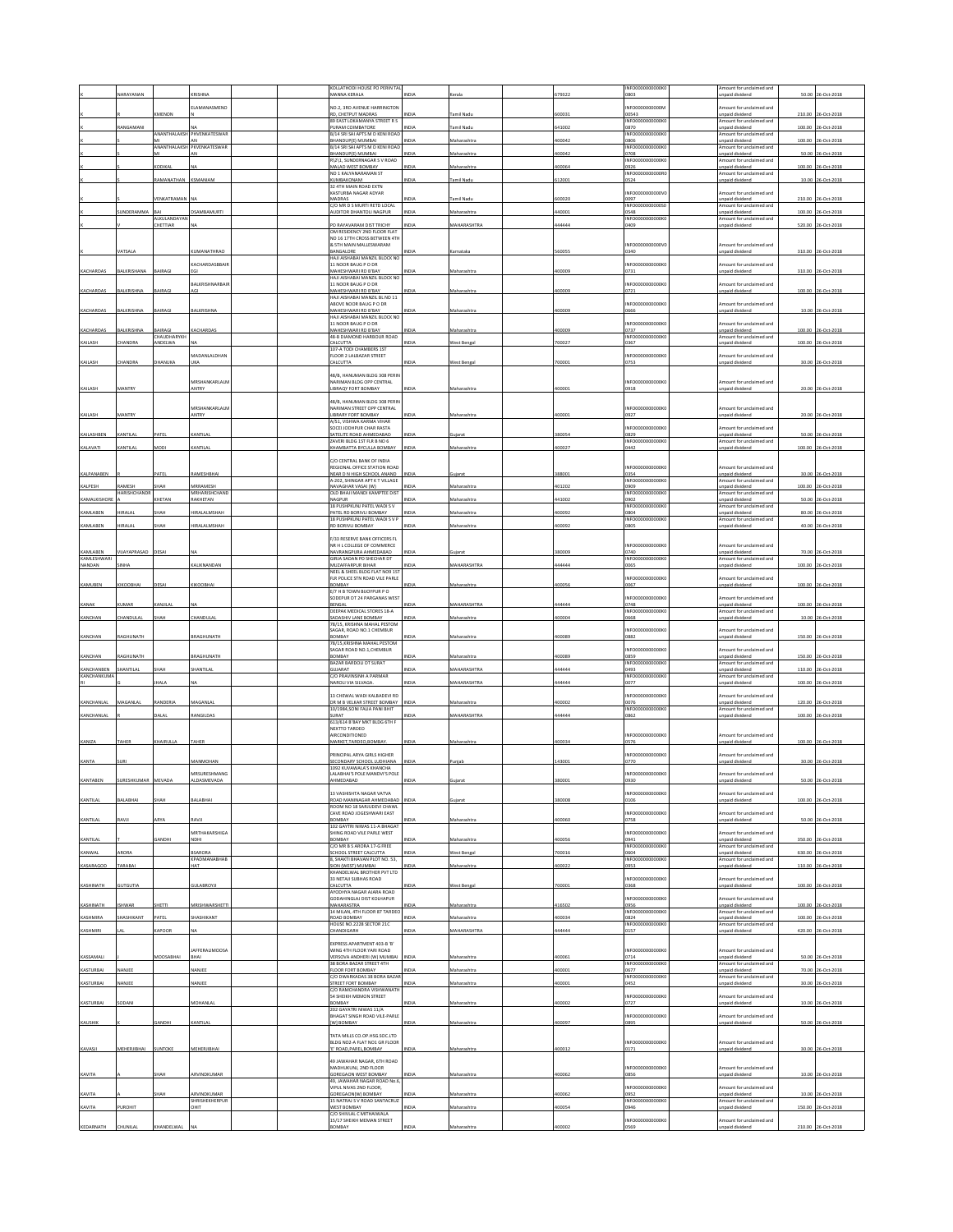|                        | <b>INGHANIA</b>                   |                           | PURUSHOTTAMD                            | <b>HIRUPATI UDYOG 36 SIDCO</b><br><b>INDUSTRIAL ESTATE KURICHI</b><br>COIMBATORE                |                     |                                   |                 | NFO0000000000K                                      | mount for unclaimed and                                                                 |                  |                                         |
|------------------------|-----------------------------------|---------------------------|-----------------------------------------|-------------------------------------------------------------------------------------------------|---------------------|-----------------------------------|-----------------|-----------------------------------------------------|-----------------------------------------------------------------------------------------|------------------|-----------------------------------------|
| KESARBAI               |                                   |                           |                                         | MALIK BLDG 3RD FLOOR SHIVAJI                                                                    |                     | ımil Nadı.                        | 41021           | 0550<br>NFO0000000000K                              | npaid dividend<br>mount for unclaimed and                                               | 2100.00          | 26-Oct-201                              |
| KESHAV                 | HRINIVAS                          | <b>IEGDE</b>              | HRINIVAS                                | PARK ROAD NO4 BOMBAY                                                                            | VDIA                | taharashtr                        | 00028           | 0571                                                | npaid dividend                                                                          |                  | 20.00 26-Oct-2018                       |
| KESHO                  | <b>LAM</b>                        |                           | <b>IARCHARANDAS</b>                     | <b>IOUSE NO 415 1ST FLOOR MUKH</b><br>KI CHAWAL PALDI AHMEDABAD<br>3-A/314 JAY SHRIPAL NAGAR NO | NDIA                | ujarat                            | 80007           | NFO0000000000K<br>0201                              | mount for unclaimed and<br>npaid divident                                               |                  | 100.00 26-Oct-2018                      |
|                        |                                   |                           | MRSEVANTILALSH                          | DEVCHAND NAGAR JAIN MANDIR<br>ROAD BHAYANDER W, DIST                                            |                     |                                   |                 | INFO0000000000K                                     | Amount for unclaimed and                                                                |                  |                                         |
| KETAN                  |                                   | HAH                       | <b>NTILALSHAH</b>                       | THANA<br>C/O CENTRAL BANK OF INDIA                                                              |                     | <b>Aaharashtr</b>                 | 01101           | 0920<br>INFO0000000000K                             | npaid dividend<br>mount for unclaimed and                                               |                  | 50.00 26-Oct-201                        |
| KEWAL<br>KHUMAJI       | <b>CRISHAN</b><br><b>HELAJI</b>   | CAPOOR<br><b>IODANA</b>   | MRCHELAJI                               | <b>IRCULAR ROAD AMRITSAR</b><br>AT SALEMPURA POST<br><b>KUMBHASAN PALANPUR (B.K.)</b>           | NDIA<br>NDIA        | <b>MAHARASHTRA</b><br>juiarat     | 44444<br>885515 | 0204<br>INFO0000000000K<br>019                      | npaid dividend<br>mount for unclaimed and<br>npaid dividend                             | 100.00<br>150.00 | 26-Oct-2018<br>26-Oct-201               |
| KHURSHIDABEN           |                                   | HAPAL                     | MRANWARHUSEN<br><b>GHAPAL</b>           | A-39 AYASHAPARK SOCIETY<br>ANDALIA ROAD BARODA                                                  | NDIA                | <b>AAHARASHTRA</b>                | 44444           | INFO0000000000K<br>0922                             | Amount for unclaimed and<br>npaid dividend                                              |                  | 150.00 26-Oct-2018                      |
|                        |                                   |                           |                                         | MEHTA FINANCE & INV<br>COSULTANCY A/810 FAIRDEAL                                                |                     |                                   |                 |                                                     |                                                                                         |                  |                                         |
| KIRAN                  |                                   | MEHTA                     | MRRRMEHTA                               | HOUSE SWASTIK CHARRASTA<br>NAVRANGURA AHMEDABAD<br>C/O C J EXPORTERS MITTAL                     | NDIA                | Gujarat                           | 80009           | INFO0000000000K<br>0917                             | Amount for unclaimed and<br>inpaid dividend                                             |                  | 100.00 26-Oct-2018                      |
| KIRITE                 |                                   | HAH                       | AYANTILALSHAH                           | COURT C WING 134-135, 13TH<br>LR, BOMBAY.                                                       | NDIA                | faharashtr                        | 00021           | NFO0000000000K<br><b>0775</b>                       | mount for unclaimed and<br>npaid dividend                                               | 150.00           | 26-Oct-201                              |
|                        |                                   | жан                       | AYANTILALSHAH                           | C/O C J EXPORTERS MITTAL<br>COURT C WING 134-135, 13TH<br>LR, BOMBAY.                           | NDIA                | faharashtra                       | 00021           | NFO0000000000K<br>0776                              | mount for unclaimed and<br>npaid dividend                                               |                  | 50.00 26-Oct-2018                       |
| KIRITE                 |                                   |                           |                                         | C/O C J EXPORTERS MITTAL<br>COURT 134-135 13TH FLR NP                                           |                     |                                   |                 | NFO0000000000K                                      | mount for unclaimed and                                                                 |                  |                                         |
| KIRITE                 |                                   | HAH                       | AYANTILALSHAH                           | BOMBAY<br>C/O C J EXPORTERS MITTAL                                                              | NDIA                | Maharashtra                       | 100021          | 0749                                                | npaid dividend                                                                          |                  | 100.00 26-0ct-2018                      |
| KIRITE                 |                                   | жан                       | <b>AYANTILALSHAR</b>                    | COURT C WING 134-135 13TH FLR<br><b>NP BOMBAY</b><br>BOMBAY PAPER MARKETING CO                  | NDIA                | Maharashtr                        | 100021          | NFO0000000000K<br><b>0755</b>                       | mount for unclaimed and<br>inpaid dividend                                              | 150.00           | 26-Oct-201                              |
| KIRTANLAL              | MOJILAL                           | DOSHI                     | MOJLAL                                  | PODAR CHAMBERS P B ST FORT<br>BOMBAY                                                            | NDIA                | Maharashtra                       | 400001          | NFO0000000000K<br>0402                              | Amount for unclaimed and<br>Inpaid dividend                                             | 630.00           | 26-Oct-2018                             |
| KIRTI                  | <b>MALLII</b>                     |                           | AMESHMALLI                              | H 19 LAJPAT NAGAR 3 NEW DELH                                                                    | NDIA                |                                   | 10024           | NFO0000000000K<br>339                               | mount for unclaimed and<br>inpaid dividend                                              | 100.00           | 26-Oct-201                              |
| KISHAN                 | <b>INGH</b><br><b>HHAWCHHAR</b>   | 11R1                      | EWANPANNALA                             | PURI LODGE TARBENI ROAD<br>PATIALA PUNJAB<br>75 PARK STREET 1ST FLOOR                           | NDIA                | MAHARASHTRA                       | 144444          | INFO0000000000K<br>)251<br>INFO0000000000K          | Amount for unclaimed and<br>inpaid dividend<br>Amount for unclaimed and                 | 100.00           | 26-Oct-2018                             |
| KISHORIDEBI            | <b>IMAMAHESWA</b>                 |                           | ASUDEO<br><b>ATTABHIRAMAY</b>           | CALCUTTA<br>C/O K PATTABHIRAMAIAH PO                                                            | NDIA                | Vest Bengal                       | 00016           | 0262<br>NFO0000000000K                              | inpaid dividend<br>mount for unclaimed and                                              |                  | 100.00 26-Oct-2018                      |
| <b>CODALI</b>          |                                   |                           |                                         | LAMARRU DIST KRISHNA A P<br>DOOR NO:7-17-21/91 7/5                                              | VDIA                | <b>MAHARASHTRA</b>                | 14444           | 265<br>INFO0000000000KO                             | npaid dividend<br>Amount for unclaimed and                                              | 100.00           | 26-Oct-2018                             |
| KODALI                 | VASUGANESH                        |                           | KSESHAGIRIRAO                           | SRINAGAR, GUNTUR A P<br>20 RAMKRIPA SOCIETY 2ND FLR                                             | INDIA               | Andhra Pradesh                    | 322002          | 0954<br>NFO0000000000K                              | inpaid dividend                                                                         |                  | 150.00 26-Oct-2018                      |
| KOKILA                 |                                   | НАН                       | <b>HANDRAKANT</b>                       | MAHARANA PRATAP MARG<br>BHAYANDER W DIST THANA<br>JAYA DURGA GENERAL STORES.                    | VDIA                | faharashtr                        | 01101           | 0757                                                | mount for unclaimed and<br>npaid dividend                                               |                  | 200.00 26-Oct-2018                      |
|                        |                                   |                           |                                         | KOTA NARAYANA & CO. MAIN<br>ROAD, NEAR TOWER CLOCK,                                             |                     |                                   |                 | INFO0000000000K                                     | mount for unclaimed and                                                                 |                  |                                         |
| KOTA                   | <b>RINIVASA</b>                   | <b>AO</b>                 | NARAYAN                                 | VARASARAO PET<br>5/61 W E A KAROL BAGH NEW                                                      | NDIA                | <b>Indhra Prades</b>              | 22601           | 1959<br>INFO0000000000K                             | Inpaid dividend<br>Amount for unclaimed and                                             | 100.00           | 26-Oct-201                              |
| KRISHAN                | <b>UMAR</b>                       | <b>AGGARWAL</b>           | MUNSHIRAM<br>LATESHRIRAMAG.             | DELHI                                                                                           | NDIA                | <b>Jelhi</b>                      | 10005           | 0278<br>INFO0000000000K                             | npaid dividend<br>mount for unclaimed and                                               |                  | 100.00 26-Oct-2018                      |
| KRISHAN                | <b>AOHAN</b>                      | GARWAL                    | <b>IWAI</b>                             | 393 ALAMGIRI GANJ BAREILLY U P<br>PLOT NO 46 N-5 J SECTOR SOUTH<br>CIDCO AURANGABAD             | <b>NDIA</b>         | <b>Ittar Prades</b>               | 43005           | 0937<br>NFO0000000000K                              | npaid dividend<br>mount for unclaimed and                                               |                  | 50.00 26-Oct-201                        |
| KRISHNA                | DAS                               | HAH                       | MRNALINAKSHYA                           | <b>MAHARASHTRA</b><br>VILL NOWPARA P.O NALIKUL DIST                                             | NDIA                | Maharashtra                       | 131003          | 0932<br>INFO000000000K                              | npaid dividend<br>mount for unclaimed and                                               |                  | 20.00 26-Oct-2018                       |
| KRISHNA                | HAN                               | <b>HAKRAVARTY</b>         | HAKRAVARTY                              | HOOGHLY W.B<br>BUNGLOW NO E-3/79 ARERA                                                          | NDIA                | Vest Bengal                       | 12407           | 0925<br>NFO0000000000K                              | npaid dividend<br>mount for unclaimed and                                               | 100.00           | 26-Oct-2018                             |
| CRISHNA<br>KRISHNA     | ANT<br>KUMAR                      | <b>ISHRA</b><br>ARRAF     | RAMGOPALSHROI                           | COLONY BHOPAL<br>GEETANGANA 148 SAKET NAGAR<br>COLONY VARANASI                                  | <b>VDIA</b><br>NDIA | ladhya Pradesh<br>Uttar Pradesh   | 82006<br>221005 | )297<br>INFO00000000000<br>1888                     | npaid dividend<br>Amount for unclaimed and<br>inpaid dividend                           |                  | 100.00 26-Oct-2018<br>50.00 26-Oct-2018 |
|                        |                                   |                           |                                         | W/O RAM PRATAP KETARPAUL<br>5/1 DUKE ROAD SHALIMAR                                              |                     |                                   |                 | NFO0000000000K                                      | mount for unclaimed and                                                                 |                  |                                         |
| KRISHNA                | UMARI                             | <b>ETARPAUL</b>           | RAMPRATAP                               | HOWRAH<br>73 GANAPATHI IYER LAYOUT TV                                                           | VDIA                | <b>AAHARASHTRA</b>                | 44444           | 0302<br>INFO0000000000K                             | npaid dividend<br>Amount for unclaimed and                                              | 940.00           | 26-Oct-2018                             |
| KRISHNA<br>KRISHNACHAN | PARMESWARA                        |                           | RKRISHNA                                | KOIL POST TIRUCHIRAPALLI                                                                        | NDIA                | <b>Tamil Nadu</b>                 | 520005          | 0634<br>INFO0000000000K                             | npaid dividend<br>Amount for unclaimed and                                              |                  | 50.00 26-Oct-2018                       |
| KRISHNAJI              | NARAYAN                           | нан<br><b>ULKARNI</b>     | <b>ANTILA</b><br>NKKULKARNI             | SUTHAR'S MADH MEHSANA G.S.<br>4/3 GOKHALE WADI MANPADA<br>ROAD DOMBIVLI E DIST THANE            | NDIA<br>NDIA        | <b>AAHARASHTRA</b><br>Aaharashtra | 144444<br>21201 | 0427<br>INFO0000000000K<br>1602                     | inpaid dividend<br>mount for unclaimed and<br>npaid dividend                            | 10.00<br>10.00   | 06-Oct-201<br>26-Oct-2018               |
| KRISHNAKANT            | MBALA                             | ATEL                      | MBALA                                   | AXMI NIWAS 194 GUJARAT SOCY<br><b>SION BOMBAY</b>                                               | NDIA                | faharashtra                       | 00022           | NFO0000000000K<br>0306                              | mount for unclaimed and<br>npaid dividend                                               |                  | 100.00 26-Oct-201                       |
|                        | <b>SINHII</b>                     |                           |                                         | VAVKAR CHSL NEAR AZAD WEIGH<br>BRIDGE N H NO 8 VAPI DIST                                        | NDIA                | juiarat                           |                 | NFO0000000000K<br>0298                              | mount for unclaimed and                                                                 |                  |                                         |
|                        |                                   | <b>SJHALA</b>             |                                         |                                                                                                 |                     |                                   |                 |                                                     | inpaid dividend                                                                         |                  |                                         |
| KRISHNAKUMAI           |                                   |                           |                                         | VALSAD GUJARAT                                                                                  |                     |                                   | 396191          |                                                     |                                                                                         |                  | 100.00 26-Oct-2018                      |
| KRISHNAKUMAI           |                                   |                           |                                         | GURUDEV COMPLEX, 2ND FLOOR<br>LAT NO 10F, OPP IMRANNAGAR                                        |                     |                                   |                 | NFO0000000000K<br>1768                              | mount for unclaimed and                                                                 |                  |                                         |
| SINHJI<br>KRISHNAMURT  | <b>UNDARA</b>                     | <b>IAL</b><br><b>AJAN</b> | OVINDSINHJI<br>RKRISHNAMURTII           | SELVAS ROAD VAPI DIST VALSAD<br>53 II MAIN ROAD RAJA<br>ANNAMALAI PURAM MADRAS                  | NDIA<br>NDIA        | Tamil Nadu                        | 96195<br>500028 | INFO0000000000KO<br>0687                            | npaid dividend<br>Amount for unclaimed and<br>npaid dividend                            | 200.00           | 100.00 26-Oct-2018<br>26-Oct-2018       |
| KRISHNANATH            | AKHARAM                           | THALY                     | AKHARAM                                 | AT & PO KHANU TAL & DT<br>RATNAGIRI                                                             | NDIA                | <b>AAHARASHTRA</b>                | 44444           | INFO0000000000K<br>0582                             | Amount for unclaimed and<br>inpaid dividend                                             | 100.00           | 26-Oct-201                              |
| KUMAR                  | <b>CRISHNA</b>                    | <b>EAL</b>                | <b>BKSEAL</b>                           | CHOWMATHA LANE PO<br><b>HINSHAW DIST HOOGHLY</b>                                                | NDIA                | <b>AAHARASHTRA</b>                | 144444          | INFO0000000000K<br>3595                             | Amount for unclaimed and<br>npaid dividend                                              | 100.00           | 26-Oct-2018                             |
| KUMARPAL               | HINUBHA                           | HAH                       | <b>HINUBHAI</b><br><b>NUPRANJANNKAN</b> | 529 PADSHAH'S POLE RELIEF<br>ROAD AHMEDABAD<br>DAXINI SOCIETY MANINAGAR                         | NDIA                | ujarat                            | 90001           | NFO0000000000K<br>0851<br>NFO0000000000K            | mount for unclaimed and<br>inpaid dividend<br>mount for unclaimed and                   | 100.00           | 26-Oct-201                              |
| KUNDA                  | <b>IUPRANJAN</b>                  | CANETKAR                  | EIKAR                                   | MMFDARAD<br>56/B SAPTARSHI FLAT 5 4TH ROAD                                                      | NDIA                | ujarat                            | 80008           | 0735<br>INFO0000000000KO                            | npaid dividend<br>Amount for unclaimed and                                              |                  | 50.00 26-Oct-2018                       |
| KUNJBALA               |                                   | ATEL                      | MRHAROORPATE                            | SANTACRUZ E BOMBAY                                                                              | NDIA                | Maharashtr                        | 100055          | 0931                                                | npaid dividend                                                                          | 100.00           | 26-Oct-201                              |
| KUNJBALA               | NARENDRAKUM                       | MEHTA                     | NARENDRAKUMA                            | SHWAR NIVAS OPP DADA S PAGL<br><b>GUJARAT UNIVERSITY ROAD</b><br>NAVRANGPURA AHMEDABAD          | NDIA                | juiarat                           | 80009           | NFO0000000000K<br>0658                              | mount for unclaimed and<br>nnaid dividend                                               |                  | 50.00 26-Oct-2018                       |
|                        | NARENDRAKUM                       |                           |                                         | ISHWAR NIWAS OPP D S PAGLA<br>GUJARAT UNIVERSITY ROAD                                           |                     |                                   |                 | NFO0000000000K                                      | Amount for unclaimed and                                                                |                  |                                         |
| KUNJBALA               |                                   |                           |                                         | NAVRANGPURA AHMEDABAD                                                                           | NDIA                | Sujara                            | 80009           | 0659<br>INFO0000000000K0                            | inpaid dividend<br>Amount for unclaimed and                                             | 20.00            | 26-Oct-201                              |
| <b>GISHAIYA</b>        |                                   |                           |                                         | WAGAT 759/107 DECCAN                                                                            |                     |                                   |                 | 682<br>INFOODDOODDOOD                               | Inatid dividend<br>mount for unclaimed and                                              | 230.00           |                                         |
| KUSUM<br>KUSUM         | <b>ALKRISHNA</b><br><b>JANSAL</b> | ANDIT                     | RPANDIT<br><b>VIRPBANSAL</b>            | <b><i>SYMKHANA PUNE</i></b><br>NO-3861 NEETA STREET<br>BATHINDA                                 | VDM<br>NDIA         | aharashtr<br>unjab                | 1004<br>51001   | 1021<br>NFO0000000000K<br>0944                      | npaid dividend<br>mount for unclaimed and<br>npaid dividend                             |                  | 320.00 26-Oct-2018<br>50.00 26-Oct-2018 |
|                        |                                   |                           |                                         | C/O R N MEHRA BRITISH HIGH<br>COM. ACC.SEC. CHANAKYAPURI                                        |                     |                                   |                 | NEODDDDDDDDDAK                                      | mount for unclaimed and                                                                 |                  |                                         |
| KUSUM                  | <b>AEHRA</b>                      | ЖАН                       | AJNARAIN                                | NEW DELHI<br><b>HETHWADA AT&amp;PO KAIRA DIST</b>                                               | NDIA                | elhi                              | 10011<br>44444  | 0555<br>INFO0000000000K                             | npaid dividend<br>mount for unclaimed and                                               |                  | 30.00 26-Oct-2018                       |
| KUSUMBEN               | HANTILAL                          |                           | HANTILAL                                | KAIRA GUJARAT<br>-7/191 NAVIN NIKETAN H.207.                                                    | NDIA                | <b>MAHARASHTRA</b>                |                 | 0362                                                | npaid dividend                                                                          |                  | 100.00 26-Oct-2018                      |
| KUTIKAT                | <b>JALAKRISHNA</b>                |                           | <b>IKMENON</b>                          | YAMUNA APTS, NR.KALKAJI, DDA-<br>(LIG) FLATS NEW DELHI                                          | NDIA                |                                   | 10019           | INFO0000000000K<br>0651                             | Amount for unclaimed and<br>inpaid dividend                                             | 20.00            | 26-Oct-201                              |
|                        |                                   | ALLIAMMAIAC               | <b>AMNADSINDIA</b>                      | JAWAHAR STREET NEW TOWN<br>KARAIKUDI 1                                                          | NDIA                | MAHARASHTRA                       | 44444           | INFO0000000000VO<br>0257                            | Amount for unclaimed and<br>npaid dividend                                              | 420.00           | 26-Oct-2018                             |
| LADLI                  | <b>ERSHAD</b>                     | OZDO!                     | HARKAPERSHAD                            | 28 RAMSARUP BLDG ROSHANARA<br>ROAD DELHI                                                        | VDIA                |                                   | 10007           | INFO000000000010<br>0011<br>NFO0000000000U          | mount for unclaimed and<br>npaid dividend                                               | 20.00            | 26-Oct-2018                             |
| LAKSHMI                | <b>UMAR</b>                       |                           | HANTI                                   | 2 LINK ROAD JANGPURA EXTN<br>NEW DELHI<br>13-6-434/B/83 OM NAGAR                                | NDIA                | MAHARASHTRA                       | 44444           | 0030<br>INFO0000000000LC                            | mount for unclaimed and<br>npaid dividend<br>Amount for unclaimed and                   |                  | 120.00 26-Oct-2018                      |
| LAKSHMI                | <b>/ANGALA</b>                    |                           | VNMOORTHY                               | HYDERABAD<br>SECTOR NO 1 ADITI JEEVAN FLAT                                                      | NDIA                | <b>Indhra Pradesi</b>             | 00008           | 0227                                                | npaid dividend                                                                          | 150.00           | 26-Oct-201                              |
| LATA                   | <b>COTNIS</b>                     |                           |                                         | <b>0 10 BANER MALANJE ROAD</b><br>BANER PUNE 45                                                 | NDIA                | <b>MAHARASHTRA</b>                | 44444           | NFO00000000000<br>4674                              | mount for unclaimed and<br>npaid dividend                                               |                  | 10.00 26-Oct-2018                       |
| LATA                   | RIYAWADAN                         | <b>ANDHY</b>              | MRPMGANDHY                              | MULII NIVAS 3RD FLOOR C P T<br>TANK ROAD BOMBAY                                                 | <b>VDIA</b>         | Aaharashtra                       | 00004           | INFO0000000000L<br>0243                             | Amount for unclaimed and<br>npaid dividend                                              |                  | 320.00 26-Oct-201                       |
|                        |                                   |                           |                                         | 47, RUKMINI BUILDING 3RD MAI<br>ROAD LAXMINARAYANAPURA                                          |                     |                                   |                 | INFO0000000000L                                     | mount for unclaimed and                                                                 |                  |                                         |
| LAXMAN                 | <b>JURURAO</b>                    | URATTI                    | RVKUNATHI                               | BANGALORE<br>S/O MACLEO SALES AGENCIES 257                                                      | DIA                 | mataka                            | 60021           | 0230                                                | npaid dividend                                                                          | 100.00           | 26-Oct-2018                             |
| LAXMAN                 | YER<br><b>AMAKRISHNA</b>          | AMCHANDRA                 | ALAPARTHI                               | SHAHID BHAGAT SINGH ROAD<br>BOMBAY<br>2F SHREYAS PLOT NO 16                                     |                     |                                   | 00001           | INFO0000000000LC<br>0049<br>INFO0000000000L         | mount for unclaimed and<br>inpaid dividend<br>mount for undaimed and                    | 20.00            | 26-Oct-201                              |
| AXMAN                  |                                   |                           | AKSHAMANAIYE                            | HHEDANAGAR BOMBAY<br>141 DDA FLATS (RPS) SHEIKH                                                 | DIA                 |                                   | 00089           | 1052<br>INFO0000000000LC                            | npaid dividend<br>mount for unclaimed and                                               | 100.00           | 6-Oct-2018                              |
| LAXMI                  | HAND                              | ATUA                      | HHABILDAS                               | ARAI PHASE I NEW DELH                                                                           | NDIA                | elh                               | 10017           | 0057<br>NFO0000000000L                              | npaid dividend<br>mount for unclaimed and                                               | 100.00           | 26-Oct-2018                             |
| LAXMI                  | RASAD                             | <b>AKKAR</b>              | <b>IAMASHARANLAL</b>                    | HANDIANA FATEHPUR U P                                                                           | NDIA                | <b>MAHARASHTRA</b>                | 44444           | 0128<br>INFO0000000000L0                            | npaid dividend<br>Amount for unclaimed and                                              |                  | 100.00 26-Oct-2018                      |
| LAXMI                  | <b>AIDYANATHA</b>                 |                           | <b>VAIDYANATHAN</b>                     | 2. LAKE PLACE CALCUTTA<br>MAHIM MANSION B BLOCK ROOM<br>NO 74 STATION RD MAHIM                  | NDIA                | <b>Nest Benga</b>                 | 00029           | 0237<br>NFO0000000000L                              | inpaid dividend<br>mount for unclaimed and                                              | 1360.00          | 26-Oct-201                              |
| LAXMIBAI               | IMXAJARBEU                        |                           | NSAIYER                                 | BOMBAY                                                                                          | NDIA                | Aaharashtra                       | 00016           | 0133<br>INFO0000000000LC                            | npaid dividend<br>Amount for unclaimed and                                              |                  | 100.00 26-Oct-2018                      |
| LAXMIKANT              | MBADAS                            |                           | <b>ITARAM</b>                           | 58 SOMWAR PETH PUNE<br>12 TARDEO COURT ANNEXE 251                                               | NDIA                | Maharashtra                       | 11011           | 0239<br>INFO00000000000                             | npaid dividend<br>Amount for unclaimed and                                              | 100.00           | 26-Oct-2018                             |
| LEELA                  | <b>IWAKAF</b>                     | AUD                       |                                         | ARDEO ROAD MUMBAI<br>903/4 KATRA MOHAR SINGH                                                    | VDM<br>DIA          | laharash<br><b>IAHARASHTRA</b>    | 00007<br>14444  | 3988<br>INFO0000000000L                             | inpaid dividend<br>mount for unclaimed and                                              | 210.00           | 6-Oct-2018<br>6-Oct-201                 |
| LEELAWATI<br>LEENA     | AIN                               |                           | INAYCHANDJAIN                           | MRITSAR<br>F-8 TRIVENI 66 WALKESHWAR<br>ROAD BOMBAY<br>SARASWATI SADAN 13 TURNER                |                     | laharashtra                       | 00006           | 0219<br>INFO0000000000L<br>0202<br>INFO0000000000LC | npaid dividend<br>mount for unclaimed and<br>inpaid dividend<br>mount for unclaimed and | 100.00           | 50.00 26-Oct-2018                       |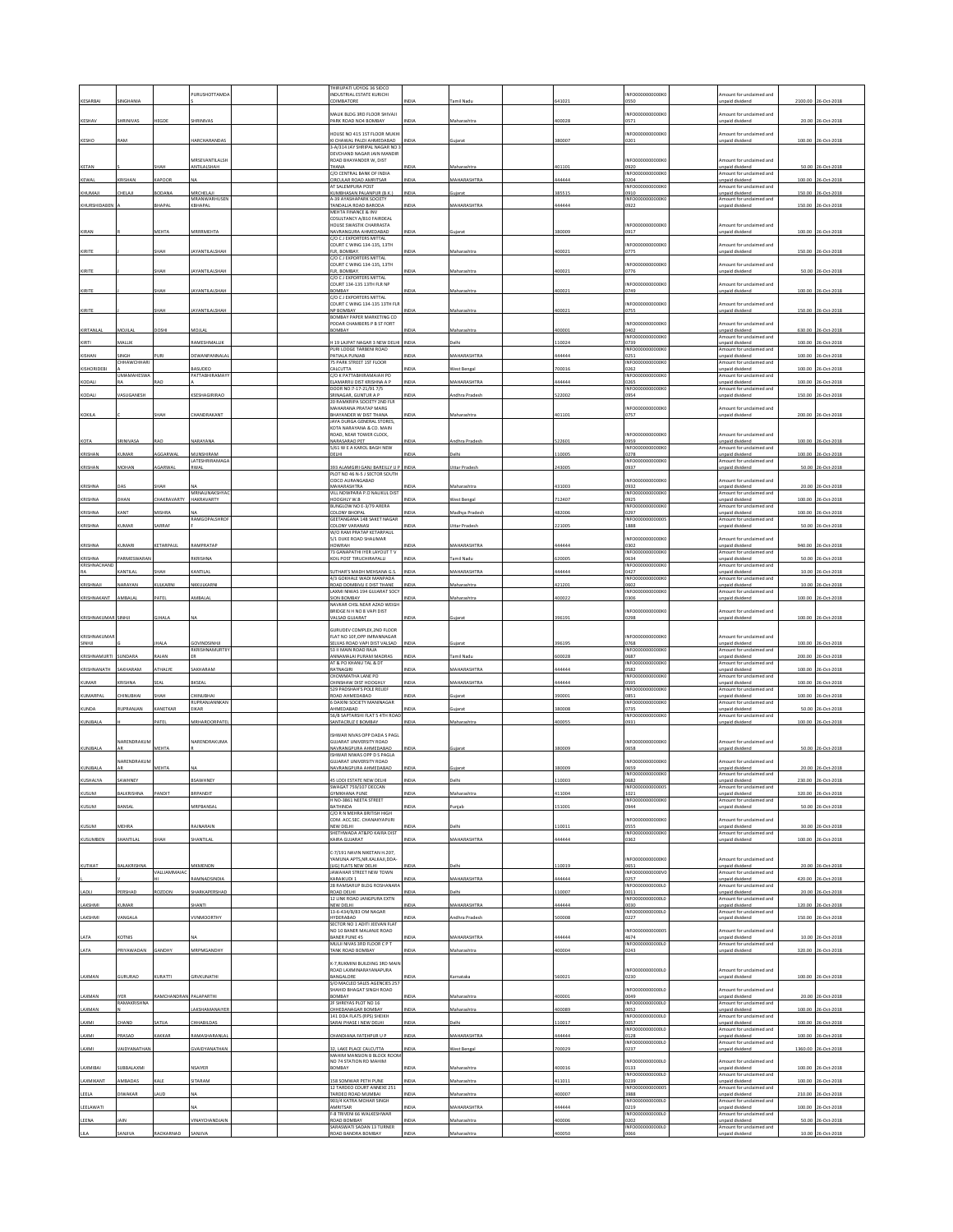| <b>ILAWATI</b>    | <b>DEVI</b>       |                   |                                      |  | C/O. SYNTEX DISTRIBUTORS<br>55/115 GENERAL GANJ KANPUR                                     | NDIA         | <b>MAHARASHTRA</b>   | 44444  | INFO0000000000L<br>0113           |                                        | mount for unclaimed and<br>npaid dividend          | 100.00 | 26-Oct-2018         |
|-------------------|-------------------|-------------------|--------------------------------------|--|--------------------------------------------------------------------------------------------|--------------|----------------------|--------|-----------------------------------|----------------------------------------|----------------------------------------------------|--------|---------------------|
| LILITA            | CONAGRA           |                   | <b>VIRBABULAL</b>                    |  | <b>CIRAN FOOT WEAR MOCHI GALLI</b><br><b>WAACONAGAR</b>                                    | <b>NDIA</b>  | Aaharashtra          | 14001  | INFO0000000000L<br>0248           |                                        | mount for undaimed and<br>npaid dividend           | 50.00  | 26-Oct-2018         |
| LILY              | BENNETT           | <b>OMEZ</b>       |                                      |  | <b>10 IPOH LANE SINGAPORE</b>                                                              | NDIA         | MAHARASHTRA          | 144444 | INFO0000000000L<br>0087           |                                        | Amount for unclaimed and<br>npaid dividend         | 100.00 | 26-Oct-2018         |
|                   |                   |                   | CHALIDUMERHAV                        |  | D/12 DELITE FLATS 3RD FLOOR<br>.<br>«ARAYAN NAGAR ROAD PALDI                               |              |                      |        | INFO00000000000                   |                                        | mount for unclaimed and                            |        |                     |
| LUTFIA            | <b>HALID</b>      | <b>JAWA</b>       |                                      |  | MMFDARAD<br>BLDG NO 58/B SHOP NO 1                                                         | NDIA         | Sujara               | 380007 | 0172                              |                                        | inpaid dividend                                    |        | 260.00 26-Oct-2018  |
|                   |                   |                   |                                      |  | KANYAKUMARI CO-OP HSG SOC                                                                  |              |                      |        |                                   |                                        |                                                    |        |                     |
|                   | AKSHMI            |                   | RLAKSHMANAN                          |  | LTD BRINDAVAN COMPLEX THAN<br>(W)                                                          | NDIA         | Maharashtra          | 100601 | NFO0000000000N<br>00916           |                                        | mount for unclaimed and<br>inpaid dividend         |        | 50.00 26-Oct-2018   |
|                   |                   | MANSHARAMA        |                                      |  | F-272 NEW RAJINDER NAGAR<br>NEW DELHI                                                      | NDIA         | MAHARASHTRA          | 44444  | INFO0000000000M<br>00165          |                                        | Amount for unclaimed and<br>npaid dividend         | 150.00 | 26-Oct-2018         |
|                   |                   |                   |                                      |  | 6 YASHO PRASAD SAJJANWADI.<br>MITHAGAR ROAD MULUND EAST                                    |              |                      |        | NFO0000000000N                    |                                        | mount for unclaimed and                            |        |                     |
|                   | AJALASHMI         |                   | RMNSAMY                              |  | BOMBAY<br>112 ARUTANANDA AMMAL                                                             | NDIA         | faharashtra          | 00081  | 10960<br><b>NFO0000</b><br>0000   |                                        | npaid dividend<br>mount for unclaimed and          |        | 50.00 26-Oct-2018   |
|                   | HEIVANAI          | CHANDRASEKH       | <b>NUTHUCHETIAR</b>                  |  | <b>NAGAR TANJORE</b><br>203 CFTRI LAYOUT BOGADI II                                         | NDIA         | mil Nadu             | 13007  | 0137<br>INFO0000000000N           |                                        | npaid dividend<br>Amount for unclaimed and         | 40.00  | 26-Oct-2018         |
|                   |                   |                   | <b>(VENGUSWAMI</b>                   |  | PHASE MYSORE                                                                               | NDIA         | arnataka             | 70006  | 00681                             |                                        | inpaid dividend                                    |        | 70.00 26-Oct-2018   |
|                   |                   |                   |                                      |  | M/S MANILAL MOTILAL JAINI<br>KATRA CHOBAN CHANDNI CHOW                                     |              |                      |        | NFO0000000000N                    |                                        | mount for undaimed and                             |        |                     |
| MADAN             |                   | AIN               |                                      |  | DELHI                                                                                      | NDIA         | <b>AAHARASHTRA</b>   | 44444  | 00008                             |                                        | npaid dividend                                     | 100.00 | 26-Oct-2018         |
| MADAN             | <b>MOHAN</b>      | VAITHANI          | <b>HINTAMANI</b>                     |  | C/O. N.P. JUGAL 10-A. CIRCULAR<br>ROAD DEHRADUN U.P.                                       | NDIA         | <b>ANHARASHTRA</b>   | 44444  | NFO0000000000N<br>00015           |                                        | mount for unclaimed and<br>npaid dividend          |        | 100.00 26-Oct-2018  |
| MADAN             | <b>MAHON</b>      | RIVASTAVA         |                                      |  | H 7 JANGPURA EXTENSION FIRST<br>LOOR NEW DELHI                                             | VDIA         | elhi                 | 10014  | <b>NFO00000</b><br>0596           |                                        | Amount for unclaimed and<br>npaid dividend         | 20.00  | 26-Oct-2018         |
|                   |                   |                   |                                      |  | C/O DINESH PURI 23, 80 FEET<br>ROAD INDIRANAGAR HAL III                                    |              |                      |        | NFO0000000000N                    |                                        | mount for unclaimed and                            |        |                     |
| MADAN             | <b>AOHANLAL</b>   | URI               | MOHANLAL                             |  | BANGALORE<br>58-A FRIENDS COLONY (EAST)                                                    | NDIA         | arnataka             | 60075  | 00413<br><b>INFO0000</b><br>10000 |                                        | inpaid dividend<br>mount for unclaimed and         |        | 100.00 26-Oct-2018  |
| MADHAV            | <b>UMAR</b>       | WARUP             | LATEHARIRAJSWA<br>4115               |  | NEW DELHI                                                                                  | NDIA         | elhi                 | 10065  | 10989                             |                                        | npaid dividend                                     | 100.00 | 26-Oct-2018         |
| MADHAV            | <b>ASANT</b>      | OSHI              | <b><i>MRVASANTJOSH</i></b>           |  | 7/16 SAMARTHA NAGAR<br><b>CHUNNABATI SION BOMBAY</b>                                       | NDIA         | faharashtra          | 00022  | INFO0000000000N<br>01036          |                                        | Amount for unclaimed and<br>npaid dividend         | 210.00 | 26-Oct-201          |
| MADHAVLAL         | RELHADBHAI        | PATEL             | PRELHADBHAI                          |  | 2301 MALIWADA'S POLE<br>HAHPUR AHMEDABAD                                                   | NDIA         | ujara                | 80001  | INFO0000000000M<br>00692          |                                        | mount for undaimed and<br>npaid dividend           |        | 30.00 26-Oct-2018   |
|                   |                   |                   |                                      |  | 463 HIRPARU DANA PITH<br>NAVOVAS OPP MUNICIPAL KOTHA                                       |              |                      |        | NFO0000000000A                    |                                        | mount for unclaimed and                            |        |                     |
| <b>MADHUKANT/</b> | <b>IARILAL</b>    | MEHTA             | HARILA                               |  | AHMEDABAD<br>203 LAXMI NIWAS 1ST FLOOR                                                     | <b>NDI</b>   | iujara               | 380001 | 00761                             |                                        | inpaid dividend                                    |        | 100.00 26-Oct-2018  |
|                   |                   |                   |                                      |  | SHIVAJI PARK ROAD NO.5 MAHIM                                                               |              |                      |        | NFO0000000000N                    |                                        | mount for undaimed and                             |        |                     |
| MADHUKANTA        |                   | <b>ATEL</b>       | SHWARBHAI                            |  | BOMBAY<br>203 LAXMI NIWAS 1ST FLOOR                                                        | VDIA         | faharasht            | 00016  | 00997                             |                                        | npaid dividend                                     |        | 50.00 26-Oct-2018   |
| MADHUKANTA        |                   | PATEL             | SHWARBHAI                            |  | SHIVAJI PARK ROAD NO.5 MAHIN<br>BOMBAY                                                     | NDIA         | Aaharashtra          | 00016  | NFO0000000000N<br>00998           |                                        | mount for unclaimed and<br>npaid dividend          |        | 50.00 26-Oct-2018   |
|                   |                   |                   |                                      |  | 11 NANDUPRASAD MAHADVIA<br>COOP HSG SOC LTD OPP                                            |              |                      |        |                                   |                                        |                                                    |        |                     |
| MADHUKANTA        | <b>JITENDRA</b>   | PATEL             | IITENDRA                             |  | SANGHAVI HGH SCH. NARANPURA<br>ABAD                                                        | NDIA         | Gujarat              | 380001 | INFOODDDDDDDDA<br>00745           |                                        | Amount for unclaimed and<br><b>Inpaid</b> dividend |        | 50.00 26-Oct-2018   |
|                   |                   |                   |                                      |  | FLAT NO 40B DDA FLATS MASJID                                                               |              |                      |        | INFO0000000000                    |                                        | mount for unclaimed and                            |        |                     |
| MADHUR            | <b>AATHUR</b>     |                   |                                      |  | MOTH PHASE I NEW DELHI                                                                     | NDIA         | elhi                 | 10048  | 00033<br>INFO0000000000N          |                                        | npaid dividend                                     | 100.00 | 26-Oct-2018         |
| MAGANBHAI         |                   | BPATEL            | MADHAVBHAI                           |  | MANAPORE CHAKLA DABHOI<br>BARODA                                                           | NDIA         | Gujarat              | 391110 | 00428                             |                                        | Amount for unclaimed and<br>npaid dividend         |        | 110.00 26-Oct-2018  |
| MAGANLAL          | <b>ALYANJ</b>     | MANDALIA          | CALYAN                               |  | MOTIGAR STREET RANIKA<br>BHAVNAGAR                                                         | NDIA         | <b>AAHARASHTR</b>    | 44444  | NFO0000000000<br>10053            |                                        | mount for unclaimed and<br>npaid dividen           | 100.00 | 26-Oct-201          |
|                   |                   |                   |                                      |  | 45/45 A/C RAMGOPAL PET BESIDE<br>M G ROAD TOWER                                            |              |                      |        | NFO0000000000A                    |                                        | mount for unclaimed and                            |        |                     |
| MAGANLAL          | NATHUSA           | SHAH              | NATHUSA                              |  | SECUNDERABAD A P<br>C/O AGRAWAL TYPING SPOT                                                | INDIA        | MAHARASHTRA          | 444444 | 00056<br><b>NFO0000</b>           |                                        | Inpaid dividend<br>mount for unclaimed and         |        | 70.00 26-Oct-2018   |
| MAHESH            | GRAWA             |                   | <b>MRHLAGRAWAI</b>                   |  | SADAR BAZAR RAIGARH M.P.<br>112/333 SWAROOP NAGAR                                          | NDIA         | hhattisgarl          | 196001 | 01022<br>INFO0000000000N          |                                        | inpaid dividend                                    | 500.00 | 26-Oct-201          |
| MAHESH            | <b>HANDRA</b>     | INHA              | <b>AMCHANDRA</b>                     |  | CANPUR                                                                                     | NDIA         | <b>Jttar Prades</b>  | 208002 | 00083                             |                                        | Amount for unclaimed and<br>npaid dividend         |        | 100.00 26-Oct-201   |
|                   |                   |                   |                                      |  | 110 RATNADEEP BUILDING 76/78<br>S SETH ROAD OPERA HOUSE                                    |              |                      |        | NFO0000000000N                    |                                        | mount for unclaimed and                            |        |                     |
| MAHESH            |                   | жан               | AYANTILALSHA                         |  | BOMBAY<br>110 RATNA DEEP J S SETH ROAD                                                     |              | Maharashtra          | 100004 | 00823<br>INFO0000000000N          |                                        | inpaid dividend<br>Amount for unclaimed and        | 150.00 | 26-Oct-201          |
| MAHESH            |                   | HAH               | AYANTILALSHAH                        |  | <b>OMBAY</b><br>110 RATNA DEEP J S SETH ROAD                                               | <b>VIDIA</b> | Maharashtra          | 100004 | 0841<br>INFO0000000000            |                                        | npaid dividend<br>Amount for unclaimed and         | 50.00  | 26-Oct-201          |
| MAHESH            |                   | нан               | YANTILALSHAH                         |  | BOMBAY<br>110 RATNA DEEP J S SETH ROAD                                                     | VDIA         | taharashtra          | 00004  | 00842<br>NFO0000000000            |                                        | inpaid dividend<br>mount for unclaimed and         |        | 100.00 26-Oct-2018  |
| MAHESH            | HAH               |                   | AYANTILALSHAH<br><b>BAWAJASUWANT</b> |  | BOMBAY                                                                                     | NDIA         | taharashtra          | 0004   | 0838<br>INFO0000000000N           |                                        | npaid dividend<br>mount for unclaimed and          | 50.00  | 26-Oct-2018         |
| MAHINDER          | KAUR              | <b>BEDI</b>       | INGH                                 |  | 35 HANKUNT COLONY NEW DELHI                                                                | INDIA        | elhi                 | 10048  | 00473                             |                                        | inpaid dividend                                    | 420.00 | 26-Oct-2018         |
|                   |                   |                   |                                      |  | G-2 MAHALAXMI FLATS<br>ARRINGTON AVENUE CHETPUT                                            |              |                      |        | NFO00000000000                    |                                        | mount for unclaimed and                            |        |                     |
| MALATHI           | MENON             |                   | VCMENON                              |  | MADRAS<br>HASHAM BUILDING.3RD FLR. R NC                                                    | VDIA         | amil Nadu            | 00031  | 00614                             |                                        | npaid dividend                                     |        | 100.00 26-Oct-2018  |
| MALATI            | <b>MADHUSUDAN</b> | <b>MALGAONKAR</b> |                                      |  | 15 N M JOSHI MARG, LOWER<br>PAREL BOMBAY                                                   | NDIA         | Aaharashtra          | 00013  | NFO0000000000N<br>00837           |                                        | mount for unclaimed and<br>npaid dividend          |        | 100.00 26-Oct-2018  |
|                   |                   |                   |                                      |  | 46/30 MAI ANCHA ROAD                                                                       |              |                      |        |                                   |                                        |                                                    |        |                     |
| MALAY             | DASGUPTA          |                   | DULALKANTIDASG<br>UPTA               |  | HAZINAGAR NAIHAT NORTH 24<br>PARGANAS WEST BENGAL INDIA                                    | NDIA         | West Bengal          | 743135 |                                   | IN302902-47244824-<br>0000             | Amount for unclaimed and<br>inpaid dividend        | 3.00   | 26-Oct-201          |
|                   |                   |                   |                                      |  |                                                                                            |              |                      |        |                                   |                                        |                                                    |        |                     |
|                   |                   |                   |                                      |  | BLOCK 16-A 1ST FLOOR UMBALLA<br>HILL M PARK ANNEXE7 7 WARDEN                               |              |                      |        | INFO0000000000N                   |                                        | mount for unclaimed and                            |        |                     |
| MALINI            | MANSINHA          |                   | MANSINHAMULII                        |  | RD BOMBAY                                                                                  | NDIA         | Maharashtra          | 100026 | 00440                             |                                        | npaid dividend                                     |        | 30.00 26-Oct-2018   |
|                   |                   |                   |                                      |  | ARAYAN CO-OP. HOU.SOC.LTD.<br>FLAT NO.12,2ND FLOOR GULAB                                   |              |                      |        |                                   |                                        |                                                    |        |                     |
| MALINI            |                   | <b>JALAL</b>      | SHANTILAI                            |  | BAUG ESTATE, KANUBHAI DESAI<br>RD VILE PARLE(W) ROMRAY                                     | NDIA         | Maharashtra          | 100056 | NFO0000000000N<br>00793           |                                        | mount for unclaimed and<br>npaid dividend          |        | 210.00 26-Oct-2018  |
|                   |                   |                   |                                      |  | 16 UNIV STAFF FLATS BEHIND<br>DEPT OF CHEMICAL TECH                                        |              |                      |        |                                   |                                        |                                                    |        |                     |
| MAN               | MOHAN             | HARMA             | <b>RCSHARM</b>                       |  | MATUNGA BOMBAY                                                                             | NDIA         | Maharashtr           | 00019  | NFO0000000000N<br>00639           |                                        | mount for unclaimed and<br>inpaid dividend         | 10.00  | 26-Oct-201          |
|                   |                   |                   |                                      |  | RAJARAM BHUVAN 1ST FLOOR<br>SUDHARSHAN COLONY KOPRI                                        |              |                      |        | NEODDDDDDDDDD                     |                                        | Amount for unclaimed and                           |        |                     |
| MANDAR            | KESHAV            | ATRE              | KESHAV                               |  | COLONY THAEN EAST<br>BHANU VINAYAK APT FL NO 301                                           | NDIA         | Maharashtra          | 100603 | 2744                              |                                        | inpaid dividend                                    |        | 10.00 26-Oct-2018   |
| MANECK            |                   | HROFF             |                                      |  | RD FLOOR NO 553 18TH ROAD<br><b>CHAR BOMBAY</b>                                            | NDIA         | faharashtr           | 00052  | NFO0000000000N<br>00109           |                                        | mount for unclaimed and<br>npaid dividend          | 10.00  | 26-Oct-2018         |
|                   |                   |                   |                                      |  |                                                                                            |              |                      |        |                                   |                                        |                                                    |        |                     |
|                   |                   |                   |                                      |  | /O. R.J. MERCHANT(ADVOCATE)<br>75 SAVALDAS BUILDING DOVJI<br><b>ATANSHI MARG, OPP ANNA</b> |              |                      |        | NFO0000000000SC                   |                                        | mount for unclaimed and                            |        |                     |
| MANEKJI           | ASOO              | HAH               | ASOC                                 |  | BHAVAN, BOMBAY                                                                             | VDIA         | faharashtra          | 00009  | 0177                              |                                        | inpaid dividend                                    |        | 50.00 26-Oct-2018   |
| MANGATURAM        | LOHIA             |                   | LATEUSLOHIA                          |  | 4, SARKAR LANE, CALCUTTA                                                                   | NDIA         | West Bengal          | '00007 | INFO0000000000M<br>00949          |                                        | mount for unclaimed and<br>inpaid dividend         |        | 100.00 26-Oct-2018  |
|                   |                   |                   |                                      |  | 5/1, ASSTT OFFICERS QTRS, OPP<br>NDRAYON SCHOOL                                            |              |                      |        | NF00000000000M                    |                                        | mount for unclaimed and                            |        |                     |
| ULIANM            | AGNANI            |                   | RISHNAKUMAR                          |  | <b>VERAVAL(GUJ)</b><br>W/1 SECTOR-A. MAHANAGAR                                             | <b>VDIA</b>  |                      | 62266  | 00950<br>INFO0000000000N          |                                        | npaid dividend<br>Amount for unclaimed and         | 100.00 | 26-Oct-2018         |
| MANJU             | AIN               |                   | <b>JUNILKUMARJAIN</b>                |  | <b>LUCKNOW</b><br><b>SHASHANK 225/5966</b>                                                 | NDIA         | Uttar Pradesh        | 26006  | 00981                             |                                        | inpaid dividend                                    |        | 50.00 26-Oct-2018   |
| MANJULA           | NDUPRASAD         | MEHTA             | NDUPRASADAME<br><b>HTA</b>           |  | ANTNAGAR GHATKOPAR E<br>BOMBAY                                                             | NDIA         | faharashtra          | 00035  | NFO0000000000<br>00788            |                                        | mount for unclaimed and<br>npaid dividend          |        | 50.00 26-Oct-2018   |
| MANOHAR           | BHOLANATH         | PATHARE           | BHOLANATH                            |  | 21/C GAMDEVI BOMBAY                                                                        | NDIA         | Maharashtra          | 100007 | INFORMACIONAL<br>00724            |                                        | Amount for unclaimed and                           | 20.00  | 26-Oct-2018         |
|                   |                   |                   |                                      |  |                                                                                            |              |                      |        |                                   |                                        | inpaid dividend                                    |        |                     |
| MANOHAR           | <b>EVI</b>        | HANDELWAL         | SKHANDELWAL                          |  | C/O B S KHANDELWAL 7/386 M H<br><b>B SARDAR NAGAR NO1 BOMBAY</b>                           | NDIA         | faharashtra          | 00022  | NFO0000000000M<br>00616           |                                        | mount for unclaimed and<br>npaid dividend          | 10.00  | 26-Oct-2018         |
| MANOHAR           | <b>UMAR</b>       | ARG               | RAMGOPAL                             |  | H.NO.614 JAIL ROAD CIVIL LINES,<br>MOGA DIST FARIDKOT                                      | NDIA         | MAHARASHTRA          | 144444 | INFO0000000000N<br>00972          |                                        | Amount for unclaimed and<br>npaid dividend         | 50.00  | 26-Oct-2018         |
| MANOJ             | OPATLA            | <b>AEHT</b>       | MRPOPATLALMEH                        |  | C/O N R BROS & CO 20/1,<br>ARMENIAN STREET CALCUTTA                                        | NDIA         | West Bengal          | 00001  | INFO0000000000M<br>01032          |                                        | Amount for unclaimed and<br>Inpaid dividend        | 200.00 | 26-Oct-201          |
| MARIA             |                   | OUZA              | RANKADSOUZA                          |  | 4 HAVEN CHRIST CHURCH ROAD<br>BYCULLA BOMBAY                                               | NDIA         | faharashtra          | 00008  | INFO0000000000M<br>00642          |                                        | mount for unclaimed and<br>npaid dividend          |        | 1050.00 26-Oct-2018 |
| MARTIN            |                   | OUZA              | ANANTNIOJDSOUZ                       |  | MAPUSA CABIN ANGOD MAPUSA<br>BARDEZ GOA                                                    | NDIA         | <b>MAHARASHTRA</b>   | 44444  | INFO0000000000<br>00659           |                                        | Amount for unclaimed and<br>npaid dividend         |        | 100.00 26-Oct-2018  |
|                   |                   |                   |                                      |  | 13-C USHA SADAN STH FLOOR                                                                  |              |                      |        |                                   |                                        |                                                    |        |                     |
| MARY              | OSEPHINE          | <b>AISQUITTA</b>  |                                      |  | NEAR COLABA POST OFFICE<br>COLABA BOMBAY                                                   | NDIA         | Maharashtra          | 100005 | NFO0000000000<br>00867            |                                        | mount for unclaimed and<br>npaid dividend          |        | 210.00 26-Oct-2018  |
|                   |                   |                   |                                      |  | FLAT NO 9 STH FLOOR NESS BAUG                                                              |              |                      |        | INFO0000000000                    |                                        | mount for unclaimed and                            |        |                     |
| MARY              | <b>MINOCHER</b>   | MATBAR            | MINOCHER                             |  | ANNEXE-3NANA CHOWK BOMBAY<br>B-1/76 SECTOR "K" ALIGANJ EXT                                 | NDL          | Maharashtr           | 00007  | 00186<br>INFO0000000000M          |                                        | inpaid dividend<br>Amount for unclaimed and        | 50.00  | 06-Oct-201          |
| MAYA              | AGRAWAL           |                   | RAVI<br>LATESHRIRAMESH               |  | SCHEME LUCKNOW<br>21 SITARAM GHOSH STREET                                                  | NDIA         | <b>Jttar Pradesh</b> | 26001  | 10952<br>INFO0000000000N          |                                        | npaid dividend<br>mount for unclaimed and          | 100.00 | 26-Oct-2018         |
| MAYUR             | HANDRA            | AW                | <b>HANDRA</b>                        |  | CALCUTTA<br>DUDHESHWAR WATER WORKS                                                         | VDIA         | Vest Benga           | 00009  | 01041                             |                                        | npaid dividend                                     |        | 200.00 26-Oct-201   |
|                   | KIRITKUMR         | <b>НОКSHI</b>     | <b>GRITKUMAR</b>                     |  | STAFF QTRS SHAH BAUG<br>AHMEDABAD                                                          | NDIA         | uiarat               | 80004  | NFO0000000000<br>00942            |                                        | mount for unclaimed and                            |        | 200.00 26-Oct-2018  |
| MEENA             |                   |                   |                                      |  | 103 RAJ TILAK YARI ROAD                                                                    |              |                      |        | INFO0000000000N                   |                                        | inpaid dividend<br>Amount for unclaimed and        |        |                     |
| MEENA             | <b>ATNAKAR</b>    | RADHAN            | RATNAKAR                             |  | VERSOVA ANDHERI W BOMBAY                                                                   | NDIA         | laharashtra          | 00058  | 00210                             |                                        | npaid dividend                                     |        | 10.00 26-Oct-2018   |
| MEENAKSHEE        | <b>HARAT</b>      | MEHTA             | BHARAT                               |  | 29 SHAIVALEE SOC VEJALPUR<br>ROAD JIVRAJ ROAD AHMEDABAD                                    | NDIA         | juiarat              | 880051 | NFO0000000000N<br>0971            |                                        | mount for undaimed and<br>inpaid dividend          |        | 210.00 26-Oct-2018  |
| MEENAKSHEE        | HARAT             | <b>AEHTA</b>      | <b>BHARATBHOGILA</b><br>MEHTA        |  | 30 SHAIVALEE SOCIETY VEJALPUR<br>ROAD AHMEDABAD                                            | VDIA         | ujarat               | 80051  | INFO00000000000<br>0253           |                                        | mount for undaimed and<br>npaid dividend           | 100.00 | 26-Oct-2018         |
| MEENAKSHI         |                   |                   | KALYANAKRISHNA                       |  | D/4/206 BHEL TOWNSHIP                                                                      |              |                      |        |                                   | IN301313-20665245-                     | mount for unclaimed and                            |        |                     |
|                   |                   |                   | <b>NKV</b>                           |  | <b>KAILASAPURAM TRICHY</b>                                                                 | NDIA         | amil Nadu            | 20014  |                                   | 0000                                   | npaid dividend                                     |        | 110.00 26-Oct-2018  |
|                   |                   |                   | RAMAMOORTHYI<br><b>RCV</b>           |  | 26. VASANTHAM NAGAF<br>RIRANGAM TRICHY                                                     | NDIA         | amil Nadu            | 20006  |                                   | 12017500-00072261-<br>INO <sub>0</sub> | nount for unclaimed and<br>npaid dividend          | 100.00 | 26-Oct-201          |
| MEENAKSHI         |                   |                   |                                      |  | 504 BEL SCOT BUILDING<br>OKHANWALA COMPLEX LINK RD                                         |              |                      |        | NF00000000000M                    |                                        | mount for unclaimed and                            |        |                     |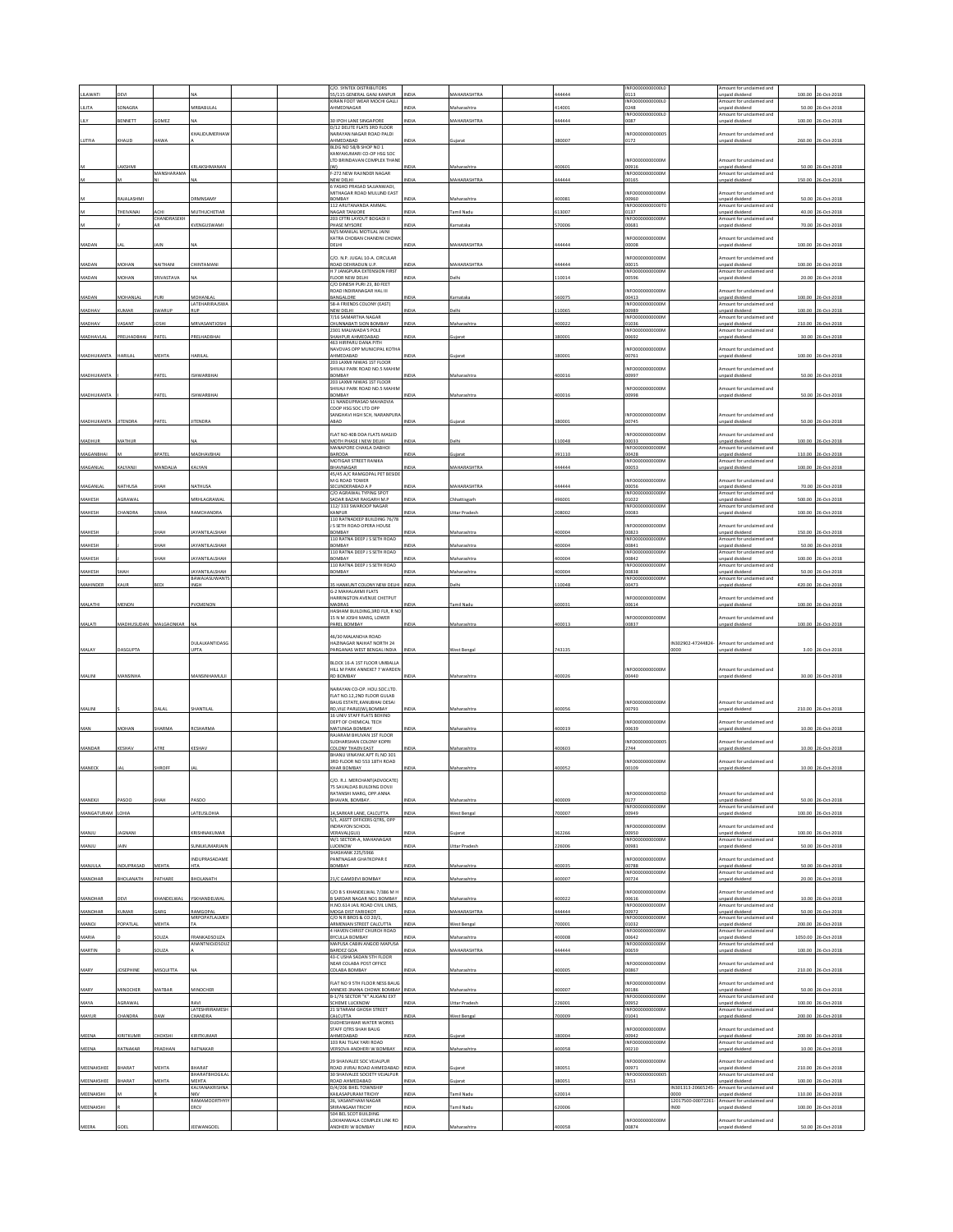| MEGHI                    | <b>IAMJ</b>              |                          |                                      |  | EKTA VIHAR PLOT NO. 147 H NO.<br>1988 RATAN NAGAR ROAD<br>JABALPUR M P                  |              | <b>MAHARASHTR</b>  | 44444  | NFO0000000000N<br>1062                    |                                        | mount for unclaimed and<br>npaid dividend                            | 100.00  |                                         |
|--------------------------|--------------------------|--------------------------|--------------------------------------|--|-----------------------------------------------------------------------------------------|--------------|--------------------|--------|-------------------------------------------|----------------------------------------|----------------------------------------------------------------------|---------|-----------------------------------------|
|                          |                          |                          |                                      |  | FLORENCIA FLAT NO 11 6TH FL<br>PLOT NO 299 OFF TURNER RD                                |              |                    |        | NFO0000000000N                            |                                        | mount for unclaimed and                                              |         |                                         |
| <b>MEHER</b>             |                          | <b>ASTOOR</b>            |                                      |  | <b>BANDRA BOMBAY</b>                                                                    |              | Maharashtra        | 400050 | 10222                                     |                                        | npaid dividend                                                       |         | 40.00 26-Oct-201                        |
| MEHERBANU                | SHAVAKSHAH               | <b>BHAMGARA</b>          | SHAVKSHA                             |  | R/28 NAWROZE BAUG 2ND FLOOR<br>GOVT GATE RD LALBAUG BOMBAY INDIA                        |              | Maharashtra        | 400012 | NFO0000000000M<br>00558                   |                                        | mount for unclaimed and<br>npaid dividend                            |         | 100.00 26-Oct-2018                      |
|                          |                          |                          |                                      |  | C/O MRS P K SWARUP REENA                                                                |              |                    |        |                                           |                                        |                                                                      |         |                                         |
|                          |                          |                          |                                      |  | APARTMENTS, 3RD FLOOR BLK A, R<br>NO.3, ENDOF SHANKAR LANE                              |              |                    |        | NFO0000000000N                            |                                        | mount for unclaimed and                                              |         |                                         |
| MEHERJI                  | PESHOTAN                 | DASTOOR                  |                                      |  | ORLEM.MALAD (W).BOMBAY<br>34 SHORHANA NAGAR SOC SYED.                                   | INDIA        | Maharashtra        | 400064 | 00900                                     |                                        | npaid dividend                                                       |         | 100.00 26-Oct-2018                      |
| MEHMOOD                  |                          | <b>HAN</b>               | MRABID                               |  | VASNA ROAD OLD PADRA ROAD<br>BARODA-15                                                  |              | <b>MAHARASHTRA</b> | 144444 | NFO0000000000<br>01040                    |                                        | mount for unclaimed and<br>npaid dividend                            |         | 50.00 26-Oct-2018                       |
|                          |                          |                          |                                      |  | A/102. PEARL APTS CROSS ROAD                                                            |              |                    |        |                                           |                                        |                                                                      |         |                                         |
| <b>MEHROO</b>            | BYRAM                    | TARAPORE                 | BYRAM                                |  | NO.3 SWAMI SAMARTH NAGAR<br>ANDHERI WEST, BOMBAY                                        | <b>INDIA</b> | Maharashtra        | 400058 | NFO0000000000N<br>00224                   |                                        | mount for unclaimed and<br>inpaid dividend                           | 240.00  | 26-Oct-201                              |
|                          |                          |                          |                                      |  | S SYMPHONY 80-L                                                                         |              |                    |        | NF00000000000M                            |                                        | mount for unclaimed and                                              |         |                                         |
| META                     | HEMNATH                  |                          | <b>IEMNATHRAO</b><br>VUAYSUSHILKANTI |  | JAGMOHANDAS MARG BOMBAY INDIA<br>5/1217 BHAVANI VAD HARIPURA                            |              | MAHARASHTRA        | 444444 | 00706<br>INFO0000000000                   |                                        | npaid dividend<br>Amount for unclaimed and                           |         | 110.00 26-Oct-2018                      |
| MIHIR                    | <b>IIAY</b>              |                          |                                      |  | SURAT<br>C-40 YOGI NAGAR 105 YOGI                                                       | <b>VIDIZ</b> | <b>Garat</b>       | 395003 | 1543                                      |                                        | npaid dividend                                                       |         | 380.00 26-Oct-201                       |
| MINAXI                   |                          | /ORA                     | ARKANTILALIVOR                       |  | SADAN EKSAR ROAD BORIVLI (W)<br>BOMBAY                                                  | INDIA        | Maharashtra        | 400091 | NFO0000000000M<br>01015                   |                                        | mount for unclaimed and<br>npaid dividend                            |         | 150.00 26-Oct-2018                      |
| MINKU                    |                          |                          | PHIA                                 |  | 200-A SARASWATI NAGAR<br>JODHPUR RAJASTHAN                                              | <b>INDIA</b> | <b>MAHARASHTRA</b> | 444444 | INFO0000000000N<br>10943                  |                                        | Amount for unclaimed and<br>inpaid dividend                          | 10.00   | 26-Oct-201                              |
|                          | <b>DOSABHAI</b>          | H2ABUC                   | DOSABHAIDUBAS                        |  | THE SCHOLAR 13 HENRY ROAD                                                               | <b>INDIA</b> | Maharashtra        | 400039 | NF00000000000M<br>00641                   |                                        | mount for unclaimed and<br>npaid dividend                            |         |                                         |
| <b>MINOCHER</b><br>MINOO | HAVAKSHA                 | NATERWALLA               |                                      |  | APOLLO RECLAMATION BOMBAY<br>PALM SPRINGS, 7TH FLOOR 157,<br>CUFF PARADE BOMBAY         | NDIA         | Maharashtra        | 400009 | INFO0000000000N<br>01048                  |                                        | Amount for unclaimed and<br>inpaid dividend                          |         | 320.00 26-Oct-2018<br>500.00 26-Oct-201 |
|                          |                          |                          |                                      |  | C/O SORABJI HORMUSJI & CO<br>DEVKARAN MANSION 22-                                       |              |                    |        | NFO0000000000A                            |                                        | mount for unclaimed and                                              |         |                                         |
| <b>MIRCHANDANI</b>       | SUNDRI                   | <b>ISHINCHAND</b>        | KHISHINCHAND                         |  | MANGALDAS RD BOMBAY<br>BLOCK NO.0/7, GOVT. COLONY                                       | INDIA        | Maharashtra        | 400002 | 00259                                     |                                        | npaid dividend                                                       |         | 210.00 26-Oct-2018                      |
| MOD                      | HEMANTKUMA               | <b>IAGINDAS</b>          | <b><i>AODINAGINDAS</i></b>           |  | NEAR ST DIVISION PALANPUR.<br>BANASKANTHA GUJARAT                                       | <b>IDIA</b>  | ujarat             | 385001 | NFO0000000000N<br>01060                   |                                        | mount for unclaimed and<br>inpaid dividend                           |         | 50.00 26-Oct-201                        |
| MOHAMAD                  | <b>SEZAI</b>             | ABDULKARIMG<br>ANDHI     | ABDULKARIM                           |  | 22, DADABHAI NAVRAOJI FLATS<br>KHANPUR AHMEDABAD                                        | INDIA        | ujarat             | 380001 | NFO0000000000<br>00583                    |                                        | mount for unclaimed and<br>npaid dividend                            |         | 30.00 26-Oct-2018                       |
|                          | <b><i>AUZAFFER</i></b>   | <b>USAIN</b>             | <b>JANAHON</b>                       |  | 177 ARADHNA NAGAR KOTRA<br><b>SULTANABAD BHOPA</b>                                      | <b>VIDU</b>  | Madhya Prade       | 462003 | NFO0000000000N<br>00536                   |                                        | mount for undaimed and<br>npaid divident                             | 420.00  | 26-Oct-201                              |
| MOHAMMAD                 |                          |                          |                                      |  | C/O ITTEFAQ INVESTMENTS LTD                                                             |              |                    |        |                                           |                                        |                                                                      |         |                                         |
|                          | MIN                      | HATKHATAY                |                                      |  | FARIDA PREMISES, LJ.CROSS                                                               |              |                    |        | INFO0000000000N                           |                                        | mount for unclaimed and                                              |         | 26-Oct-201                              |
| MOHAMMED                 |                          |                          |                                      |  | ROAD NO 2, MAHIM - BOMBAY<br>FLAT NO A/102 TINWALA APT<br>BUILDING NO 25 SULTANABAD     |              | laharashtra        | 00016  | 00273                                     |                                        | npaid dividend                                                       | 210.00  |                                         |
|                          | RAFIQUE                  | TINWALA                  | <b>MOHAMMEDHUS</b><br>ΔIN            |  | BAUGH BEHERAM BAUGH                                                                     | INDIA        | Maharashtra        | 400102 |                                           | IN301549-14139128-<br>0000             | mount for unclaimed and<br>npaid dividend                            |         |                                         |
| MOHAMMED                 |                          |                          |                                      |  | JOGESHWARI (W) MUMBAI<br>30. MARUTI LANE RATAN JYOTH<br>4TH FLOOR ROOM NO 14 FORT       |              |                    |        | NFO0000000000N                            |                                        | mount for unclaimed and                                              |         | 200.00 26-Oct-2018                      |
| MOHAN                    | KITTA                    | KOTIAN                   | KITTAKOTIAN                          |  | MUMBAI<br>C/O.OXFORD & IBH PUBLISHING                                                   | INDIA        | Maharashtra        | 400001 | 01069                                     |                                        | npaid dividend                                                       |         | 100.00 26-Oct-2018                      |
| MOHAN                    | PRIMLAN                  |                          | HPRIMLAN                             |  | CO PVT.LTD. 66 JANPATH NEW<br>DELHI                                                     | VDM          | <b>Jelb</b>        | 110001 | NF00000000000M<br>10907                   |                                        | nount for unclaimed and<br>npaid dividend                            | 500.00  | 26-Oct-2018                             |
|                          |                          |                          |                                      |  | 284/286 TODDIWALLA BLDG<br>SUPARIBAUG ROAD PAREL                                        |              |                    |        | NFO0000000000N                            |                                        | mount for unclaimed and                                              |         |                                         |
| MOHANA                   | HARAD                    | <b>ALE</b>               | HARAD                                |  | BOMBAY                                                                                  | NDL          | laharashtra        | 400012 | 10865                                     |                                        | npaid dividend                                                       |         | 320.00 26-Oct-201                       |
| <b>MOHANA</b>            | HARAD                    |                          | SHARAD                               |  | 284/286 TODIWALLA BLDG<br>SUPARIRAUG RD PAREL ROMRAY INDIA                              |              | Maharashtra        | 400012 | NFO0000000000N<br>10866                   |                                        | mount for unclaimed and<br>heebivib bisen                            |         | 310.00 26-Oct-201                       |
| MOHANLAL                 | BATWAL                   |                          | <b>HHAGANLA</b>                      |  | 51 DARIYASTHAN STREET HOME<br>NO.37 2ND FLOOR, BOMBAY                                   | INDIA        | Maharashtr.        | 400003 | INFO0000000000M<br>)581A                  |                                        | Amount for unclaimed and<br>inpaid dividend                          |         | 10.00 26-Oct-2018                       |
|                          |                          |                          |                                      |  | PLOT NO.8, GYANDEEP SOCIETY<br>KIRAVALI KARJAT, KARJAT-                                 |              |                    |        |                                           |                                        |                                                                      |         |                                         |
| MOHANLAL                 | <b>TULSIDAS</b>          | <b>HATIA</b>             | TULSIDAS                             |  | MATHERAN ROAD DIST-RAIGAD<br>MAHARASHTRA                                                | INDIA        | Maharashtra        | 410201 | NFO0000000000N<br>00827                   |                                        | Amount for unclaimed and<br>Inpaid dividend                          |         | 10.00 26-Oct-2018                       |
|                          |                          |                          | RAMRATTANTRII<br>ľНI                 |  | RIPATHI NIWAS' SNO.4 "ARYA                                                              |              |                    |        | NFO0000000000                             |                                        | mount for unclaimed and                                              |         |                                         |
| MOHINDER                 | UMAR                     | RIPATHI                  |                                      |  | NAGAR" HOSHIARPUR PB<br>2120 10TH STREET NAYA                                           | NDIA         | unjab              | 46001  | 1064                                      |                                        | npaid dividend                                                       |         | 50.00 26-Oct-201                        |
| MOHIUDDIN                | <b>MOHUMMEDA</b><br>AM   | <b>TOPIWALA</b>          |                                      |  | MOHALLA PANCHKUVA<br>AHMEDABAD                                                          | INDIA        | Gujarat            | 380001 | NFO0000000000<br>00744                    |                                        | mount for unclaimed and<br>inpaid dividend                           |         | 50.00 26-Oct-2018                       |
|                          |                          |                          | <b>IRONMOYBOSE</b>                   |  | C/O M/S SHIVMONI & CO 85                                                                |              |                    |        | NF00000000000M                            |                                        | nount for unclaimed and                                              |         |                                         |
| MONI                     | BOSE                     |                          |                                      |  | NETAJI SUBHAS ROAD CALCUTTA<br>PLOT NO 629 FLAT NO 1 SHYAM<br>KUTTIR 13 T P S ROAD KHAR | <b>NDM</b>   | Vest Benp          | 700001 | 0311<br>INFO0000000000                    |                                        | npaid dividend<br>mount for unclaimed and                            | 2100.00 | 26-Oct-2018                             |
|                          |                          |                          |                                      |  |                                                                                         |              |                    |        |                                           |                                        |                                                                      |         |                                         |
| MOOLCHAND                | ETHANAND                 | <b>HUJA</b>              | ETHANAND                             |  | BOMBAY                                                                                  | NDL          | laharashtr         | 400052 | 00316                                     |                                        | npaid divident                                                       |         | 100.00 26-Oct-201                       |
|                          | <b>VAVINCHANDR</b>       | URUSHOTAME               |                                      |  | C/O RATILAL BHOGILAL 189<br><b>GHAMSHIRAM STREET</b>                                    |              |                    |        | NFO0000000000N                            |                                        | mount for unclaimed and                                              |         |                                         |
| MRUDULA                  |                          |                          | <b>IAVINCHANDRA</b>                  |  | SARANGPUR AHMEDABAD<br>C/O MR RATILAL BHAILAL 189                                       | <b>INDIA</b> |                    | 380001 | 00530                                     |                                        | npaid divident                                                       |         | 100.00 26-Oct-201                       |
| MRUDULA                  | AVINCHANDE               | URUSHOTTAM<br><b>JAS</b> | <b>JAVINCHANDRA</b>                  |  | <b>GHASHIRAM'S STREET</b><br>SARANGPUR AHMEDABAD                                        | INDIA        | ujarat             | 380001 | NFO0000000000M<br>36900                   |                                        | mount for unclaimed and<br>inpaid dividend                           |         | 10.00 26-Oct-2018                       |
| MUKESH                   | KUMAR                    | MANSUKHLALG<br>ANDHI     | MANSUKHLAL                           |  | 4/2871 MUMBAIVAD TEKRA<br>BEGUMPURA SURAT                                               | <b>INDIA</b> | uiarat             | 395003 | INFO0000000000N<br>00870                  |                                        | Amount for unclaimed and<br>npaid dividend                           |         | 50.00 26-Oct-2018                       |
|                          |                          |                          |                                      |  | A-7, SWACHAND (SOMANWADA)<br>GHODE KHOT ALI, TILAK CHOWK                                |              |                    |        | NFO0000000000M                            |                                        | mount for unclaimed and                                              |         |                                         |
| MUKUND                   | AXMAN                    | /AZE                     | AXMAN                                |  | KALYAN                                                                                  | NDLA         | Maharashtra        | 121301 | 00983<br>INFO0000000000N                  |                                        | Inpaid dividend<br>Amount for unclaimed and                          |         | 50.00 26-Oct-2018                       |
| MUL                      | RAI                      | DUTTA                    | <b>BMDUTTA</b>                       |  | 3-37 KIRTI NAGAR NEW DELHI<br>A-3 CHAITRABEN REESIDENCY                                 | INDIA        | elhi               | 110015 | 00640                                     |                                        | heebivib bisen                                                       |         | 30.00 26-Oct-2018                       |
| MULKY                    | RIDHARA                  | HTAMA:                   | MARAYANA                             |  | SURVEY NO 127/2 ITI ROAD<br>AUNDH PUNE                                                  | INDIA        | Maharashtra        | 111007 | NFO0000000000N<br>00946                   |                                        | mount for unclaimed and<br>inpaid dividend                           |         | 420.00 26-Oct-2018                      |
| MURARI                   |                          | EORA                     |                                      |  | <b>B-7 PARK VIEW ANNARTMENT</b><br>GANDHI NAGAR GAJIABAD                                | INDIA        | aiasthan           | 333001 |                                           | 12012104-00010451-<br>INO <sub>0</sub> | mount for undaimed and<br>npaid dividend                             | 500.00  | 26-Oct-2018                             |
| MUTHUSWAM                | NAGARAJAN                |                          | NAGARAJAN                            |  | 147 PATTAMANGALAM ST<br>MAYURAM                                                         | NDIA         | mil Nadu           | 609001 | INFO0000000000<br>00739                   |                                        | mount for unclaimed and<br>npaid dividend                            | 210.00  | 26-Oct-201                              |
|                          | <b>KRISHNAMUR</b>        |                          | MARAYANASW                           |  | 17A/S6 WEA KAROL BAGH NEW<br>DELHI                                                      |              |                    | 10005  | INFO0000000000N<br>0515                   |                                        | mount for undaimed and<br>paid dividend                              | 210.00  | 26-Oct-201                              |
|                          |                          |                          |                                      |  | JOINT REG OF HANDLOOMS<br><b>&amp;TEXT H NO 3-6-440</b>                                 |              |                    |        |                                           |                                        |                                                                      |         |                                         |
|                          | VENUGOPAL                |                          | SRIRAMAIAH                           |  | HIMAYATNAGAR HYDERABAD<br>288 RASHBEHARI AVENUE                                         | <b>INDIA</b> | Andhra Pradesh     | 500029 | 0106<br>NFO0000000000N                    |                                        | Inpaid dividend<br>mount for unclaimed and                           |         | 120.00 26-Oct-2018                      |
| NABAYUG                  | CHARYY                   |                          | <b>RISHINGHA</b>                     |  | CALCUTTA<br>RASI II KHAN PATHAN ROAD NEAR                                               |              | lest Renoa         | 700019 | 1001                                      |                                        | paid dividend                                                        | 1050.00 | 26-Oct-2018                             |
| NAFISA                   | BRAHIM                   | ANGAT                    | BRAHIM                               |  | <b>SULAMANI CO BANK GANDIGATE</b><br>BARODA                                             |              | uiarat             | 390017 | INFO0000000000N<br>3525                   |                                        | mount for unclaimed and<br>npaid dividend                            |         | 20.00 26-Oct-2018                       |
|                          |                          |                          |                                      |  | C/OS PESI A CAMA DRA MIRZA                                                              |              |                    |        |                                           |                                        |                                                                      |         |                                         |
| <b>NAJOO</b>             | DADI                     | MALOO                    |                                      |  | BLDG TATA BLOCKS OFF GURU<br>NANAK ROAD BANDRA BOMBAY                                   | <b>INDIA</b> | Maharashtra        | 400050 | INFO00000000000<br>0938                   |                                        | Amount for unclaimed and<br>inpaid dividend                          |         | 750.00 26-Oct-2018                      |
|                          |                          |                          |                                      |  | "SHAH BAUG NO 3 2ND FLOOR DR<br>GOPALRAO DESHMUKH MARG                                  |              |                    |        | NFO0000000000N                            |                                        | mount for undaimed and                                               |         |                                         |
| NALINI                   | <b>/ARJIVANDAS</b>       | SHAH                     | <b>/ARJIVANDAS</b>                   |  | BOMBAY<br>FLAT NO.5 2ND FLOOR OPP.                                                      | VDM          | Maharashtra        | 100026 | 1451                                      |                                        | npaid dividend                                                       |         | 10.00 26-Oct-2018                       |
| NAMRATA                  | KHANDELAL                |                          | BANARSIDASKHAN<br>DELWAL             |  | RAMCHANDRA TALKIES<br>DOMBIVLI, THANE                                                   | <b>INDIA</b> | Maharashtra        | 421201 | NFO0000000000N<br>1485                    |                                        | mount for unclaimed and<br>inpaid dividend                           |         | 50.00 26-Oct-2018                       |
|                          |                          |                          | BANARASIDASKHA                       |  | 42/46 J M COMPOUND 3RD<br>BHOIWADA BHULESHWAR                                           |              |                    |        | NFO0000000000N                            |                                        | mount for unclaimed and                                              |         |                                         |
| NAMRATA                  | KHANDELWAL               |                          | NDELWAL                              |  | BOMBAY                                                                                  | NDIA         | Maharashtra        | 400002 | 1471<br>INFO000                           |                                        | npaid dividend<br>mount for unclaimed and                            |         | 400.00 26-Oct-2018                      |
| NANDINI                  | MADAN                    |                          |                                      |  | S-7 PANCHSHEEL PARK NEW DEL<br>80/A NEW THEATRE ROAD                                    | INDL         | elhi               | 110017 | 0577<br>NFO0000000000N                    |                                        | npaid dividend<br>mount for undaimed and                             | 110.00  | 26-Oct-2018                             |
| NANDLAL                  | NIIHAWAN                 |                          | MALIKJHARGIRAN                       |  | CALCUTTA<br>SEKSARIA BLDG 74 MARINE DRIVI                                               | NDIA         | <b>Vest Bengal</b> | 700017 | 0036<br>INFO0000000000N                   |                                        | npaid dividend<br>mount for unclaimed and                            |         | 100.00 26-Oct-2018                      |
| NANDRANI                 | AMIRCHAND<br>PARAMESWARA | UPTA                     | AMIRCHAND                            |  | BOMBAY<br>41 AECS II STAGE NAGASETTI                                                    | NDIA         | Maharashtra        | 400020 | 0331<br>INFO0000000000NO                  |                                        | inpaid dividend<br>Amount for unclaimed and                          |         | 10.00 26-Oct-2018                       |
| NARAYAN                  |                          |                          |                                      |  | ALLI BANGALORE                                                                          | NDLA         | arnataka           | 60094  | )584                                      |                                        | inpaid dividend                                                      |         | 310.00 26-Oct-2018                      |
| NARAYAN                  |                          | <b>IPTE</b>              |                                      |  | APTE NIVAS LOTE PARASHURAM<br>(TALUKA-KHED) DIST-RATNAGIRI                              | <b>INDIA</b> | Maharashtra        | 415722 | NEODDDDDDDDDA<br>0616                     |                                        | mount for unclaimed and<br>inpaid dividend                           |         | 90.00 26-Oct-2018                       |
| NARAYANASWA<br>MI        | <b>HAILAMBAL</b>         |                          |                                      |  | (20),99 WEST PARK ROAD<br>AALLESWARAM BANGALORE                                         | NDIA         | ırnataka           | 60003  | INFO0000000000N<br>0291                   |                                        | Amount for unclaimed and<br>npaid dividend                           |         | 100.00 26-Oct-2018                      |
|                          |                          |                          |                                      |  | 265 BHARAT APARTMENTS PLOT                                                              |              |                    |        | NFO0000000000N                            |                                        | Amount for unclaimed and                                             |         |                                         |
| NARESH                   | UMAR                     | UPTA                     | NGUPTA                               |  | NO.20 SECTOR-13 ROHINI DELHI<br>I-56/1 SCHOOL GALI NO 11,                               | <b>VIDIJ</b> | Jelhi              | 10085  | 0619<br>INFO0000000000N                   |                                        | inpaid dividend<br>Amount for unclaimed and                          |         | 150.00 26-Oct-2018                      |
| NARESH                   | UMAR                     | <b>SUPTA</b>             |                                      |  | <b>BRAHAM PURI DELHI</b>                                                                | INDIA        | <b>Delhi</b>       | 110053 | 0621                                      |                                        | npaid dividend                                                       |         | 150.00 26-Oct-2018                      |
| NARESH                   |                          | HINGU                    | MRLAVJIBHAIHING                      |  | HINGUL TAILORS OPP STATE BANK<br>OF INDIA SIDHPUR DIST MEHSANA INDIA                    |              | iujarat            | 384151 | NFO0000000000N<br>0602                    |                                        | mount for unclaimed and                                              |         | 50.00 26-Oct-2018                       |
| NARESHKUMAR              | AMRATLAL                 | <b>ICON</b>              | <b>MRATLALMODI</b>                   |  | 87/2076 G.H.BORD MEGHAM<br>NAGAR AHMEDABAD                                              | NDLA         | ujarat             | 380016 | INFO0000000000N<br>3575                   |                                        | unpaid dividend<br>Amount for unclaimed and<br>npaid dividend        |         | 50.00 26-Oct-2018                       |
|                          |                          |                          |                                      |  | 394-A GUPTA NIVAS 2ND FLOOR<br>BLOCK NO 10 BHAU DAJI ROAD                               |              |                    |        | NFO00000000000                            |                                        | mount for unclaimed and                                              |         |                                         |
| NARESHKUMAR CHANDRAKANT  |                          |                          | HANDRAKANT                           |  | MATUNGA MUMBAI<br>R K RELAN & CO STOCK & SHARE                                          | NDIA         | Maharashtra        | 400019 | 1454                                      |                                        | inpaid dividend                                                      |         | 1.00 26-Oct-2018                        |
| NARINDER                 | DEV                      | RELAN                    | RKRELAN                              |  | BROKER F CONAUGHT PLACE<br>DELHI                                                        | NDIA         | Delhi              | 10001  | NFO0000000000N<br>1480                    |                                        | mount for unclaimed and<br>inpaid dividend                           |         | 420.00 26-Oct-2018                      |
|                          |                          |                          |                                      |  | 410/C KAMALA VIHAR B/H<br>MAHAVIR NAGAR OPP KAMALA                                      |              |                    |        |                                           |                                        |                                                                      |         |                                         |
| NATVERLAL                | <b>GIRDHARLAL</b>        | JUDHARA                  | <b>GIRDHARLAL</b>                    |  | VIHAR CLUB KANDIVALI(W)<br>MUMBAI<br>52-A MODEL HOUSE LUDHIANA                          | INDIA        | Maharashtra        | 100067 | NFO0000000000N<br>0415<br>INFO0000000000N |                                        | mount for unclaimed and<br>inpaid dividend<br>mount for undaimed and |         | 50.00 26-Oct-2018                       |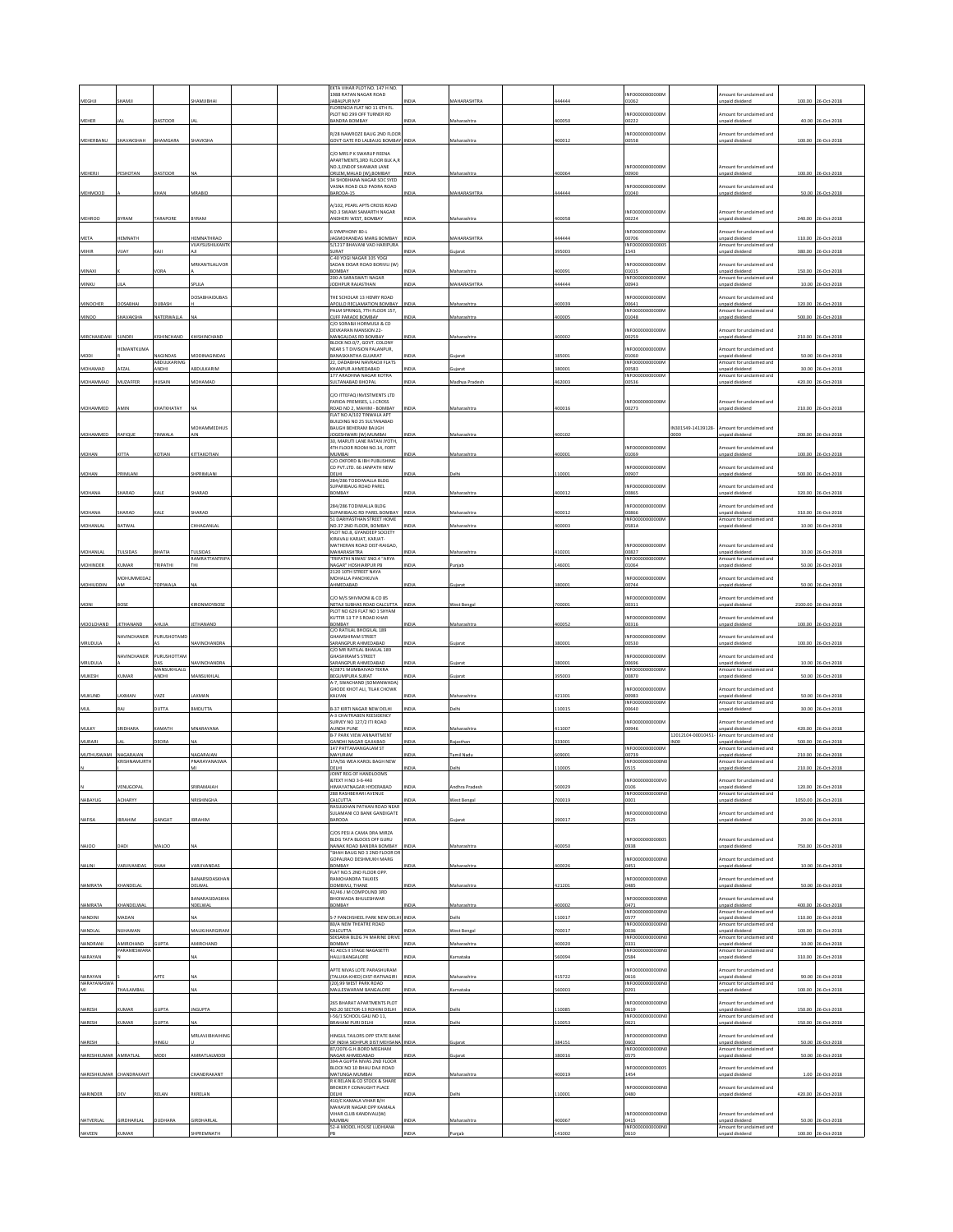|                 |                               | <b>ARIKH</b>               | MRMANGALDAS                    |  | OPP OLD TOWER SANKHEDA DIST                                 | <b>NDL</b>   |                      | 391145 | INFO0000000000N                |                   | mount for unclaimed and                     | 100.00 | 26-Oct-201         |
|-----------------|-------------------------------|----------------------------|--------------------------------|--|-------------------------------------------------------------|--------------|----------------------|--------|--------------------------------|-------------------|---------------------------------------------|--------|--------------------|
|                 |                               |                            | ARIKH                          |  | BARODA GUJARAT<br>C/O PROF P N KHANDWALLA                   |              |                      |        | )597                           |                   | npaid dividend                              |        |                    |
| NAVIN           |                               | <b>HANDWALLA</b>           |                                |  | HOUSE NO 429 IIM VASTRAPUR<br>AHMEDABAD                     | NDIA         |                      | 380015 | NFO0000000000N<br>0341         |                   | mount for unclaimed and<br>npaid dividend   | 300.00 | 26-Oct-2018        |
|                 |                               |                            |                                |  | C-4 VAIBHAV APARTMENTS, OPP<br>SAMARPAN FLATS ELLIS BRIDGE  |              |                      |        | NFO0000000000N                 |                   | mount for unclaimed and                     |        |                    |
| NAVNITLAL       | BALUBHAI                      | <b>DESAI</b>               | BALUBHAI                       |  | AHMEDABAD<br>P B NO 1424 15 RAMAN STREET                    | NDIA         | uiarat               | 380006 | 0461<br>NFO0000000000N         |                   | inpaid dividend<br>mount for undaimed and   |        | 30.00 26-Oct-2018  |
| NAVRATNA        | <b>INVESTMENTS</b>            | PITD                       |                                |  | MADRAS                                                      | <b>NDL</b>   | mil Nadu             | 600017 | 0481                           |                   | npaid dividend                              | 20.00  | 26-Oct-2018        |
| NAYAN           | ACHARYA                       |                            | <b>HUPENDRA</b>                |  | 18/6 DAVER LANE CALCUTTA                                    | INDIA        | <b>Nest Benga</b>    | 700029 | INFO0000000000N<br>129         |                   | mount for unclaimed and<br>inpaid dividend  | 520.00 | 26-Oct-2018        |
| NEENA           | AIN                           |                            | <b>IJAYCHAND</b>               |  | F/8 TRIVENI 66 WALKESHWAR RD<br>BOMBAY                      | NDLA         | taharashtra          | 400006 | INFO0000000000N<br>0416        |                   | mount for unclaimed and<br>npaid dividend   |        | 50.00 26-Oct-2018  |
|                 |                               |                            |                                |  | OR NO 1037 SECTOR 4/G BOKARO                                |              |                      |        |                                | IN301250-10543359 | mount for unclaimed and                     |        |                    |
| NEETA           |                               |                            | ERNESTMONTEALL                 |  | STEEL CITY, BOKARO<br>146 MEDOWS STREET FORT                | NDLA         | arkhand              | 827004 | INFO0000000000N                |                   | npaid dividend<br>mount for unclaimed and   | 100.00 | 26-Oct-2018        |
| NEIL            | HENRY                         | ALVARES                    | ARES                           |  | BOMBAY<br>BLOCK NO 8 2ND FLOOR                              | INDIA        | Maharashtra          | 400001 | 0295                           |                   | inpaid dividend                             |        | 210.00 26-Oct-2018 |
| NEIRE           |                               | <b>DUZA</b>                | ANTHONY                        |  | <b>GLAMOUR ARTHUR BUNDER</b><br>ROAD COLABA BOMBAY          | NDM          | Maharashtr           | 100005 | NFO0000000000N<br>0232         |                   | mount for unclaimed and<br>npaid dividend   | 210.00 | 26-Oct-201         |
|                 |                               |                            |                                |  | 2947. AMBLI POLE ZAVERIWAD                                  |              |                      |        | INFO0000000000N                |                   | Amount for unclaimed and                    |        |                    |
| NIKUNJ          | <b>AJITBHAI</b>               | <b>CINKHABWALA</b>         | <b>AJITBHAI</b>                |  | AHMEDABAD GUJARAT<br>PANDURANG                              | INDIA        | uiarat               | 380001 | 0573                           |                   | inpaid dividend                             | 100.00 | 26-Oct-2018        |
| NILAKANTA       | YFR                           | RISHNANIYER                |                                |  | PANDURANGWADI MANPADA<br>ROAD DOMBIVLI (E)                  | NDIA         | Maharashtr           | 421201 | NFO0000000000<br>1407          |                   | mount for unclaimed and<br>npaid dividend   | 10.00  | 26-Oct-201         |
| NILESH          |                               | ARJI                       | MRGOVINDBHAIC<br>DARJI         |  | BAZAR ROAD PO SANKHEDA DIST<br>BARODA GUJARAT               | INDIA        | ujarat               | 391145 | INFO0000000000N<br>0593        |                   | Amount for unclaimed and<br>inpaid dividend | 100.00 | 26-Oct-2018        |
|                 | EMANTKUM                      |                            | <b>IRHEMANTKUM</b>             |  | A-23 SINDHU TIRTH SOCIETY NEAP<br>MAKHAMALI TALAO AGRA ROAD |              |                      |        | NFO0000000000N                 |                   | mount for undaimed and                      |        |                    |
| <b>NILIMA</b>   |                               | <b>IVEKAF</b>              | RBDIVEKAR                      |  | THANE                                                       | NDIA         | Maharashtra          | 100601 | 0601                           |                   | inpaid dividend                             | 50.00  | 26-Oct-201         |
|                 |                               |                            |                                |  | 855 SHIVAJINAGAR BHANDARKAR                                 |              |                      |        | NFO0000000000N                 |                   | mount for unclaimed and                     |        |                    |
| NILKANTH        | <b>HALCHANDRA</b>             | SAPRE                      | <b>HALCHANDRA</b>              |  | INSTITUTE ROAD POONE<br>201/E KRUPA PRASAD SOC              | <b>INDIA</b> | faharashtra          | 111004 | 0214                           |                   | npaid dividend                              |        | 210.00 26-Oct-2018 |
| NILKANTH        | <b>AMODAR</b>                 | KHER                       | <b>AMODAR</b>                  |  | DAWOODBAUG ROAD ANDHERI<br><b>WEST BOMBAY</b>               | <b>NDM</b>   | Maharashtra          | 400058 | NFO0000000000N<br>1318         |                   | mount for unclaimed and<br>npaid dividend   |        | 60.00 26-Oct-2018  |
|                 |                               |                            |                                |  |                                                             |              |                      |        |                                |                   |                                             |        |                    |
| NILKANTH        | /ASANT                        | NERURKAR                   | ASANTNERURKA                   |  | EAST & WEST VILLA B/12<br>SHANKAR SHETH ROAD BOMBAY         | INDIA        | Maharashtra          | 400007 | NFO0000000000N<br>1466         |                   | nount for unclaimed and<br>Inpaid divident  |        | 50.00 26-Oct-2018  |
|                 |                               |                            |                                |  | C/O M/S MANU SHAH & CO<br>JANMABHOOMI CHAMBERS 4TH          |              |                      |        | NFO0000000000N                 |                   | mount for unclaimed and                     |        |                    |
| NIRANJAN        | <b>HHABILDAS</b>              | SHAH                       | <b>HHABILDAS</b>               |  | FLR FORT BOMBAY<br>404 CHHAYA APNA GHAR UNIT 9              | INDIA        | Maharashtra          | 400001 | 0167                           |                   | inpaid dividend                             |        | 100.00 26-Oct-2018 |
|                 |                               |                            |                                |  | SWAMI SAMARTH NAGAR                                         |              |                      |        | NFO0000000000                  |                   | mount for unclaimed and                     |        |                    |
| NIRBHAY         | UPTA                          |                            | DGUPTA                         |  | ANDHERI WEST BOMBAY<br>P 12 IAHINDRA MOHAN AVENUE           | VDIA         | Maharashtr.          | 100058 | <b>0505</b><br>INFO0000000000N |                   | npaid dividend<br>Amount for unclaimed and  | 50.00  | 26-Oct-201         |
| NIRENDRA        | NATH                          | <b>IRCAR</b>               | ANATHNATH                      |  | CALCUTTA<br>545 LAKE ROAD EXTENSION                         | <b>INDIA</b> | West Bengal          | 700006 | 0172<br>NFO0000000000          |                   | inpaid dividend<br>mount for undaimed and   | 110.00 | 26-Oct-2018        |
| NIRMAL          | UMAR                          | HATURVED                   |                                |  | CALCUTTA<br>E-13 . MODEL TOWN NEAR                          | NDLA         | est Benga            | 700029 | 0206<br>INFO0000000000N        |                   | npaid dividend<br>mount for unclaimed and   | 210.00 | 06-Oct-201         |
| NIRMAL          | SINGH                         |                            | MRSAMARSINGH                   |  | WATER TANK BAREILLY U.P                                     | <b>INDIA</b> | <b>Jttar Pradesh</b> | 243122 | )594                           |                   | npaid dividend                              | 100.00 | 26-Oct-2018        |
| NIRMALA         | MEHRA                         |                            |                                |  | B-40/2 EAST OF KAILASH NEW<br>DELHI                         | NDIA         | <b>MAHARASHTRA</b>   | 144444 | NFO0000000000N<br>0190         |                   | mount for unclaimed and<br>inpaid dividend  |        | 100.00 26-Oct-2018 |
| NIRMALA         | PRATAPSINH                    | <b>HATIA</b>               | RATAPSINH                      |  | 38 BORA BAZAR STREET FORT<br>BOMBAY                         | NDIA         | taharashtra          | 00001  | NFO0000000000N<br>1406         |                   | mount for unclaimed and<br>npaid dividend   | 10.00  | 26-Oct-2018        |
| NIRMLA          | SONAGRA                       |                            | MRBABULA                       |  | KIRAN FOOT WEAR MOCHI GALLI<br>AHMEDNAGAR                   | INDIA        | Maharashtra          | 414001 | INFO0000000000N<br>0595        |                   | Amount for unclaimed and<br>npaid dividend  |        | 50.00 26-Oct-2018  |
|                 |                               |                            |                                |  | HARSH-MAL SARDAR PATEL                                      |              |                      |        |                                |                   |                                             |        |                    |
|                 |                               |                            |                                |  | NAGAR ST XAVIER'S COLLEGE<br>CORNER ELLIS BRIDGE            |              |                      |        | NFO0000000000N                 |                   | mount for unclaimed and                     |        |                    |
| NIRUBEN         | NAVNITLAL                     | KAPADIA                    | NAVNITLAI                      |  | AHMEDABAD<br>HARSH-MAL SARDAR PATEL                         | INDIA        | uiarat               | 380006 | 0446                           |                   | inpaid dividend                             |        | 50.00 26-Oct-2018  |
|                 |                               |                            |                                |  | NAGAR ST XAVIER'S COLLEGE<br>CORNER ELLIS BRIDGE            |              |                      |        |                                |                   | mount for unclaimed and                     |        |                    |
| NITA            |                               | APADIA                     | <b>VAVNITLALKAPAD</b>          |  | AHMEDABAD                                                   | NDIA         |                      | 80006  | NFO0000000000N<br>00754        |                   | npaid dividend                              | 100.00 | 26-Oct-201         |
|                 |                               |                            | <b>JANARASIDASKH</b>           |  | 42/46 I M COMPOUND 3RD<br>BHOIWADA BHULESHWAR               |              |                      |        | NFO0000000000N                 |                   | mount for unclaimed and                     |        |                    |
| NITIN           | <b>CHANDELWAL</b>             |                            | NDELWA                         |  | BOMBAY<br>C/O.JAI JALARAM FINANCIAL                         | <b>VDM</b>   | Maharashtr           | 100002 | 1472                           |                   | npaid dividend                              |        | 100.00 26-Oct-2018 |
|                 |                               |                            |                                |  | SERVICES P LTD GANGADHAR                                    |              |                      |        | INFO0000000000N                |                   | mount for unclaimed and                     |        |                    |
| NITIN           | MOTA                          |                            | <b>MRJIVRA</b>                 |  | TRAD CO BLDG I FLR NEW COTTON<br>MARKET HUBLI               | INDIA        | Karnataka            | 580029 | 0579                           |                   | inpaid dividend                             |        | 10.00 26-Oct-2018  |
|                 |                               |                            |                                |  | 41 SHREE DARSHAN SOCIETY<br>BEHIND ST XAVIER SCHOOL         |              |                      |        | NFO0000000000                  |                   | mount for unclaimed and                     |        |                    |
| <b>NIVEDITA</b> | HIRISH                        | ESAI                       |                                |  | CHODDHOD RD SURAT<br>22 ALBIAN PLACE VICTORIA RD            | NDIA         |                      | 395001 | 1492<br>INFO0000000000N        |                   | inpaid dividend<br>mount for unclaimed and  | 210.00 | 26-Oct-2018        |
| NORMAN          | LESLIE                        | EDWARDES                   |                                |  | <b>BYCULLA BOMBAY</b><br>P23A/41C/1 BLOCK CD H ROAD         | INDIA        | Maharashtra          | 400027 | 0149<br>INFO0000000000N        |                   | inpaid dividend<br>mount for unclaimed and  | 10.00  | 26-Oct-2018        |
| NRIPENDRA       |                               | <b>AHIRY</b>               | <b>CUMUDCHANDRA</b>            |  | NEW ALIPORE CALCUTTA                                        | NDIA         | <b>Nest Benga</b>    | 700053 | 373                            |                   | inpaid dividend                             | 70.00  | 26-Oct-201         |
|                 |                               | CHARYA                     | MRDHARSIDASJIA                 |  |                                                             |              |                      |        | INFO0000000000                 |                   | mount for unclaimed and                     |        |                    |
| OLENDRA         | KUMAR                         |                            | <b>HARYA</b>                   |  | KACHBA PARA JAISALMER (RAJ)                                 | <b>INDIA</b> | taiasthan            | 345001 | 1002                           |                   | npaid dividend                              | 50.00  | 26-Oct-2018        |
| MQ              |                               |                            |                                |  |                                                             |              |                      |        | NFO0000<br>000000              |                   | mount for unclaimed and                     |        |                    |
|                 | <b>RAKASH</b><br>HARISHCHANDE | HANNA                      | MRKHANNA<br>MRHARISHCHAND      |  | H-15 GREEN PARK NEW DELHI<br>OLD BHAJI MANDI KAMPTEE DIST   | INDIA        | MAHARASHTRA          | 44444  | 0014<br>NFO0000000000C         |                   | npaid dividend<br>mount for unclaimed and   | 100.00 | 26-Oct-2018        |
| OMPRAKASH       |                               | HETAN                      |                                |  | NAGPUR<br>1/2 D HILL ROAD SEA BREEZE                        | NDM          | laharashtr.          | 141002 | 0001                           |                   | npaid dividend                              | 50.00  | 26-Oct-2018        |
| OSBERT          | OSEPH                         | SOUZA                      | <b>INISBERT</b>                |  | COOP HSG SOC ST J BAPTIST<br>BANDRA                         | NDIA         | Maharashtra          | 100050 | NFO0000000000C<br>0019         |                   | mount for unclaimed and<br>npaid dividend   |        | 210.00 26-Oct-2018 |
|                 |                               |                            |                                |  | PULLOLICKAL P O KOTHALA                                     |              | erala                | 686502 | NFO000000000020                |                   | mount for unclaimed and                     |        |                    |
|                 |                               | ACHARIAH                   | <b>НАСКО</b>                   |  | KERALA                                                      | INDIA        |                      |        | 0001                           |                   | npaid dividend                              |        | 310.00 26-Oct-2018 |
|                 |                               | AMDANI                     | <b>HANSHYALAI</b>              |  | C/O SANDHYA SAMDANI TRUST 77<br>MEDOS STREET FORT BOMBAY    | <b>INDIA</b> | Maharashtra          | 400001 | NFO0000000000P<br>0553         |                   | mount for unclaimed and<br>npaid dividend   |        | 70.00 26-Oct-2018  |
|                 |                               |                            |                                |  | C/O AISHWARYA & CO PVT LTD                                  |              |                      |        | NFO0000000000P                 |                   |                                             |        |                    |
|                 | <b>SIRDHAR</b>                | GOPAL                      | PADMANABHAN                    |  | NO.49, SECOND LINE BEACH<br>MADARAS                         | NDIA         | amil Nadu            | 600001 | 0789                           |                   | mount for unclaimed and<br>npaid dividend   |        | 120.00 26-Oct-2018 |
|                 |                               | <b>KRISHNAMLIRTI</b>       |                                |  | 45 VENKATACHALAM CHETTI ST<br>TRIPLICANE MADRAS             | NDIA         | mil Nadu             | 500005 | INFO000000000P<br>0694         |                   | Amount for unclaimed and<br>npaid dividend  |        | 10.00 26-Oct-201   |
|                 |                               |                            |                                |  | MURUGAN ARUL B FIRST TRUST<br>CROSS ST MANDAVELIPAKKAM      |              |                      |        | NFO0000000000F                 |                   | mount for unclaimed and                     |        |                    |
|                 |                               | PERUMAL                    | RBSPPERUMAL                    |  | MADRAS<br>JORHAT GYMKHANA CLUB P O                          | <b>VDIA</b>  | amil Nadu            | 600028 | <b>S69</b><br>NFO0000000000    |                   | npaid dividend<br>mount for unclaimed and   | 100.00 | 26-Oct-2018        |
|                 |                               | MATHEWS                    | LEMITTHUNNY                    |  | CHINNAMARA JORHAT ASSAM                                     | <b>INDIA</b> | ssam                 | 785008 | 00188                          |                   | npaid dividend                              | 150.00 | 26-Oct-2018        |
|                 |                               | SRINIVASAMUR<br><b>THY</b> | u۸                             |  | ADVOCATE RAMPRASAD BELLARY INDIA                            |              | arnataka             | 583102 | NFO0000000000S<br>0444         |                   | mount for unclaimed and<br>npaid dividend   |        | 110.00 26-Oct-2018 |
|                 |                               | REDDY                      |                                |  | 4-1-917 TILAK ROAD HYDERABAD INDIA                          |              | Andhra Pradesh       | 500001 | 0171                           |                   | npaid dividend                              |        | 10.00 26-Oct-2018  |
|                 |                               | MRUTHAKAL                  | SANANTHA                       |  | 24. C G S QUATER'S WADALA<br>WEST) BOMBAY                   | VDIA         | Maharashtra          | 100031 | INFO000000000P<br>1870         |                   | Amount for unclaimed and<br>inpaid dividend | 50.00  | 26-Oct-2018        |
|                 |                               |                            |                                |  | FLAT NO B-202 GULMOHAR<br>APMTS CEASAR ROAD AMBOLI          |              |                      |        |                                |                   |                                             |        |                    |
|                 |                               |                            |                                |  | (NEAR FILMALAYA) ANDHERI(W)                                 | <b>IDI</b>   |                      |        | NEODDDDDDDDDP<br>1085          |                   | Amount for unclaimed and                    |        | 100.00 26-Oct-2018 |
|                 |                               | <b>TNATHAN</b>             | <b>JUBRAMANIAIYER</b>          |  | MUMBAI<br>C/O AISHWARYA & CO PVT LTD                        |              | Maharashtra          | 00058  |                                |                   | npaid dividend                              |        |                    |
|                 | <b>IDDHARTH</b>               |                            | PADMANABHAN                    |  | NO.49 SECOND LINE BEACH<br>MADRAS                           | NDIA         | amil Nadu            | 600001 | NFO0000000000P<br>0790         |                   | mount for unclaimed and<br>npaid dividend   |        | 100.00 26-Oct-2018 |
|                 |                               |                            |                                |  | S B 20 UPSTAIR PEDAWALTAIR<br>SIVAJI PALENI VISAKHAPATNAM   |              |                      |        | NFO0000000000P                 |                   | mount for unclaimed and                     |        |                    |
|                 | URYA                          | RAKASHRAO                  | MRPPRASADRAC                   |  | 1877 OLD TAMBAT LANE                                        | NDIA         | MAHARASHTRA          | 444444 | 3805<br>INFO0000000000P        |                   | inpaid dividend                             |        | 100.00 26-Oct-2018 |
| PADMINI         | NANALAL                       | <b>VYAS</b>                | VIRNANALALVYAS                 |  | <b>BHADRAKALI NASHIK</b>                                    | INDIA        | MAHARASHTRA          | 444444 | 0851                           |                   | mount for undaimed and<br>npaid dividend    |        | 50.00 26-Oct-2018  |
|                 |                               |                            |                                |  | 503 A BLDG VASANT VIHAR<br>COMPLEX DR. C. GIDWANI ROAD      |              |                      |        | INFO0000000000P                |                   | mount for unclaimed and                     |        |                    |
| PALANGAT        |                               | MARDHANA                   | ATEKPCNAMBIA                   |  | CHEMBUR, BOMBAY<br>HARSH MAL SARDAR PATEL                   | VDL          | Maharashtra          | 100074 | 0674                           |                   | inpaid dividend                             | 50.00  | 26-Oct-2018        |
|                 |                               |                            | NAVNITLALKAPADI                |  | NAGAR ST XAVIERS COLLEGE ELLIS                              |              |                      |        | NFO0000000000P                 |                   | mount for unclaimed and                     |        |                    |
| PALLAVI         | NAVNITLAI                     | KAPADIA                    |                                |  | BRIDGE AHMEDABAD                                            | <b>INDIA</b> | uiarat               | 380006 | 0630                           |                   | Inpaid dividend                             |        | 100.00 26-Oct-201  |
|                 |                               |                            |                                |  | C/O JAGGANNATH MAHESHWARI<br>MAHESHWARI SARAF CHOWK         |              |                      |        | NFO0000000000P                 |                   | mount for unclaimed and                     |        |                    |
| PANNA           | RANI                          | MAHESHWARI                 | <b>IAGGANNATH</b>              |  | BAZAR MATHURA [U P]<br>71-72 MOHAN PARK SOCIETY             |              | <b>MAHARASHTRA</b>   | 144444 | 149                            |                   | npaid dividend                              | 100.00 | 26-Oct-2018        |
|                 |                               |                            |                                |  | BEHIND GAYATRI TEMPLE NEAR                                  |              |                      |        |                                |                   | mount for unclaimed and                     |        |                    |
| PANNA           | YAGNIK                        |                            | <b>JRIT</b>                    |  | CHINA TOWN UDHNA MAGDALL<br><b>RD SURAT</b>                 | NDIA         | ujarat               | 395001 | NFO00000000000<br>0199         |                   | npaid dividend                              |        | 10.00 26-Oct-2018  |
|                 |                               |                            | MRCHANDULALM                   |  | 14 GURUDATT NIWAS OBEROI<br>BLKS 3RD FLR BHARDAWADI         |              |                      |        | NFO0000000000P                 |                   | mount for unclaimed and                     |        |                    |
| PARAG           |                               | AEHTA                      | HTA                            |  | ANDHERI (W) BOMBAY                                          | NDIA         | Maharashtra          | 00058  | 0816                           |                   | inpaid dividend                             |        | 250.00 26-Oct-2018 |
|                 |                               | НΔН                        | ADILAI                         |  | D-102 VIJAPUR NAGAR ASHOK                                   | <b>NDL</b>   |                      |        | NFO0000000000P<br>1765         |                   | mount for unclaimed and                     |        | 26-Oct-2018        |
| PARAMANAND      |                               |                            |                                |  | ROAD KANDIVALI EAST BOMBAY<br>179 LAJPAT RAI MARKET         |              | Maharashtra          | 00101  | INFO000000000P                 |                   | npaid dividend<br>Amount for unclaimed and  | 50.00  |                    |
| PARAMJEET       | KAUR                          |                            | YARASINGH                      |  | CHANDNI CHOWK DELHI<br>C/O WG CDR RANBIR SINGH C ENG        | <b>NDM</b>   | <b>Delhi</b>         | 110006 | 0619                           |                   | npaid dividend                              |        | 200.00 26-Oct-2018 |
| PARAMJEET       | RATHORE                       |                            | MRRANBIRSINGHE<br><b>THORE</b> |  | O SECTION HQ EAC IAF C/O 99<br>APO                          |              | <b>MAHARASHTRA</b>   | 144444 | NFO0000000000P<br>1852         |                   | mount for unclaimed and<br>npaid dividend   |        | 50.00 26-Oct-2018  |
|                 |                               |                            | <b><i>MRPRAMODRAYP</i></b>     |  | 50 BIPLABI RASH BEHARI BASU RD<br>CANNING STREET 1ST FLOOR  |              |                      |        | INFO0000000000P                |                   | mount for unclaimed and                     |        |                    |
| PARAS           | DESAI                         |                            | <b>DESAI</b>                   |  | CALCUTTA                                                    | VDM          | est Benga            | 700001 | 1872                           |                   | npaid dividend                              | 20.00  | 26-Oct-2018        |
| PARAS           | RAM                           | ARG                        | <b>HARDWARILAI</b>             |  | -47 KALKAJI NEW DELHI                                       | <b>VIDIZ</b> | elhi                 | 10019  | INFO0000000000P<br>1049        |                   | mount for unclaimed and<br>npaid dividend   | 110.00 | 26-Oct-2018        |
| PARMAR          | HETAJI                        | HUMAJI                     | <b>CHETAJIKHUMAJI</b>          |  | 7 KRISHNA NAGAR SOCIETY JIVRAJ<br>PARK AHMEDABAD            | VDM          | ujarat               | 880051 | INFO0000000000K<br>0745        |                   | mount for unclaimed and<br>npaid dividend   |        | 50.00 26-Oct-2018  |
| PARTHASARATH    | SANKARAN                      |                            | u۸                             |  | ANANDAPURAM DR RANGA RD<br>MYLAPORE MADRAS                  | NDIA         | mil Nadu             | 500004 | NFO0000000000P<br>0069         |                   | mount for unclaimed and<br>npaid dividend   |        | 160.00 26-Oct-2018 |
|                 |                               |                            |                                |  | 60 DR SUNDARI MOHAN AVENUE                                  |              |                      |        | NFO0000000000P                 |                   | mount for unclaimed and                     |        |                    |
| PARUL           | <b>BALA</b>                   | UMAR                       | ATEBIMALKUMAR                  |  | FIRST FLOOR CALCUTTA                                        | NDM          | Vest Bengal          | 700014 | 0859                           |                   | inpaid dividend                             |        | 100.00 26-Oct-2018 |
| PARVATIBEN      | ANANDBHA                      | <b>INZAL</b>               | MRANANDBHA                     |  | SECTOR-22, BLOCK NO.11/2, CH<br>TYPE, GANDHI NAGAR GUJARAT  |              |                      | 82022  | NFO0000000000P<br>1732         |                   | mount for unclaimed and<br>npaid dividend   | 50.00  | 06-Oct-201         |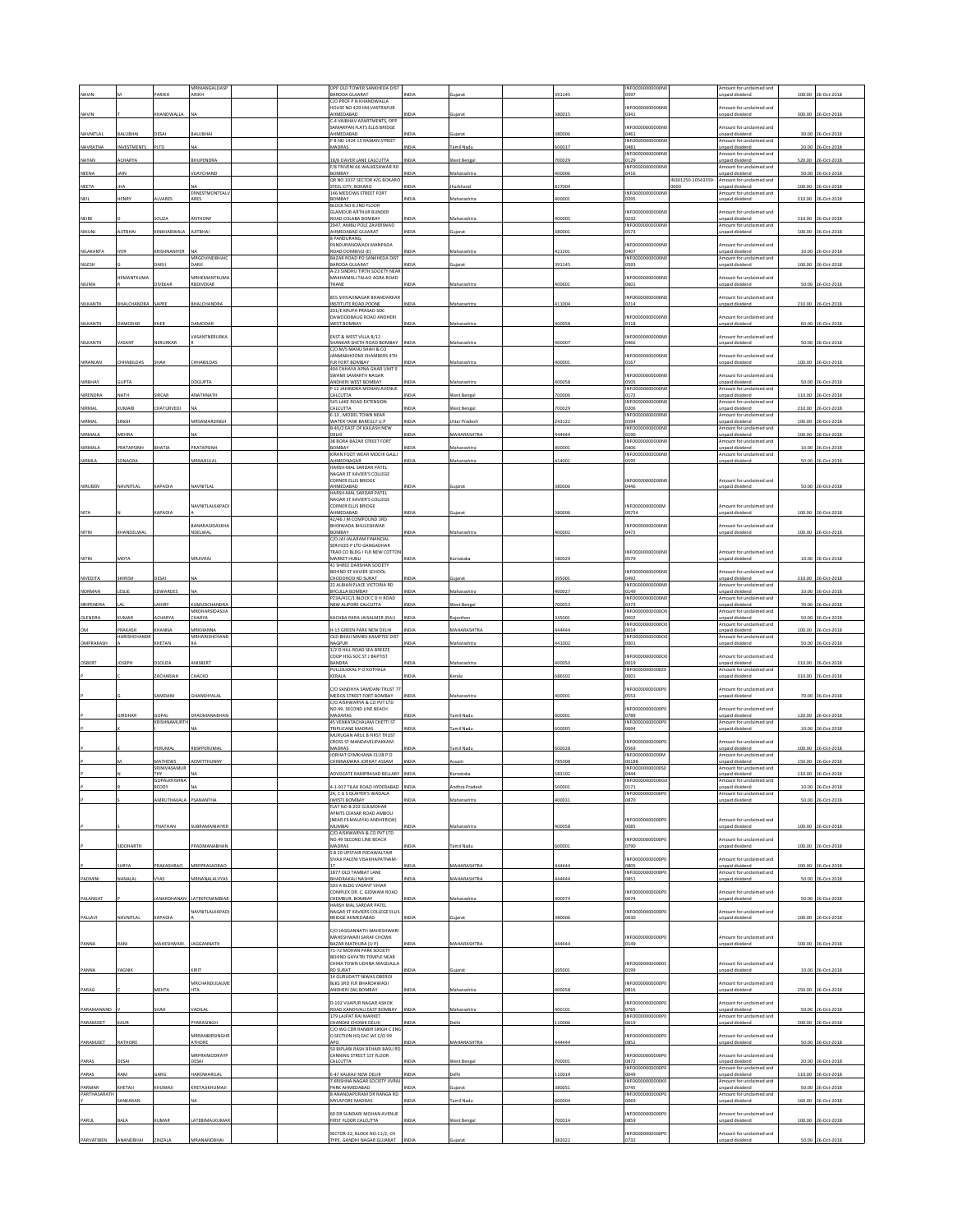|                         |                  |                |                               | C/O. MANOHAR KUMAR GARG<br>H.NO.614 JAIL ROAD CIVIL LINES       |              |                    |        | NFO0000000000P                            |                    | mount for unclaimed and                                              |         |                                  |
|-------------------------|------------------|----------------|-------------------------------|-----------------------------------------------------------------|--------------|--------------------|--------|-------------------------------------------|--------------------|----------------------------------------------------------------------|---------|----------------------------------|
| PARVEEN                 | UMAR             |                |                               | MOGA, DIST, FARIDKOT                                            |              | <b>AAHARASHTRA</b> | 44444  | )767                                      |                    | npaid dividend                                                       | 50.00   |                                  |
|                         |                  |                | MRDESAIBHAIPAT                | AT SAI PURA POST KOSINDRA TAL                                   |              |                    |        | NFO0000000000P                            |                    | mount for unclaimed and                                              |         |                                  |
| PATEL                   | CHANDRAKANT      |                |                               | PAVI JETPUR DI BARODA GUJ<br>A-11 JAYAMBE SOCIETY THALTEJ       | NDIA         | Suiara             | 391140 | 0841<br>INFO0000000000P0                  |                    | npaid dividend<br>Amount for unclaimed and                           |         | 100.00 26-Oct-201                |
| PATRICIA                | DISTILANA        | DSOUZA         | LIDSOUZA                      | ROAD AHMEDABAD<br>60 RACE COURSE COIMBATORE                     | NDIA         | <b>MAHARASHTR</b>  | 144444 | 0640<br>INFO0000000000PC                  |                    | npaid dividend<br>mount for unclaimed and                            | 110.00  | 26-Oct-201<br>100.00 26-Oct-2018 |
| PATTU                   | LAKSHMANAN       |                | <b>INLAKSHMANAN</b>           | <b>FAMIL NADU</b><br>SARVODAY NAGAR WEST GAYTRI                 | NDIA         | amil Nadu          | 41018  | 0088                                      | IN301330-17132745- | npaid dividend<br>mount for undaimed and                             |         |                                  |
| PAWAN                   | <b>DEVI</b>      |                |                               | MANDIR BEGUSARAI                                                | NDIA         | ihar               | 51129  | INFO000000000P                            | oоc                | npaid dividend<br>mount for undaimed and                             | 350.00  | 26-Oct-2018                      |
| PEJAVAR                 | ANJIVA           | RAO            | PVENKATRAO                    | VAKIL MANGALORE<br>C/O DR P KRISHNA RAO B-86 I I 1              | NDIA         | amataka            | 75003  | 0096<br>INFO0000000000P                   |                    | npaid dividend<br>mount for unclaimed and                            |         | 100.00 26-Oct-2018               |
| PEJAVAR                 | HARDA            |                | ANJIVA                        | POWAI BOMBAY<br>151 SAPPERS LINES                               | NDIA         | Maharashtra        | 100076 | 0591<br>INFO0000000000P                   |                    | npaid dividend<br>Amount for unclaimed and                           | 10.00   | 26-Oct-201                       |
| PERVEZ                  | EHMURAS          | ARAKH          | ARTRPARAKH                    | ECUNDERABAD<br>C/O THE CHARTERED BANK P B NO                    | NDIA         | dhra Prade:        | 00003  | 0874<br>INFO0000000000P                   |                    | npaid dividend<br>mount for unclaimed and                            | 210.00  | 26-Oct-2018                      |
| PHILI                   | <b>HUNJIBHOY</b> | <b>JAANJ</b>   | <b>ILIANDE</b>                | 558 BOMBAY<br>MARAVOOR CHAMBER 2ND                              | <b>VIDIA</b> | taharashtr         | 00001  | 127                                       |                    | npaid dividend                                                       | 1890.00 | 26-Oct-201                       |
| PHIROZE                 | <b>LINOTED</b>   | <b>IRVALA</b>  |                               | FLOOR 30TH BOMANJI LANE FORT<br>MUMBAI                          | NDIA         | faharashtra        | 00001  | INFO00000000000<br>4011                   |                    | mount for unclaimed and<br>npaid dividend                            |         | 310.00 26-Oct-2018               |
|                         |                  |                |                               | 601 MANGAL AADESH 4 GOLIBAR                                     |              |                    |        | INFO0000000000F                           |                    | mount for undaimed and                                               |         |                                  |
| PIRCHAND                | <b>COTHARI</b>   |                | URAJMAI                       | ROAD SANTACRUZ EAST BOMBAY<br>529, PADSHAH'S POLE RELIEF        | NDIA         | Maharashtra        | 100055 | 1762<br>INFO000000000P                    |                    | npaid dividend<br>Amount for unclaimed and                           |         | 100.00 26-Oct-201                |
| PIYUSH                  | HINUBHAI         | нан            | <b>MRCHINUBHAI</b>            | ROAD AHMEDABAD<br>C/O ASHOK KUMAR 550/4                         | NDLA         | ijara              | 80001  | 0739<br>INFO0000000000                    |                    | npaid dividend<br>mount for unclaimed and                            | 100.00  | 26-Oct-201                       |
| IYUSH                   | UMAR             |                | SHOKKUMAR                     | ADAUR DISTYN R<br>3C. CAMAC STREET 9TH FLOOR                    | <b>VIDIA</b> | aryan              | 32133  | 0261<br>INFO0000000000P                   |                    | npaid dividend<br>Amount for unclaimed and                           | 100.00  | 0-Oct-201                        |
| PLUS                    | NVESTMENTS       | PVTLTD         |                               | CALCUTTA<br>103 PARMANAND HOUSING                               | NDIA         | Vest Benga         | 00016  | 0791                                      |                    | npaid dividend                                                       |         | 220.00 26-Oct-201                |
|                         |                  |                |                               | COLONY PHASE II SHAR CENTRE                                     |              |                    |        | NFO0000000000P                            |                    | mount for unclaimed and                                              |         |                                  |
| POORAETY<br>POORNASUND/ | AMYUKTHA         |                | <b>SRINIVAS</b>               | RIHARIKOTA<br>14 NANDAGOPALA PURAM WEST                         | <b>IDIA</b>  | dhra Pradesi       | 24124  | 151<br>INFO0000000000PC                   |                    | npaid dividend<br>Amount for unclaimed and                           | 10.00   | 26-Oct-2018                      |
|                         |                  |                |                               | <b>TUTICORIN</b><br>1/9 SANKET APARTMENTS NR                    | <b>VDM</b>   | amil Nadı          | 28002  | 0360                                      |                    | npaid dividend                                                       |         | 120.00 26-Oct-2018               |
| POPATLAL                | ALLOBHAI         | <b>ANCHAL</b>  | ALLOOBHAI                     | MIRAMBIKA SCHOOL NARANPUR<br>AHMEDABAD                          |              |                    | 80013  | NFO0000000000P<br>9020                    |                    | mount for undaimed and<br>npaid divident                             | 30.00   | 26-Oct-201                       |
|                         |                  |                |                               | 69 DEFENCE COLONY 3 MAIN I<br>CROSS INDIRA NAGAR II STAGE       |              |                    |        | INFO00000000000                           |                    | mount for unclaimed and                                              |         |                                  |
| PRABHA                  |                  |                | NARAYANMARTA                  | BANGALORE<br>3 TOPIWALA LANE DR                                 | NDIA         | ırnatak            | 60038  | 2086<br>INFO0000000000P                   |                    | npaid dividend<br>mount for unclaimed and                            | 100.00  | 26-Oct-2018                      |
| PRABHAKAR               | <b>IARAYAN</b>   | nsu            | <b>JOSHI</b>                  | BHODKARKAR MARG BOMBAY<br>ORINETAL HOUSE 7 J TATA ROAD          | DIA          | aharashti          | 00007  | 1692<br>INFO000000000P                    |                    | npaid dividend<br>Amount for unclaimed and                           | 80.00   | 0-Oct-201                        |
| PRAGJI                  | AMNADAS          | OSSA           | AMNADAS                       | BOMBAY<br>C/O LAFFANS (INDIA) PVT LTD N-                        | VDIA         | laharashtra        | 00020  | 3547                                      |                    | npaid dividend                                                       |         | 210.00 26-Oct-2018               |
| PRAKASH                 | HAND             | APOOR          |                               | 11 CONNAUGHT CIRCUS NEW<br>DELHI                                | <b>IDIA</b>  | <b>MAHARASHTRA</b> | 44444  | NFO0000000000P<br>1057                    |                    | mount for undaimed and<br>npaid dividend                             | 100.00  | 26-Oct-201                       |
| PRAKASH                 | MALIK            |                | <b>JATINDRAKUMAR</b>          | A-17 DEFFENCE COLONY NEW<br>DELHI                               | NDIA         | MAHARASHTRA        | 44444  | INFO0000000000PC<br>0410                  |                    | Amount for unclaimed and<br>inpaid dividend                          |         | 10.00 26-Oct-2018                |
|                         |                  | ASANTRAOKU     |                               | DEMOCRAT HOUSE 21 HADDOW<br>ROAD MUNGEMBAKKAM                   |              |                    |        | NFO0000000000P                            |                    | mount for unclaimed and                                              |         |                                  |
| PRALHAD                 | ORRIN            |                | ASANTRAO                      | MADRAS<br>13 SHRI SAMARTHA COOP HSG SO                          |              | mil Nad            | 00006  | 199                                       |                    | npaid dividend                                                       | 100.00  | 26-Oct-201                       |
|                         | <b>GANESH</b>    | <b>GANDHI</b>  | <b>ANESHMGANDE</b>            | VISHNU NAGAR M F PATH                                           | NDIA         | <b>AAHARASHTRA</b> | 44444  | INFO0000000000P<br>0505                   |                    | Amount for unclaimed and                                             |         | 100.00 26-Oct-2018               |
| PRAMILA                 |                  |                |                               | <b>DOMBIVLI W</b><br>4/24 BHAGIRATHI BLDG                       |              |                    |        |                                           |                    | inpaid dividend<br>mount for unclaimed and                           |         |                                  |
| PRAMOD                  | BHASKER          | ANDIT          |                               | UKARAM JAVJI ROAD GRANT<br>ROAD BOMBAY                          | NDIA         | Maharashtra        | 100007 | NFO0000000000P<br>0626                    |                    | npaid dividend                                                       |         | 30.00 26-Oct-201                 |
| PRAMOD                  | ADASHIV          | ELE            | SADSHIVNARHARL                | 405 MAHATMA CO-OP H SOCIETY<br><b>COTHRUD PUNE</b>              | VDIA         | laharashtr         | 11029  | INFO0000000000P<br>SO6                    |                    | Amount for unclaimed and                                             |         | 210.00 26-Oct-201                |
|                         |                  |                |                               | 9/73 UNNATH NAGAR 2 M G                                         |              |                    |        | NFO0000000000P                            |                    | mount for unclaimed and                                              |         |                                  |
| PRAMODA                 | <b>ASIDHARAN</b> |                | MRUPMNAIR                     | ROAD GOREGAON (W) BOMBAY<br>C/O P SHANKER & SONS 50 BIPLAI      | NDIA         | Maharashtra        | 100062 | 0806                                      |                    | inpaid dividend                                                      |         | 250.00 26-Oct-201                |
| PRAMODRAI               | RABHASHANK       | ESAL           | PRABHASHANKER                 | ASHBEHARI BASU RD 1ST FLOOR<br>CALCUTTA                         | NDIA         | <b>Nest Bengal</b> | 700001 | NFO0000000000F<br>205                     |                    | nount for unclaimed and<br>inpaid dividend                           |         | 320.00 26-Oct-2018               |
| PRAN                    | <b>VATH</b>      | JPPAL          | RAMRATTAN                     | 7 TAGORE PARK DELHI                                             | NDIA         | elhi               | 10009  | INFO0000000000P<br>0207                   |                    | Amount for unclaimed and<br>npaid dividend                           | 20.00   | 26-Oct-201                       |
|                         |                  |                |                               | 23-B PATEL SOCIETY OPF<br>MADHOPURA MARKET                      |              |                    |        | NFO0000000000P                            |                    | nount for unclaimed and                                              |         |                                  |
| PRANJIVANDAS            | DAHYABHAI        | RANA           | DAHYABHA                      | HAHIBAUG RD AHMEDABAD<br>TAL DHANDHUKA POST VILLAE              | INDIA        | Sujarat            | 80004  | 3565<br>INFO0000000000P                   |                    | npaid dividend<br>Amount for unclaimed and                           |         | 80.00 26-Oct-2018                |
| PRANLAL                 | MARCHAND         | /ASANI         | <b>INVASAN</b>                | KHAS AHMEDABAD                                                  | <b>VDIA</b>  | <b>MAHARASHTRA</b> | 44444  | 0513                                      |                    | inpaid dividend                                                      |         | 100.00 26-Oct-201                |
|                         |                  |                |                               | ADHIKA PL NO 41 ARUNODYA<br>CHS OPP VIVEKANAND SCHOOL M         |              |                    |        | INFO0000000000P                           |                    | mount for unclaimed and                                              |         |                                  |
| PRATAP                  | <b>IURDE</b>     |                | <b>NAND</b>                   | HULE ROAD DOMBIVLI W<br>A/9 DEEPAK APARTMENTS HARE              | VDIA         | laharashtr         | 21202  | 0593                                      |                    | npaid dividend                                                       | 10.00   | 26-Oct-2018                      |
| PRATAPSINH              | AXMAN            | HIPLUNKAR      | MLAXMAN                       | KRISHNA MANDIR ROAD MODEL<br>COLONY PUNE                        |              | aharashtr          | 11016  | INFO0000000000P<br>0702                   |                    | mount for unclaimed and<br>npaid divident                            |         | 50.00 26-Oct-201                 |
|                         |                  |                |                               | FLAT B ENTRY VIA ARULAMBAL ST                                   |              |                    |        |                                           |                    | mount for unclaimed and                                              |         |                                  |
| PRATIMA                 | BALARAMAN        |                | BALARAMAN                     | 80 BAZULLAH ROAD T NAGAR<br>MADRAS<br>GODHAKI NASIAN DAULAT BAG | <b>VIDIA</b> | amil Nadu          | 500017 | NFO000000000P<br>0703<br>INFO000000000P   |                    | npaid dividend<br>Amount for unclaimed and                           | 20.00   | 26-Oct-201                       |
| PRAVEEN                 | HANDRA           |                | ATEGUMANMAL                   | ROAD P B NO 61 AJMER                                            | NDLA         | <b>AAHARASHTRA</b> | 44444  | 0530                                      |                    | inpaid dividend                                                      | 100.00  | 26-Oct-2018                      |
| PRAVIN                  | UDDHADEV         |                | KESHAVLALBUDDI<br><b>IDEV</b> | BOMBAY HOTEL ICE FACTORY<br>ROAD CUTTACK                        |              |                    | 53003  | INFO0000000000<br>1202                    |                    | mount for unclaimed and<br>npaid dividend                            | 100.00  | 6-Oct-201                        |
| PRAVIN                  |                  | OHIA           | DEVKINANDAN                   | R N AGARWAL ROAD BHAGALPUE<br>BIHAR                             | NDIA         | Bihar              | 812002 | INFO000000000P<br>0738                    |                    | Amount for unclaimed and<br>inpaid dividend                          |         | 100.00 26-Oct-2018               |
|                         |                  |                |                               | <b>13 VASHISTANAGAR SOCIETY</b><br>ATWA ROAD MANINAGAR          |              |                    |        | INFO000000000P                            |                    | mount for undaimed and                                               |         |                                  |
| PRAVINA                 | <b>ANTILAL</b>   | HAH            | <b>ANTILA</b>                 | HMEDABAD<br>103/12.SILVER OAKS                                  | <b>VIDIA</b> |                    | 80008  | )596                                      |                    | npaid dividend                                                       | 10.00   | 26-Oct-201                       |
| PREM                    | <b>VATH</b>      | AGA            | TEKCHANDBAGA                  | APARTMENTS DLF QUTAB<br><b>ENCLAVE-I GURGAON</b>                | NDL          | laryan:            | 22002  | INFO000000000P<br>0650                    |                    | mount for unclaimed and<br>Inpaid dividend                           |         | 50.00 26-Oct-201                 |
| PREM                    | HARMA            |                |                               | -50 ANAND VIHAR DELHI                                           | NDIA         | elhi               | 10092  | INFO0000000000P<br>0783                   |                    | mount for unclaimed and<br>npaid dividend                            | 300.00  | 26-Oct-201                       |
| PREMNATH                | KAPUR            |                |                               | E-119 1ST FLOOR GREATER<br>KAILASH II NEW DELHI                 | NDIA         | Delhi              | 10048  | INFO0000000000P<br>0266                   |                    | Amount for unclaimed and<br>Inpaid dividend                          |         | 100.00 26-Oct-2018               |
| PRITAM                  | <b>INGH</b>      | <b>SIDHL</b>   | SKISHANSINGH                  | HOUSE NO 2566 SECTOR 35/C<br>CHANDIGARH PUNJAB                  | INDIA        | <b>MAHARASHTRA</b> | 44444  | INFO0000000000P<br>0285                   |                    | mount for unclaimed and<br>inpaid dividend                           |         | 210.00 26-Oct-2018               |
|                         |                  |                |                               | <b>B-18 SHANTIVAN PARK SOCIETY</b>                              |              |                    |        |                                           |                    |                                                                      |         |                                  |
| PRITI                   | RAJESH           | SHAH           | MRRAJESHSHAH                  | <b>I/H VECCINE INSTITI</b><br>PADRA ROAD BARODA                 | <b>INDIA</b> | Gujarat            | 390015 | 0848                                      |                    | unpaid dividend                                                      |         | 100.00 26-Oct-2018               |
| PRITIPAL                | ALIR             |                | PRATAPSINGH                   | C/O SARDAR PRATAP SINGH 96                                      | <b>IDIA</b>  | <b>MAHARASHTRA</b> | 14444  | INFO0000000000P<br>0288                   |                    | mount for unclaimed and<br>paid dividend                             | 100.00  | 26-Oct-2018                      |
|                         |                  |                |                               | <b>SOLF LINKS NEW DELHI</b><br>VIJAYGAURI MULALIK HSG SOC       |              |                    |        |                                           |                    |                                                                      |         |                                  |
| PUJA                    | <b>JMESH</b>     | HAH            | MRUMESHNSHAH                  | 462/3 FLAT NO.1 SADAR BAZAR<br><b>ATARA</b>                     |              | faharashtra        | 15001  | NFO0000000000P<br>0823<br>INFO0000000000P |                    | mount for unclaimed and<br>npaid dividend<br>mount for unclaimed and |         | 50.00 26-Oct-2018                |
| PUKRAJ                  | <b>ISHANIAI</b>  | ΔIN            | ISHANLA                       | 37 SACHAPIR ROAD POONE                                          | VDIA         | laharashtr         | 11001  | 0293                                      |                    | npaid dividend                                                       | 70.00   | 26-Oct-2018                      |
| PURNI                   | DEVI             | <b>GUPTA</b>   | BRIJLAL                       | 5/5 B.T. ROAD MITRA BAZAR<br>BELGHARIA CALCUTTA                 | INDIA        | West Bengal        | '00056 | INFO0000000000PC<br>0521                  |                    | Amount for unclaimed and<br>inpaid dividend                          |         | 60.00 26-Oct-2018                |
|                         |                  |                |                               | LALIT BUNGLOW NO.18, VAIBHAV                                    |              |                    |        |                                           |                    |                                                                      |         |                                  |
| PURSHOTTAM              | GOVIND           | <b>HAVSAR</b>  | GOVIND                        | CO-OP.HSG.SOCY NEAR PRAGATI<br>COLONY UPNAGAR NASIK-6           | NDIA         | <b>MAHARASHTRA</b> | 44444  | INFO0000000000P<br>0754                   |                    | mount for unclaimed and<br>npaid dividend                            |         | 10.00 26-Oct-2018                |
| PURUSHOTTAM             | VALLAVDAS        | HAVSAR         | <b>ALLAVDAS</b>               | JANPAD SOCIETY NEAR PJ<br>COLLEGE PALDI AHMEDABAD               | NDIA         | iujarat            | 80007  | <b>INFO0000</b><br>00000F<br>0635         |                    | mount for unclaimed and<br>Inpaid dividend                           |         | 100.00 26-Oct-2018               |
| PUSHPA                  | INCHANDRA        | <b>AJARI</b>   | <b>IPINCHANDRA</b>            | 5/1942 RAMPURA MAIN ROAD<br>URAT GUJARAT                        | DIA          |                    | 95003  | INFO0000000000P<br>0719                   |                    | mount for unclaimed and<br>npaid dividend                            | 100.00  | 26-Oct-2018                      |
|                         |                  |                |                               | H.C. PARAKH 4-B.SELECTION<br>APARTMENTS NR.RAJ                  |              |                    |        |                                           |                    |                                                                      |         |                                  |
| PUSHPA                  | PARAKH           |                | HUKMICHAND                    | COLONY, USMANPURA<br>AHMEDABAD                                  | NDIA         | Sujarat            | 380013 | NFO0000000000P<br>0758                    |                    | mount for unclaimed and<br>inpaid dividend                           |         | 20.00 26-Oct-2018                |
|                         |                  |                |                               | MANJIRI FLAT NO 5 BLDG NO 5                                     |              |                    |        |                                           |                    |                                                                      |         |                                  |
| PUSHPA                  | URESH            | <b>DVANT</b>   | URESH                         | THE MAHIM MAKRAND COOP HSG<br>S SVS MARG MAHIM BOMBAY           | NDL          | faharashtra        | 00016  | INFO0000000000P<br>0675                   |                    | Amount for unclaimed and<br>inpaid dividend                          |         | 210.00 26-Oct-201                |
|                         |                  |                |                               | C/7 PRASHANT CO.OP.HSG.SOC.                                     |              |                    |        |                                           |                    | mount for unclaimed and                                              |         |                                  |
| PUSHPASHEEL             | GOPALKRISHNA     | PALEKAR        |                               | 139 SENAPATI BAPAT ROAD<br>BOMBAY                               | NDIA         | Aaharashtra        | 00016  | NFO000000000P<br>0722                     |                    | npaid dividend                                                       |         | 10.00 26-Oct-2018                |
|                         |                  |                |                               | C/O PHILLIP D'COSTA 767 1ST                                     |              |                    |        | NFO0000000000Q                            |                    | mount for unclaimed and                                              |         |                                  |
| QUILNIE                 |                  | COSTA          |                               | STAGE INDIRANAGAR BANGALORE<br>C/O S R KHANDELWAL&SONS P        | INDIA        | Carnataka          | 60038  | 0002                                      |                    | npaid dividend                                                       |         | 100.00 26-Oct-2018               |
|                         |                  | <b>MAMORIA</b> |                               | LTD 205, SURAT SADAN SURAT<br>STREET MUMBAI                     | NDIA         | Maharashtra        | 100009 | NFO0000000000R<br>1079                    |                    | mount for undaimed and<br>inpaid dividend                            |         | 50.00 26-Oct-2018                |
|                         |                  |                |                               | C/O. J.T. HODSON 63 COTTENHAM                                   |              |                    |        | NFO0000000000H                            |                    | mount for unclaimed and                                              |         |                                  |
|                         |                  | HODSON         | AFFRED                        | PARK ROAD LONDON SW20 ODR                                       | NDIA         | MAHARASHTRA        | 144444 | 0131                                      |                    | inpaid dividend                                                      |         | 940.00 26-Oct-2018               |
|                         | <b>GAYATHRI</b>  |                |                               | 27 SRI NAGAR COLONY 4 SOUTH<br>MADA ST SAIDAPET MADRAS          | NDIA         | <b>Tamil Nad</b>   | 00015  | INFO000000000R<br>0807                    |                    | Amount for unclaimed and<br>inpaid dividend                          |         | 100.00 26-Oct-2018               |
|                         |                  |                |                               | 673A, 10TH C RODA SARDARPURA                                    |              |                    |        | NFO000000000R                             |                    | mount for unclaimed and                                              |         |                                  |
|                         | KRISHNASWAM      | UNGALIA        | <b>URAJKARAN</b>              | JODHPUR RAJASTHAN<br>178. VAKIL NEW STREET.                     | NDIA         | lajasthan          | 42003  | 1987<br>INFO0000000000R                   |                    | npaid dividend<br>Amount for unclaimed and                           |         | 350.00 26-Oct-2018               |
|                         |                  |                | RAMASWAMY                     | MADURAI                                                         | NDIA         | amil Nadu          | 25001  | 1074                                      |                    | inpaid dividend                                                      |         | 30.00 26-Oct-2018                |
|                         |                  | ABRA           | GARGARAMJIKAB                 | KABRA BHAVAN PIPARIA (M.P.)<br>DIST HOSHANGABAD C RLY           | NDIA         | Aadhya Pradesh     | 61775  | NFO0000000000K<br>0001                    |                    | mount for undaimed and<br>inpaid dividend                            |         | 100.00 26-Oct-2018               |
|                         |                  |                | <b>GURCHARANSING</b>          | HOUSE NO. 914 PUNJAB GOVT<br>COLONY SECTOR 39-A                 |              |                    |        | NFO0000000000R                            |                    | mount for unclaimed and                                              |         |                                  |
|                         |                  | IDHU           |                               | CHANDIGARH<br>C/O SHRI N S RANGASWAMY C-16                      | NDIA         | MAHARASHTRA        | 44444  | 0951                                      |                    | inpaid dividend                                                      |         | 100.00 26-Oct-2018               |
|                         | AMPATH           | KUMAR          | NSRANGASWAMY                  | SOUTH EXTENSION PART I NEW<br>ELHI                              |              |                    | 10049  | NFO0000000000S<br>1173                    |                    | mount for unclaimed and<br>inpaid dividend                           |         | 100.00 26-Oct-2018               |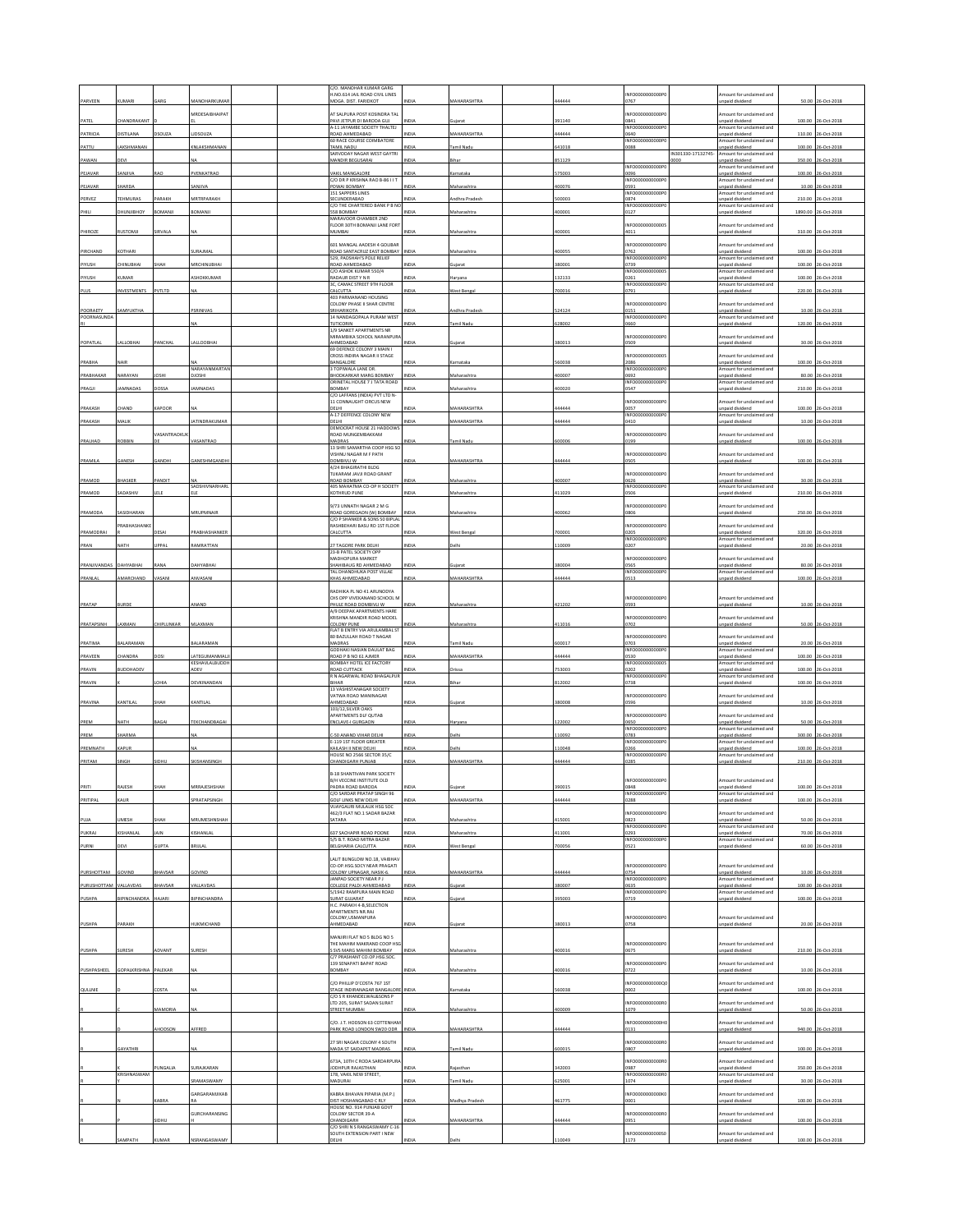|                          | ARASWATH                             |                        | <b>SRAMASUBBAI</b>                 | 23 UJJINI STREET AYANAVARAM<br>MADRAS                                              |              | amil Nad                        | 00023         | INFO0000000000R<br>0822                     |                    | mount for unclaimed and<br>npaid dividend                              | 50.00        | 26-Oct-201         |
|--------------------------|--------------------------------------|------------------------|------------------------------------|------------------------------------------------------------------------------------|--------------|---------------------------------|---------------|---------------------------------------------|--------------------|------------------------------------------------------------------------|--------------|--------------------|
|                          |                                      |                        |                                    | 401-B, NATWAR CHAMBERS 94<br><b>JAGINDAS MASTER ROAD FORT</b>                      |              |                                 |               | INFO0000000000R                             |                    | mount for unclaimed and                                                |              |                    |
| RAAMDEO                  | AGRAWAL                              |                        | RAMGOPAI                           | BOMBAY<br><b>GE-15, INDO GULF TOWNSHIP</b>                                         | NDIA         | Maharashtr                      | 00023         | 1997                                        |                    | npaid dividend                                                         |              | 10.00 26-Oct-2018  |
| RADHA                    | GUPTA                                |                        | ARVINDKUMAR                        | <b>JAGDISHPUR INDA AREA</b><br>SULTANPUR UP.                                       | NDIA         | <b>Jttar Prades</b>             | 27817         | NFO0000000000R<br>0958                      |                    | mount for unclaimed and<br>inpaid dividend                             |              | 10.00 26-Oct-2018  |
| RADHA                    | UYAL                                 |                        | POORANCHANDR                       | <b>B-375 ITI TOWNSHIP MANKAPUR</b><br>DIST GONDA U P                               | NDIA         | <b>Jttar Pradesh</b>            | 271308        | INFO00000000000<br>1926                     |                    | mount for unclaimed and<br>npaid dividend                              |              | 50.00 26-Oct-2018  |
|                          |                                      |                        |                                    | FLAT NO 14 P A APARTMENTS 8<br><b>FIRST MAIN ROAD GANDHI NGR</b>                   |              |                                 |               | NFO0000000000R                              |                    | mount for unclaimed and                                                |              |                    |
| RADHA                    | <b>CASTURI</b>                       |                        | KKASTURI                           | ADYAR MADRAS<br>C/O BAKHTAWAR MAL RAM                                              |              | amil Nad                        | 00020         | 1904                                        |                    | inpaid dividend                                                        |              | 150.00 26-Oct-2018 |
| RADHEY                   | <b>ADHAN</b>                         |                        |                                    | <b>KISHAN 2056/57 KATRA TABACCO</b><br>KHARI BAOLI DELHI                           | VDIA         | elhi                            | 10006         | INFO0000000000F<br>1797                     |                    | mount for unclaimed and<br>npaid dividend                              |              | 60.00 26-Oct-2018  |
| RAGHUNATH                | HAMBHU                               | HIRODKAR               |                                    | <b>GURUKRUPA TILAK NAGAR</b><br>DOMBIVLI THANA                                     | NDIA         | MAHARASHTRA                     | 144444        | INFO0000000000RD<br>0025                    |                    | Amount for unclaimed and<br>inpaid dividend                            | 110.00       | 26-Oct-2018        |
|                          | <b>JMAR</b>                          |                        | MRPREMSINGH                        | 4-242, SANCHAR VIHAR ITI LTD<br>MANKA PUR GONDA U.P.                               | NDIA         | <b>Ittar Prades</b>             | 71308         | <b>NFO000</b><br>1039                       |                    | mount for unclaimed and<br>npaid dividend                              | 50.00        | 26-Oct-201         |
| RAJ                      | UMAR                                 |                        | PREMSINGH                          | B-538 SANCHAR VIHAR I T I LTD<br>MANKAPUR GONDA U P                                | NDIA         | Uttar Pradesh                   | 71308         | INFO00000000000<br>1870                     |                    | Amount for unclaimed and<br>npaid dividend                             |              | 50.00 26-Oct-201   |
|                          |                                      |                        |                                    | C/O NAND KISHOR SHARMA                                                             |              |                                 |               |                                             |                    |                                                                        |              |                    |
| RAJEN                    |                                      | <b>AKIL</b>            | <b><i>MRCHANDRAKAN</i></b>         | SREEN FIELD A/3-45 MAHAKALI<br>CAVES ROAD ANDHERI E BOMBAY                         | NDIA         | faharashtr                      | 00093         | NFO0000000000R<br>1046                      |                    | mount for unclaimed and<br>npaid dividend                              |              | 150.00 26-Oct-2018 |
|                          |                                      |                        |                                    | ULSIBAG COLONY BH PARIMAL                                                          |              |                                 |               | NFO0000000000R                              |                    | mount for unclaimed and                                                |              |                    |
| RAJENDRA                 | <b>HAGUBHAI</b>                      | жан                    | <b>HAGUBHAI</b>                    | SOCY ELLIS BRIDGE AHMEDABAD<br>PARTH-1ST FLOOR THAKOR PARK                         | NDIA         | <b>ANHARASHTRA</b>              | 44444         | 1443<br>NFO00000<br>00000F                  |                    | inpaid dividend<br>mount for unclaimed and                             |              | 50.00 26-Oct-2018  |
| RAJENDRA                 | HAGUBHAI                             | HAH                    |                                    | PALDI AHMEDABAD<br>A-107. SECTOR 36 NOIDA DISTT                                    | VDIA         | ujarat                          | 80007         | 1498<br>INFOODDOODDOOR                      |                    | npaid dividend<br>mount for unclaimed and                              | 50.00        | 26-Oct-2018        |
| RAJENDRA                 | <b>CUMAR</b>                         | ARORA                  | KISHAN                             | <b>GAUTAM BUDH NAGAR (U P)</b><br>71 'N' BLOCK FLAT NO 402 NEV                     | NDIA         | Uttar Pradesh                   | 01303         | 0044<br>NFO00                               |                    | npaid dividend<br>mount for unclaimed and                              | 100.00       | 26-Oct-2018        |
| RAJENDRA                 | UMAR                                 | ETH                    |                                    | ALIPUR CALCUTTA<br>2, BHAWANI DUTT LANE                                            | NDIA         | Vest Benga                      | 00053         | 0046<br>INFO0000000000R                     |                    | npaid dividend<br>mount for unclaimed and                              | 120.00       | 26-Oct-201         |
| RAJENDRANATH             | DHUF                                 |                        |                                    | CALCUTTA<br>RAMDAS BHUWAN 1ST FLOOR                                                | NDIA         | <b>Nest Benga</b>               | 00073         | 1957                                        |                    | npaid dividend                                                         |              | 100.00 26-Oct-201  |
| RAJESH                   | <b>HALCHANDRA</b>                    |                        | <b><i>MRBHALCHANDR</i></b><br>TDEO | HIVAJI ROAD NO 3 DADAR<br>BOMBAY                                                   |              | Aaharashtr                      | 100028        | NFO0000000000R<br>1043                      |                    | mount for unclaimed and<br>npaid dividend                              |              | 50.00 26-Oct-201   |
|                          |                                      |                        | LATEMRJKMALPA                      | FAIRDEAL INVESTMENTS INSIDE<br>BAIJI KA MANDIR BADI CHHOPER                        |              |                                 |               | NFO0000000000R                              |                    | mount for unclaimed and                                                |              |                    |
| RAJESH                   | MALPANI                              |                        |                                    | JAIPUR-3<br>AT & POST CHALAMADI TAL PAVI                                           | NDIA         | MAHARASHTRA                     | 444444        | 1066<br><b>NFO0000</b>                      |                    | npaid dividend<br>mount for unclaimed and                              |              | 250.00 26-Oct-201  |
| RAJESHKUMA               |                                      |                        | MRKIRTIBHA                         | JETPUR DIST BARODA GUJ<br>3 PALANIAPPA STREET GANDHI                               | NDIA         | ujara                           | 91140         | 1052<br>INFO0000000000R                     |                    | npaid dividend<br>mount for unclaimed and                              | 100.00       | 6-Oct-201          |
| RAJESWARI                | <b>HINNASWAMI</b>                    |                        | APCHINNASWAM                       | NAGAR FRODE<br>MOH GHIAN NAI ABADI                                                 | NDIA         | amil Nadu<br><b>MAHARASHTRA</b> | 38009         | 048<br>INFO0000000000F                      |                    | npaid dividend<br>Amount for unclaimed and                             | 210.00       | 26-Oct-2018        |
| RAJINDER                 | <b>NGH</b>                           |                        | <b>IARNAMSINGH</b>                 | <b>IOSHIARPUR</b>                                                                  | NDIA         |                                 | 44444         | 0699                                        |                    | npaid dividend                                                         |              | 100.00 26-Oct-2018 |
| RAJKARAN                 | AIN                                  |                        | MRMOHANLAL                         | <b>RAJKARAN JAIN LAKKAVALLI</b><br>CHICKMAGALUR DT KARNATAKA                       | NDIA         | arnataka                        | 577128        | NFO0000000000R<br>1035<br><b>INFO0000</b>   |                    | mount for unclaimed and<br>npaid dividend<br>mount for unclaimed and   |              | 100.00 26-Oct-2018 |
| RAJKUMAR                 | GARWAL                               |                        | AMKUMAR                            | 23 P K TAGORE STREET CALCUTTA<br>GENERAL MANAGER                                   | <b>INDIA</b> | Vest Bengal                     | 00006         | 0711                                        |                    | npaid dividend                                                         |              | 20.00 26-Oct-2018  |
|                          |                                      |                        |                                    | MAHARASHTRA SCAMLESS LTD<br>PIPE NAGAR.N.H.17                                      |              |                                 |               |                                             |                    |                                                                        |              |                    |
| RAJKUMAR                 | <b>UPTA</b>                          |                        | <b>IIRANJANLA</b>                  | NR.NEGOTHANE VILLAGE<br>SUKDI, DIST.RAIGAD                                         | VDIA         | <b>AAHARASHTRA</b>              | 44444         | NFO0000000000R<br>0748                      |                    | mount for unclaimed and<br>npaid dividend                              |              | 10.00 26-Oct-201   |
| RAJNEESH                 | <b>TAJU</b>                          |                        | AADANLALGULAT                      | 34/6-A, WEST PATEL NAGAR NEW<br>DELHI                                              | NDIA         | elhi                            | 10008         | INFO000000000R0<br>0979                     |                    | mount for unclaimed and<br>npaid dividend                              | 100.00       | 26-Oct-2018        |
|                          |                                      |                        | MBALALMOTIBH                       | SAMIR HOSPITAL OPPOSITE<br>NATPUR CO OP BANK COLLEGE                               |              |                                 |               |                                             | IN301645-10017349- | mount for unclaimed and                                                |              |                    |
| RAJNIKANT                | MBALA                                | ATEL                   | <b>AIPATEL</b>                     | ROAD NADIAD<br>201/202 SUNSET ROW HOUSE,                                           | NDIA         | ujara                           | 387001        |                                             |                    | npaid dividend                                                         |              | 50.00 26-Oct-2018  |
| RAJNIKANT                | <b>HIMANLAL</b>                      | SHAH                   | CHIMANLAL                          | OPP GURUKUL DRIVE IN ROAD,<br>AHMEDABAD                                            | NDIA         | uiarat                          | 380052        | NFO000000000R<br>0681                       |                    | mount for unclaimed and<br>nnaid dividend                              |              | 20.00 26-Oct-2018  |
| RAJSHRI                  | <b>ABUBHAI</b>                       | <b>IDESHARA</b>        | ABUBHA                             | <b>ICHCHHARAM MARKET GOLWAD</b><br>STREET VISNAGAR                                 | NDIA         | iujarat                         | 84315         | <b>INFO0000</b><br>0766                     |                    | mount for unclaimed and<br>npaid dividend                              |              | 10.00 26-Oct-201   |
|                          |                                      |                        |                                    | C/O SANJAY PHOTO STUDIO<br>SHIVRINARAYAN MATH COMPLEX                              |              |                                 |               |                                             |                    |                                                                        |              |                    |
| RAJU                     | AGRAWAL                              |                        | LATESHRIHLAGRA<br>WAL              | NR MANOHAR TALKIES BILASPUR<br>MP                                                  | NDIA         | Chhattisgarh                    | 495001        | INFO000000000R<br>1063                      |                    | mount for unclaimed and<br>Inpaid dividend                             | 550.00       | 26-Oct-2018        |
| RAJWATI                  | <b>DEVI</b>                          |                        | AGHUNATHPL                         | C/O R R JOSORIA 6/5 GALI<br>BARAHBHAI BELENGAUJ AGRA<br>1203 GALACTICA LOKHANDWALA | NDIA         | <b>MAHARASHTR</b>               | 44444         | INFO0000000000R<br>)558                     |                    | Amount for unclaimed and<br>npaid dividend                             | 100.00       | 26-Oct-201         |
| RAKESH                   | GARG                                 |                        | SOPALDASGARG                       | COMPLEX VERSOVA ANDHERI W<br>BOMBAY                                                | NDIA         | Maharashtra                     | 400058        | INFO000000000R<br>0887                      |                    | mount for unclaimed and<br>inpaid dividend                             |              | 2100.00 26-Oct-201 |
|                          |                                      |                        | <b>IRSHARADSOPA</b>                | 30/31 B VITTHAL PARK 476<br>AMANTWADI GANGAPUR RD                                  |              |                                 |               | NFO0000000000F                              |                    | mount for undaimed and                                                 |              |                    |
| RAKESH                   | HARAD                                | HOWDHARY               | DEOCHOWDHARY                       | <b>NASIK</b><br>C/O BAKHTAWAR MAL RAM                                              | IDIA         | faharashti                      | 22002         | 1057                                        |                    | inpaid dividend                                                        | 100.00       | 26-Oct-2018        |
| RAM                      | <b>JABU</b>                          | <b>JUPTA</b>           |                                    | KISHAN 2056/57 KATRA TABACCO<br>KHARI BAOLI DELHI                                  | NDIA         | elhi                            | 10006         | NFO0000000000R<br>0796                      |                    | mount for unclaimed and<br>npaid dividend                              | 100.00       | 26-Oct-2018        |
| RAM                      | UMAR                                 | HARMA                  | LKUMAF                             | C/O ALLAHABAD BANK LTD THE<br>MALL MEERUT CANTT U P                                | <b>IDIA</b>  | <b>MAHARASHTRA</b>              | 44444         | INFO000000000R<br>0525                      |                    | mount for undaimed and<br>npaid dividend                               | 100.00       | 26-Oct-2018        |
| RAM                      | PRAKASH                              |                        | RALLARAMBAJA                       | C/O GOBIND RAM & SONS BAZAR<br>SIRKIWALAN DELHI                                    | NDIA         | <b>Delhi</b>                    | 10006         | INFO0000000000R<br>0217                     |                    | Amount for unclaimed and<br>inpaid dividend                            | 310.00       | 26-Oct-2018        |
|                          |                                      |                        |                                    | C/O LT COL N K SWARUF<br>561, SECTOR-37 NOIDA, DIST                                |              |                                 |               | NFO0000000000R                              |                    | mount for undaimed and                                                 |              |                    |
| RAM                      | SARUP                                |                        |                                    | GHAZIABAD (UP)<br>C/O SUPERNA VISION PVT LTD                                       | NDIA         | Uttar Pradesh                   | 01303         | 0221                                        |                    | npaid dividend                                                         |              | 310.00 26-Oct-2018 |
| RAMAMOOTHY               |                                      | <b>YER</b>             | SUNDARAM                           | WORKS OFF NO TYPE 2/24, DR V.<br>S.INSTRONIC EST.MADRAS                            | NDIA         | amil Nad                        | 00041         | NFO0000000000R<br>0105                      |                    | mount for unclaimed and<br>npaid divident                              |              | 100.00 26-Oct-2018 |
|                          |                                      |                        |                                    | 53 D 1 X LANE FANASWADI<br>VAISHALI MANSION 3RD FLOOR                              |              |                                 |               | NFO000000000R                               |                    | mount for undaimed and                                                 |              |                    |
| RAMAN                    |                                      | DALAL                  | VARJIVANDAS                        | BOMBAY<br>TRIVANI B BLOCK FLAT NO 6                                                | NDIA         | Maharashtra                     | 100002        | 1902                                        |                    | npaid dividend                                                         |              | 100.00 26-Oct-2018 |
| RAMANBHAI                | BHULABHAI                            | <b>DESAI</b>           | BHULABHA                           | GHODBUNDER ROAD SANTACRUD<br><b>N BOMBAY</b>                                       | NDIA         | Maharashtra                     | 100054        | NFO000000000R<br>0115                       |                    | mount for unclaimed and<br>inpaid dividend                             |              | 120.00 26-Oct-2018 |
|                          |                                      |                        |                                    | 3-C VIJAY APARTMENT 405<br>THADAGAM ROAD COIMBATORE                                |              |                                 |               | NFO0000000000R                              |                    | mount for unclaimed and                                                |              |                    |
| RAMASWAMY<br>RAMASWAMY   | <b>HANDRAN</b><br><b>VENKATARAMA</b> |                        | RAMASWAMY                          | 13 MUTT STREET KUMBAKONAM                                                          | INDIA        | Tamil Nadu                      | 541040        | 0622<br>INFO0000000000R                     |                    | npaid dividend<br>Amount for unclaimed and                             |              | 100.00 26-Oct-2018 |
|                          |                                      |                        | GRAMASWAMY                         | AMIL NADU                                                                          | NDIA         | <b>MAHARASHTR</b>               | 44444         | 0133<br>INFO0000000000R<br>142              |                    | npaid dividend<br>Amount for unclaimed and<br>naid dividend            | 10.0<br>50.0 | 26-Oct-201         |
|                          |                                      |                        |                                    |                                                                                    |              |                                 |               | INFO000000000RD                             |                    | mount for unclaimed and<br>npaid dividend                              |              |                    |
| RAMCHANDRA<br>RAMCHANDRA | MARUTI<br>MARUTI                     | HIMBALKAR<br>HIMBALKAR | MARUTI<br>MARUTI                   | 11 MUKUND NAGAR POONA<br>11 MUKUND NAGAR PUNE                                      | NDIA<br>NDIA | laharashtra<br>Aaharashtra      | 1009<br>11037 | 0148<br>NFO000000000R<br>0818               |                    | mount for unclaimed and<br>npaid dividend                              |              | 30.00 26-Oct-2018  |
|                          | <b>ISHAMBERDA</b>                    |                        |                                    | 348/350 KALBADEVI ROAD STH<br>VARIAGR ROOF                                         |              |                                 |               | INFO0000000000R                             |                    | mount for unclaimed and                                                |              | 70.00 26-Oct-2018  |
| RAMDEVI                  |                                      | HANDELWAL              | BISHAMBERDAYA                      | BLOCK NO 416 4TH FLOOR<br><b>HANDRA LOK WILDERNESS RD</b>                          | <b>VDIA</b>  | Aaharashtra                     | 00002         | 0162<br>NFO0000000000R                      |                    | npaid dividend<br>mount for unclaimed and                              |              | 100.00 26-Oct-2018 |
| RAMESH                   | HANDRA                               | <b>CHANDELWAL</b>      | MEWARAM<br>SHIVCHARANI AI K        | BOMBAY                                                                             | NDIA         | Maharashtra                     | 100006        | 0170                                        |                    | npaid dividend                                                         |              | 230.00 26-Oct-2018 |
| RAMESH                   | <b>HANNA</b>                         |                        | HANNA                              | O BOX 48177 SEATLLE WA<br>114 RAJAJEE NAGAR 1ST BLOCK                              | NDIA         | MAHARASHTRA                     | 44444         | INFO0000000000R0<br>0801<br>INFO0000000000R |                    | Amount for unclaimed and<br>npaid dividend<br>Amount for unclaimed and |              | 420.00 26-Oct-2018 |
| RAMESH                   | <b>ULKARNI</b>                       |                        | GKULKARN                           | 16TH CROSS ROAD BANGALORE<br>A/17. ADARSH APT CHAKALA                              | NDLA         | ırnataka                        | 60016         | 1992                                        |                    | npaid dividend                                                         | 3690.00      | 26-Oct-201         |
| RAMESH                   |                                      | <b>ANIGOTTA</b>        | MRLAXMANRAJ                        | SAHAR ROAD ANDHERLEAST<br>BOMBAY                                                   | NDIA         | Maharashtra                     | 100099        | NEODDDDDDDDDRC<br>1041                      |                    | mount for unclaimed and<br>npaid dividend                              |              | 50.00 26-Oct-2018  |
| RAMESH                   | NARAIN                               |                        | VARAIN                             | <b>9/5 VASANT VIHAR NEW DELHI</b>                                                  | NDIA         | <b>Jelhi</b>                    | 10057         | INFO0000000000R0<br>0182                    |                    | Amount for unclaimed and<br>inpaid dividend                            |              | 70.00 26-Oct-201   |
|                          |                                      |                        |                                    | MADHUPURI CONSULTANTS                                                              |              |                                 |               |                                             |                    |                                                                        |              |                    |
|                          |                                      |                        |                                    | SERVICES 27 CELLAR JANPATH OPF<br>CAPITAL COMMERCIAL CENTRE                        |              |                                 |               | INFO0000000000R                             |                    | Amount for unclaimed and                                               |              |                    |
| RAMESH<br>RAMESHCHAND    | <b>IMALBHAI</b>                      | ЖАН                    | <b>IMALBHAI</b>                    | ASHRAM ROAD AHMEDABAD<br>(RISHNAGA SOCIETY SAINATH                                 | NDIA         | <b>AAHARASHTRA</b>              | 44444         | 1008<br>INFO0000000000R                     |                    | Inpaid dividend<br>mount for unclaimed and                             |              | 30.00 26-Oct-2018  |
| RA<br>RAMESHCHAND        | <b>MRAIA</b>                         | ATEL                   | MRAI A                             | ROAD PETLAD<br>RAMESHCHANDRA DAVE BAJI                                             | <b>DIA</b>   |                                 | 88450         | 0814<br>INFO0000000000R                     |                    | npaid dividend<br>Amount for unclaimed and                             | 100.00       | 6-Oct-2018         |
| RA<br>RAMESHCHAND        |                                      |                        | OMESWAR                            | BHATTS ZAMPA UMRETH<br>10/1468, MOTIPOLE, GOPIPURA                                 | NDIA         | <b>MAHARASHTRA</b>              | 14444         | 0125<br>NFO0000000000R                      |                    | npaid dividend<br>mount for unclaimed and                              | 110.00       | 26-Oct-2018        |
| RA                       | <b>GULABCHAND</b>                    | TASWALA                |                                    | SURAT<br>JADA BHAGAT NI POLE NR SWAM                                               | NDIA         | iujarat                         | 95001         | 1090                                        |                    | npaid dividend                                                         |              | 10.00 26-Oct-2018  |
| RAMESHCHAND              | ANCHHODDA                            |                        | RANCHHODDAS                        | NARAYAN MANDIR DARIAPUR<br>AHMEDABAD                                               | VDIA         | <b>MAHARASHTRA</b>              | 44444         | NFO0000000000R<br>0578                      |                    | mount for unclaimed and<br>inpaid dividend                             |              | 100.00 26-Oct-2018 |
| RAMESHCHAND              |                                      |                        |                                    | ADA BHAGATNI POLE NR SWAMI<br>NARAYAN MANDIR DARIAPUR                              |              |                                 | 44444         | NFO0000000000R<br>0579                      |                    | mount for unclaimed and                                                |              |                    |
| RA                       | ANCHHODDA                            |                        | ANCHHODDAS                         | HMEDABAD<br>3 AMRUT KESHAV NAIK MARG<br>BASTIAN RD NEXT TO NEWEMPIRE               |              | <b>MAHARASHTRA</b>              |               | INFO0000000000R                             |                    | npaid dividend<br>Amount for unclaimed and                             | 100.00       | 26-Oct-2018        |
| RAMJANKI                 | MAHESHWAR                            |                        | HRIGOPAL                           | INE                                                                                | NDIA         | <b>MAHARASHTRA</b>              | 44444         | 0812                                        |                    | inpaid dividend                                                        |              | 100.00 26-Oct-2018 |
| RAMKRISHNA               | VITHAI                               | RAO                    | KVITHALRAO                         | PLOT NO 123-A BLOCK NO 4 SHRI<br>SIDDHA SADAN SION W BOMBAY                        | <b>NDM</b>   | Maharashtra                     | 100022        | NFO000000000R<br>0735                       |                    | mount for unclaimed and<br>Inpaid dividend                             |              | 70.00 26-Oct-2018  |
| RAMLALL                  | HUNILAL                              | <b>ATHI</b>            | <b>HUNILAL</b>                     | INEET STATION ROAD THANA                                                           | NDIA         | faharashtra                     | 00601         | INFO0000000000R<br>0233                     |                    | Amount for unclaimed and<br>npaid dividend                             | 10.00        | 26-Oct-2018        |
| RAMNATH                  | ANSAL                                |                        |                                    | <b>BIRLA FLATS ARYA SAMAK ROAD</b><br><b>AROL BAGH NEW DELHI</b>                   | <b>VIDIA</b> | elhi                            | 10005         | INFO0000000000R<br>0241                     |                    | mount for unclaimed and<br>npaid dividend                              | 100.00       | 6-Oct-2018         |
| RAMNATH                  | <b>IVARAM</b>                        | RISHNAN                | SRAMANATHIYER                      | 8/256 SION EAST BOMBAY                                                             | NDIA         | laharashtra                     | 00022         | INFO0000000000R<br>)244                     |                    | Amount for unclaimed and<br>inpaid dividend                            | 100.00       | 26-Oct-2018        |
| RAMPRAKASH               | AGARWAL                              |                        | KEDARNATH                          | 3/16 VASANT VIHAR NEW DELHI                                                        | NDIA         | elhi                            | 10057         | NFO000000000R<br>0607                       |                    | mount for unclaimed and<br>npaid dividend                              |              | 30.00 26-Oct-2018  |
| RAMPRAKASH               | <b>MALHOTRA</b>                      |                        |                                    | 295 MANDAKINI ENCLAVE KALKAJ<br>NEW DELHI                                          | NDIA         | elhi                            | 10019         | INFO000000000005<br>0482<br>INFO0000000000R |                    | mount for unclaimed and<br>npaid dividend<br>mount for unclaimed and   | 420.00       | 26-Oct-2018        |
| RAMPRASAD                |                                      |                        | <b>AOTIRAM</b>                     | 0/S-A MOTINAGAR NEW DELHI                                                          | NDIA         |                                 | 10015         | 0216                                        |                    | npaid divident                                                         |              | 100.00 26-Oct-2018 |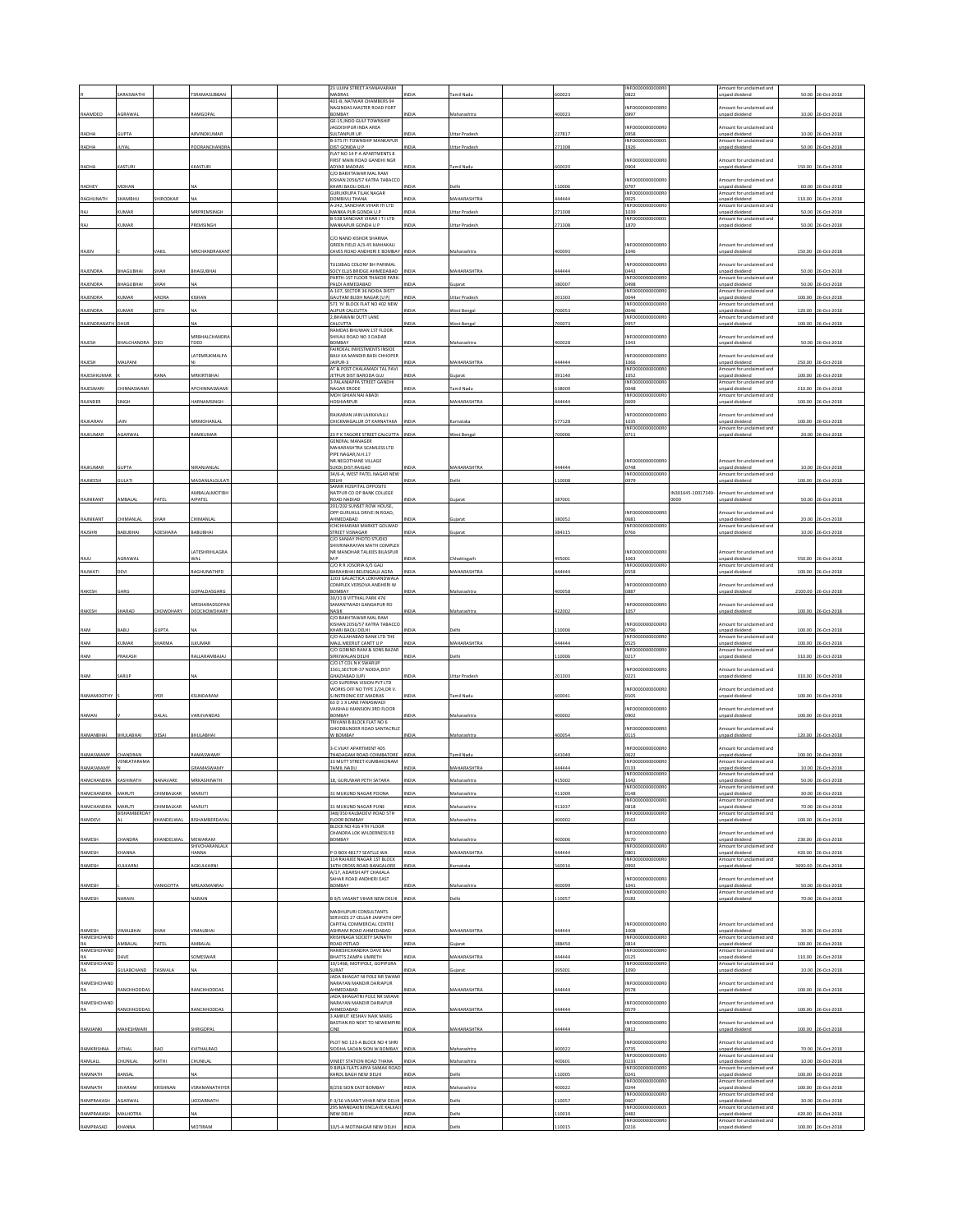| RANA             | ARTAE                    | <b>AITTA</b>    |                               |  | 15 'MILAN' LINKING ROAD EXTN,                                    |              |                     | 00054  | INFO0000000000R                             |                           | mount for unclaimed and                                                | 60.00  | 26-Oct-2018        |
|------------------|--------------------------|-----------------|-------------------------------|--|------------------------------------------------------------------|--------------|---------------------|--------|---------------------------------------------|---------------------------|------------------------------------------------------------------------|--------|--------------------|
|                  |                          |                 |                               |  | <b>SANTACRUZ WEST BOMBAY</b><br><b>IADA BHAGATNI POLE NR</b>     | NDIA         | iaharashtr          |        | 0804                                        |                           | <b>Inpaid dividend</b>                                                 |        |                    |
| RANCHHODDA:      | RAMDAS                   |                 | RAMDAS                        |  | <b>SWAMINARAYAN MANDIR</b><br>DARIAPUR AHMEDABAD                 | NDIA         | <b>MAHARASHTRA</b>  | 44444  | INFO000000000R<br>0647                      |                           | mount for unclaimed and<br>Inpaid dividend                             | 20.00  | 26-Oct-2018        |
| RANJANA          | KHANDELWA                |                 | <b>HANSHYAM</b>               |  | 9/B SNEH MILAN PLOT 485-486<br><b>7TH ROAD KHAR W BOMBAY</b>     | NDIA         | Maharashtr          | 00052  | INFO0000000000R<br>0596                     |                           | Amount for unclaimed and<br>unpaid dividend                            | 210.00 | 26-Oct-2018        |
| RANJEET          | KAUR                     |                 | NA                            |  | HOUSE NO 8 BLOCK NO 8 EAST<br>PATEL NAGAR NEW DELHI              | NDIA         | elhi                | 10008  | INFO00000000000<br>5051                     |                           | mount for unclaimed and<br>npaid dividend                              |        | 360.00 26-Oct-2018 |
|                  |                          |                 |                               |  | C/O BHAGUBHAI M SHAH TULASI                                      |              |                     |        |                                             |                           |                                                                        |        |                    |
| RASHMI           | CHANDRAKANT              | SHAH            | CHANDRAKANT                   |  | BAG CLY ELLIS BRIDGE BH<br>PARIMAL SCY AHM'BAD                   | INDIA        | <b>MAHARASHTRA</b>  | 44444  | INFO000000000R<br>0430                      |                           | mount for unclaimed and<br>unpaid dividend                             |        | 110.00 26-Oct-2018 |
|                  |                          |                 |                               |  | HARSH MAI SARDAR PATEL<br>NAGAR ST XAVIERS COLLEGE               |              |                     |        |                                             |                           |                                                                        |        |                    |
| RASHMI           | NATVERLAL                | HAH             | NATVARLALSHAH                 |  | CORNER ELLIS BRIDGE<br>AHMEDABAD                                 | NDIA         | iujarat             | 80006  | INFO0000000000R<br>0788                     |                           | Amount for unclaimed and<br>unpaid dividend                            | 100.00 | 26-Oct-2018        |
| RASIKLAL         | <b>HHAGANLAL</b>         | SHETH           | <b>HHAGANLAI</b>              |  | 18 PATEL COLONY SIDDHANATH<br>ROAD BARODA                        | NDIA         | <b>MAHARASHTRA</b>  | 44444  | INFO0000000000R<br>0293                     |                           | Amount for unclaimed and<br>npaid dividend                             |        |                    |
|                  |                          |                 |                               |  | SAROSH YAZAD APARTMENTS 8TH                                      |              |                     |        |                                             |                           |                                                                        |        | 210.00 26-Oct-2018 |
| RATAN            | <b>LINOTED</b>           | AARSHALI        | RUSTOMJI                      |  | <b>LR BHAVNAGARI STREET VANKI</b><br>BORDI SURAT                 | NDIA         | ujarat              | 95003  | INFO0000000000<br>1012                      |                           | Amount for unclaimed and<br>unpaid dividend                            | 100.00 | 26-Oct-2018        |
| RATANPRABHA      | KHANDELWAL               |                 | <b>URAJPRASAD</b>             |  | ALI MEGHA MATHURA (U.P.)                                         | NDIA         | <b>MAHARASHTRA</b>  | 44444  | INFO0000000000R<br>0316                     |                           | mount for undaimed and<br>Inpaid dividend                              |        | 220.00 26-Oct-2018 |
| RATILAL          | <b>ISHVANATH</b>         |                 | /ISHVANATH                    |  | C/O VISHVADEEP, N P TOWER<br>HAWDI BAZAR PETLAD                  | NDIA         | uiarat              | 88450  | INFO0000000000<br>0857                      |                           | mount for undaimed and<br>Inpaid dividend                              | 10.00  | 26-Oct-2018        |
|                  |                          |                 |                               |  | 211/1 JAWAHAR NAGAR,                                             |              |                     |        | INFO000000000R                              |                           | Amount for unclaimed and                                               |        |                    |
| RATNESH          |                          | DESAI           | MUKUNDDESA                    |  | <b>GOREGAON (WEST) BOMBAY</b><br>C/O BATRA PRINTING PRESS MOF    | NDIA         | faharashtra         | 00062  | 0853                                        |                           | inpaid dividend                                                        | 20.00  | 26-Oct-2018        |
| RATTANCHAND      | BATRA                    |                 | OBINDRAM                      |  | <b>SANJ NR TELEPHONE EXCH</b><br>AMRITSAR PUNJAB                 | NDIA         | <b>MAHARASHTRA</b>  | 144444 | <b>INFO00000</b><br>00000<br>0331           |                           | nount for undaimed and<br><b>Inpaid</b> dividend                       | 100.00 | 26-Oct-201         |
|                  |                          |                 |                               |  | TATA COOP HSG SOC FLAT NO 31<br>TH FLOOR BLDG NO 1/B E RD        |              |                     |        | INFO0000000000                              |                           | mount for unclaimed and                                                |        |                    |
| RATTY            | DARABSHAW                | BAVAADAM        | DARABSHAW                     |  | PAREL BOMBAY                                                     | NDIA         | Aaharashtra         | 00012  | 0593                                        |                           | unpaid dividend                                                        | 110.00 | 26-Oct-2018        |
| RAVI             | <b>AMACHANDRA</b>        | RAC             | RAVIKRISHNAIAH                |  | MOPIDEVI (PO), DIVI(TL)<br>KRISHNA(DT.) A.P                      | NDIA         | dhra Prade          | 21125  | INFO0000000000R<br>0762                     |                           | Amount for unclaimed and<br>Inpaid dividend                            | 50.00  | 26-Oct-201         |
| RAVI             | RANJAN                   |                 | MRBRAJNANDANS<br>AHAI         |  | <b>LILY GARDEN SHIVPURI PATNA</b>                                | NDIA         | hai                 | 00023  | INFO0000000000<br>1061                      |                           | Amount for unclaimed and<br>inpaid dividend                            | 500.00 | 26-Oct-2018        |
| RAVINDER         | <b>IMAR</b>              | GGARWAI         | ATESHPARASRAI                 |  | AGGARWAL ASSOCIATES 12-UB<br>AWAHAR NAGAR DELHI                  |              | elhi                | 10007  | INFO0000000000R<br>1998                     |                           | mount for unclaimed and<br>inpaid dividend                             | 200.00 | -Oct-2018          |
|                  |                          |                 |                               |  |                                                                  |              |                     |        | INFO0000000000R                             |                           | Amount for unclaimed and                                               |        |                    |
| RAVINDER         | <b>MOHAN</b>             |                 | <b>BHAGWANSING</b> H          |  | -9/103 RAJ NAGAR GHAZIABAD                                       | INDIA        | <b>Ittar Prades</b> | 01002  | 0340                                        |                           | inpaid dividend                                                        | 110.00 | 26-Oct-2018        |
| RAVINDRA         |                          | <b>AFHTA</b>    | MRKUSHALCHAND<br><b>MEHTA</b> |  | . PARSI BAZAR STREET, JAGDISH<br>NIVAS 3RD FLOOR FORT BOMBAY     | <b>IDIA</b>  | aharashtr           | 00001  | INFOODDOO<br>1044                           |                           | mount for unclaimed and<br>unpaid dividend                             | 50.00  | 6-Oct-2018         |
| RELE             | KANAK                    | ATINDRA         | YATINDRA                      |  | 165/A VINCNET ROAD BOMBAY                                        | NDIA         | laharashtra         | 00014  | INFO0000000000R<br>348                      |                           | Amount for unclaimed and<br>inpaid dividend                            | 100.00 | 26-Oct-2018        |
|                  |                          |                 |                               |  | SUJEEVAN COOP HSG SOC BLOCK                                      |              |                     |        | INFO000000000R                              |                           | mount for unclaimed and                                                |        |                    |
| RESERVED         | <b>INVESTORS</b>         | VTLTD           |                               |  | 11 1ST FLOOR MAHANT RD VILE<br>ARLE BOMBAY                       |              | taharashtr          | 00057  | 0634                                        |                           | unpaid dividend                                                        | 30.00  | 26-Oct-2018        |
| REVA             | BHATTACHERJE             |                 |                               |  | 29 HIMGIRI PEDDER ROAD<br>BOMBAY                                 | <b>INDIA</b> | Maharashtra         | 400026 | INFO0000000000R<br>1010                     |                           | Amount for unclaimed and<br><b>Inpaid dividend</b>                     |        | 110.00 26-Oct-2018 |
|                  |                          |                 |                               |  | 189 NEW NIRMAL APARTMENT                                         |              |                     |        |                                             |                           |                                                                        |        |                    |
|                  |                          |                 |                               |  | FLAT NO 8 AND 9 3RD FLOOR                                        |              |                     |        |                                             |                           |                                                                        |        |                    |
| RINKU            | ANAND                    | SHAH            |                               |  | ABOVE ZAMU DHOLE PATIL ROAD<br>NEXT TO AKSHAY COMP PUNE          | INDIA        | Maharashtra         | 411001 |                                             | N300214-12214413-<br>0000 | Amount for unclaimed and<br>inpaid dividend                            |        | 1.00 26-Oct-2018   |
|                  |                          |                 |                               |  | 107, YOGI PRESTIGE L 59/60 YOGI                                  |              |                     |        | INFO000000000R                              |                           | nount for unclaimed and                                                |        |                    |
| RITA             |                          | <b>AODY</b>     | ANAKMODY                      |  | NAGAR BORIVALI (W) BOMBAY<br>C/O BRIG AK SEHGAL                  |              | aharashti           | 00092  | 1975                                        |                           | paid divident                                                          | 50.00  | 6-Oct-201          |
|                  |                          |                 |                               |  | COMMANDER HO 614 (I)MECH AD                                      |              |                     |        | INFO000000000R                              |                           | mount for unclaimed and                                                |        |                    |
| RITA             | EHGAL                    |                 |                               |  | BDE C/O 56 APO<br>704 ASHOKA TOWER STATION                       | NDIA         | <b>MAHARASHTRA</b>  | 44444  |                                             |                           | <b>Inpaid dividend</b>                                                 |        | 40.00 26-Oct-2018  |
| <b>RITA</b>      | SHANTILAL                | <b>НЕТН</b>     | MRSHANTILALSHI                |  | ROAD SHANTH KUVA GATE<br>NAVSARI GUJARAT                         | NDIA         | MAHARASHTRA         | 144444 | INFO0000000000F<br>1064                     |                           | nount for unclaimed and<br>inpaid dividend                             |        | 150.00 26-Oct-2018 |
|                  |                          |                 |                               |  | 1 RUKMANI COOP HSG SOCIETY                                       |              |                     |        | NFO0000000000                               |                           | nount for unclaimed and                                                |        |                    |
| RODA             | RACH                     | BATLIWALA       | ERACH                         |  | 15 SHANKARSET ROAD POONA                                         | NDIA         | Maharashtra         | 11002  | 1703                                        |                           | unpaid dividend                                                        |        | 100.00 26-Oct-2018 |
| <b>ROHIN</b>     | ROZDON                   |                 | ADUPROZDON                    |  | 28 RAM SARUP BLDG ROSHAN<br>ARA ROAD DELHI                       | NDIA         | elhi                | 10007  | INFO0000000000R<br>0759                     |                           | mount for unclaimed and<br>Inpaid dividend                             | 80.00  | 26-Oct-2018        |
| ROSE             | OBO                      |                 | <b>HEOFILO</b>                |  | DWARKADAS BLDG 3RD FLOOR<br><b>OMBAY</b>                         |              |                     | 0002   | INFO000000000R<br>367                       |                           | Amount for unclaimed and<br>inpaid dividend                            | 100.00 | 06-Oct-2018        |
| ROXEY            | CARES                    |                 |                               |  | VILLA MAHINDRA 13TH ROAD T F<br>III KHAR BOMBAY                  | IDIA         |                     | 00052  | INFO0000000000R<br>0838                     |                           | mount for unclaimed and<br>inpaid dividend                             | 10.00  | 6-Oct-2018         |
|                  |                          |                 |                               |  | C/O MRS SAMBHARWAL C-I/27                                        |              |                     |        | INFO0000000000R                             |                           | Amount for unclaimed and                                               |        |                    |
| RUBY             | DUBE                     |                 | NA                            |  | PANDARA PARK NEW DELHI<br>/8 TRIVENI 66 WALKESHWAR               | NDIA         | Jelhi               | 10003  | 0379<br><b>INFO0000</b>                     |                           | unpaid dividend<br>mount for undaimed and                              |        | 100.00 26-Oct-2018 |
| RUBY             | IAIN                     |                 | HARICHANDJAIN                 |  | <b>ROAD BOMBAY</b>                                               | NDIA         | Maharashtr          | 00006  | 0751                                        |                           | <b>Inpaid dividend</b>                                                 |        | 50.00 26-Oct-2018  |
|                  |                          |                 |                               |  | NO 8-4-58 PLOT NO 31<br>PRASHANTINAGAR PEDAWALTAIR               |              |                     |        | INFO0000000000R                             |                           | Amount for unclaimed and                                               |        |                    |
| RUBY             | ALEHBHA                  |                 | MRSALEHBHAIH                  |  | VISAKHAPATNAM                                                    | NDIA         | dhra Prade          | 30017  | 1037                                        |                           | <b>Inpaid dividend</b>                                                 |        | 100.00 26-Oct-2018 |
|                  |                          |                 | TARACHANDBAPC                 |  | C/O SHRINIWAS TIN IND (P) LTD C<br>122 NARAINA INDL AREA PHASE-1 |              |                     |        | INFO0000000000                              |                           | nount for unclaimed and                                                |        |                    |
| RUCHIKA          | BAPORIA                  |                 |                               |  | NEW DELHI<br>C/O SHRINIWAS TIN IND (P) LTD C-                    | IDIA         |                     | 10028  | 1900                                        |                           | <b>Inpaid</b> dividend                                                 | 100.00 | 26-Oct-2018        |
| RUCHIKA          | <b>APORIA</b>            |                 | <b>ARACHANDBAPC</b>           |  | 122 NARAINA INDL AREA PHASE-I<br>NEW DELHI                       | <b>NDIA</b>  | elh                 | 10028  | NFO00000000000<br>1560                      |                           | mount for undaimed and<br><b>Inpaid dividend</b>                       |        | 100.00 26-Oct-2018 |
|                  |                          |                 |                               |  | 145/C DR VIEGAS STREET<br>GROUND FLOOR KALBADEVI                 |              |                     |        | INFO0000000000                              |                           | mount for undaimed and                                                 |        |                    |
| RUPAL            | SURYAKANT                | DOSHI           | SURYAKANT                     |  | MUMBAI                                                           | NDIA         | Maharashtra         | 100002 | 1292                                        |                           | unpaid dividend                                                        |        | 1.00 26-Oct-2018   |
| RUPANI           | ESUDIAN                  |                 | <b>ESUDIAN</b>                |  | 23 RITHERDON ROAD VEPERY<br>MADRAS                               | NDIA         | amil Nadu           | 00007  | INFO0000000000<br>1895                      |                           | mount for unclaimed and<br><b>Inpaid dividend</b>                      |        | 10.00 26-Oct-2018  |
| RUPENDRAKUN      |                          |                 |                               |  | 47 MARGALKARIM SOCIETY<br>SIDDHARTH NAGAR GOREGAON               |              |                     |        | INFO000000000R                              |                           | mount for unclaimed and                                                |        |                    |
| AR               | SANKARLAL<br>RAMESHCHAND | RATHI           | SANKARLAL<br>MRRAMESHCHAN     |  | W BOMBAY<br>1301 JADA BHAGAT'S POLE                              | INDIA        | Maharashtra         | 100062 | 0727<br>INFO000000000R                      |                           | unpaid dividend<br>Amount for unclaimed and                            |        | 10.00 26-Oct-2018  |
| <b>RUSHIKESH</b> |                          |                 | PRARAMDAS                     |  | DARIAPUR AHMEDABAD                                               | NDIA         | ujarat              | 80001  | 1016                                        |                           | unpaid dividend                                                        | 10.00  | 26-Oct-2018        |
| RUSHIKESH        | RAMESHCHAND<br>RΔ        | MAHADEVIA       | RAMESHCHANDRA                 |  | 1301 JADA BHAGAT POLE<br>AHMEDABAD                               | NDIA         | uiarat              | 80001  | INFO0000000000RD<br>0723                    |                           | mount for unclaimed and<br>Inpaid dividend                             | 10.00  | 26-Oct-2018        |
| RUTTANBAI        | <b>HEROZSHAW</b>         | URATIA          | <b>HEROZSHAW</b>              |  | <b>CHODADAD MANSION M A</b><br>PARVIS ROAD PUNE                  | <b>NDIA</b>  | faharashtra         | 11002  | <b>INFO0000</b><br>00000R<br>1400           |                           | Amount for unclaimed and<br><b>Inpaid</b> dividend                     | 100.00 | 26-Oct-2018        |
|                  |                          | PADMANABHA      | VSUDARSANACHA                 |  | APT 1-A, GLENMORE 3<br><b>CRIRAMNAGAR NORTH ST</b>               |              |                     |        | INFO0000000000S                             |                           |                                                                        |        |                    |
|                  |                          |                 |                               |  | ALWARPET, MADRAS                                                 | INDIA        | amil Nadu           | 00018  | 1444                                        |                           | mount for unclaimed and<br>Inpaid dividend                             |        | 10.00 26-Oct-2018  |
|                  |                          | SUKHIJA         |                               |  | LANE NEW DELHI                                                   | <b>INDIA</b> | Delhi               | 10001  | 0792                                        |                           | xunt for unda<br>unpaid dividend                                       |        | 100.00 26-Oct-2018 |
|                  |                          |                 |                               |  | HINNU POWERLOOM FACTORY                                          |              |                     |        |                                             |                           |                                                                        |        |                    |
|                  |                          |                 |                               |  | MUTHUGOUNDUPUDUR PO VIA<br>SULUR COIMBATORE DIST.                |              |                     |        | INFO0000000000C                             |                           | Amount for unclaimed and                                               |        |                    |
|                  | HINNASWAM                |                 | NSENNIMALAI                   |  | TAMILNADU<br><b>NEW AVADI ROAD</b>                               | NDL          | <b>AAHARASHTRA</b>  |        |                                             |                           | unpaid dividend                                                        |        | 100.00 26-Oct-2018 |
|                  |                          |                 |                               |  |                                                                  |              |                     | 44444  | 0111                                        |                           |                                                                        |        |                    |
|                  |                          | VENKTASUBRA     | <b>SVGOPALKRISHNA</b>         |  | ALAGAPPANAGAR KILPAUK                                            |              |                     |        | INFO000000000S                              |                           | mount for unclaimed and                                                |        |                    |
|                  |                          | <b>MANIAM</b>   |                               |  | <b>MADRAS</b><br><b>B-38 SUBRAMANIA NAGAR</b>                    | NDIA         | amil Nadu           | 00010  | 1080<br>INFO0000000000R                     |                           | unpaid dividend<br>Amount for unclaimed and                            | 420.00 | 26-Oct-2018        |
|                  | AJAMANI                  |                 |                               |  | SURAMANGALAM SALEM                                               | NDM          | amil Nadı           | 36005  | 0035                                        |                           | unpaid dividend                                                        | 210.00 | 26-Oct-2018        |
|                  | AMBASIVARA               |                 | APUNNAIAH                     |  | 22-A BANSILAL PET<br>ECUNDERABAD<br>C/O A K RAJAN 18 KAMAL 2ND   | <b>IDIA</b>  | dhra Pradesi        | 00003  | INFO000000000050<br>0896                    |                           | mount for unclaimed and<br>inpaid dividend                             | 100.00 | 26-Oct-2018        |
|                  |                          |                 |                               |  | <b>FLOOR 2ND ROAD CHEMBUR</b>                                    |              |                     |        | INFO0000000000S                             |                           | mount for unclaimed and                                                |        |                    |
|                  | <b>JUNDARAMBA</b>        |                 |                               |  | BOMBAY<br>C/O A NARAYANASWAMY NO 19                              | <b>IDIA</b>  | Aaharashtra         | 00071  | 0985                                        |                           | unpaid dividend                                                        |        | 100.00 26-Oct-2018 |
|                  | VANCHINATH               |                 |                               |  | FIRST MAIN ROAD KOTTURPURAM<br>MADRAS                            | NDIA         | amil Nadu           | 00085  | INFO0000000000V<br>0026                     |                           | mount for unclaimed and<br>Inpaid dividend                             | 100.00 |                    |
|                  |                          |                 |                               |  | 42 P ROAD BISTUPUR DT                                            |              |                     |        | INFO0000000000S                             |                           | Amount for unclaimed and                                               |        | 26-Oct-2018        |
| SABITA           | BAHEN                    | <b>JAVE</b>     | LATESOMABHAI<br>PRAMODGULABCH |  | JAMSHEDPUR SINGBHUM<br><b>HANDRA DARSHAN BUILDING</b>            | NDIA         | AAHARASHTRA         | 44444  | 0813                                        | IN302679-33215883-        | Inpaid dividend<br>mount for unclaimed and                             | 100.00 | 26-Oct-2018        |
| SADHANA          | PRAMOD                   | HETHIYA         | ANDSHETHIYA                   |  | <b>JPP JAIN TEMPLE DAHANU</b><br>3951/29 REHGARPURA KAROL        | NDIA         | faharashtra         | 01601  | INFO0000000000S0                            | 000                       | npaid dividend<br>mount for unclaimed and                              | 600.00 | 26-Oct-2018        |
| SAIN             | <b>DITA</b>              | <b>MALSETHI</b> | CHELARAM                      |  | BAGH NEW DELHI<br>JEHANGIR MANSION FLAT NO 1                     | NDIA         | MAHARASHTRA         | 44444  | 0017                                        |                           | inpaid dividend                                                        | 100.00 | 26-Oct-2018        |
|                  | FRRAHIM                  |                 | FRRAHIMMANA                   |  | STH FLOOR 1ST MARINE ST                                          |              |                     |        | INFO0000000000S                             |                           | mount for unclaimed and                                                |        |                    |
| SAKINA           |                          | NANA            | <b>ΔΝΔΝΤΗΔΝΑRΔΥ</b>           |  | BOMBAY<br>85 KANNAGY STREET EAST                                 | NDIA         | Maharashtra         | 100020 | 1432<br>INFO000000000050                    |                           | Inpaid dividend<br>Amount for unclaimed and                            | 100.00 | 26-Oct-2018        |
| SAKUNTALA        | KETHARAM                 |                 |                               |  | <b>TAMBARAM CHENNAI</b><br>85 KANNAGY STREET EAST                | NDIA         | amil Nadu           | 00059  | 0026<br>INFO0000000000S                     |                           | Inpaid dividend<br>Amount for unclaimed and                            |        | 210.00 26-Oct-2018 |
| SAKUNTHALA       | KETHARAM                 |                 |                               |  | AMBARAM CHENNAL<br>3RD FLR HUSENI BUILDING 163                   | NDIA         | amil Nadu           | 00059  | 1413<br>INFO0000000000S0                    |                           | unpaid dividend<br>Amount for unclaimed and                            |        | 420.00 26-Oct-2018 |
| SALMA            |                          | <b>IKANDER</b>  | TASADDUK                      |  | FALKLAND ROAD BOMBAY                                             | NDIA         | Maharashtra         | 00008  | 1327                                        |                           | unpaid dividend                                                        | 250.00 | 26-Oct-2018        |
|                  |                          |                 |                               |  | 19/64 PRICE GULAM MOHD SHAH                                      |              |                     |        | INFO0000000000S                             |                           | Amount for unclaimed and                                               |        |                    |
| SAMIRA           | <b>AGCHI</b>             |                 | <b>IBATOSHBAGCHI</b>          |  | RD 2ND FLOOR CALCUTTA<br>8/3 NEPAL BHATTACHARJEE ST              | NDIA         | Vest Bengal         | 00033  | 1590<br>INFO0000000000S                     |                           | unpaid dividend<br>Amount for unclaimed and                            |        | 100.00 26-Oct-2018 |
| SAMIRAN          | KUMAR                    | MANNA           |                               |  | CALCUTTA<br>820/7 SHRI KRISHNA KUNJ B I                          | NDIA         | Vest Bengal         | 00026  | 0037<br>INFO0000000000S0                    |                           | Inpaid dividend<br>Amount for undaimed and                             |        | 420.00 26-Oct-2018 |
| SANDYAH          |                          | ANDEKAR         | PRABHAKAF                     |  | ROAD POONA                                                       | NDIA         | faharashtra         | 11004  | 0048                                        |                           | unpaid dividend                                                        | 110.00 | 26-Oct-2018        |
| SANGEETA         | <b>BEDI</b>              |                 | мA                            |  | -90 SECTOR-23 NOIDA                                              | NDIA         | <b>MAHARASHTRA</b>  | 44444  | INFO0000000000S<br>1611                     |                           | mount for undaimed and<br>npaid dividend                               |        | 80.00 26-Oct-2018  |
|                  |                          |                 |                               |  | CHOTTARAM<br>OPP.S.D.GIRALS.SCHOOL DULLDI                        |              |                     |        | INFO0000000000S                             |                           | mount for unclaimed and                                                |        |                    |
| SANGEETA         | RANI                     |                 | CHOTTARAM<br>ARUNKUMARGU      |  | GATE NABHA, PUNJAB<br>8/16 NEW HANUMANPURI                       | NDIA         | unjab               | 47201  | 1781<br>INFO000000000050                    |                           | unpaid dividend<br>mount for undaimed and                              |        | 50.00 26-Oct-2018  |
| SANGITA          | <b>GLIPTA</b>            |                 | RADHESHYAMGUI                 |  | SURAJ KUND ROAD MEERUT                                           | NDIA         | Uttar Pradesh       | 50001  | 1770<br>INFO0000000000S0                    |                           | npaid dividend<br>Amount for unclaimed and                             | 100.00 | 26-Oct-2018        |
| SANJAY           | <b>UMAR</b>              | <b>SUPTA</b>    |                               |  | 9, SIRHAN BYE LANE, CALCUTTA                                     | NDIA         | MAHARASHTRA         | 44444  | 1756                                        |                           | inpaid dividend                                                        |        | 50.00 26-Oct-2018  |
| SANJIV           | BHATIA                   |                 |                               |  | B-2/2128, VASANT KUNJ, NEW<br>DELHI<br>52/54 NAKHODA STREET 4TH  | NDIA         | elhi                | 10070  | INFO0000000000S<br>1763<br>INFO0000000000S0 |                           | Amount for unclaimed and<br>unpaid dividend<br>mount for unclaimed and |        | 10.00 26-Oct-2018  |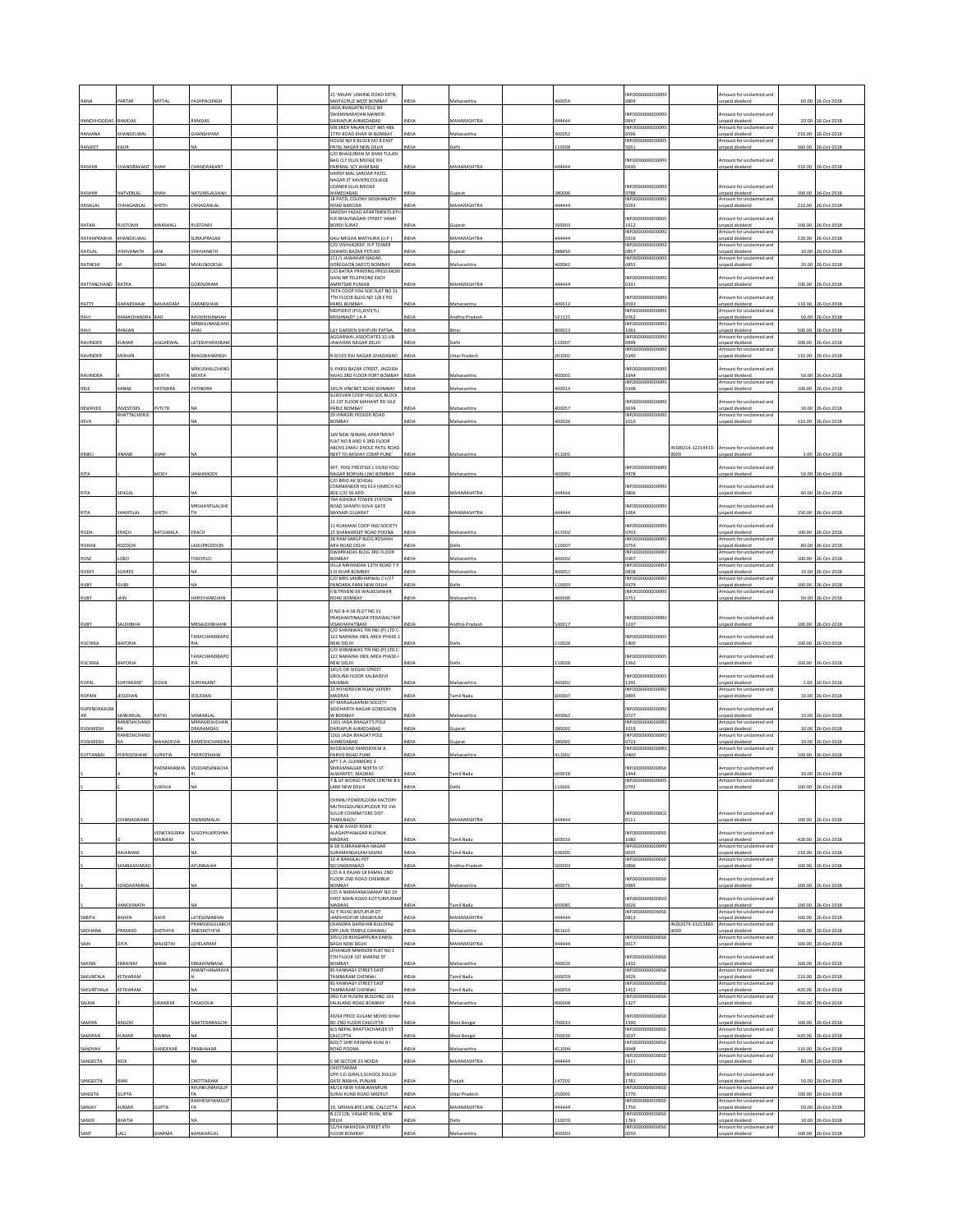|             |                   |                   |                                   |  | R-797 NEW RAJINDERNAGAR NEW<br>DELHI                         | NDIA         |                      | 10005  | INFO0000000000S<br>0053  |                            | mount for unclaimed and<br>npaid dividend   | 100.00 | 6-Oct-201          |
|-------------|-------------------|-------------------|-----------------------------------|--|--------------------------------------------------------------|--------------|----------------------|--------|--------------------------|----------------------------|---------------------------------------------|--------|--------------------|
| SANTI       | DEVI              |                   | MRDUTTA                           |  | <b>B-37 KIRTI NAGAR NEW DELHI</b>                            | NDIA         | elhi                 | 10015  | INFO0000000000S<br>1025  |                            | mount for unclaimed and<br>npaid dividend   | 30.00  | 26-Oct-2018        |
|             |                   |                   | MRANILKUMARK                      |  | B/138, SANCHAR VIHAR                                         |              |                      |        | INFO0000000000S          |                            | mount for undaimed and                      |        |                    |
| SANTOSH     | CATIYAR           |                   | <b>TIYAR</b>                      |  | MANKAPUR GONDA U.P<br>3 204 SANCHAR VIHAR ITI LTD            | NDIA         | <b>Ittar Prades</b>  | 71308  | 1677                     |                            | npaid dividend                              |        | 50.00 26-Oct-201   |
|             |                   |                   |                                   |  | TOWNSHIP MANKAPUR DISTT.                                     |              |                      |        |                          | IN300888-14336128-         | mount for unclaimed and                     |        |                    |
| SANTOSH     | <b>UMAR</b>       | <b>RIVASTAV</b>   |                                   |  | SONDA<br>B/266-A GREATER KAILASH-I NEW                       | NDIA         | <b>Jttar Pradesh</b> | 71308  | INFO0000000000S          | 0000                       | npaid dividend<br>mount for unclaimed and   |        | 100.00 26-Oct-2018 |
| SANYOKTA    | DEVI              |                   |                                   |  | DELHI<br>135 SASTRI ROAD RAMNAGAR                            | NDIA         | elhi                 | 10048  | 0069<br>NFO0000000000S   |                            | npaid dividend<br>mount for undaimed and    | 100.00 | 26-Oct-2018        |
| SARADA      | <b>AJAGOPALAN</b> |                   | GRAJAGOPALAN                      |  | COIMBATORE                                                   | <b>IDIA</b>  | mil Nadı             | 41009  | 1056                     |                            | npaid dividend                              |        | 210.00 26-Oct-2018 |
|             |                   |                   |                                   |  | TATA INDUSTRIES LTD BOMBAY<br>HOUSE 24 HOMI MODY ST FORT     |              |                      |        | NFO0000000000            |                            | mount for unclaimed and                     |        |                    |
| SARAF       | HAMBHU            |                   | RABHAKAR                          |  | MUMBAI                                                       | <b>IDIA</b>  | faharashtra          | 00001  | 2361<br>NFO0000000000S   |                            | npaid dividend                              |        | 500.00 26-Oct-2018 |
| SARASWATI   | NARAYANAN         |                   | VARAYANAN                         |  | <b>B10 ANNA NAGAR EAST SECOND</b><br>AVENUE CHENNAI          | NDIA         | amil Nadu            | 00102  | 0088                     |                            | mount for unclaimed and<br>npaid dividend   |        | 100.00 26-Oct-2018 |
| SARITA      | <b>BARANWAL</b>   |                   | VUAYKUMARBAR<br><b>WAI</b>        |  | 6. ASIMUDDIN LANE, ASANSOL                                   | NDIA         | Vest Benga           | 13301  | INFO0000000000S<br>1754  |                            | mount for unclaimed and<br>npaid dividend   | 40.00  | 26-Oct-201         |
|             |                   |                   |                                   |  | 9 UDAYAN SECTOR 9A VASHI NAV                                 |              |                      |        | INFO0000000000S          |                            | Amount for unclaimed and                    |        |                    |
| SARITA      |                   | AMAT              | GOVIND<br>SUBHASHCHANDE           |  | MUMBAI<br>2835/1, SECTOR-38C,                                | NDIA         | Maharashtra          | 100703 | 1286<br>INFO0000000000S  |                            | npaid dividend<br>mount for unclaimed and   | 150.00 | 26-Oct-2018        |
| SARLA       | <b>AZADBHARTI</b> |                   |                                   |  | CHANDIGARH                                                   | NDIA         | <b>MAHARASHTRA</b>   | 44444  | 1760                     |                            | npaid dividend                              |        | 10.00 26-Oct-2018  |
|             |                   |                   |                                   |  | ALIAN STREET NAWANSHAHAR                                     |              |                      |        | NFO0000000000S           |                            | mount for unclaimed and                     |        |                    |
| SARLA       | BEHAL             |                   | BALRAJKRISHAN                     |  | DOABA DIST JULLUNDUR<br>394-A GUPTA NIVAS BLOCK NO 10        | INDIA        | <b>MAHARASHTR</b>    | 44444  | 1063                     |                            | npaid dividen                               |        | 100.00 26-Oct-2018 |
|             |                   |                   |                                   |  | 2ND FLOOR BHAUDAJI ROAD                                      |              |                      |        | NEODDDDDDDDDD            |                            | mount for unclaimed and                     |        |                    |
| SARLABEN    | CHANDRAKANT       | DOSHI             | CHANDRAKANT                       |  | MATUNGA MUMBAI                                               | NDIA         | Maharashtra          | 400019 | 1268                     |                            | inpaid dividend                             |        | 1.00 26-Oct-2018   |
| SAROJ       | <b>HINGRA</b>     |                   | <b>ICDHINGRA</b>                  |  | 7 MIG NEW AVAS VIKAS COLON<br>DELHI ROAD SAHARANPUR U.P.     | NDIA         | Uttar Pradesh        | 47001  | NFO0000000000S<br>1584   |                            | mount for unclaimed and<br>npaid dividend   |        | 200.00 26-Oct-2018 |
|             |                   |                   |                                   |  | AIRDEAL INVESTMENTS INSIDE                                   |              |                      |        |                          |                            |                                             |        |                    |
| SAROJ       | MALPANI           |                   | <b>MRRKMALPANI</b>                |  | BAIJI KA MANDIR BADI CHHOPER<br>JAIPUR-3                     | NDIA         | <b>MAHARASHTRA</b>   | 44444  | NFO0000000000S<br>1727   |                            | mount for unclaimed and<br>npaid dividend   |        | 250.00 26-Oct-201  |
|             |                   |                   |                                   |  | VISHAVKARMA COLONY SH<br>HANUMAN MANDIR STREET               |              |                      |        |                          |                            |                                             |        |                    |
|             |                   |                   |                                   |  | PINJORE DIST PANCHKULA                                       |              |                      |        | NFO0000000000S           |                            | mount for unclaimed and                     |        |                    |
| SAROJ       | RANI              | GARWAL            | PURANCHAND                        |  | <b>HARYANA</b><br>13/10 A SWINHOE STREET                     | NDIA         | laryana              | 34102  | 1966<br>INFO000000000050 |                            | npaid dividend<br>Amount for unclaimed and  |        | 150.00 26-Oct-201  |
| SAROJENDRA  | NATH              |                   | RAJENDRANATH                      |  | BALLYGUNGE CALCUTTA                                          | <b>NDIA</b>  | Vest Benj            | 00019  | 103                      |                            | npaid dividen                               | 210.00 | 26-Oct-201         |
|             |                   |                   |                                   |  | C/O JANAK JUNEJA E 60 1ST<br><b>FLOOR GREATER KAILASH</b>    |              |                      |        | NFO0000000000S           |                            | mount for unclaimed and                     |        |                    |
| SAROOP      | <b>INGH</b>       |                   | <b>CHANSINGH</b>                  |  | ENCLAVE I NEW DELHI                                          | NDIA         | <b>Delhi</b>         | 10048  | 1021                     |                            | npaid dividend                              |        | 220.00 26-Oct-201  |
| SASANKA     | EKHAF             |                   | ATEMRRNMISR                       |  | RLY QR NO-1226/1 BUNGLOW<br>YARD BILASPUR RS MP              | NDIA         | hattisga             | 95004  | INFO0000000000S<br>1730  |                            | Amount for unclaimed and<br>npaid dividend  | 50.00  | 26-Oct-201         |
|             |                   |                   |                                   |  | SALES SECTION KHANDELWAL<br><b>TIRES KHANDELWALNAGAR</b>     |              |                      |        | NEODDDDDDDDDDSI          |                            | mount for unclaimed and                     |        |                    |
| SATISH      | HALANI            |                   | <b>SAMPATKUMAR</b>                |  | NAGPUR                                                       | NDIA         | Maharashtra          | 141402 | 1252                     |                            | inpaid dividend                             |        | 100.00 26-Oct-201  |
|             |                   |                   | ARKESHAVRAONI                     |  | LAXMI-NARAYAN SARAFF COLONY<br>HANAPUR ROAD TILAKWADI        |              |                      |        | NFO0000000000S           |                            | mount for unclaimed and                     |        |                    |
| SATISH      |                   | VERLEKAR          | ERLEKAR                           |  | BELGAUM                                                      | NDIA         | larnataka            | 90006  | 1678                     |                            | npaid dividend                              |        | 100.00 26-Oct-2018 |
|             |                   |                   |                                   |  | SNCO'S MESS HO MAINTENANCE                                   |              |                      |        |                          |                            |                                             |        |                    |
|             | UMAR              | EHRAWAT           | MRCHROHTASSIN<br>HSEHRAWAT        |  | COMMAND (UNIT) AF VAYU SENA                                  |              |                      | 40007  | INFO0000000000SC<br>1659 |                            | mount for unclaimed and                     |        | 100.00 26-Oct-2018 |
| SATISH      |                   |                   |                                   |  | NAGAR NAGAPUR<br>C/O MAJOR PARSHOTAM SINGH L                 | NDIA         | faharashtra          |        |                          |                            | npaid dividend                              |        |                    |
| SATISH      | MANIKLAL          |                   | <b>IRMANIKLAL</b>                 |  | 1440 SHASTRI NAGAR MEERUT (<br>U.PI                          | VDIA         | MAHARASHTRA          | 144444 | NFO0000000000S<br>1085   |                            | mount for unclaimed and<br>inpaid dividend  |        | 100.00 26-Oct-201  |
|             |                   |                   |                                   |  | C/O KHANDELWAL F ALLOYS LTD                                  |              |                      |        |                          |                            |                                             |        |                    |
| SATYA       | NARAIN            | ЖАН               | ANWALRAM                          |  | 63 THE MALL P O KAMPTEE DIST<br>NAGPUR                       | NDIA         | MAHARASHTRA          | 144444 | NFO0000000000S<br>0114   |                            | mount for unclaimed and<br>npaid dividend   |        | 100.00 26-Oct-2018 |
| SATYA       | <b>ARKASH</b>     |                   |                                   |  | C/O M/S KAPOOR & CO RAM<br>NAGAR NEW DELHI                   | NDIA         | <b>MAHARASHTRA</b>   | 44444  | INFO0000000000S<br>0119  |                            | Amount for unclaimed and<br>npaid dividend  | 210.00 | 26-Oct-201         |
|             |                   |                   |                                   |  | PAREKH BROS. ENTERPRISES 13                                  |              |                      |        |                          |                            |                                             |        |                    |
| SAUMIL      |                   | AREKH             | <b>ATISH</b>                      |  | RABALU CHETTY STREET<br>MADRAS                               | NDIA         | amil Nadu            | 00001  | NFO0000000000S<br>1547   |                            | mount for unclaimed and<br>npaid dividend   |        | 10.00 26-Oct-2018  |
|             |                   |                   | MRCHANDRAPRA                      |  | 72/302 NEETA CORNER M G ROAD                                 |              |                      | 11003  | INFO0000000000S          |                            | Amount for unclaimed and                    | 50.00  |                    |
| SAVITA      |                   | <b>AREKH</b>      |                                   |  | KIRKEE PUNE<br>B-275 SARASWATI VIHAR (PITAM                  | NDIA         | Maharashtra          |        | 1503<br>INFO0000000000S  |                            | npaid dividend<br>Amount for unclaimed and  |        | 26-Oct-201         |
| SAVITRI     | HUTAN             |                   | HARMANAND                         |  | URA) NEW DELHI<br>72/B BLOCK KALKAJI TOWNSHIP                | NDIA         |                      | 10034  | 0134<br>INFO0000000000S  |                            | npaid dividend<br>mount for unclaimed and   | 100.00 | 26-Oct-2018        |
| AVITRI      |                   |                   | <b>AIRAM</b>                      |  | NEW DELHI                                                    |              | <b>IAHARASHTRA</b>   | 44444  | 0135                     |                            | npaid dividend                              | 100.00 | 6-Oct-201          |
| SAVITRI     | ASTRY             |                   |                                   |  | 361 16TH MAIN ROAD T-BLOCK<br>JAYANAGAR BANGALORE            | NDIA         | ırnataka             | 60011  | INFO0000000000S<br>0140  |                            | Amount for unclaimed and<br>npaid dividend  |        | 100.00 26-Oct-201  |
|             |                   |                   |                                   |  | W/O RAJKARAN JAIN LAKKAVALLI                                 |              |                      |        | NFO0000000000S           |                            | mount for unclaimed and                     |        |                    |
| SAYAR       |                   |                   | <b>MRRAJKARANJAI</b>              |  | <b>HICKMAGALUR DT KARNATAKA</b>                              | VDIA         | matak                | 77128  | 1670                     |                            | npaid dividend                              | 100.00 | 06-Oct-201         |
| SEJAL       |                   | HAH               | RVINDKUMAR                        |  | 40 JAWAHAR NAGAR 6TH ROAD<br>GOREGAON W BOMBAY               | NDM          | laharashtra          | 00062  | INFO0000000000S<br>1446  |                            | Amount for unclaimed and<br>npaid dividend  |        | 10.00 26-Oct-2018  |
| SEMMAGOMM   |                   |                   |                                   |  | <b>ARIZ ST THOMAS ROAD</b>                                   |              |                      |        | NFO0000000000S           |                            | mount for unclaimed and                     |        |                    |
|             |                   |                   |                                   |  | MAHARAJANAGAR TIRUNELVELI                                    | NDIA         | amil Nad             | 27011  | 1383                     |                            | npaid dividend                              | 210.00 | 26-Oct-2018        |
|             |                   |                   |                                   |  | C/O PUNJAB TIMBER TRADERS<br>MOUNT ROAD MAZGAON              |              |                      |        | INFO0000000000S          |                            | mount for unclaimed and                     |        |                    |
|             | WINDAR            |                   |                                   |  | BOMBAY                                                       | NDIA         | faharashtra          | 00010  | 0156                     |                            | npaid dividend                              | 840.00 | 26-Oct-2018        |
| SETHI       |                   |                   |                                   |  | B/266-A GREATER KAILASH 1 NEW                                |              | elhi                 | 10048  | INFO0000000000S<br>0162  |                            | mount for unclaimed and                     |        |                    |
|             |                   |                   |                                   |  |                                                              |              |                      |        |                          |                            |                                             |        |                    |
| SEVA        |                   |                   |                                   |  | DELHI<br>145/C ROOM NO 3 GROUND                              |              |                      |        |                          |                            | paid dividend                               | 100.00 | 6-Oct-201          |
|             | <b>URYAKAN</b>    |                   | KESHAVLAI                         |  | <b>FLOOR DR VIEGAS STREET</b><br>ALBADEVI MUMBAI             | NDIA         | Aaharashtr           | 00002  | INFO00000000000<br>1411  |                            | mount for unclaimed and<br>inpaid dividend  |        | 1.00 26-Oct-201    |
| SHAH        |                   |                   |                                   |  |                                                              |              |                      |        |                          |                            |                                             |        |                    |
|             |                   |                   | MRGULAMMOHIL                      |  | FLAT NO 42 Q 1 APTS OPP SARDA<br>SCHOOL NEAR PANCHAL HALL    |              |                      |        | INFOODDDDDDDDSI          |                            | Amount for unclaimed and                    |        |                    |
| SHAIKH      | MOHAMED           | MUNIR             | DDINMRASUL                        |  | ADAJAN PATIYA SURAT                                          | NDIA         | MAHARASHTRA          | 144444 | 1665                     |                            | Inpaid dividend                             |        | 100.00 26-Oct-2018 |
| SHAILABALA  | HOREWALA          |                   | CSHOREWALA                        |  | <b>1527 KRISHNA BAZAR CLOTH</b><br>MARKET DELHI              | NDIA         | <b>Delhi</b>         | 10006  | NFO0000000000S<br>1141   |                            | mount for unclaimed and<br>npaid dividend   |        | 10.00 26-Oct-2018  |
|             |                   |                   | HRIRKSRIVASTAV                    |  | 4-690 SANCHAR VIHAR COLONY I<br>I I TOWNSHIP MANKAPUR        |              |                      |        | INFO0000000000S          |                            | mount for unclaimed and                     |        |                    |
| SHAILENDRA  | KUMAR             | SRIVASTAVA        |                                   |  | GONDA, UP                                                    | INDIA        | Uttar Pradesh        | 271308 | 1766                     |                            | inpaid dividend                             |        | 200.00 26-Oct-2018 |
|             |                   |                   | AGHUNATHSING                      |  | J B DHARNIDHARKA 1207 D<br><b>STOCK EXCH PLAZA DALAL ST</b>  |              |                      |        | NFO0000000000S0          |                            | mount for unclaimed and                     |        |                    |
| SHAILENDRA  |                   | <b>VGHTHAKORI</b> |                                   |  | FORT BOMBAY<br>B-601 RATNAPURI, 6TH FLOOR                    | DIA          |                      | 00023  | 1397                     |                            | npaid dividend                              | 10.00  | 26-Oct-201         |
|             |                   |                   |                                   |  | GAUSHALA LANE DAFTARY ROAD                                   |              |                      |        | INFO0000000000S0         |                            | Amount for unclaimed and                    |        |                    |
|             |                   |                   |                                   |  |                                                              |              |                      |        |                          |                            |                                             |        |                    |
|             |                   |                   |                                   |  | MO DR N C AGRAWAL WEST                                       |              |                      |        | NFO0000000000S           |                            | nount for unclaimed and                     |        |                    |
| SHAILESH    | RANJAN            |                   | <b>RNCAGRAWAL</b>                 |  | AGJIWAN ROAD CIVIL LINES GAYA<br>68-A LEBBAI STREET ALANDUR  | <b>INDIA</b> | Bihar                | 23001  | 1396<br>INFO0000000000S0 |                            | npaid dividend<br>Amount for unclaimed and  |        | 20.00 26-Oct-2018  |
| SHAJAMANI   | <b>BEGUM</b>      |                   | ASIMSAYED                         |  | MADRAS<br>#96 2ND FLR NEW NO.27/2 6TH                        | VDIA         | mil Nad              | 00016  | 1060                     |                            | npaid divident                              |        | 120.00 26-Oct-2018 |
|             |                   |                   |                                   |  | CROSS CAMBRIDGE LAYOUT                                       |              |                      |        |                          |                            |                                             |        |                    |
| SHAKUNTLA   |                   |                   | VIRENDRA                          |  | SHIRDI SAI RARA MANDIR ROAD<br>BANGALORE                     | NDIA         | Karnataka            | 60008  | INFOOD0000000050<br>0190 |                            | Amount for unclaimed and<br>unpaid dividend |        | 60.00 26-Oct-2018  |
| SHAKUNTLADE |                   |                   | <b>DMONGA</b>                     |  | 5/96 MANSAROVER GARDEN                                       | NDIA         | elhi                 |        | <b>NFO0000</b><br>1224   |                            | mount for unclaimed and                     |        |                    |
|             |                   |                   |                                   |  | NEW DELHI                                                    |              |                      | 10015  | INFO0000000000S          |                            | inpaid dividend<br>Amount for unclaimed and |        | 210.00 26-Oct-2018 |
| SHAM        | BEHARI            |                   | SHAMBHUNATH                       |  | /10 SHANTINIKETAN NEW DELHI<br>C/O SHIB DASS & SONS HAUZ QUZ | <b>INDIA</b> | elhi                 | 10021  | 1046<br>INFO0000000000S0 |                            | npaid dividend<br>Amount for unclaimed and  |        | 110.00 26-Oct-201  |
| SHAM        | UNDER             |                   |                                   |  | DELHI                                                        | NDIA         | elhi                 | 10006  | 0201                     |                            | inpaid dividend                             |        | 420.00 26-Oct-2018 |
|             |                   |                   |                                   |  | B-204 MAHANANDA RAM<br>MANDIR ROAD, BABHAI BORIVLI           |              |                      |        | NFO0000000000S           |                            | mount for unclaimed and                     |        |                    |
| SHANKAR     | RAMCHANDRA        | DESAI             | RAMCHANDRA                        |  | WEST BOMBAY                                                  | NDIA         | Maharashtra          | 100092 | 0752<br>INFO0000000000S0 |                            | inpaid dividend<br>Amount for unclaimed and |        | 100.00 26-Oct-2018 |
| SHANKER     |                   | HAH               | <b>IRGABILALSHAH</b>              |  | ETHO KI POLE SAGWARA RAJ                                     | NDIA         | jasthar              | 14025  | 1668                     |                            | npaid dividend                              |        | 50.00 26-Oct-201   |
|             |                   |                   |                                   |  | C/O RAKSHA SAMDANI TRUST 77<br>MEDOWS STREET 1ST FLOOR       |              |                      |        | NFO0000000000S           |                            | mount for unclaimed and                     |        |                    |
| SHANTA      |                   | VIANASWALA        | GOVINDIAL<br><b>VENKATRAMANSA</b> |  | BOMBAY<br><b>608 SAHYADRI APTS KHER</b>                      | NDIA         | Maharashtra          | 100001 | 1064                     |                            | npaid dividend<br>Amount for unclaimed and  |        | 70.00 26-Oct-2018  |
| SHANTA      | ASTRI             |                   | <b>TRI</b>                        |  | SECTION AMBERNATH THANE                                      | NDIA         | faharashtra          | 21501  |                          | IN301549-16557038-<br>0000 | npaid dividend                              |        | 30.00 26-Oct-2018  |
|             |                   |                   |                                   |  | C/O S M MARFATIA FLAT NO-6,<br>PAREKH BLDG 2ND FLOOR, 26     |              |                      |        | NFO0000000000S           |                            | mount for unclaimed and                     |        |                    |
| SHANTA      | <b>RIKAMLAL</b>   | MARFATIA          | TRIKAMLAL                         |  | WALKESHWAR ROAD BOMBAY                                       | NDIA         | Aaharashtra          | 100006 | 0644                     |                            | npaid dividend                              |        | 100.00 26-Oct-2018 |
| SHANTABEN   | <b>JANSILAL</b>   | ATEL              | BANSILAI                          |  | LALIT 128 NETAJI ROAD<br>ELLISBRIDGE AHMEDABAD               | NDIA         | iujarat              | 80006  | INFO0000000000S<br>1634  |                            | mount for unclaimed and<br>npaid dividend   |        | 40.00 26-Oct-2018  |
|             |                   |                   |                                   |  | 25 JAY SHANTI SARDAR PATEL                                   |              |                      |        |                          |                            |                                             |        |                    |
| SHANTABEN   | AYSHANKAR         | <b>GANDHI</b>     | ATEJAYSHANKAR                     |  | NAGAR SOCIETY ELLIS BRIDGE<br>AHMEDABAD                      | NDIA         | ujarat               | 80006  | NFO0000000000S<br>1999   |                            | mount for unclaimed and<br>npaid dividend   |        | 210.00 26-Oct-2018 |
| SHANTABEN   |                   | <b>JURJAR</b>     | MRNATHALAL                        |  | 10-J, RANG SAGAR FLATS PALDI<br>AHMEDABAD                    | NDIA         | iujarat              | 80007  | INFO0000000000S<br>1505  |                            | Amount for unclaimed and<br>Inpaid dividend | 100.00 | 26-Oct-2018        |
|             |                   |                   | LATEPRAGJIMORJ                    |  |                                                              | <b>NDIA</b>  |                      |        | INFO0000000000S          |                            | mount for unclaimed and                     |        |                    |
| SHANTABEN   |                   | ESAI              | MRGIRIWARKUM                      |  | MRI TALUKA NAVSARI<br>318 CHITTARANJAN AVENUE                |              | <b>MAHARASHTRA</b>   | 44444  | 0791<br>INFO0000000000S  |                            | npaid dividend<br>Amount for unclaimed and  | 10.00  | 26-Oct-2018        |
| SHANTI      | AGRAWAL           |                   | RAGARWAL                          |  | CALCUTTA                                                     | NDIA         | West Bengal          | 00006  | 1698<br>INFO0000000000S  |                            | Inpaid dividend<br>Amount for unclaimed and |        | 20.00 26-Oct-2018  |
| SHANTI      | <b>EVI</b>        |                   | RAGARWAL                          |  | 3/16 VASANT VIHAR NEW DELHI                                  | INDIA        | elhi                 | 10057  | )959                     |                            | inpaid dividend                             | 30.00  | 26-Oct-2018        |
| SHANTI      | <b>DEVI</b>       |                   |                                   |  | -42 EAST OF KAILASH NEW DELHI                                | NDIA         | elhi                 | 10065  | INFO0000000000S<br>1261  |                            | Amount for unclaimed and<br>npaid dividend  |        | 200.00 26-Oct-2018 |
|             | LAS               |                   |                                   |  | R-901 NEW RAJINDER NAGAR<br>NEW DELHI                        | NDM          | elhi                 |        | <b>INFO0000</b><br>000S  |                            | mount for undaimed and<br>Inpaid dividend   | 100.00 | 26-Oct-2018        |
| SHANTI      |                   |                   |                                   |  | 108/197 SISAMAN BAZAR                                        |              |                      | 10060  | 0230<br>INFO0000000000S  |                            | mount for unclaimed and                     |        |                    |
| HANTI       | <b>AKSENA</b>     |                   |                                   |  | CANPUR<br>12 LINK ROAD JANGPURA EXTN                         | <b>JOJA</b>  | Ittar Pradesh        | 08012  | 1407<br>INFO0000000000S  |                            | npaid dividend<br>Amount for unclaimed and  | 100.00 | 26-Oct-2018        |
| SHANTI      | WARUP             | <b>UMAR</b>       | DEVIDITTAMAL                      |  | NEW DELHI                                                    | NDIA         | MAHARASHTRA          | 44444  | 0234                     |                            | Inpaid dividend                             |        | 120.00 26-Oct-2018 |
| SHANTIDEVI  | RORA              |                   | OKHARDAS                          |  | 4-4 MALVIYANAGAR AISH BAGH<br><b>UCKNOW</b>                  | NDIA         | <b>Ittar Pradesh</b> | 26004  | INFO0000000000S<br>0901  |                            | mount for unclaimed and<br>npaid dividend   |        | 110.00 26-Oct-2018 |
| SHANTILAL   | HIRACHAND         | MEHTA             |                                   |  | OPP HIND MATA CINEMA<br>VINCENT ROAD DADAR BOMBAY INDIA      |              | Maharashtra          | 100014 | NFO0000000000S<br>0251   |                            | mount for unclaimed and<br>npaid dividend   |        | 100.00 26-Oct-2018 |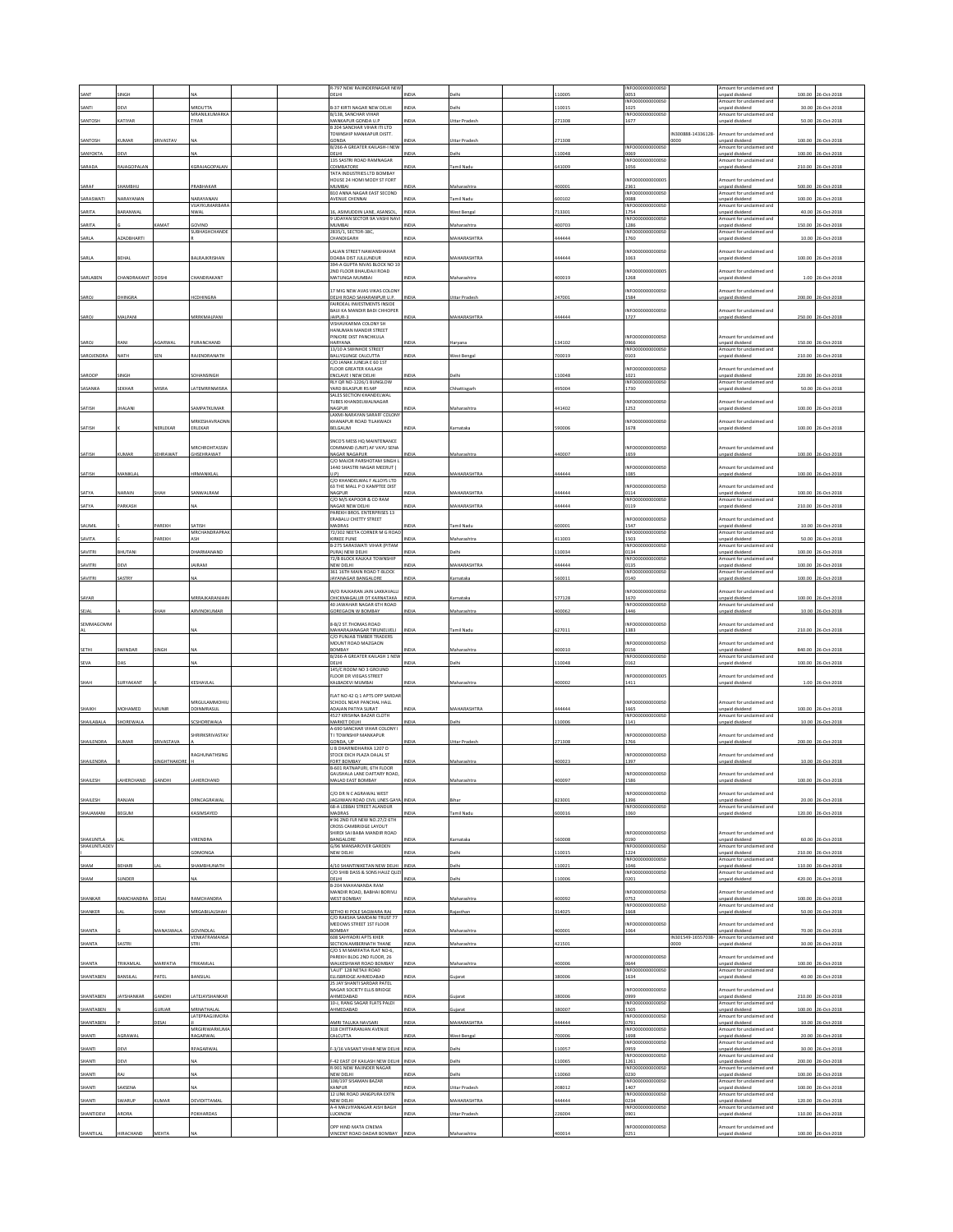| SHANTILAI                 |                          |              |                                        | 8/64 ANAND NAGAR SANTACRUZ<br>EAST BOMBAY<br>ADVO KUVO NADIAD DIST KAIRA             | NDIA                 | Aaharashtr                   | 00055           | NFO0000000000S<br>0256<br>INFO0000000000S  | mount for unclaimed and<br>npaid dividend<br>mount for unclaimed and   | 30.0             | 06-Oct-201                               |
|---------------------------|--------------------------|--------------|----------------------------------------|--------------------------------------------------------------------------------------|----------------------|------------------------------|-----------------|--------------------------------------------|------------------------------------------------------------------------|------------------|------------------------------------------|
| SHANTILAL                 | MOTILAL                  | жан          | MOTILAL                                | <b>GUJARATI</b><br>PLOT NO-506 PROFESSOR'S                                           | NDIA                 | MAHARASHTRA                  | 44444           | 1181                                       | npaid dividend                                                         | 100.00           | 26-Oct-2018                              |
| SHARAD                    | KESHAORAO                | DESHPANDE    | MRSKDESHPAND                           | COLONY HANUMAN NAGAR<br>NAGPUR                                                       | NDIA                 | Maharashtra                  | 40009           | NFO0000000000S<br>1746                     | mount for unclaimed and<br>inpaid dividend                             |                  | 50.00 26-Oct-2018                        |
|                           |                          |              |                                        | C/O M.H.SHAH.B/6 DEEPA BLDG<br>PIPE LINE, OPP MANEKLAL MEHTA                         |                      |                              |                 | INFO0000000000S                            | mount for unclaimed and                                                |                  |                                          |
| SHARADA                   |                          | НАН          |                                        | SCH, GHATKOPAR W BOMBAY<br>C/O DR S S THUKRAL FL NO B-6                              | NDIA                 | faharashtra                  | 00086           | 0675                                       | inpaid dividend<br>mount for unclaimed and                             |                  | 40.00 26-Oct-2018                        |
| SHARANJIT                 | <b>INGH</b>              |              |                                        | PATEL CHEST INST FLATS DHAKA<br>DELHI<br>86 PARAMANICK GHAT ROAD                     | NDIA                 | <b>Jelhi</b>                 | 10009           | NFO0000000000S<br>1357<br>NFO0000000000S   | npaid dividend<br>mount for unclaimed and                              |                  | 10.00 26-Oct-2018                        |
| SHASHANKA                 | HAKER                    |              | AYAMANISHANK                           | CALCUTTA<br>-B NEHRU PARK CO-OP SOC OLD                                              |                      | Vest Benga                   | 00036           | 0275<br>INFO0000000000S                    | npaid dividend<br>mount for unclaimed and                              | 110.00           | 26-Oct-201                               |
| SHASHIKANT                | AYAMANI<br>AYMANISHANI   | HANKERJOSHI  |                                        | PADRA ROAD BARODA<br>-B NEHRU PARK CO-OP SOCIETY                                     | NDIA                 | ujara                        | 90007           | 0287<br>NFO0000000000S                     | npaid dividend<br>mount for unclaimed and                              |                  | 100.00 26-Oct-2018                       |
| SHASHIKANT                |                          | OSHI         | AYMANISHANKA                           | OLD PADRA VADODARA<br>C/O S D DARU 8TH ROAD KHAR                                     | NDIA                 | ujarat                       | 90007           | 1148<br>NFO0000000000S                     | inpaid dividend<br>mount for unclaimed and                             |                  | 10.00 26-Oct-2018                        |
| SHASHINI                  | UDHAKAR                  | (AZI         | OKAZI                                  | BOMBAY<br>C/O S V GHATOUA & CO 23                                                    | NDIA                 | faharashtr                   | 100052          | 1243                                       | npaid dividend                                                         |                  | 160.00 26-Oct-2018                       |
| SHATISHCHAND<br>RA        | <b>IRCHAND</b>           | HATOLIA      | <b>/IRCHARD</b>                        | ADVENT 12 A G BHORSALE MARG<br>BOMBAY<br>SANMAN CO-OP SOCIETY                        | NDIA                 | faharashtra                  | 00001           | NFO0000000000S<br>0950                     | mount for unclaimed and<br>inpaid dividend                             |                  | 20.00 26-Oct-2018                        |
| SHEKHAR                   | <b>ACHUBHAI</b>          | HAVSAR       | BACHUBHAITBHA<br>AR.                   | COLLEGE ROAD GUJARAT TALOD:                                                          | NDIA                 | uiarat                       | 383215          | NFO0000000000S<br>1439                     | mount for unclaimed and<br>npaid dividend                              |                  | 70.00 26-Oct-2018                        |
| SHERNAZ                   | RDESHIR                  | AGADIWALA    | ARDESHIR                               | H NO 12/614 KELANI VAKHAR<br>KANPITH SURAT<br><b>CENFIELD U F CHAURE MAIDAN</b>      | NDIA                 | <b>MAHARASHTRA</b>           | 44444           | INFOODDOODDOOSC<br>1133<br>NFO0000000000S  | Amount for unclaimed and<br>npaid dividend<br>mount for unclaimed and  |                  | 10.00 26-Oct-201                         |
| SHILA                     | HARMA                    |              | ۷A                                     | <b>SIMLA</b><br>A/102.PLEASANT PAIACE                                                | NDIA                 | limachal Pradesh             | 71004           | 0319                                       | npaid dividend                                                         |                  | 110.00 26-Oct-2018                       |
| SHILPA                    |                          |              | <b>IDJAIN</b>                          | SODAWALA LANE BORIVLI (W)<br>BOMBAY                                                  | NDIA                 | faharashtra                  | 00092           | NFO0000000000S<br>1638                     | mount for unclaimed and<br>inpaid dividend                             |                  | 10.00 26-Oct-201                         |
| SHIRINBAI                 | <b><i>EHMURAS</i></b>    | AREKH        | <b><i>EHMURAS</i></b>                  | <b>151 SAPPERS LINES</b><br>SECUNDERABAD                                             | NDIA                 | <b>MAHARASHTRA</b>           | 44444           | INFO0000000000S<br>0326                    | mount for unclaimed and<br>npaid dividend                              |                  | 210.00 26-Oct-2018                       |
| SHIRISH                   | IIMATLAL                 | ЖАН          | <b>IMATLAL</b>                         | ASHISH NEAR PALDI BUS STAND S<br>ROAD ELUS BRIDGE AHMEDABAD                          | INDIA                | MAHARASHTRA                  | 44444           | NFO0000000000S<br>0677                     | mount for unclaimed and<br>npaid dividend                              |                  | 100.00 26-Oct-2018                       |
| SHIV                      | UMAR                     | OHIA         | <b>MRBANWARILALL</b><br><b>OHIA</b>    | WAGAT D 13/28 BANSPHATAK<br><b>VARANASI</b>                                          | NDIA                 | <b>Jttar Pradesh</b>         | 21001           | NFO0000000000S<br>1700                     | mount for undaimed and<br>npaid dividend                               |                  | 50.00 26-Oct-2018                        |
| SHIV                      | <b>IARAIN</b>            | HANNA        |                                        | C/O HANSA CLOTH & GEN MILLS<br>BAZAR SABOONIAN AMRITSAR                              | NDIA                 | <b>AAHARASHTRA</b>           | 44444           | NFO0000000000S<br>0331                     | mount for unclaimed and<br>inpaid dividend                             |                  | 110.00 26-Oct-2018                       |
|                           |                          |              | ATESHYAMSUND                           | ARUN KUMAR TRUST<br>KHANDELWAL BHAVAN 166 DR D                                       |                      |                              |                 | NFO0000000000S                             | mount for unclaimed and                                                |                  |                                          |
| SHIVE                     | HANKER                   | HIMWAL       | RASHMIKANTSHA                          | N ROAD BOMBAY<br>HARSH-MAL SARDAR PATEL<br>NAGAR ST XAVIER'S COLLEGE ELLIS           | NDIA                 | Maharashtra                  | 100001          | 0833<br>INFO0000000000S                    | inpaid dividend                                                        |                  | 940.00 26-Oct-2018                       |
| SHOBHANA                  | <b>ASHMIKANT</b>         | НАН          |                                        | RIDGE AHMEDABAD<br>H/4 ANANDASHRAM PROCTOR                                           | NDIA                 | ujarat                       | 80006           | 1257<br>INFO0000000000S                    | mount for unclaimed and<br>Inpaid dividend<br>mount for unclaimed and  | 100.00           | 26-Oct-2018                              |
| SHRIPAD                   | <b>CRISHNA</b>           | VADKARNI     | <b>CRISHNA</b>                         | ROAD BOMBAY<br>FLAT NO 210 2ND FLOOR                                                 | NDIA                 | Aaharashtra                  | 100007          | 0354                                       | npaid dividend                                                         | 10.00            | 26-Oct-2018                              |
| SHRIPAD                   | HAMBHU                   | HIRODKAR     | SHAMBHU                                | SUNGRACE C WING RAHEJA VIHAR<br>OFF CHANDIVLI RD POWAI<br>MUMBAI                     | NDIA                 | Maharashtra                  | 100072          | NFO0000000000S<br>0863                     | mount for unclaimed and<br>npaid dividend                              |                  | 100.00 26-Oct-2018                       |
|                           |                          |              |                                        | SHYAM NIRKUNJ THEOSOPHICAL                                                           |                      |                              |                 | NEODDDDDDDDDDSI                            | mount for unclaimed and                                                |                  |                                          |
| SHRIVASTAV                | AJNARAIN                 |              | RAMNARAIN<br>u۸                        | COLONY JUHU BOMBAY<br><b>Int Available</b>                                           | NDIA                 | faharashtra                  | 00054           | 1453<br>NFO0000000000S                     | npaid dividend<br>mount for unclaimed and                              |                  | 210.00 26-Oct-2018                       |
| SHRUTI                    | MOHAN                    |              |                                        | C/O PRAMILA TRUST 73-6 J B<br>NAGAR RHAGWAN RHAWAN                                   | NDIA                 | <b>MAHARASHTRA</b>           | 144444          | 1580<br>NEODDDDDDDDDDSI                    | npaid dividend<br>mount for unclaimed and                              |                  | 110.00 26-Oct-2018                       |
| SHYAM                     | UNDER                    | AMDANI       | RAMCHANDEI                             | BOMBAY<br>NEAR K K ITTOOP & SONS PO                                                  | NDIA                 | laharashtra                  | 00059           | 1062                                       | npaid dividend                                                         |                  | 20.00 26-Oct-201                         |
| <b>MON</b>                | KARATH                   |              | KARATHTGEORG                           | AKIKAVU VIA KUNNAMKULAM<br>CERALA                                                    | <b>DIA</b>           |                              | 80503           | NFO0000000000S<br>1997                     | mount for unclaimed and<br>npaid dividend                              | 100.00           | 6-Oct-2018                               |
| SISIR                     | UMAR                     | HOSH         | SARADCHANDRAC<br><b>IOSH</b>           | 1. SIKDAR BAGAN STREET.<br><b>ALCUTTA</b>                                            | NDIA                 | Vest Bengal                  | 00004           | INFO0000000000S<br>1158<br>NFO0000000000S  | Amount for unclaimed and<br>inpaid dividend<br>mount for unclaimed and | 120.00           | 26-Oct-201                               |
| SISIR                     | <b>MOHAN</b>             | <b>YNE</b>   | MOTILAL                                | 4 AMHERST STREET CALCUTTA<br>II/I BLOCK QUARTER NO.1 LAJPAT                          | NDIA                 | Vest Bengal                  | 00009           | 1145<br>INFO0000000000S                    | inpaid dividend<br>Amount for unclaimed and                            | 10.00            | 26-Oct-2018                              |
| <b>SITA</b>               | MA <sup>S</sup>          | <b>HANNA</b> | VIRSHAMLAL                             | NAGAR NEW DELHI<br>M-14 B SOUTH EXTN PART II NEW                                     | NDIA                 | elhi                         | 10024           | 1470<br>INFO0000000000S                    | inpaid dividend<br>Amount for unclaimed and                            | 100.00           | 26-Oct-201                               |
| SITARAM                   | UREKA                    | ORA          | ATEJEETMAL<br>MRKANTILALIVOI           | DELHI<br>C-40 YOGI NAGAR 105 YOGI                                                    | VDIA                 | <b>MAHARASHTRA</b>           | 44444           | )988<br>INFO0000000000S                    | npaid dividend<br>mount for unclaimed and                              | 110.00           | 26-Oct-201                               |
| SMITA<br>SNEHLATA         | ULZARILA                 | HANDELWAL    | <b>GULZARILAL</b>                      | ADAN EKSAR ROAD BORIVLI<br>204 GIRIRAJ 73 SANT TUKARAM<br>RD BOMBAY                  | <b>VDIA</b><br>VDIA  | laharashtra                  | 00091<br>00009  | 1657<br>INFO0000000000S<br>1402            | npaid dividend<br>Amount for unclaimed and<br>npaid dividend           | 500.00<br>100.00 | 6-Oct-2018<br>26-Oct-201                 |
| SNEHLATABEN               | ASHWANTLAL               | ARIKH        | <b>ASWANTLALPAR</b>                    | 202 MANSAROVER MOUNT<br>PLEASANT ROAD BOMBAY                                         | NDIA                 | Aaharashtra                  | 100006          | NFO0000000000S<br>1329                     | mount for unclaimed and<br>npaid dividend                              |                  | 30.00 26-Oct-2018                        |
| SOMALAL                   | HUNILAL                  |              |                                        | 16 SHRI B K NAGAR SOC NO 4 JAI<br><b>BHIKHU MARG PALDI</b><br>AHMEDABAD              | NDIA                 |                              | 80007           | NFO0000000000S                             | mount for undaimed and                                                 |                  | 10.00 26-Oct-201                         |
|                           |                          | нан          |                                        | ADMASREE, KAKKAD PO<br>TIRURANGADI MALAPPURAM                                        |                      | ujarat                       |                 | 1400<br>NFO0000000000S                     | npaid dividend<br>mount for unclaimed and                              |                  |                                          |
| SOMANATHAM                |                          |              | AMODARAN                               | CERALA<br>NEW CAMA BLDG ZORASTRIAN                                                   |                      |                              | 76306           | 1532                                       | npaid dividend                                                         | 100.00           | 0-Oct-201                                |
| SORABJI                   | DARASHA                  | MASALAWALLA  | DARASHA                                | <b>FUND ESTATES</b><br>CHIKALWADI, GRANT ROAD<br>BOMBAY                              | NDIA                 | Maharashtra                  | 100007          | NFO0000000000S<br>1637                     | mount for unclaimed and<br>npaid dividend                              |                  | 210.00 26-Oct-2018                       |
| SUB                       | <b>ANKAR</b>             | <b>IFY</b>   |                                        | 84 PRANARICK CHAT ROAD<br>CALCUTTA                                                   | NDIA                 | West Bengal                  | 700036          | INFO0000000000S0<br>1679                   | Amount for unclaimed and<br>inpaid dividend                            | 50.00            | 26-Oct-201                               |
| SUBBA                     |                          |              | ATEKRISHNAJ                            | GOKUL 52 H B SAMAJA ROAD<br><b>ANGALORE</b>                                          |                      |                              | 60004           | INFO0000000000S<br>1191                    | Amount for unclaimed and<br>inpaid dividend                            | 50.00            | 6-Oct-201                                |
| SUBHADRA                  | <b>IIRANJAN</b>          | HAH          | <b>IRANJAN</b>                         | 201 WEST VIEW 485 V.S. MARG<br>BOMBAY                                                | <b>IDIA</b>          |                              | 00025           | INFO0000000000S<br>1589<br>INFO0000000000S | mount for unclaimed and<br>npaid dividend<br>Amount for unclaimed and  | 50.00            | 6-Oct-201                                |
| SUBHASH                   | <b>HANDER</b>            | BAJAJ        | RRBAJAJ<br><b>AMCHANDRAGL</b>          | N-29 KALKAJI NEW DELHI                                                               | INDIA                | Delhi                        | 10013           | 1296<br>NFO00                              | inpaid dividend                                                        |                  | 100.00 26-Oct-2018                       |
| SUBODH                    | HANDRA                   | <b>SUPTA</b> |                                        | 46-R MODEL TOWN LUDHIANA<br>C/O DR C R SHAH UPLI BAZAR,                              | NDIA                 | unjat                        |                 |                                            | nount for undair                                                       |                  |                                          |
| SUCHETABEN                | <b>HHAGANLAI</b>         | HAH          | <b>HHAGANLA</b>                        | BARDOLLP BOX 38 GUIARAT<br>12 MAYUR PANKH 6TH ROAD                                   | NDIA                 | uiara                        | 41002           | 1217<br>INFO0000000000S0                   | inpaid dividend<br>Amount for unclaimed and                            | 50.00            | 26-Oct-2018                              |
| SUDHA                     | <b>HXIT</b>              |              |                                        |                                                                                      |                      |                              | 94601           | 0490<br>INFO0000000000S                    | npaid dividend<br>Amount for unclaimed and                             | 110.00           | 26-Oct-201                               |
|                           |                          |              |                                        | C/O MR N N DIXIT NANCHANDI                                                           | <b>DIA</b>           |                              | 14444           | NFO0000000000S                             | mount for unclaimed and                                                |                  |                                          |
| <b>SUDHA</b>              |                          |              | <b>ARENDRANATH</b>                     | <b>SROUNDS MEERUT</b><br><b>GENERAL MANAGER'S OFFICE</b><br>ANDREW YULE & CO LTD PO  |                      | <b>IAHARASHTRA</b>           |                 | 1496<br>INFO0000000000S                    | paid dividend<br>mount for unclaimed and                               | 100.00           | 6-Oct-2018                               |
|                           |                          | ENGUPTA      | JPENDRANATH                            | <b>JISERGARH BURDWAN</b><br>339/6 K. P. MUKHERJEE RD                                 |                      | <b>AAHARASHTRA</b>           | 44444           | 1497<br>INFO0000000000S                    | inpaid dividend<br>mount for unclaimed and                             | 100.00           | 06-Oct-201                               |
| <b>SUDHA</b><br>SUDHA     | NUKHERJEE<br><b>INGH</b> |              | MRARUNKUMARS<br>NGH                    | BEHALA EAST PARK CALCUTTA<br><b>4-83 SANCHAR VIHAR MANKAPLIK</b><br>GONDA (U.P.)     | <b>VIDIA</b><br>NDIA | Vest Bengal<br>Uttar Pradesh | 00008<br>271308 | 1612<br>INFO0000000000S<br>1662            | npaid dividend<br>Amount for unclaimed and<br>inpaid dividend          | 210.00           | 26-Oct-2018<br>250.00 26-Oct-2018        |
|                           |                          |              |                                        | C/O SACHIN S MULJI ANAND<br><b>BHAVAN STH FLR 2ND</b>                                |                      |                              |                 | NFO0000000000SC                            | mount for unclaimed and                                                |                  |                                          |
| <b>SUDHIR</b>             |                          | 41 II II     | AYANTILALMULJ                          | BABULNATH X LANE BOMBAY<br>C/O JAYANTILAL J MULJI(HUF)                               | <b>IDIA</b>          | laharashtr                   | 00007           | 1411                                       | npaid dividend                                                         | 10.00            | 26-Oct-2018                              |
| <b>SUDHIR</b>             | AYANTILAL                | <b>AULI</b>  | AYANTILAL                              | ANAND BHAVAN CHOWPATTY 2<br>BABULNATH CROSS LANE                                     | NDIA                 | faharashtra                  | 00007           | INFO0000000000S<br>316A                    | Amount for unclaimed and<br>inpaid dividend                            | 80.00            | 26-Oct-2018                              |
| UDHIRKUMAI                | <b>IARISHCHAND</b>       | HETAN        | MRHARISHCHAND<br><b>BALDEVSAHAINAY</b> | OLD BHAJI MANDI KAMPTEE DIST<br>NAGPUR                                               |                      | harashtr                     | 11002           | INFO0000000000S<br>1648<br>INFO0000000000S | mount for unclaimed and<br>npaid dividend<br>Amount for unclaimed and  | 50.00            | 6-Oct-2018                               |
| SUDHISH                   | NAYYAR                   |              | <b>YAR</b>                             | SIMRITI NAGAR DIST. DURG M.P.<br>189 PARAMANICK GHAT ROAD                            | INDIA                | Chhattisgarh                 | 191001          | 1112<br>'NFO0000000000S                    | npaid dividend<br>mount for unclaimed and                              |                  | 310.00 26-Oct-2018                       |
| SUKUMAR                   | <b>AOITRA</b>            |              |                                        | CALCUTTA<br>C/O R V BURYE 33 GAUTAM                                                  | NDIA                 | Vest Bengal                  | 00036           | 0514                                       | npaid dividend                                                         |                  | 110.00 26-Oct-2018                       |
| SULATA                    | MOHAN                    | <b>DESAI</b> | MOHAN                                  | NIWAS OPP AVINASH JAIPRAKASH<br>RD SEVEN BUNGLOWS ANDHER W<br>B'BAY                  | NDIA                 | Aaharashtra                  | 00058           | INFO0000000000S<br>1318                    | Amount for unclaimed and<br>Inpaid dividend                            |                  | 20.00 26-Oct-2018                        |
| SULAXMI                   | MI                       | ALID         |                                        | MISTRY PARK BHULABHAI DESAI<br>RD BOMBAY                                             | <b>IDIA</b>          | aharashtr                    | 00026           | INFO0000000000S<br>1362                    | mount for unclaimed and<br>npaid dividend                              | 100.00           | 26-Oct-2018                              |
|                           | NAIR                     |              | <b>MRKNGOPINATHA</b>                   | 276-15 A CROSS ROAD SECTOR-A<br>YELAHANKA NEW TOWN                                   | NDIA                 |                              |                 | INFO0000000000S                            | mount for unclaimed and                                                |                  | 80.00 26-Oct-2018                        |
| SULOCHANA<br><b>JUMAN</b> | <b>ITHA</b>              | ANPEL        | NNAIR<br><b>ITHALBBANPEI</b>           | BANGALORE<br>(AMATHI PURA 10TH LANE H NO<br>MUMBAI                                   |                      | larnataka<br>aharashti       | 60064<br>0008   | 1654<br>INFO0000000000<br>0539             | Inpaid dividend<br>mount for unclaimed and<br>npaid dividend           | 100.00           | 0-Oct-2018                               |
| SUMITRA                   | SEN                      |              | SNSEN                                  | C/O MR S N SEN 13/10A SWINHO<br>STREET CALCUTTA                                      | NDIA                 | West Bengal                  | '00019          | INFO0000000000S<br>0535                    | Amount for unclaimed and<br>inpaid dividend                            |                  | 210.00 26-Oct-2018                       |
|                           | <b>SFN</b>               |              |                                        | C/O MR P K SEN INDIAN<br>EXPLOSIVES LIMITED                                          |                      |                              |                 | NFO0000000000S0                            | nount for unclaimed and                                                |                  |                                          |
| SUNANDA<br>SUNDAR         | <b>INGH</b>              |              | <b>KSEN</b><br>٧A                      | <b>34CHOWRINGHEE CALCUTTA</b><br>WZ 1048 NEAR GURDWARA RANI<br>BAGH SHAKUHLUSH DELHI | VDIA<br>NDIA         | Vest Beng<br>Delhi           | 00071<br>10034  | 1041<br>INFO0000000000S<br>0540            | npaid dividend<br>Amount for unclaimed and<br>inpaid dividend          | 100.00           | 26-Oct-2018<br>100.00 26-Oct-2018        |
|                           |                          |              |                                        | -503, KAVERI APARTMENTS                                                              |                      |                              |                 | NFO0000000000SC                            | mount for unclaimed and                                                |                  |                                          |
| <b>JUNIL</b>              | <b>JUIR</b>              |              | HANTARAM<br>HARISHCHANDRA              | KALKAJI EXTENSION NEW DELHI<br>A-4 MALVIYA NAGAR ALSH BAGH                           | <b>IDIA</b>          | elhi                         | 10019           | 1099<br>INFO0000000000S0                   | inpaid dividend<br>Amount for unclaimed and                            | 100.00           | 26-Oct-2018                              |
| SUNITA<br>SURAJ           | ARORA<br><b>RAKASH</b>   | BAJAJ        | ARORA<br>ALLARAM                       | LUCKNOW U P<br>C/O M/S GOBIND RAM & SONS<br>BAZAR SIRKIWALAM DELHI                   | NDIA<br>NDIA         | Uttar Pradesh                | 26004<br>10006  | 1151<br>INFO0000000000S<br>0562            | Inpaid dividend<br>mount for unclaimed and<br>npaid dividend           |                  | 100.00 26-Oct-2018<br>310.00 26-Oct-2018 |
|                           |                          |              |                                        | 4-5 MADHUKAR TERRACE KASTUR                                                          |                      |                              |                 | NFO00000000000                             | mount for undaimed and                                                 |                  |                                          |
| SUREKHA                   |                          | SANKHE       | SYSANKHE                               | PARK BORIVALI WEST MUMBAI<br>15 RAMAN STREET P B NO 1424                             | INDIA                | Maharashtra                  | 100092          | 1152<br>INFO0000000000S                    | unpaid dividend<br>Amount for unclaimed and                            |                  | 50.00 26-Oct-2018                        |
| SURENDRA                  |                          | MEHTA        |                                        | MADRAS<br>402/3-A RAJ VAIBHAV-1 MAHAVIF<br>NAGAR DHANUKARWADI                        | NDLA                 | amil Nadu                    | 00017           | 0566<br>INFO0000000000S0                   | npaid dividend<br>Amount for unclaimed and                             |                  | 630.00 26-Oct-2018                       |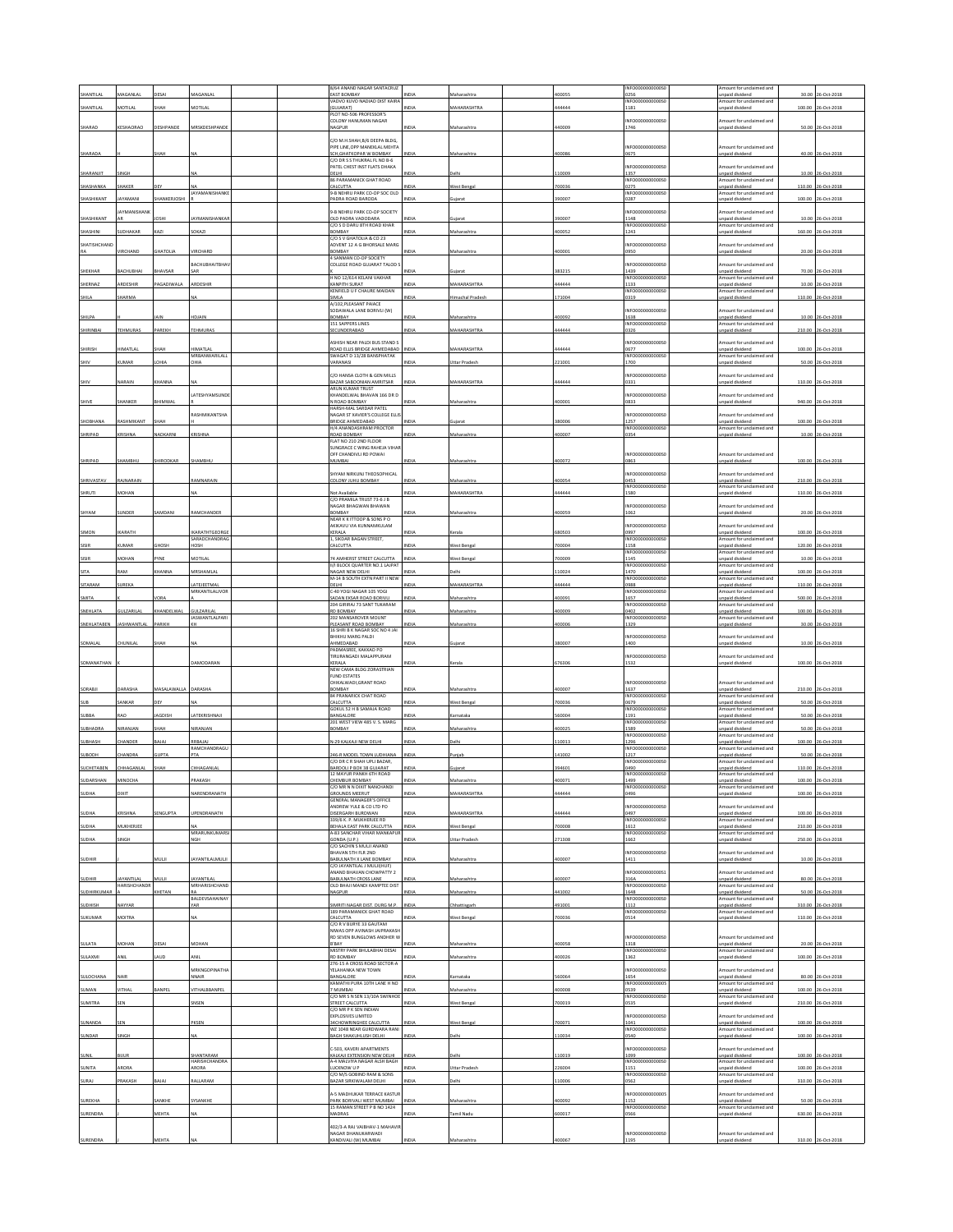|                   |                               |                        |                                     |  | 15 RAMAN ST P B NO 1424                                             |              |                      |        | INFO0000000000S                           |                            |                                                                       |        |                    |
|-------------------|-------------------------------|------------------------|-------------------------------------|--|---------------------------------------------------------------------|--------------|----------------------|--------|-------------------------------------------|----------------------------|-----------------------------------------------------------------------|--------|--------------------|
| SURENDRA          | ESHINGLA                      | MEHTA                  | ATEJKMEHTA                          |  | MADRAS                                                              | NDI.         | amil Nad             | 00017  | 1292                                      |                            | Amount for unclaimed and<br>unpaid dividend                           | 50.00  | 26-Oct-2018        |
| SURESH            | <b>AHADUR</b>                 | MATHUR                 | LATEPREMESHW/<br><b>ZACIS</b>       |  | PARMESHWAR BHAVAN 24<br>DARYAGANJ DELHI                             | <b>NDIA</b>  | alh                  | 10007  | INFO0000000000S<br>0572                   |                            | mount for undaimed and<br>npaid dividend                              | 100.00 | 26-Oct-2018        |
|                   |                               |                        | <b>LATESRIDAYALJIBT</b>             |  | 12. AMRATOLLA STREET                                                |              |                      |        | INFO0000000000S                           |                            | Amount for unclaimed and                                              |        |                    |
| SURESH            | <b>HANDRA</b>                 | THAKKAR                | HAKKAR                              |  | CALCUTTA<br>ZAVERI MANSION LITTLE GIBBS                             | <b>VDIA</b>  | Vest Benga           | '00001 | 1792<br>INFO0000000000S                   |                            | npaid dividend<br>Amount for unclaimed and                            | 300.00 | 26-Oct-2018        |
| SURESH            | AANHERLAL                     | MEHTA                  | MANHERLAI                           |  | ROAD BOMBAY<br>LAXMI BHUVAN 9TH ROAD KHAR                           |              | laharashtr.          | 00006  | 0870<br>INFO0000000000S                   |                            | inpaid dividend<br>Amount for unclaimed and                           | 520.00 | 26-Oct-201         |
| SURESH            | ATILAL                        | /ORA                   | RATILAL                             |  | BOMBAY                                                              | NDIA         | Maharashtra          | 100052 | 0944                                      |                            | Inpaid dividend                                                       | 20.00  | 26-Oct-2018        |
| SURESH            | <b>JUBRAMANIA</b>             |                        | <b>GSUBRAMANIA</b>                  |  | 240 N/3 C SECTOR PIPLANI<br>BHOPAL                                  |              | ladhya Prades        | 162021 | INFO0000000000S0<br>1541                  |                            | Amount for unclaimed and<br>inpaid dividend                           | 50.00  | 26-Oct-201         |
|                   |                               |                        |                                     |  | RUKHMINI BHUVAN, 3RD FLOOR<br>KHADILKAR ROAD, GIRGAUM               |              |                      |        | <b>INFO0000</b><br>00000SC                |                            | mount for unclaimed and                                               |        |                    |
| SURYAKANT         | <b>JATTATRAYA</b>             | GORE                   | DATTATRAYA                          |  | YABNOE                                                              |              | Maharashtra          | 100004 | 1627                                      |                            | inpaid dividend                                                       | 50.00  | 26-Oct-2018        |
| SUSHAMA           | <b>CUMARI</b>                 | <b>BATTA</b>           | <b>URENDRA</b>                      |  | 175 SECTOR XV-A. NOIDA DIST.<br>GHAZIABAD U.P.                      | NDI          | Uttar Prades         | 201301 | INFO0000000000S<br>1290                   |                            | Amount for unclaimed and<br>unpaid dividend                           | 100.00 | 26-Oct-201         |
|                   |                               |                        |                                     |  | NO 27 OUT HOUSE WEST                                                |              |                      |        |                                           |                            |                                                                       |        |                    |
| <b>SUSHILA</b>    | HELLAPPAH                     |                        | <b>VCHELLAPPAH</b>                  |  | <b>CIRCULER ROAD</b><br>MANDAVELIPAKKAM MADRAS                      | NDIA         | Tamil Nad            | 00028  | INFO0000000000S<br>0802                   |                            | mount for unclaimed and<br>inpaid dividend                            | 50.00  | 26-Oct-201         |
| SUSHILA           | DEVI                          |                        |                                     |  | B/266-A GREATER KALIASH 1 NEW<br>DELHI                              |              |                      | 10048  | INFO0000000000S0<br>0603                  |                            | Amount for unclaimed and<br>unpaid dividend                           | 120.00 | 26-Oct-201         |
|                   |                               |                        |                                     |  | 117/503 SHARDA NAGAR Q                                              |              |                      |        | INFO0000000000S                           |                            | mount for unclaimed and                                               |        |                    |
| SUSHILA           | <b>DEVI</b>                   | ANDEY                  | /PPANDEY                            |  | BLOCK GUMTI NO. 9, KANPUR<br>FAIRDEAL INVESTMENTS INSIDE            | <b>VIDIA</b> | Uttar Pradesl        | 08025  | 0747                                      |                            | npaid dividend                                                        | 210.00 | 26-Oct-2018        |
| SUSHILA           | MALPANI                       |                        | <b><i>MRVKMALPAN</i></b>            |  | BAIJI KA MANDIR BADI CHHOPER<br>JAIPUR-3                            |              | <b>AAHARASHTRA</b>   | 44444  | INFO00000000005<br>1726                   |                            | mount for unclaimed and<br>inpaid dividend                            |        | 150.00 26-Oct-201  |
|                   |                               |                        |                                     |  | A-7 VASANT KUNJ COOP HSG LTD                                        |              |                      |        |                                           |                            |                                                                       |        |                    |
| SUSHILA           | HANKARLAL                     | RIVEDI                 | HANKARLAI                           |  | NORTH AVENUE SANTACRUZ<br>BOMBAY                                    |              | faharashtr           | 00054  | INFO0000000000S<br>0683                   |                            | int for unclaimed and<br>npaid dividend                               | 100.00 | 26-Oct-201         |
| SUSHILA           | HANTILA                       | MEHTA                  | HANTILA                             |  | IAYANT VIII A 11TH ROAD KHAR<br>BOMBAY                              | NDL          | Maharashtra          | 100052 | INFO0000000000S<br>0660                   |                            | Amount for unclaimed and<br><b>Inpaid</b> dividend                    | 210.00 | 26-Oct-201         |
|                   |                               |                        |                                     |  |                                                                     |              |                      |        |                                           |                            |                                                                       |        |                    |
| SUSHILABEN        | MAGANLAL                      | НАН                    | MAGANLAL                            |  | C/O MAGANLAL PUPCHAND SHAH<br>E SARDARBAG BARDOLI DT SURAT INDIA    |              | MAHARASHTRA          | 44444  | <b>INFO0000</b><br>00000S<br>0617         |                            | nount for unclaimed and<br>inpaid dividend                            | 70.00  | 26-Oct-201         |
| SWADESH           | MADAN                         | <b>MOHANOBHRA</b>      |                                     |  | C/O MR M M OBHRAI SILPUKHRI<br>GAUHATI (ASSAM)                      |              |                      | 781003 | INFO0000000000S<br>0622                   |                            | Amount for unclaimed and<br>inpaid dividend                           | 100.00 | 26-Oct-201         |
|                   |                               |                        |                                     |  | B-3/42 GOREGAON PEARL CHS                                           |              |                      |        |                                           |                            |                                                                       |        |                    |
| SWATI             |                               | <b>MAHAMUNKAR</b>      | PVMAHAMUNKAI                        |  | NEAR WEIGH BRIDGE GOREGAON<br>WEST MUMBAI                           |              | Aaharashtr           | 00102  | INFO0000000000<br>1161                    |                            | mount for unclaimed and<br>inpaid dividend                            | 50.00  | 26-Oct-201         |
|                   |                               |                        |                                     |  | 145-C DR VIEGAS STREET GROUND<br>FLOOR ROOM NO 3 KALBADEVI          |              |                      |        | INFO0000000000                            |                            | mount for unclaimed and                                               |        |                    |
| SWETAL            | SURYAKANT                     |                        | SURYAKANT                           |  | MUMBAI                                                              | <b>IDIA</b>  | Maharashtra          | 100002 | 0806                                      |                            | <b>Inpaid dividend</b>                                                |        | 1.00 26-Oct-2018   |
|                   |                               |                        |                                     |  | CHURCH OF ST FRANCIS XAVIER ST<br><b>RANCIS XAVIER STREET DABUL</b> |              |                      |        | INFO000000000S                            |                            | mount for unclaimed and                                               |        |                    |
| SYLVESTER         | PEREIRA                       |                        | AMARC                               |  | BOMBAY                                                              |              | Aaharashtr           | 100002 | 0633                                      |                            | inpaid dividend                                                       |        | 110.00 26-Oct-2018 |
|                   |                               |                        |                                     |  | CHARTERED ACCOUNTANT                                                |              |                      |        | INFO0000000000T                           |                            | mount for undaimed and                                                |        |                    |
|                   | <b>JUDHAKARA</b>              | 140                    | CHENCHU                             |  | DAYAKARA REDDI BLDG NELLORE<br>B10 ANNA NAGAR EAST PO               | <b>NDL</b>   | ndhra Prades         | 24003  | 0216<br>INFO0000000000M                   |                            | npaid dividend<br>Amount for unclaimed and                            | 100.00 | 26-Oct-2018        |
|                   |                               | VARAYANAN              | TDVAIDYANATHAI                      |  | MADRAS                                                              | NDIA         | amil Nadu            | 500102 | 0062                                      |                            | npaid dividend                                                        |        | 420.00 26-Oct-2018 |
|                   |                               |                        | <b>MRTAIAHMEDBH</b>                 |  | 4/73 1ST FLOOR OPP POST OFFICE                                      |              |                      |        | INFO0000000000T                           |                            | nount for unclaimed and                                               |        |                    |
| TAI               | runus                         | HMEDBHAI               | <b>JAMALBHAI</b>                    |  | SUTHAR STREET RANDER SURAT                                          | <b>INDIA</b> |                      | 395005 | 0240                                      |                            | inpaid dividend                                                       |        | 50.00 26-Oct-2018  |
|                   |                               |                        |                                     |  | <b>BOMBAY MACHIN &amp; TOOLS</b><br>SYNDIC 49 SIYAGENJ MAIN ROAD    |              |                      |        | INFO00000000007                           |                            | mount for unclaimed and                                               |        |                    |
| TAIYEBALI         | GULAMHUSAIN                   |                        | GULAMHUSAIN                         |  | INDORE<br>C/O M/S PUNJAB TIMBER TRADER                              | <b>INDIA</b> | Madhya Pradesi       | 452007 | 0004                                      |                            | unpaid dividend                                                       |        | 100.00 26-Oct-2018 |
|                   |                               |                        |                                     |  | MOUNT ROAD MAZGAON                                                  |              |                      |        | INFO0000000000T                           |                            | mount for unclaimed and                                               |        |                    |
| <b>ТАКНАТ</b>     | <b>NGH</b>                    | ETHI                   |                                     |  | BOMBAY<br>14/C AVANI FLATS NAVRANGPURA                              |              | faharashtr           | 00010  | 0005<br><b>INFO0000</b><br><b>10000TO</b> |                            | inpaid dividend<br>Amount for unclaimed and                           | 380.00 | 26-Oct-201         |
| TARALA            | PRADYUMNA                     | RANGRAYVORA            | PRADYUMNA<br>AJITSINGHRANDI         |  | AHMEDABAD<br>158, JAIPUR HOUSE, AGRA-                               | <b>INDIA</b> | Suiarat              | 80009  | 0138<br>INFO000000000                     |                            | unpaid dividend<br>mount for undaimed and                             | 10.00  | 26-Oct-2018        |
| TARUM             | ANDHAW                        |                        |                                     |  | 282010                                                              |              | <b>AHARASHTRA</b>    | 4444   | 0249                                      |                            | unpaid dividend                                                       | 100.00 | 6-Oct-201          |
| <b>TF1</b>        | <b>RAKASH</b>                 | CAURTANDAN             | MRBPTANDAN                          |  | R-67 GREATER KAILASH 1 NEW<br>DELHI                                 | <b>NDL</b>   |                      | 10048  | INFO0000000000T<br>0222                   |                            | Amount for unclaimed and<br>inpaid dividend                           | 150.00 | 26-Oct-2018        |
|                   |                               |                        | <b>MRPAHUPSINGHT</b>                |  | C - 120 SANCHAR VIHAR                                               |              |                      |        | INFO0000000000T0                          |                            | Amount for unclaimed and                                              |        |                    |
| TEK               | INGH                          | <b>HAKUR</b>           | HAKUR                               |  | MANKAPUR DIST GONDA U P<br>DS ALSA DEER PARK 101                    | NDIA         | <b>Ittar Pradesh</b> | 71308  | 0245<br>INFO0000000000T                   |                            | inpaid dividend<br>mount for unclaimed and                            |        | 100.00 26-Oct-2018 |
| TEKKE             | <b>HERUVATH</b>               | AKTHIDHARAN            | JAMENON                             |  | VELACHERY ROAD CHENNA<br>D-11 OM TOWER-II                           | NDIA         | mil Nad              | 00032  | 0037                                      |                            | inpaid dividend                                                       | 110.00 | 26-Oct-2018        |
|                   |                               |                        |                                     |  | GOVT.GODOWN ROAD                                                    |              |                      |        | INFO00000<br>0000T                        |                            | Amount for unclaimed and                                              |        |                    |
| THAKKER           | MAFATLAL                      | <b>TMARAM</b>          | ATMARAM                             |  | SHAHIBAUG AHMEDABAD                                                 | NDIA         | ujarat               | 180004 | 0159<br>INFO000000000005                  |                            | unpaid dividend<br>mount for unclaimed and                            |        | 160.00 26-Oct-2018 |
| <b>TIRLOKI</b>    | <b>IATH</b>                   | GARWAL                 | BDAGARWAL                           |  | 1/3D-2 MODEL TOWN III DELHI                                         | NDIA         | elhi                 | 10009  | 1209                                      |                            | npaid dividend                                                        | 250.00 | 26-Oct-2018        |
|                   |                               |                        |                                     |  | C/21. CHANDRIKA BLDG GROUND<br>FLOOR, SHANKER LANE KANDIVLI         |              |                      |        | INFO0000000000T                           |                            | Amount for unclaimed and                                              |        |                    |
| TOLARAM           | MULJIMAI                      | <b>HIANRA</b>          | MULJIMAI                            |  | <b>NEST BOMBAY</b>                                                  |              | Aaharashtra          | 00067  | 0213                                      |                            | inpaid dividend                                                       |        | 100.00 26-Oct-2018 |
|                   |                               |                        |                                     |  | 183 PAREKH LANE SHANTI SADAN                                        |              |                      |        |                                           |                            |                                                                       |        |                    |
| TRIBHUVAN         |                               | PABARI                 | MONJI                               |  | GROUND FLOOR BLOCK B. PART II<br>KANDIVALI WEST, BOMBAY             | INDIA        | Maharashtra          | 400067 | INFO0000000000T<br>0220                   |                            | Amount for unclaimed and<br>unpaid dividend                           | 100.00 | 26-Oct-2018        |
|                   |                               |                        |                                     |  | 8/5 LOTUS CO-OP HSG SOC LTD                                         |              |                      |        |                                           |                            |                                                                       |        |                    |
| TRIGUNRAM         | <b>HANDRAMUR</b><br><b>AM</b> | MEHTA                  |                                     |  | OPP GUJARAT VIDYPITH ASHRAM<br><b>RD AHMEDABAD</b>                  |              |                      | 80014  | INFO0000000000T<br>0208                   |                            | mount for unclaimed and<br>npaid dividend                             | 100.00 | 26-Oct-201         |
|                   |                               |                        |                                     |  | C/O M/S SITARAM MELARAM<br>KHARIBADI CORNER NAYABARS                |              |                      |        | INFO0000000000T                           |                            | mount for unclaimed and                                               |        |                    |
| TRILOK            | KHERA                         |                        |                                     |  | DELHI                                                               | NDIA         | elh                  | 10006  | 0084                                      |                            | inpaid dividend                                                       |        | 100.00 26-Oct-2018 |
|                   |                               | ANMASHANKE             |                                     |  | C/O J J TRIVEDI ESO NAVPARA NR                                      |              |                      |        | INFO0000000000T                           |                            | mount for unclaimed and                                               |        |                    |
| TRIVEDI           | HARSHADRAY                    |                        | ANMASHARKAR                         |  | CHORA BHAVAN SAURASHTRA                                             | <b>INDIA</b> | MAHARASHTRA          | 444444 | 0089                                      |                            | npaid dividend                                                        |        | 100.00 26-Oct-2018 |
|                   |                               |                        | KSHINATHMAHAD                       |  | 22/C VANDANA SOCIETY<br><b>IIGHWAY CORNER NAUPADA</b>               |              |                      |        | INFO0000000000T                           |                            | nount for unclaimed and                                               |        |                    |
| TRYAMBAK          | CASHINATH                     |                        | EODATE<br>MRNANDJIPRASA             |  | <b>THANE</b><br>Q NO A-393, IT I COLONY                             |              | laharashtr           | 00602  | 0210                                      |                            | unpaid dividend                                                       | 210.00 | 26-Oct-201         |
| TULSI             | <b>RASAD</b>                  |                        |                                     |  | MANKAPUR GONDA U.P                                                  | NDIA         | Uttar Pradesi        | 71308  | INFO0000000000T0<br>0243                  |                            | Amount for unclaimed and<br>npaid dividend                            | 100.00 | 26-Oct-2018        |
|                   |                               |                        |                                     |  | KHIMANI WATCH CO CHIKHAL APT<br>LOKMANYA TILAK RD BORIVALI W        |              |                      |        | <b>INFO0000</b><br>0000T                  |                            | Amount for unclaimed and                                              |        |                    |
| TULSIDAS          | LMAS                          | CHIMAN                 | RAMJIKHIMAN                         |  | BOMBAY                                                              |              | Maharashtr           | 100092 | 0195                                      |                            | unpaid dividend                                                       |        | 50.00 26-Oct-2018  |
|                   |                               |                        |                                     |  | KHIMANI WATCH CO CHIKHAL APT<br>LOKMANYA TILAK RD BORIVALI W        |              |                      |        | INFO00000000007                           |                            | Amount for unclaimed and                                              |        |                    |
| TULSIDAS          | RAMJI                         | KHIMAN                 | RAMJIKHIMANI                        |  | BOMBAY                                                              | INDIA        | Maharashtra          | 400092 | 0196                                      |                            | unpaid dividend                                                       |        | 50.00 26-Oct-2018  |
|                   |                               |                        |                                     |  | MEHTA ESTATE D/7 262 DR<br>BABASAHEB JAYAKAR MARG                   |              |                      |        | INFO0000000000T0                          |                            | mount for unclaimed and                                               |        |                    |
| <b>TUSHAR</b>     | <b>HANDRAKANT</b>             | TALPADE<br>NAGABUSHANA | CHANDRAKANT                         |  | BOMBAY<br>COMMANDER GEORGE MARTIS                                   |              |                      | 00002  | 0217<br>INFO0000000000NO                  |                            | inpaid dividend<br>Amount for unclaimed and                           | 20.00  | 26-Oct-2018        |
|                   |                               |                        |                                     |  |                                                                     |              | arnataka             |        |                                           |                            |                                                                       |        |                    |
|                   |                               |                        |                                     |  | IST FLOOR PLOT NO 1503 GOGHA                                        |              |                      |        | INFO0000000000V                           |                            | nount for unclaimed and                                               |        |                    |
| <b>UDYAVER</b>    | <b>AJARAM</b>                 | <b>DAS</b>             | <b>UNDERRAO</b>                     |  | CIRCLE BHAVNAGAR SAURASHTRA<br>HARSH MAI SARDAR PATEL               | INDIA        | MAHARASHTRA          | 44444  | 0083                                      |                            | npaid dividend                                                        |        | 100.00 26-Oct-2018 |
|                   |                               |                        |                                     |  | NAGAR ST XAVIER'S COLLEGE                                           |              |                      |        |                                           |                            |                                                                       |        |                    |
| UHAH              | <b>JSHA</b>                   | ABULAL                 | BABULALSHAH                         |  | CORNER ALLIS BRIDGE<br>AHMEDABAD                                    |              | ujara                | 8000   | INFO0000000000U<br>0136                   |                            | Amount for unclaimed and<br>inpaid divident                           |        | 100.00 26-Oct-2018 |
|                   |                               |                        |                                     |  | C/O AISHWARYA & CO PVT LTD                                          |              |                      |        |                                           |                            |                                                                       |        |                    |
| UMA               | ASHOK                         |                        |                                     |  | NO.49. SECOND LINE BEACH<br>MADRAS                                  | NDIA         | Tamil Nadu           | 600001 | INFO00000000001<br>0173                   |                            | Amount for unclaimed and<br>unpaid dividend                           | 100.00 | 26-Oct-2018        |
| <b>UMA</b>        | <b>ANERJEE</b>                |                        | ANJAN                               |  | FLAT 6 REVILLS 45 CUFFE PARADE<br>BOMBAY                            |              |                      | 0000   | INFO0000000000U                           |                            | Amount for unclaimed and                                              | 100.00 | 6-Oct-201          |
|                   |                               |                        |                                     |  | FLAT 601-B, SHIVALAYA, C-IN-C                                       |              | laharashtr           |        | 0009<br>INFO0000000000U0                  |                            | inpaid dividend<br>Amount for unclaimed and                           |        |                    |
| UMA               |                               |                        |                                     |  | <b>2490AM 0408</b>                                                  |              |                      |        |                                           |                            | npaid dividend<br>Amount for unclaimed and                            | 100.00 | 26-Oct-2018        |
|                   | CHANDRA                       |                        |                                     |  |                                                                     | NDIA         | amil Nadu            | 500105 | 0134<br>INFO000000000U                    |                            |                                                                       |        |                    |
| <b>UMA</b>        | <b>AAHESHWARI</b>             |                        | SNMAHESHWARI                        |  | 37 SUNDAR NAGAR NEW DELHI                                           | <b>NDM</b>   |                      | 10003  | 0144                                      |                            | npaid dividend                                                        |        | 70.00 26-Oct-201   |
|                   |                               |                        |                                     |  | 3 DUTT VIHAR, 1ST FLOOR,<br>PRABHAT COLONY ROAD                     |              |                      |        | INFO0000000000U                           |                            | mount for unclaimed and                                               |        |                    |
| UMANG             | <b>HAMPAKLAL</b>              | HAH                    | CHAMPAKLAL                          |  | <b>SATACRUZ (EAST) BOMBAY</b>                                       | <b>VDIA</b>  | Maharashtra          | 00055  | 0151                                      |                            | Inpaid dividend                                                       |        | 110.00 26-Oct-2018 |
| <b>UMED</b>       | <b>UMAR</b>                   | <b>COTHARL</b>         | LALCHANDKOTHA                       |  | UMED STORE DAILY MARKET P O<br>ROURKELA ORISSA                      | NDIA         | rissa                | 69001  | INFO0000<br>0000U<br>0174                 |                            | Amount for unclaimed and<br>Inpaid dividend                           | 100.00 | 26-Oct-2018        |
| UMESH             | <b>AHETIL</b>                 | <b>CINKHABWALA</b>     | AJITBHAI                            |  | 2947, AMBLI POLE ZAVERIWAD<br>AHMEDABAD GUJARAT                     | NDIA         | ujara                | 80001  | INFO0000000000U<br>0175                   |                            | mount for undaimed and<br>npaid dividend                              |        |                    |
|                   |                               |                        |                                     |  |                                                                     |              |                      |        |                                           |                            |                                                                       |        | 50.00 26-Oct-2018  |
|                   |                               |                        |                                     |  | COMMERCE CENTRE 1 29TH<br>FLR. WORLD TRADE CENTRE CUFFE             |              |                      |        | INFO0000000000U                           |                            | Amount for unclaimed and                                              |        |                    |
| UNIT              | <b>RUST</b>                   | FINDIA                 |                                     |  | PARADE, COLABA BOMBAY<br>293 SAMUEL STREET VADGAD                   |              | laharashtr           | 0000   | 0094                                      |                            | inpaid dividend                                                       |        | 20.00 26-Oct-201   |
|                   |                               |                        |                                     |  | KRISHNA KUNJ 2ND FLOOR                                              |              |                      |        | INFO00000000001                           |                            | mount for unclaimed and                                               |        |                    |
| URMILA            | AYANTILAI                     | THAKKER                | <b>AYANTILAL</b>                    |  | BOMBAY                                                              |              | Maharashtr.          | 100003 | 0161<br>INFO0000000000U                   |                            | npaid dividend<br>Amount for unclaimed and                            |        | 50.00 26-Oct-201   |
| URMILA            | <b>ANDOM</b>                  |                        | AJKUMAR                             |  | C/O DR B L MEHTA 97 JASWANT<br><b>BHAVAN JODHPUR</b>                |              | <b>MAHARASHTRA</b>   | 4444   | 0030                                      |                            | inpaid divident                                                       | 30.00  | 26-Oct-201         |
|                   |                               |                        |                                     |  | C/O PARAS INDUSTRIES 5 PREM<br><b>INDUSTRIAL ESTATE SUBHAS RD</b>   |              |                      |        | INFO0000000000U                           |                            | mount for unclaimed and                                               |        |                    |
| URMILA            | <b>NATI</b>                   | BEHAL                  | ATERLBEHI                           |  | OGESHWARI E BOMBAY                                                  |              | Maharashtra          | 100060 | 0133                                      |                            | inpaid dividend                                                       | 20.00  | 26-Oct-2018        |
|                   |                               |                        |                                     |  | C/O PARAS INDUSTRIES 5 PREM<br>ND. ESTATE SUBHASH RD                |              |                      |        | INFO0000000000U                           |                            | mount for unclaimed and                                               |        |                    |
| <b>URMILAWATI</b> | BEHAL                         |                        | <b>ATFRIREHI</b><br>HARIHARIKRISHAI |  | JOGESHWARI E BOMBAY<br>1/9 WEST PATEL NAGAR NEW                     | NDIA         | Maharashtra          | 100060 | 0132<br>INFO0000000000U                   |                            | inpaid dividend<br>Amount for unclaimed and                           |        | 30.00 26-Oct-2018  |
| <b>USHA</b>       | ARORA                         |                        |                                     |  | DELHI                                                               | VDM          | MAHARASHTRA          | 44444  | 0082                                      |                            | Inpaid dividend                                                       | 210.00 | 26-Oct-2018        |
| USHA              |                               |                        |                                     |  | C/O P N AGARWAL BANIAPARA<br>DURG M.P.                              |              | <b>IAHARASHTRA</b>   | 44444  | INFO0000000000U<br>0031                   |                            | Amount for unclaimed and<br>inpaid dividend                           | 50.00  | 26-Oct-201         |
|                   |                               |                        |                                     |  |                                                                     |              | elh                  |        | INFO0000000000U0                          |                            | Amount for unclaimed and                                              |        |                    |
| <b>USHA</b>       | MOHINDRA                      |                        | DBMOHINDRA                          |  | 4-140 NEETI BAGH NEW DELHI<br>H-135/1 32ND CROSS STREET             | NDIA         |                      | 10049  | 0104<br>INFO0000000000U                   |                            | npaid dividend<br>Amount for unclaimed and                            | 420.00 | 26-Oct-2018        |
| <b>USHA</b>       | AJAGOPALAN                    |                        | NVRAJAGOPALAN                       |  | BESANT NAGAR MADRA                                                  | VDL          | amil Nad             | 00090  | 0155                                      |                            | npaid dividend                                                        |        | 50.00 26-Oct-2018  |
|                   |                               |                        |                                     |  | <b>BIV-52, NEAR CENTRAL</b>                                         |              |                      |        | INFO0000000000U                           |                            | mount for unclaimed and                                               |        |                    |
| <b>USHA</b>       | RANI                          |                        | NANDLAL                             |  | CO.OP.BANK G.T. ROAD MOGA PB INDIA                                  |              | niab                 | 42001  | 0163                                      |                            | inpaid dividend                                                       |        | 50.00 26-Oct-2018  |
|                   |                               |                        | GOVINDRAODINA                       |  | POORNA KOOTY BANNERGHATTA                                           |              |                      |        |                                           |                            |                                                                       |        |                    |
| USHADEVI          | PATWARDHAN                    |                        | NATHMADGAONK<br>ΔR                  |  | BEHIND PETROL PUMP<br>BANGALORE-560083<br>JC/123 RAJOURI GARDEN NEW | NDIA         | Karnataka            | 560083 | INFO0000000000UC                          | 12023000-00260006-<br>INO0 | mount for unclaimed and<br>Inpaid dividend<br>Amount for undaimed and |        | 207.00 26-Oct-2018 |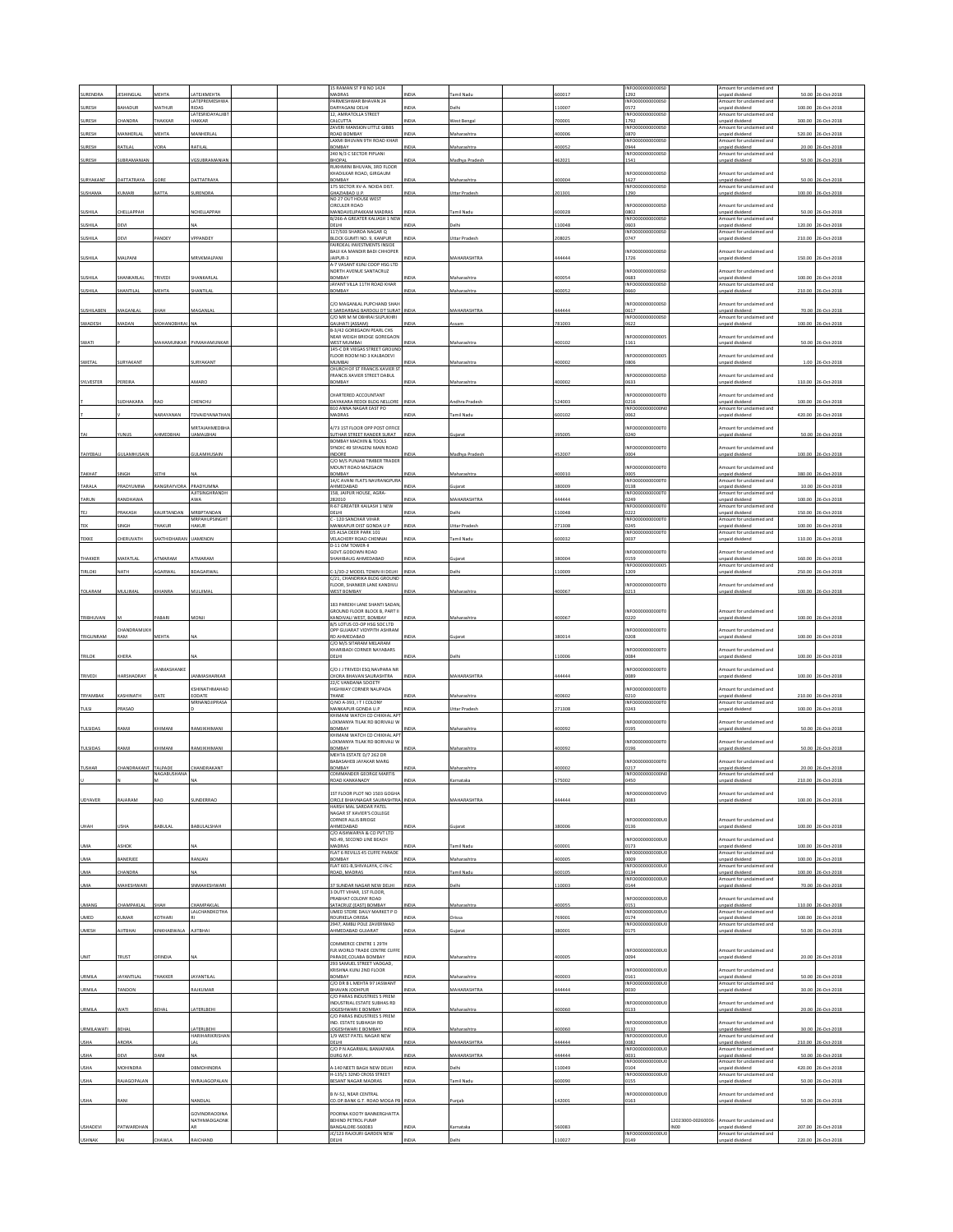|                       | <b>CRISHNAMURT</b>      | ESARY                           | GOPALALACHA                                                 | 66-C DDA FLATS PHASE II MASJID<br>MOTH NEW DELHI<br>10B/3 RAMACHANDRAPURAM        | NDLA                |                                     | 10048           | INFO0000000000K<br>0189<br>INFO0000000000K   |                            | mount for unclaimed and<br>inpaid dividend<br>mount for unclaimed and  | 210.00          | 06-Oct-201                               |
|-----------------------|-------------------------|---------------------------------|-------------------------------------------------------------|-----------------------------------------------------------------------------------|---------------------|-------------------------------------|-----------------|----------------------------------------------|----------------------------|------------------------------------------------------------------------|-----------------|------------------------------------------|
|                       |                         |                                 | VENKATARAMAIY                                               | <b>TENNUR TIRUCHIRAPALLY</b><br>5 & 6-K FLAT EAST VANNIAR ST                      | NDIA                | amil Nadu                           | 20017           | 3580<br>INFO0000000000S                      |                            | npaid dividend<br>mount for undaimed and                               | 220.00          | 26-Oct-2018                              |
|                       | ETHURAMAN               |                                 |                                                             | WEST K K NAGAR CHENNAI<br>21 ALKAPURI NR GUJARAT VIDYA                            | NDIA                | amil Nadı                           | 00078           | 1029                                         |                            | npaid dividend                                                         |                 | 100.00 26-Oct-201                        |
| VADILAL               | MAGANLAL                | ATEL                            | MAGANLAL                                                    | USMANPURA ASHRAM ROAD<br>AHMEDABAD<br>1ST FLOOR DATTA NIWAS 404                   | NDIA                | uiarat                              | 380014          | NFO0000000000V<br>0374                       |                            | mount for unclaimed and<br>npaid dividend                              |                 | 50.00 26-Oct-2018                        |
| VAISHALI              | uπ                      | <b>WIVEDI</b>                   | NП                                                          | LINKING ROAD KHAR BOMBAY<br>10-6-5 KRISHNA NAGAR                                  | <b>NDIA</b>         | faharashtra                         | 00054           | INFO0000000000V<br>0456                      |                            | mount for undaimed and<br>npaid dividend                               |                 | 180.00 26-Oct-2018                       |
| VALLABHANENI          | SUJATA                  | MURTHY                          | <b>VALLARHANENI</b>                                         | VENKATESWARA PURAM<br>AGAWAYAN                                                    | NDIA                | ndhra Pradesh                       | 520010          | NFO0000000000V<br>1017                       |                            | mount for unclaimed and<br>npaid dividend                              |                 | 210.00 26-Oct-2018                       |
| VAMAN                 | <b>EGL</b>              | <b>JAVELKAR</b>                 | EGL                                                         | C-8 LA CAMPALA COLONY<br>MIRAMAR PANAJI GOA                                       | NDIA                |                                     | 03001           | NFO0000000000V<br>0023                       |                            | mount for unclaimed and<br>npaid dividend                              |                 | 10.00 26-Oct-201                         |
| VANDANA               | <b>SUPTA</b>            |                                 | MRHDGUPTA<br>MRDHIRENDRAKL                                  | -444, SANCHAR VIHAR ITI LTD<br>MANKAPUR GONDA U.P<br><b>B-508 SANCHAR VIHAR</b>   | NDIA                | <b>Jttar Pradesh</b>                | 71308           | NFO0000000000V<br>0555<br>INFO0000000000V    |                            | mount for unclaimed and<br>npaid dividend<br>Amount for unclaimed and  |                 | 100.00 26-Oct-2018                       |
| VANDANA               |                         |                                 | MARRAI                                                      | MANKAPUR GONDA (U.P.)<br>14 SHANTI NIKETAN PLOT NO322                             | NDIA                | <b>Jttar Prades</b>                 | 71308           | 0550                                         |                            | npaid dividend                                                         |                 | 100.00 26-Oct-201                        |
| VANLILA               | OCHHAVLAL               | SHAH                            | OCHHAVLAI                                                   | INCENT ROAD MATUNGA<br>BOMBAY                                                     | NDIA                | Maharashtra                         | 100019          | NFO0000000000V<br>0309                       |                            | mount for unclaimed and<br>npaid dividend                              |                 | 20.00 26-Oct-2018                        |
| VANLILA               |                         | <b>ORA</b>                      | RATILAL                                                     | BHAGVATI APTS BLDG NO 5<br>BLOCK 18 S V ROAD MALAD WEST                           |                     |                                     | 00064           | NFO0000000000V                               |                            | mount for undaimed and                                                 |                 | 30.00 26-Oct-2018                        |
| VARKADI               | <b>ASUDEVA</b>          | RAO                             | MADHAVA                                                     | BOMBAY<br>NO 1 GOPAL KRISHNA STREET, T<br>NAGAR MADRAS                            | NDIA<br>NDIA        | faharashtra<br>amil Nadu            | 00017           | 0030<br>INFO0000000000W<br>0307              |                            | inpaid dividend<br>mount for unclaimed and<br>npaid dividend           |                 | 100.00 26-Oct-2018                       |
|                       |                         |                                 |                                                             | C/O KIRITE J SHAH C J EXPORTERS<br>134-135 13 FLR MITTAL COURT                    |                     |                                     |                 | NEODDDDDDDDDDV                               |                            | mount for unclaimed and                                                |                 |                                          |
| VARSHA<br>VASANT      | <b>ILOWING</b>          | НАН<br>MANEK                    | <b>GRITEJSHAH</b><br><b>MRGOVINDJIKHA</b><br><b>AOMANEK</b> | BOMBAY<br>18 A BLOCK 4 SINDHI COLONY<br><b>SION BOMBAY</b>                        | NDIA<br>NDIA        | laharashtra<br>Aaharashtra          | 00021<br>00022  | 0457<br>NFO0000000000V<br>0561               |                            | inpaid dividend<br>mount for undaimed and<br>npaid dividend            |                 | 100.00 26-Oct-2018<br>100.00 26-Oct-2018 |
|                       |                         |                                 | <b>MRAMRUTLALMC</b>                                         | BLOCK NO.87 ROOM NO.2071<br>MEGHNI NAGAR G H BORD                                 |                     |                                     |                 | NFO0000000000V                               |                            | mount for undaimed and                                                 |                 |                                          |
| VASANT                | UMAR                    | <b>AODI</b>                     |                                                             | AHMEDABAD<br>117/A2 VUAY BHAVAN L ROAD                                            | NDIA                | ujarat                              | 80016           | 0549<br>INFO0000000000V                      |                            | Inpaid dividend<br>mount for unclaimed and                             |                 | 50.00 26-Oct-201                         |
| VASANT                | MARUTI                  | <b>URILAY</b>                   | MARUTI                                                      | UNE<br>9 NILKANTH NIWAS PURANDARE                                                 | NDIA                | Aaharashtra                         | 11016           | 0058                                         |                            | npaid dividend                                                         | 10.00           | 26-Oct-2018                              |
| VASANT                | /ITHAL                  | ANDEKAR                         | VITHAI                                                      | PARK DADAR DR AMBEDKAR RD<br>BOMBAY                                               | NDIA                | Aaharashtra                         | 00014           | NFO0000000000V<br>0252                       |                            | mount for unclaimed and<br>inpaid dividend                             |                 | 10.00 26-Oct-2018                        |
| VASANTHA              | MENON                   |                                 |                                                             | NO 2. 3RD AVENUE HARRINGTON<br>ROAD, CHETPUT MADRAS                               | NDIA                | amil Nadu                           | 500031          | NFO0000000000V<br>0064                       |                            | mount for unclaimed and<br>npaid dividend                              |                 | 1210.00 26-Oct-2018                      |
|                       |                         |                                 |                                                             | 258/260 WALKESHWAR ROAD<br>PAMIR BLDG 3RD FLR BLK NO 5                            |                     |                                     |                 | NFO0000000000V                               |                            | mount for unclaimed and                                                |                 |                                          |
| VASANTLAL<br>VASHUMAL | OPATLAL<br>MENGHRAJ     | HAH                             | POPATLA<br>MENGHRAJ                                         | BOMBAY<br>12 SWEET HOME MOG AL LANE<br><b>MAHIM BOMBAY</b>                        | VDIA<br>NDIA        | Aaharashtr<br>Aaharashtra           | 00006<br>100016 | 398<br>INFO0000000000VO<br>069               |                            | inpaid dividend<br>Amount for unclaimed and<br>npaid dividend          | 50.00           | 26-Oct-201<br>100.00 26-0ct-2018         |
| VASIM                 | <b>IYAMATKHAN</b>       | PATHAN                          | SHRINIYAMATKHA                                              | 1/808 GOSAI STREET BORSAD<br>DIST:-KHEDA GUJARAT                                  | NDIA                | iujarat                             | 88540           | INFO0000000000VO<br>)540                     |                            | Amount for unclaimed and<br>npaid dividend                             |                 | 50.00 26-Oct-201                         |
|                       |                         |                                 |                                                             | MBIOA BHUVAN KANGALPURI<br>NILKANTH ROAD KANKARIA                                 |                     |                                     |                 | NFO0000000000V                               |                            | mount for unclaimed and                                                |                 |                                          |
| VASUMATI<br>VATSALA   | CHANDRAKANT             | AMIN<br>MIN                     | <b>HANDRAKANT</b><br>ADABHAI                                | AHMEDABAD<br>C/O D P AMIN 6 PRATAP GUNJ<br>BARODA                                 | NDIA<br>NDIA        | MAHARASHTRA<br>ujarat               | 144444<br>90002 | 0416<br>INFOODDDDDDDDV<br>0078               |                            | npaid dividend<br>Amount for unclaimed and<br>inpaid dividend          | 100.00          | 890.00 26-Oct-2018<br>26-Oct-2018        |
| VED                   | PRAKASH                 |                                 |                                                             | C/O THE MUSIC SHOP 18 A B<br>KHAN MARKET NEW DELHI                                | NDIA                | elhi                                | 10003           | NFO0000000000V<br>0409                       |                            | mount for unclaimed and<br>npaid dividend                              |                 | 10.00 26-Oct-2018                        |
| VEENA                 | <b>OWARKANATH</b>       | RAGE                            | <b>WARKANATH</b>                                            | 5/78 PARLESHWAR SOCIETY VILE<br>PARLE EAST BOMBAY                                 | NDIA                | Maharashtra                         | 00057           | INFO0000000000W<br>1403                      |                            | Amount for unclaimed and<br>npaid dividend                             |                 | 100.00 26-Oct-201                        |
| VEERAM                |                         | AWHNEY                          |                                                             | B-546, NEW FRIEND'S COLONY<br><b>VEW DELHI</b>                                    | NDIA                |                                     | 10065           | INFO0000000000VO<br>0093                     |                            | Amount for unclaimed and<br>npaid dividen                              |                 | 100.00 26-Oct-201                        |
| VENKATA               | AKSHMI                  | <b>NNAPURNAGA</b><br>NGABHAVANI | SURYANARAYANA<br><b>MURTYK</b>                              | W/O SURYANARAYANA MURTY K<br>MUNISIFF ST PENUGONDA AP                             | NDIA                | Andhra Prades                       | 534320          |                                              | IN301022-20334938-<br>cooc | mount for unclaimed and<br>inpaid dividend                             |                 | 55.00 26-Oct-201                         |
|                       |                         |                                 |                                                             | A/4."SHREE NIVAS", FIRST FLOOR<br>MHATARPADA CO OP HSG SOC                        |                     |                                     |                 |                                              |                            |                                                                        |                 |                                          |
|                       |                         |                                 |                                                             | OPP SAIBABA<br>MANDIR, MHATARPADA, AMBOLI                                         |                     |                                     |                 | NFO0000000000V                               |                            | mount for unclaimed and                                                |                 |                                          |
| VENKATESH             |                         | <b>CAMTH</b>                    | <b>JUBRAYKAMATH</b>                                         | ANDHERI W.BOMBAY<br>A-1 SWACHHAND BLDG<br><b>SHODEKHOT ALI TILAK CHOWK</b>        | NDIA                | Maharashtra                         | 100058          | 0373<br>NFO0000000000V                       |                            | npaid dividend<br>mount for unclaimed and                              |                 | 150.00 26-Oct-201                        |
| VIDYA                 | MOHAN                   | <b>OMAN</b>                     | MOHAN                                                       | KALYAN                                                                            | NDIA                | Maharashtra                         | 121301          | 0509                                         |                            | npaid dividend                                                         |                 | 50.00 26-Oct-2018                        |
| VIDYAWATI             |                         |                                 | LATEBISHAMBHAI<br><b>VATH</b>                               | C/O. SHRI LOKESH KHANDELWAI<br>3/29 PRATAPPURA AGRA                               | NDIA                | Uttar Pradesh                       | 282001          | NFO0000000000V<br>1405                       |                            | mount for undaimed and<br>inpaid dividend                              |                 | 190.00 26-Oct-2018                       |
| VIJAY                 | <b>ATTA</b>             |                                 | RISHNADATTA                                                 | C/O KRISHNA DATTA HOUSE NO<br>014 SECTOR 19-D CHANDIGARH                          | VDIA                | <b>AAHARASHTRA</b>                  | 44444           | NFO0000000000V<br>0276                       |                            | mount for unclaimed and<br>npaid dividend                              | 210.00          | 26-Oct-201                               |
| VIJAY                 | <b>USHORE</b>           | BALLABHADASP<br><b>THI</b>      | <b>ALLABHDASJI</b>                                          | C/O THAKURDAS BALLABHDAS P B<br>NO 27 AMRAVATI                                    | NDIA                | AAHARASHTRA                         | 44444           | INFO0000000000VO<br>0133                     |                            | Amount for unclaimed and<br>npaid dividend                             |                 | 210.00 26-Oct-201                        |
|                       |                         |                                 |                                                             | A/2 IST FLOOR SUHAIL MANOR<br>SOCIETY LJ CROSS ROAD NO-1                          |                     |                                     |                 | NFO0000000000V                               |                            | mount for unclaimed and                                                |                 |                                          |
| YALM<br>VIJAY         | <b>RISHIN</b><br>RISHNA | <b>AOORJANI</b><br>HOSLA        | <b>IDARNATH</b>                                             | MAHIM, BOMBAY<br>4/100 JAWAHAR NAGAR JAIPUR                                       | <b>IDIA</b><br>NDIA | laharashtr<br>ajasthan              | 00016<br>02004  | 1458<br>INFO0000000000V<br>0440              |                            | npaid dividend<br>Amount for unclaimed and<br>npaid dividend           | 10.00<br>210.00 | 26-Oct-2018<br>26-Oct-201                |
| YALIV                 | <b>UMAR</b>             | <b>HOPRA</b>                    |                                                             | B-266-A GREATER KAILASH-I NEW<br>DELHI                                            | NDIA                | <b>Jelhi</b>                        | 10048           | NFO0000000000V<br>0125                       |                            | mount for unclaimed and<br>npaid dividend                              |                 | 100.00 26-Oct-2018                       |
| VIJAY                 | UMAR                    | <b>HANDELWAL</b>                | RAMDAYAI                                                    | BETUL M.P.                                                                        | NDIA                | <b>MAHARASHTRA</b>                  | 44444           | INFO0000000000V<br>0311                      |                            | Amount for unclaimed and<br>npaid dividend                             | 160.00          | 26-Oct-201                               |
| VIJAY                 | UMAR                    | HADAN                           | MRPOPATLALSHI                                               | <b>B - 4 GREATER KAILASH ENCLAVE</b><br>NEW DELHI<br>AT POST TAL PARNER DIST      | NDLA                |                                     | 10048           | INFO00000000000<br>2833<br>INFO0000000000V   |                            | Amount for unclaimed and<br>inpaid dividend<br>mount for unclaimed and | 200.00          | 26-Oct-201                               |
| VIJAY                 | OPATLAL                 | IINGAVI                         |                                                             | VNAGAR<br>C/O CHANDRA TRADING CO 228                                              | <b>IDIA</b>         | laharashtr                          | 14302           | 3545                                         |                            | npaid dividend                                                         | 50.00           | 26-Oct-201                               |
| VIJAY                 | AWAT                    |                                 | <b>MLRAWAT</b>                                              | NARSHI NATHA STREET CHANDRA<br>BHUWAN BOMBAY                                      |                     | laharashti                          | 00009           | INFO0000000000V<br>0339                      |                            | mount for unclaimed and<br>npaid dividen                               |                 | 100.00 26-Oct-201                        |
|                       |                         |                                 |                                                             | DIAMOND TWIN B/2 BHATT LANE<br>OFF S V ROAD NR POISAR DEPOT<br>KANDIVI I ROMRAY   |                     |                                     |                 | NF00000000000V                               |                            | mount for unclaimed and                                                |                 | 20.00 26-0ct-2018                        |
| VIJAYA                | <b>JUDHAKAR</b>         | <b>JANDEKAR</b>                 | SUDHAKAR                                                    | VIJAYKUMAR AMBALAL PATEL 8<br>AYRAM NAGAR SOCIETY NEAR                            | <b>VIDIZ</b>        | Maharashtra                         | 100067          | 0379                                         |                            | npaid dividend                                                         |                 |                                          |
| VIJAYBHAI             | MBALAI                  | ATEL                            | <b>MRAMBALALPATE</b>                                        | ALAV VISNAGAR ROAD<br>MEHSANA                                                     |                     |                                     | 84001           | INFO0000000000V<br>)542                      |                            | mount for unclaimed and<br>npaid dividend                              | 300.00          | 26-Oct-2018                              |
| VIJAYKUMAR            | BARANWAL                |                                 | DWARKAPRASAD                                                | 16 AJIMUDDIN LANE W BENGAL                                                        | <b>INDIA</b>        | West Bengal                         | 13301           | INFO0000000000V<br>0386                      |                            | Amount for unclaimed and<br>inpaid dividend                            |                 | 80.00 26-Oct-2018                        |
|                       |                         |                                 |                                                             | 102 TAPOVAN SOCY AMBAWADI<br>SURENDRA MANGALDAS ROAD                              |                     |                                     |                 | NFO0000000000V                               |                            | mount for undaimed and                                                 |                 |                                          |
| VIJAYKUMAR            | MADHAVLAL               | TRIVED                          | MADHAVLAL<br>BIPINCHANDRATR                                 | AHMEDABAD<br>4/49 LAXMI BUILDING 11TH                                             | NDIA                | Sujarat                             | 380015          | 0240<br>INFO0000000000VO                     |                            | npaid dividend<br>Amount for unclaimed and                             |                 | 10.00 26-Oct-2018                        |
| VIKRAM                | <b>FFT</b>              | RIVEDI<br><b>ERMA</b>           |                                                             | .<br>KHETWADI LANE BOMBAY<br>H. NO. 385 VILL BASANI POST<br>ASANI VARANASI        | VDM<br><b>VIDIA</b> | taharashtr                          | 0004            | 0476                                         | IN301330-19126916-         | npaid dividend<br>mount for unclaimed and                              | 100.00          | 26-Oct-2018<br>06-Oct-2018               |
| VIKRAMA<br>VILAS      |                         | <b>GOKHALE</b>                  | HRIRAMVERMA<br>WAMANRAOGOK<br>HALE                          | 22 DONGRE LAYOUT<br>SHRADHANAND PETH NAGPUR                                       | INDIA               | <b>Ittar Pradesh</b><br>Maharashtra | 21204<br>140010 | INFO0000000000VO<br>0518                     |                            | npaid dividend<br>mount for unclaimed and<br>npaid dividend            | 200.00          | 50.00 26-Oct-2018                        |
| VIMAL                 | AYANT                   | VADKARNI                        | AYANT                                                       | FRICA HOUSE ADENWALLA<br>ROAD BOMBAY                                              | NDIA                | Maharashtra                         | 00019           | <b>NFO000</b><br>0136                        |                            | mount for undaimed and<br>npaid dividend                               |                 | 100.00 26-Oct-2018                       |
|                       | MALPANI                 |                                 | LATEMRJKMALPA                                               | FAIRDEAL INVESTMENTS INSIDE<br><b>BAILKA MANDIR BADLCHHOPER</b><br>JAIPUR-3       |                     | MAHARASHTRA                         |                 | INFO0000000000V                              |                            | mount for unclaimed and                                                |                 | 250.00 26-Oct-2018                       |
| VIMAL                 |                         |                                 |                                                             | 32 RAMKRISHNA BHUVAN<br>GOREGAONKAR LANE CHARNI                                   | INDIA               |                                     | 144444          | 0570<br>NFO0000000000W                       |                            | npaid dividend<br>nount for unclaimed and                              |                 |                                          |
| VIMAL                 | <b>IARAYAN</b>          | <b>ARVE</b>                     |                                                             | <b>ROAD BOMBAY</b>                                                                | <b>VIDIA</b>        | laharashtr                          | 0004            | 325                                          |                            | paid dividend                                                          | 100.00          | 26-Oct-2018                              |
| VIMLA                 | <b>HUGH</b>             |                                 | <b>(LCHUGH</b>                                              | 23 SURAT BAHAR 17 N A SAWANT<br>MARG COLABA BOMBAY                                | NDIA                | laharashtra                         | 00005           | INFO0000000000VC<br>0516                     |                            | mount for unclaimed and<br>npaid dividend                              |                 | 50.00 26-Oct-2018                        |
| VIMLA                 | <b>GOPAL</b>            | ESHMUKH                         | CPAL                                                        | C/O G P DESHMUKH NATIONAL &<br>GRINDLAYS BANK LT MINT ROAD<br>BOMBAY              | NDIA                | Maharashtra                         | 100001          | NFO0000000000V<br>142                        |                            | mount for unclaimed and<br>npaid dividend                              |                 | 20.00 26-Oct-2018                        |
| VIMLADEVI             | RIRAM                   | <b>MARWAH</b>                   | SRIRAM                                                      | 20 CRESCENT BLDG KHAR PALI<br>HILL ROAD BOMBAY                                    | NDIA                | faharashtra                         | 00052           | <b>INFO0000</b><br>10000V<br>0326            |                            | mount for undaimed and<br>npaid dividend                               | 210.00          | 26-Oct-201                               |
| VINAY                 | жан                     |                                 | MRCHAMPAKLALS                                               | STH FLOOR GURUKRUPA PUNIT<br><b>HOWK BALAJI ROAD SURAT</b>                        | <b>IDIA</b>         |                                     | 95003           | INFO0000000000W<br>3553                      |                            | mount for unclaimed and<br>npaid dividend                              | 100.00          | 26-Oct-2018                              |
| VINAYAK               | <b>AGANNATH</b>         | NAJK                            | <b>JAGANNATH</b>                                            | 239 GIRGAON ROAD 2ND FLOOR<br>OPP MANGAL WADI BOMBAY                              | NDIA                | Aaharashtra                         | 00004           | INFO0000000000V<br>0148                      |                            | mount for unclaimed and<br>npaid dividend                              |                 | 110.00 26-Oct-2018                       |
|                       |                         |                                 |                                                             | C/O M/S GOBIND TEXTILES G T<br>ROAD NEAR CIVIL HOSPITAL                           |                     |                                     |                 | NFO0000000000V                               |                            | mount for undaimed and                                                 |                 |                                          |
| VINEET                |                         |                                 | <b>MRRK</b>                                                 | <b>JALANDHAR CITY</b><br>C/O. JALAN & COMPANY 185 SK                              | NDIA                | uniab                               | 44001           | 0559                                         |                            | npaid dividend                                                         |                 | 150.00 26-Oct-2018                       |
| <b>ANITA</b>          | <b>DEVI</b>             | HARMA                           | ARVINODKUMAR<br><b>ARMA</b>                                 | MEMON STREET BULLION<br>EXCHANGE BLDG 2ND FLOOR<br>BOMBAY                         | <b>VDIA</b>         | laharashtr                          | 0002            | NFO0000000000V<br>3547                       |                            | mount for unclaimed and<br>npaid dividend                              | 10.00           | 26-Oct-2018                              |
|                       |                         |                                 | MRKISHORKUNTIL                                              | C/O MR. C D SURANA 845<br>SHUKRAWAR PETH NEAR JAIN                                |                     |                                     |                 | NFO0000000000V                               |                            | mount for unclaimed and                                                |                 |                                          |
| VINITA                | <b>USHOR</b>            | HANDARI                         | LBHANDAR                                                    | MANDIR CHOWK PUNE<br>BLOCK NO 2, HOUSE NO 27/C,                                   | <b>VDM</b>          | laharashtra                         | 11002           | 0546                                         |                            | npaid dividend                                                         |                 | 10.00 26-Oct-201                         |
| VINOD                 | <b>HANDRA</b>           | <b>JUBE</b>                     |                                                             | MIG FLATS KESHAVPURAM<br>AWERENCE ROAD NEW DELHI<br>B/266-A GREATER KAILASH I NEW | NDIA                | elhi                                | 10035           | NFO0000000000V<br>3560<br>INFO0000<br>10000V |                            | mount for undaimed and<br>npaid dividend<br>mount for unclaimed and    |                 | 120.00 26-Oct-2018                       |
| VINOD                 | <b>UMAR</b>             | HOPRA                           |                                                             | DELHI<br>C/O.FAIR DEALS CHOWK                                                     | NDIA                | elhi                                | 10048           | 0156                                         |                            | npaid dividend                                                         | 100.00          | 26-Oct-2018                              |
| <b>UNDD</b>           | MIGLANI                 |                                 | <b>DMIGLANI</b>                                             | FOUNTAIN SAHARANPUR UTTAR<br>PRADESH                                              | NDIA                | <b>Jttar Pradesh</b>                | 47001           | NFO0000000000V<br>0502                       |                            | mount for unclaimed and<br>inpaid dividend                             |                 | 100.00 26-Oct-2018                       |
|                       | <b>AMESHCHAND</b>       |                                 |                                                             | MARUNI SHERI MOTO<br>MADH,MANSA (N G) TA VIJAPUR                                  |                     |                                     |                 | NFO0000000000V                               |                            | mount for unclaimed and                                                |                 |                                          |
| VIPUL                 |                         |                                 | <b>IAMESHCHANDR</b><br><b>GPCAPTSLCHHABE</b>                | <b>JIST MEHSANA, MANSA</b>                                                        |                     |                                     | 82845           | 1492<br>INFO0000000000VO                     |                            | npaid dividend<br>Amount for unclaimed and                             | 10.00           | 26-Oct-2018                              |
| VIRAJ                 | CHHABRA                 |                                 |                                                             | 12 SUBROTO PARK NEW DELHI                                                         | INDIA               | Delhi                               | 10010           | 0415                                         |                            | npaid dividend                                                         |                 | 100.00 26-Oct-2018                       |